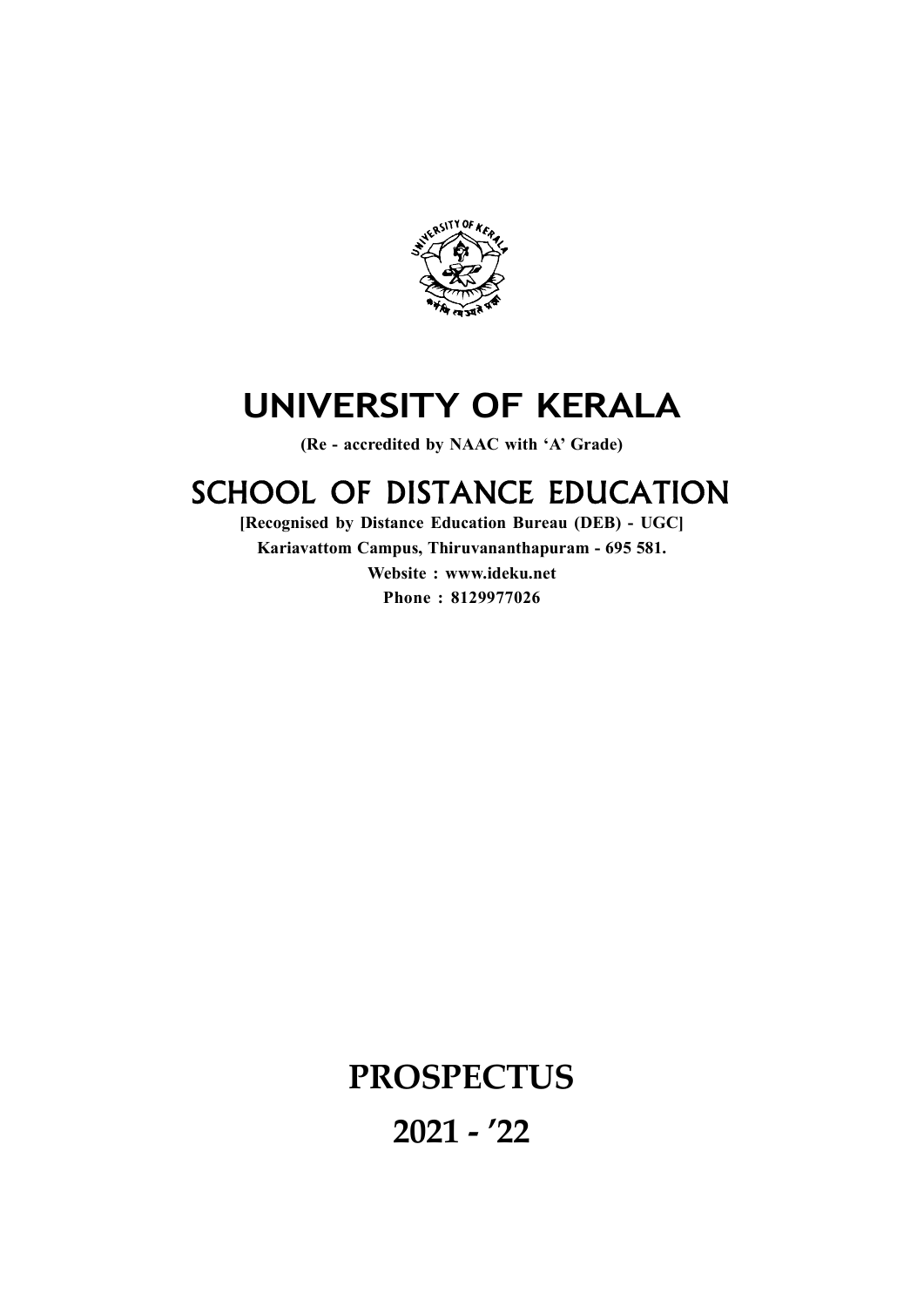# SCHOOL OF DISTANCE EDUCATION UNIVERSITY OF KERALA

Chancellor Shri. Arif Mohammed Khan Hon'ble Governor of Kerala

Pro-Chancellor

Dr. R. Bindu Minister for Higher Education, Government of Kerala

Vice-Chancellor Prof. V. P. Mahadevan Pillai

Pro-Vice-Chancellor Prof. P. P. Ajayakumar

Director, SDE Prof. R. Vasanthagopal

Controller of Examinations Dr. N. Gopakumar

kup 731/2021-'22 7000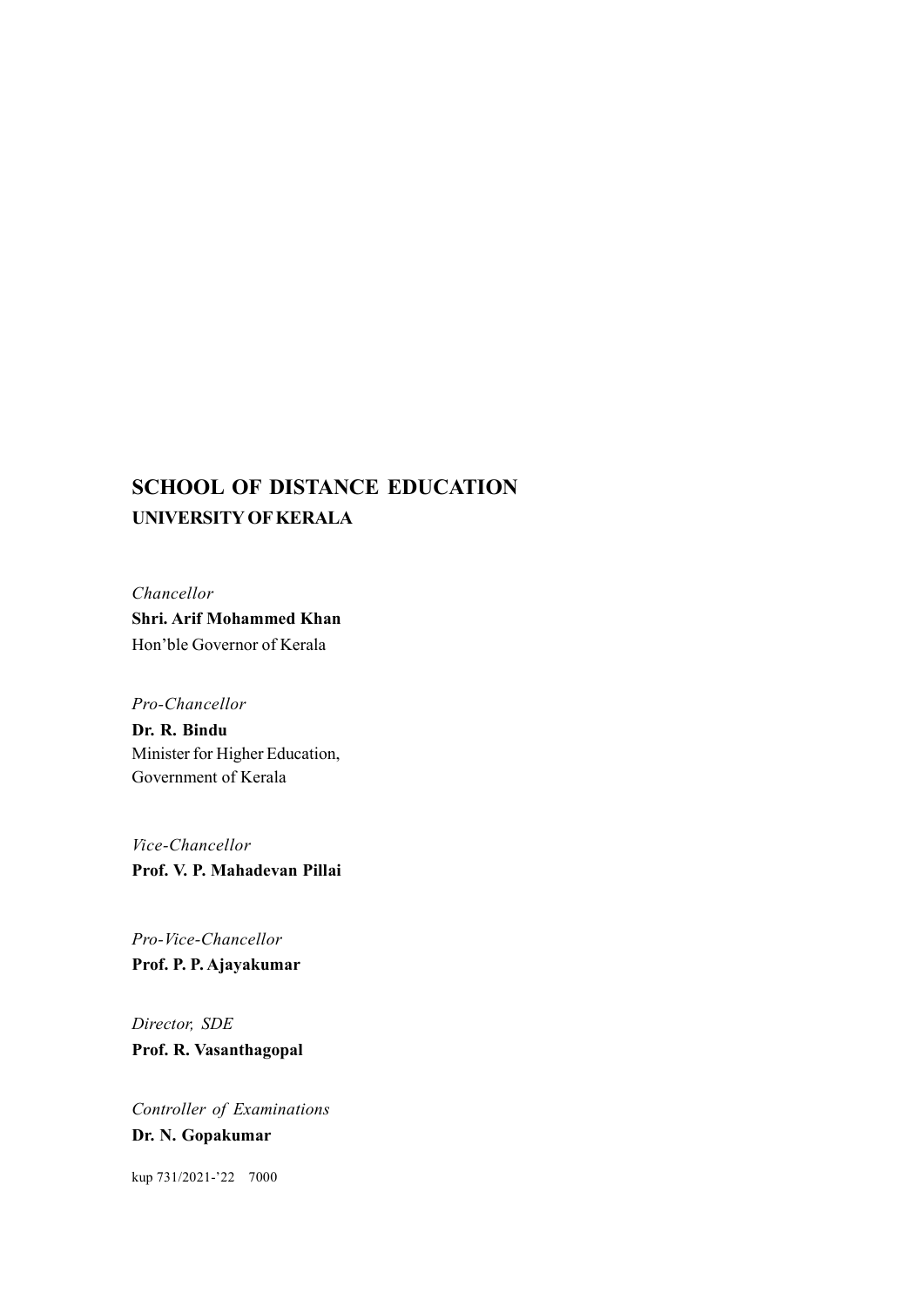# **Contents**

| 1.  |  |
|-----|--|
| 2.  |  |
| 3.  |  |
| 4.  |  |
| 5.  |  |
| 6.  |  |
| 7.  |  |
| 8.  |  |
| 9.  |  |
| 10. |  |
| 11. |  |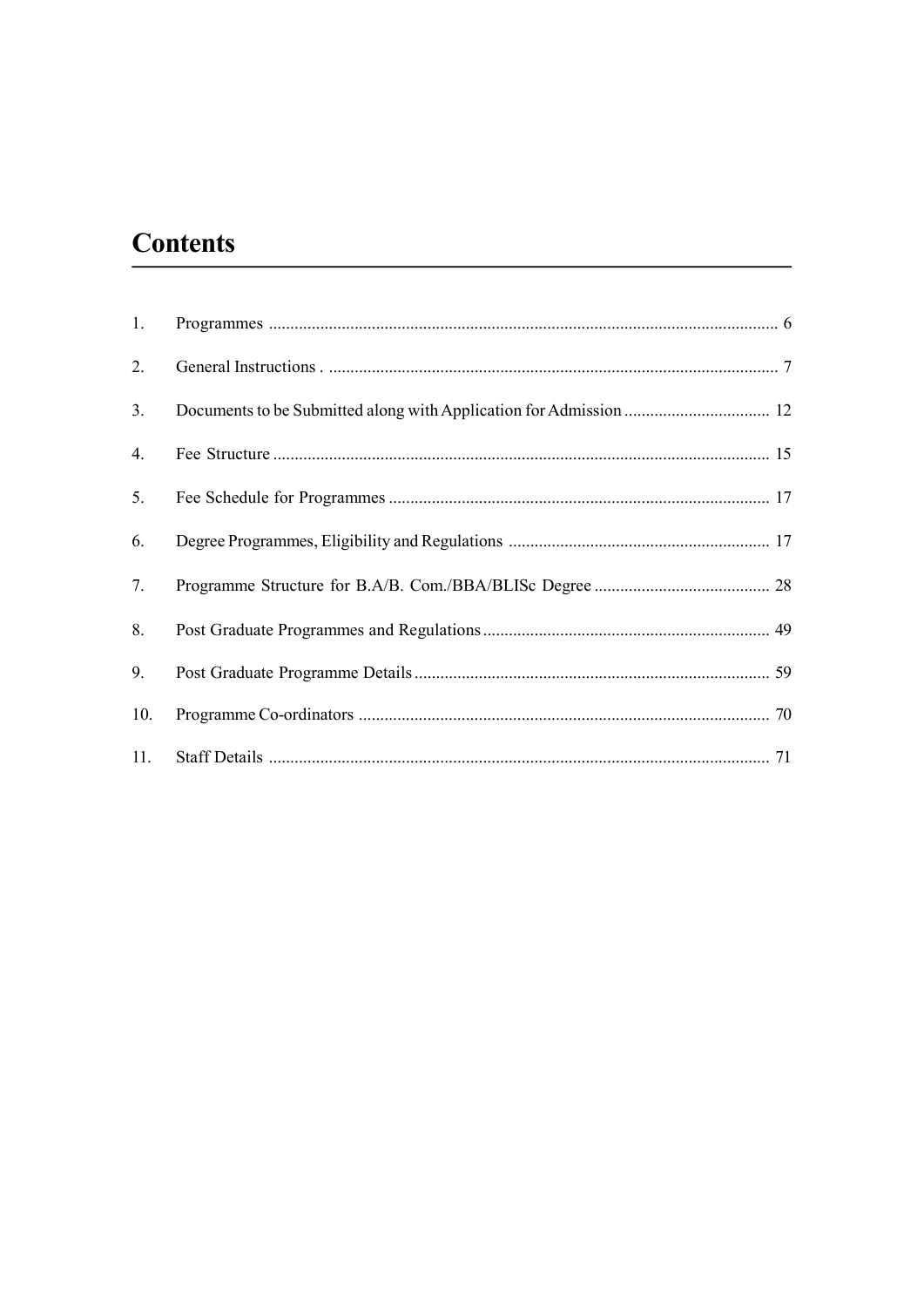# UNIVERSITY OF KERALA

The Ch as The erstwhile Travancore University established in 1937 by a royal promulgation of Sree Chithira Thirunal Balaramavarma, the then Maharaja of Travancore was later recognized as University of Kerala by a legislative enactment in 1957. The jurisdiction of the Kerala University which once covered the whole territory of Kerala state is now limited to the districts of Thiruvananthapuram, Kollam, Alappuzha (except Kuttanad Taluk) and some parts of Pathanamthitta district consequent on the establishment of other Universities in the State. However, territorial limitations could not contain the growth and development of the University. There are at present 223 affiliated Colleges under this University besides 41 teaching and Research Departments under 10 Schools, 32 University Study Centres and 17 Institutes of Technology. In addition to the Departments of teaching, the University also has several centers for studies in special areas. Academic Staff College, Kerala University Library, Department of Publications are some of the other important institutions under this University. Over the years the University has endeavored remarkably well to achieve its objective of enlightening the minds of millions who embraced her in their pursuit of knowledge and wisdom. The University has been re-accredited by NAAC with 'A' Grade in 2015 and secured the First Chancellors Award for the Best University in the State in 2015. The University has also been ranked 27th in India by National Institutional Ranking Frame Work (NIRF) of the MHRD, Govt. of India in 2021. Graduates of this University are held in high esteem in all walks of life throughout the world. This is because of the maintenance of standards in the conduct of courses and examinations.

THE SCHOOL OF DISTANCE EDUCATION, started in 1976, as a teaching and research department of the University of Kerala, is one of the pioneering centers of distance learning in the State. The institute was founded with the following objectives.

- Democratizing higher education to large segments of the population, in particular the disadvantaged groups like those living in remote and rural areas, working people and women.
- Providing an innovative system of university level education which is both flexible and open in terms of methods, pace of learning, eligibility for enrollment and age of entry.
- Providing an opportunity for upradation of skills and qualifications.
- Developing education as a lifelong activity to enable persons to update their knowledge or acquire knowledge in new areas.

University of Kerala is one of the Universities in India having permanent full time teaching faculty members for running the distance education programmes. In line with the efforts of the UGC to stream line the distance learning mode, the SDE also redefined its programmes and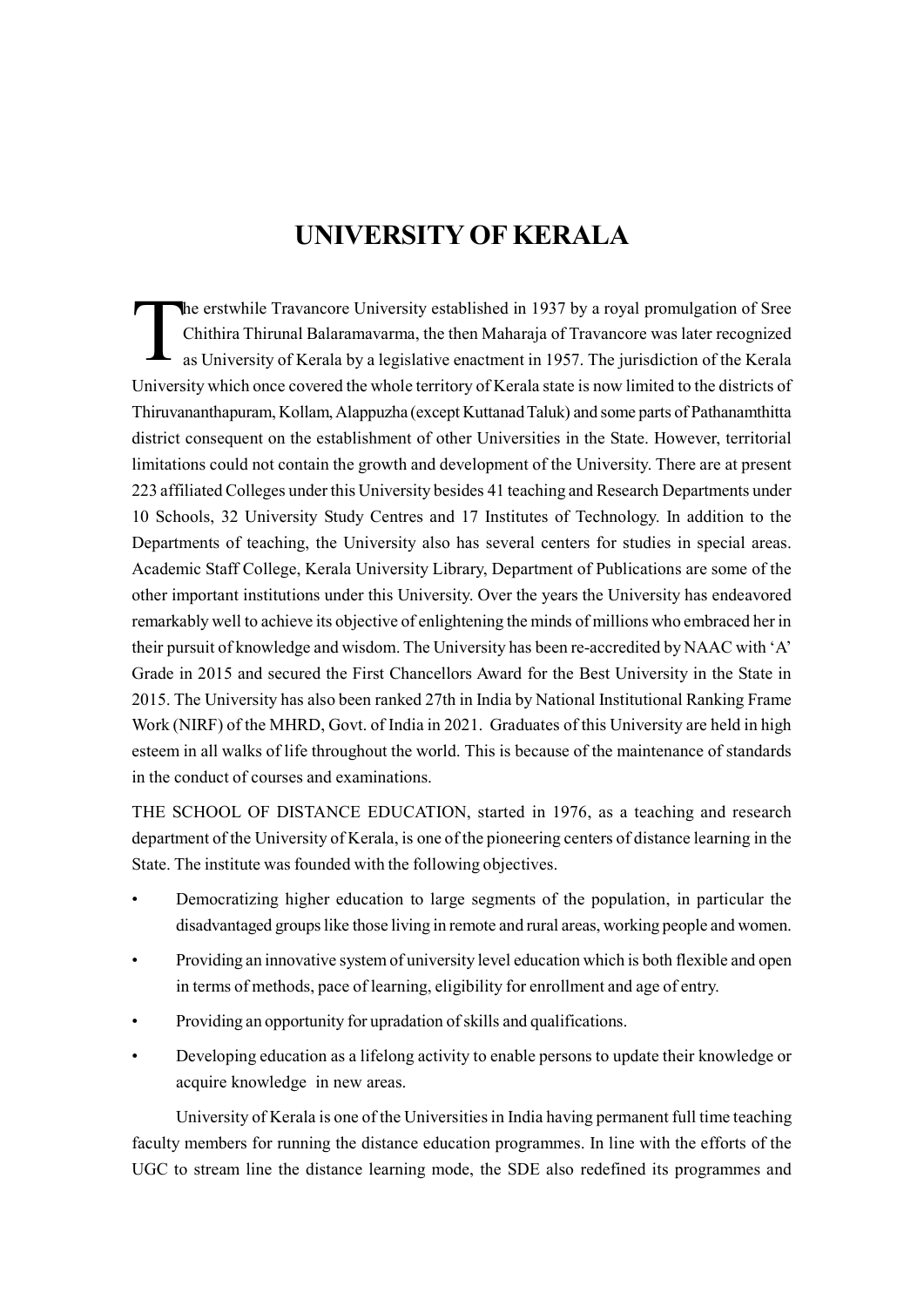decided to offer programmes in those subjects / fields which are offered by the University through regular mode from 2017 admission onwards. The medium of instruction of all courses is English except for certain language courses. The School is located at the Kariavattom Campus, University of Kerala, Thiruvananthapuram.

### I. PROGRAMMES

### A. Under-Graduate Programmes (6 Semesters)

Sl.No.

- 1. B.A. Economics
- 2. B.A. English
- 3. B.A. History
- 4. B.A. Hindi
- 5. B.A. Malayalam
- 6. B.A. Political Science
- 7. B.A. Sociology
- 8. B. Com. (Finance / Co-operation / Computer Application)
- 9. BLI.Sc (2 Semesters)
- 10. B.B.A

### B. Post Graduate Programmes (4 Semesters )

- 11. M.A. Economics
- 12. M.A. English
- 13. M.A. Hindi
- 14. M.A. History
- 15. M.A. Malayalam
- 16. M.A. Political Science
- 17. M.A. Public Administration
- 18. M.A. Sociology
- 19. M.Com Finance
- 20. MLI.Sc (2 Semesters)
- 21. M. Sc. Computer Science
- 22. M. Sc. Mathematics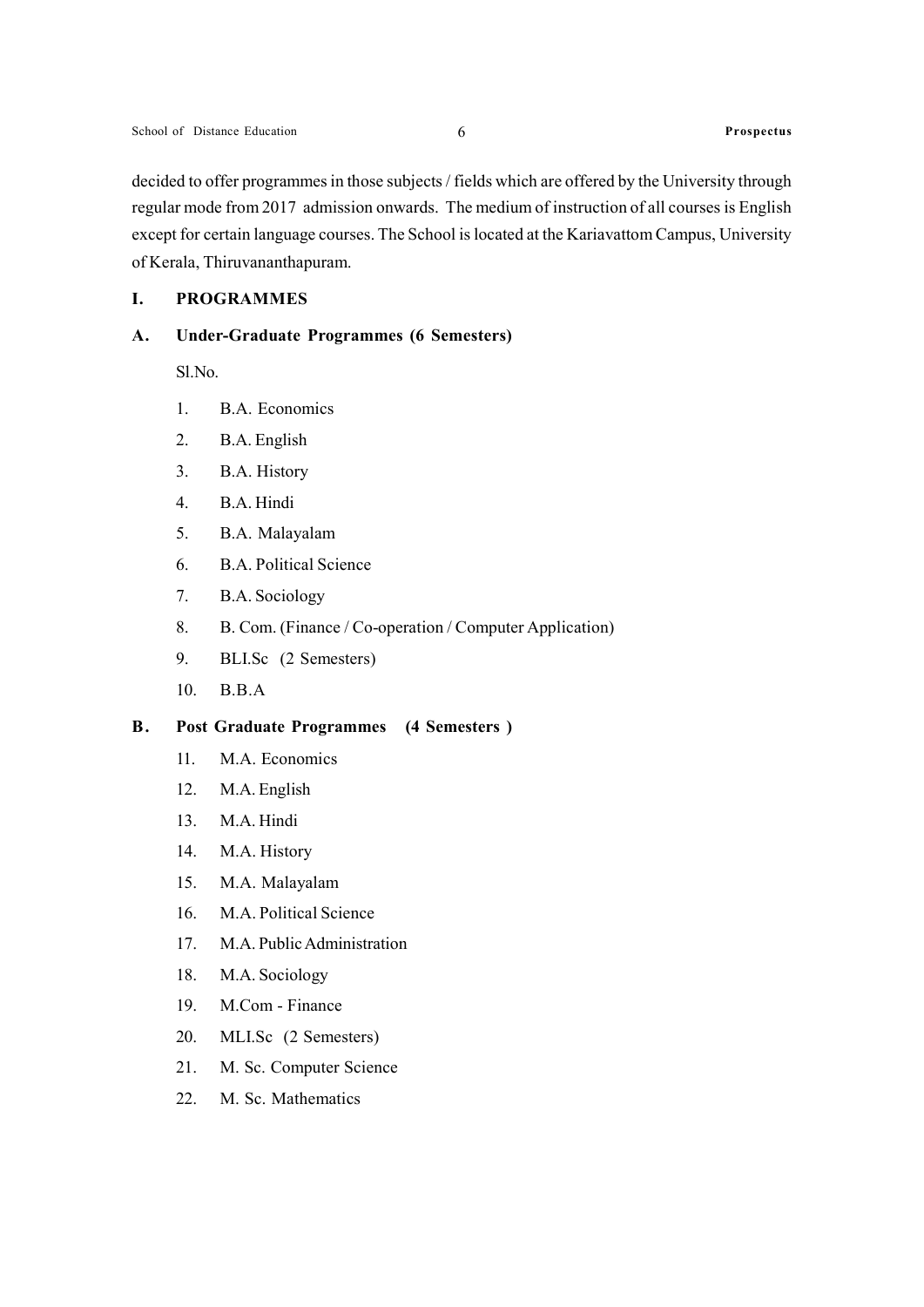### 2. GENERAL INSTRUCTIONS

### 2.1 Admission to SDE Programmes

Prospectus can be obtained from the office of the School of Distance Education on producing a copy of the receipt of fee remittance.

### 2.2 Cost of Prospectus Rs. 265/-

Candidates residing in a foreign country have to submit a DD for Rs. 265/- in addition. Each Bank Draft amount should carry an additional amount of Rs. 10/- as service charge.

Admission notifications are issued in leading national and regional dailies. The detailed information regarding admission is available on the SDE website: www.ideku.net or on the University website: www.sde.keralauniversity.ac.in

Students seeking admission shall apply on-line only. On-line registration facility for admission is provided through www.ideku.net or www.sde.keralauniversity.ac.in. The last date for online applications will be in SDE website and University news. Applications received after the last date published will not be entertained. Applications duly filled in should be sent to The Director, School of Distance Education, University of Kerala, Kariavattom Campus, Thiruvananthapuram - 695 581 by registered post with acknowledgement due in a cover superscribed 'APPLICATION FOR ADMISSION TO ........................................ '

### Submission of On-line Application

### STEPS FOR SDE ONLINE ADMISSION REGISTRATION PROCESS

- 1. Read the online admission instructions carefully.
- 2. Verify eligibility criteria before remitting fees.
- 3. Remit first semester tuition fee.
- 4. Log on to www.ideku.net or www.sde.keralauniversity.ac.in
- 5. Click on the link ONLINE ADMISSION FOR THE ACADEMIC YEAR 2021-22.
- 6. Click on Start Registration Button.
- 7. Login with your application number and password to continue the Registration process.
- 8. Take a print out of the Application form.
- 9. Send the application form with fee receipts (Cost of Prospectus, First semester fee, Admission fee, Affiliation and other fee applicable to the programme, DDF receipt of Rs.105/-) and Documents (TC and Qualifying Certificates in ORIGINAL, Photocopy of SSLC & Passport size photo), to THE DIRECTOR, SCHOOL OF DISTANCE EDUCATION, UNIVERSITY OF KERALA, KARIAVATTOM CAMPUS, TVPM - 695581.
- $10.$  Applicants belonging to SC/ST/OEC category should produce the print out of E-grantz on-line application for fee concession category from Akshaya Kendram,along with copy of SSLC,+2 and Degree Certificate,Original Caste Certificate & Income certificate, copy of Aadhar card and copy of Bank Pass Book (Front page).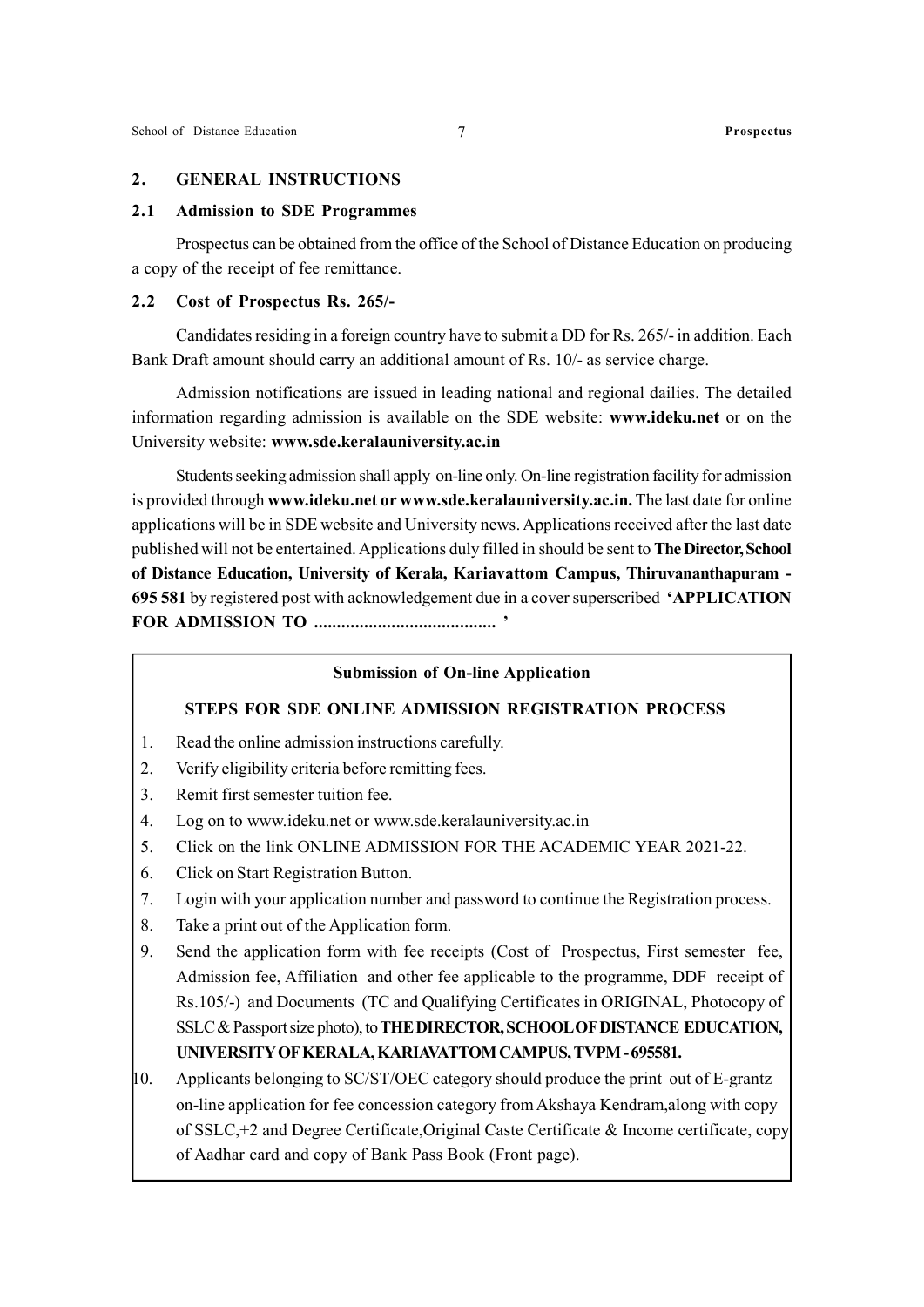Admission is granted only on satisfactory fulfillment of the eligibility conditions regarding basic qualifications and the submission of relevant documents prescribed in the prospectus. Applications which are defective or unaccompanied by the required Original qualifying Certificates, T.C and fees shall be summarily rejected.

### 2.3 Mode of Remittance of Fee

Fees shall be remitted through on-line at ideku.net  $\Rightarrow$  online payment portal  $\Rightarrow$  departmental remittance  $\Rightarrow$  Department name: School of Distance Education OR Demand Drafts, drawn from any SBI banks in favour of the Finance Officer, University of Kerala, Thiruvananthapuram payable at Thiruvananthapuram. Students residing outside the state of Kerala can draw their DDs from SBI in favour of the Finance Officer, University of Kerala, Thiruvananthapuram payable at Thiruvananthapuram. Overseas students can draw their DDs from any nationalized banks in favour of the Finance Officer, University of Kerala, Thiruvananthapuram payable at Thiruvananthapuram. For every remittance by DD a service charge of Rs 10/- also has to be remitted.

Fee can also be remitted by pay-in-slip at the Cash Counters at the University Office, Palayam, Thiruvananthapuram and at the University Campus, Kariavattom. Fees can also be remitted through online cash transfer and also by Kerala University ePayment portal (pay.keralauniversity.ac.in)

### 2.4 Department Development Fund

All newly admitted students are directed to remit Rs. 105/- (Rupees one hundred only) towards the SDE-DDF (Department Development Fund) by direct cash payment at SDE Office or by means of Demand draft from any branch of SBI drawn in favour of the Director, SDE, (DDF), University of Kerala, payable at SBI, Branch Kariavattom. Please mention name, address and purpose on the reverse of DD.

### 2.5 Candidate Code

Every student in the SDE will be assigned a candidate code on admission. Students shall quote their full Candidate Code in all their correspondences with SDE.

It is the basic responsibility of the student to submit the required certificates and other documents in support of his/her eligibility at the time of admission. All admissions at the SDE are provisional till the verification of the original certificates are made. The Director reserves the right to cancel the provisional admission of any student who fails to submit the required documents/ fees within the stipulated time.

### 2.6 Identity Cards

Each student shall be issued an identity card on admission showing the enrolment Candidate Code. If the original identity card is lost, a duplicate shall be issued on payment of Rs. 55/- towards fee for duplicate Identity Card and a recent Photograph.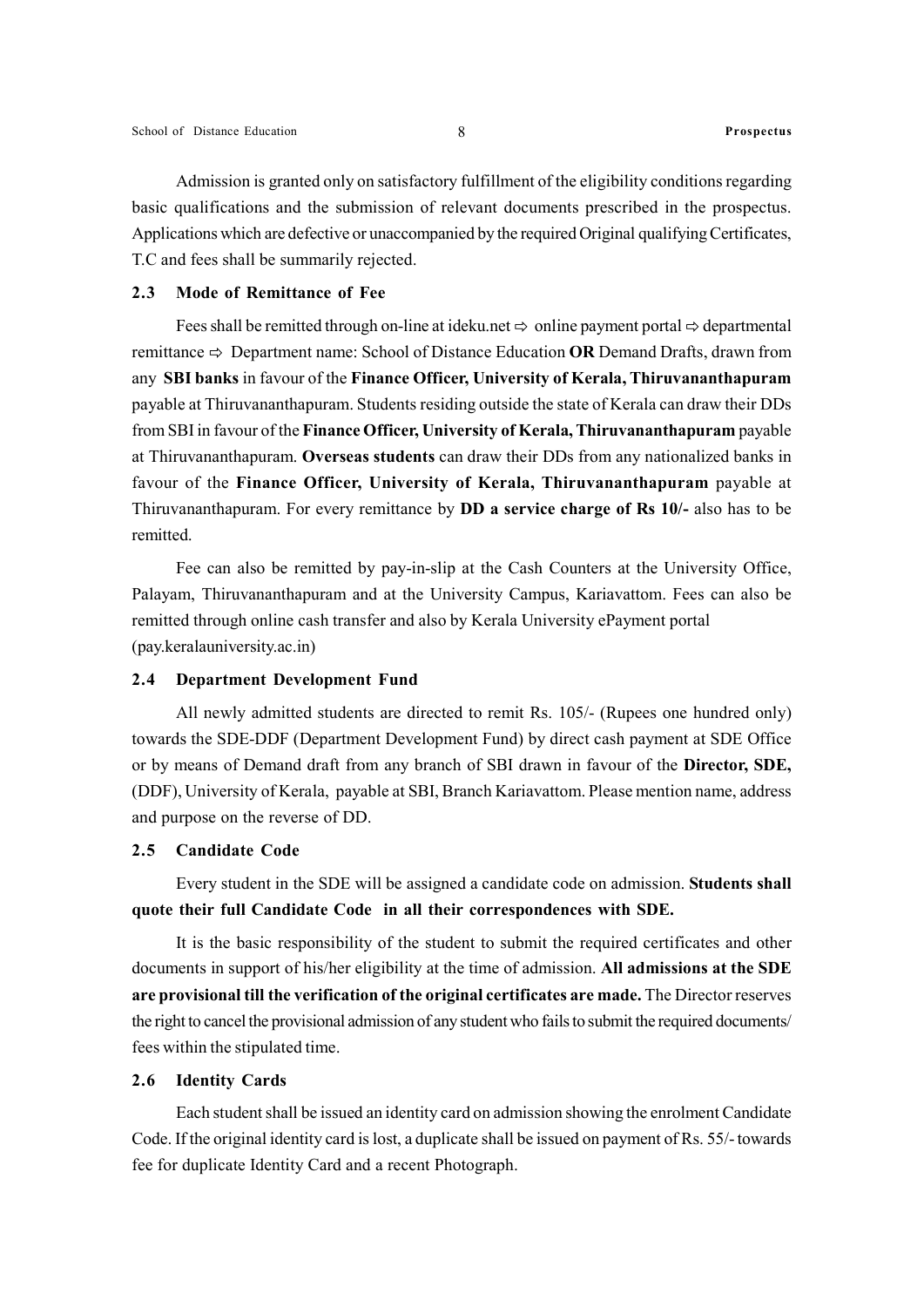### 2.7 Special Instruction with regard to Photographs

All applicants shall affix on their applications and Identity cards one copy each of a recently taken passport size photographs. Applicants shall give their full signature on the top margin of the photograph affixed on the application. The photo affixed on the application form shall be attested by a Gazetted Officer.

### 2.8 Despatch of Study Materials

Study materials prepared by the teachers and experts in the subjects shall be given/despatched to the students in installments during each academic year by hand or by post. If the number of student, enrolled in a programme is less than 25, study materials and Personal Contact Programme (PCP) will not be provided.

### 2.9 University Examination

Students of the Distance Education shall submit their application for Examination through online mode. The dates of examination will be intimated to the students by the Controller of Examinations and SDE, through News Papers, SDE / University websites and SMS. The students have to register for the whole examinations at the first appearance. Students who have remitted the tuition fee for both the semesters in an academic year should compulsorily register for University Examination to hold their SDE Registration active.

B. Com. Students are not permitted to change their electives after registering for first / second semester examinations.

### 2.10 Hall Ticket

Hall ticket for the University Examination shall have to be downloaded by the students from the SDE website three days before the commencement of the examination.

### 2.11 Centres of Examination

The list of the Centers of Examination allotted to the students shall be communicated to them at the time of their registration to the examinations. Students shall be free to select their preferred center from the list of approved centers. Centre once selected cannot be changed.

### 2.12 Subsequent Appearance

If a student fails he/she can repeat the examination. For such students the examination in the pre-revised syllabus shall be conducted in two consecutive years once the revision of the syllabus takes place. No student shall be allowed to appear for the examination in the old syllabus after availing the two chances offered above. The marks secured by them for the CE part shall be carried over and added to the marks obtained in the ESE they reappear.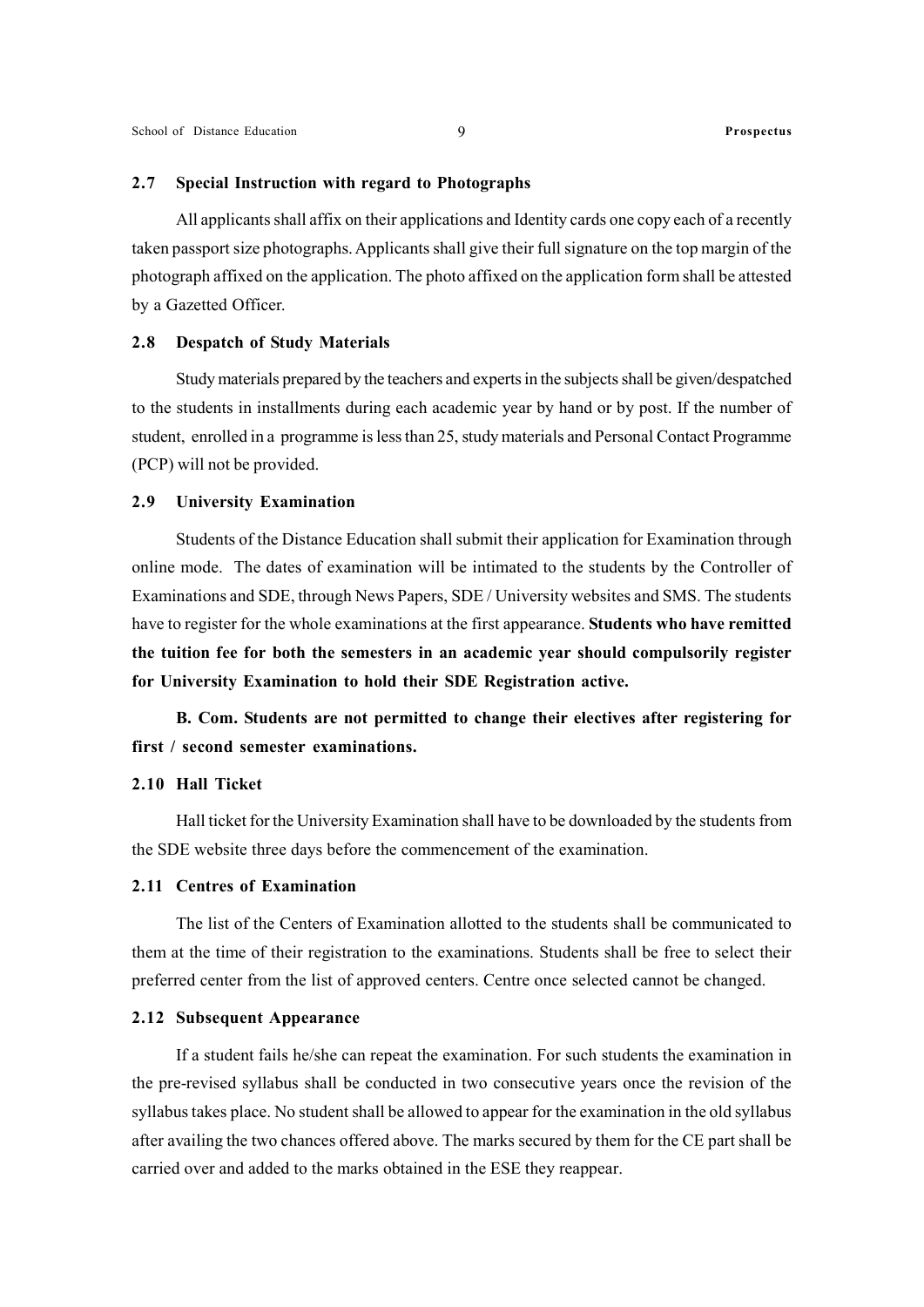### 2.13 Transfer Certificate

Original Transfer Certificates, submitted by the students seeking admission, shall not be returned to them once they are admitted to the programme. A fresh TC shall be issued by the SDE after completion of the course or on discontinuance. In the latter case, students are liable to pay tuition fees of the semester until the date of application for T.C or until the date of intimation regarding discontinuance whichever is earlier. Some institutions outside the state are not in the practice of issuing TC to their students. Such students will be admitted to the SDE on the strength of affidavits attested by Notary Public/First Class Magistrate in lieu of TC. A letter from the institution last attended stating that they will not issue TC should also be attached. The TC from the previous institution shall also be submitted.

### 2.14 Admission to Persons with Higher Degree to Undergo Lower Programmes

A candidate with higher degree in a subject is permitted to undergo lower level programme in another subject and can appear for the examination through SDE, if they are otherwise eligible.

### 2.15 Parity with Regular Students

Students of the SDE are offered the same Courses as in the regular Colleges affiliated to the University of Kerala. They have the same syllabi, curriculum, examination and are awarded the same degree, which is recognized by PSC and other Universities.

### 2.16 Issue of Certificates/Degree

On successful completion of the programme the University of Kerala issues Certificate/ Degree on receipt of proper applications from the candidate.

### 2.17 Admission to SC/ST/OEC

Students belonging to SC/ST/OEC Category will be admitted in the SDE without remitting the tuition fee at the time of admission. But they have to remit all other special fee like Admission Fee, Affiliation Fee, etc. Such students have to produce the print out of on-line application for fee concession from Akshayakendra, along with copy of SSLC, +2 and Degree Certificate and Original Caste certificate, the front page of savings bank account with mobile number which must be linked with the SB Account, Copy of Aadhar card & Income Certificate issued by competent authorities within one year validity. The fees for the students thus admitted will be later claimed from the SC/ST Department as per the rules laid down and will be remitted to KUF. The name of the Institution of study should be entered as 'School of Distance Education' in the e-grantz form from Akshaya Kendram. These students should submit an application for renewal of tuition fees in III Semester for PG and III and V Semester for UG in order to continue to avail the fee concession. Those students who do not require fee concession should write a submission stating he/she does not require the same. Students should quote the application number in the e-grants form in the appropriate column of the print out for on-line admission.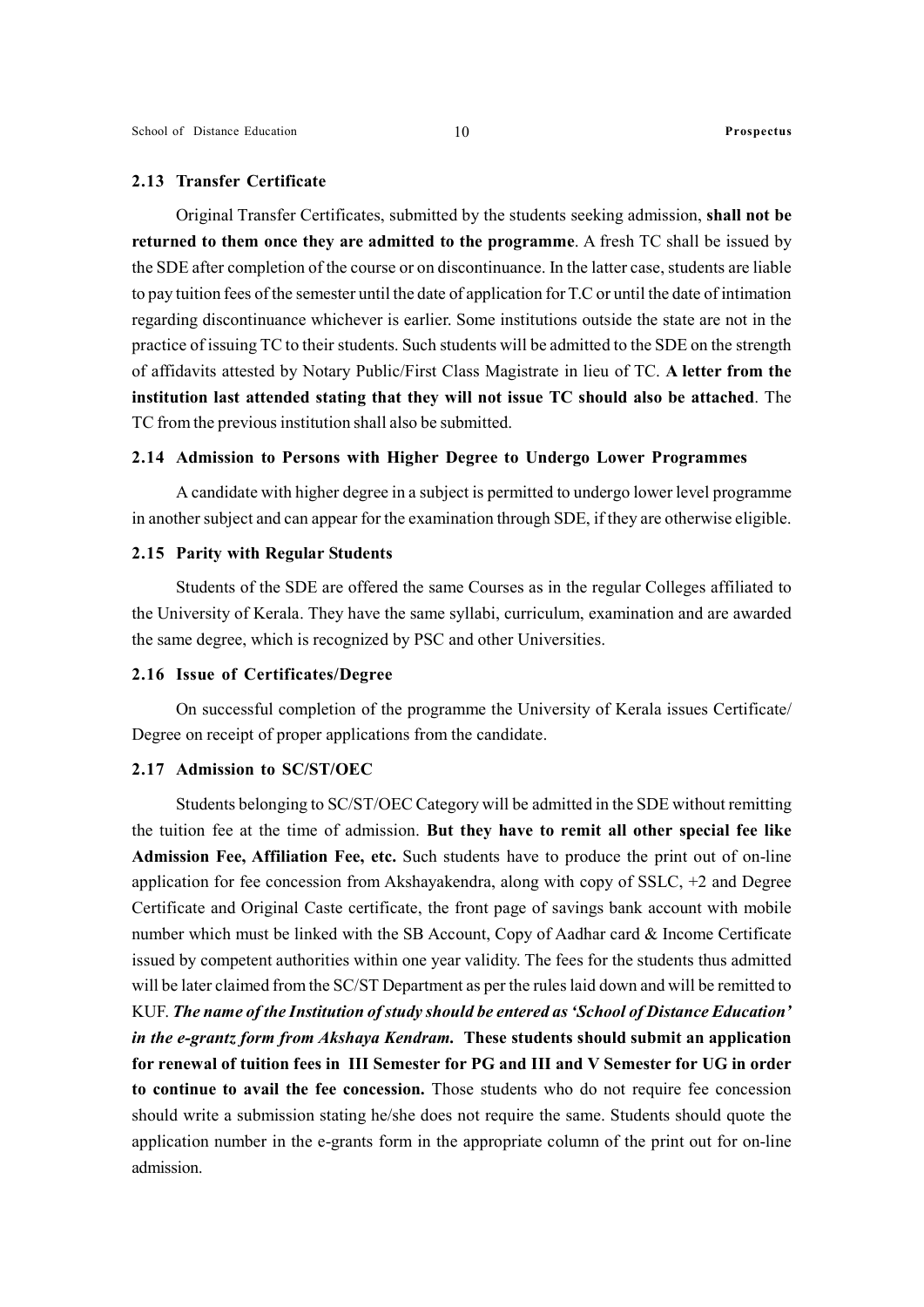### 2.18 Alumni Membership

Students applying for Transfer Certificate in the SDE may remit Rs. 105/- as ALUMNI membership fee. This can be remitted in the form of cash at the SDE.

### 2.19 Personal Contact Programme

The students are offered Personal Contact Programmes (PCP) at SDE and at various PCP centres. The details regarding the centres and classes will be intimated after the admission procedure is completed. Centres other than Thiruvananthapuram are decided subject to the sufficient number of student registration in UG and PG Programmes. This provides opportunity for the students to meet their teachers and discuss topics with them. For Post-Graduate Programmes, Lectures, Seminars and Discussions will be held. UG & PG students have to submit assignments on given topics. 50% attendance at contact classes is made compulsory for all students. However exemption will be granted to those who cannot attend classes owing to unavoidable difficulties. In such cases a condonation fee of Rs. 525/- for each semester is to be remitted. For Computer Science and Library Science courses 75% attendance is compulsory for registering to the examination. The practical sessions for all computer programmes will be conducted only at SDE, Kariavattom Campus.

### 2.20 SDE Library

The SDE has a separate Library of its own with a good collection of books, dissertations, periodicals, reference books, etc. At present the library has above 30,000 books covering a wide range of subjects. Library has a profound collection of research journals, UGC NET, JRF & SET guides, Civil Service materials and previous question papers. Library automation done using Koha software facilitates all in-house operations of the library.

An amount of Rs. 525/- has to be remitted by the students to obtain membership in the Library, of which Rs. 420/- will be refunded on completion of the course. The non members can make use of the library resources and the reference services by producing their student's ID proof. The facilities at SDE library include:

- Circulation Section
- Reference Section
- News Papers and Popular Magazines
- Research Journals
- Previous Question Papers
- Projects & Dissertations
- Career Corner

### 2.21 Return of Original Certificates

The qualifying certificates of students admitted to a programme shall ordinarily be returned by the end of the programme or on the date of discontinuance. Those who discontinue their studies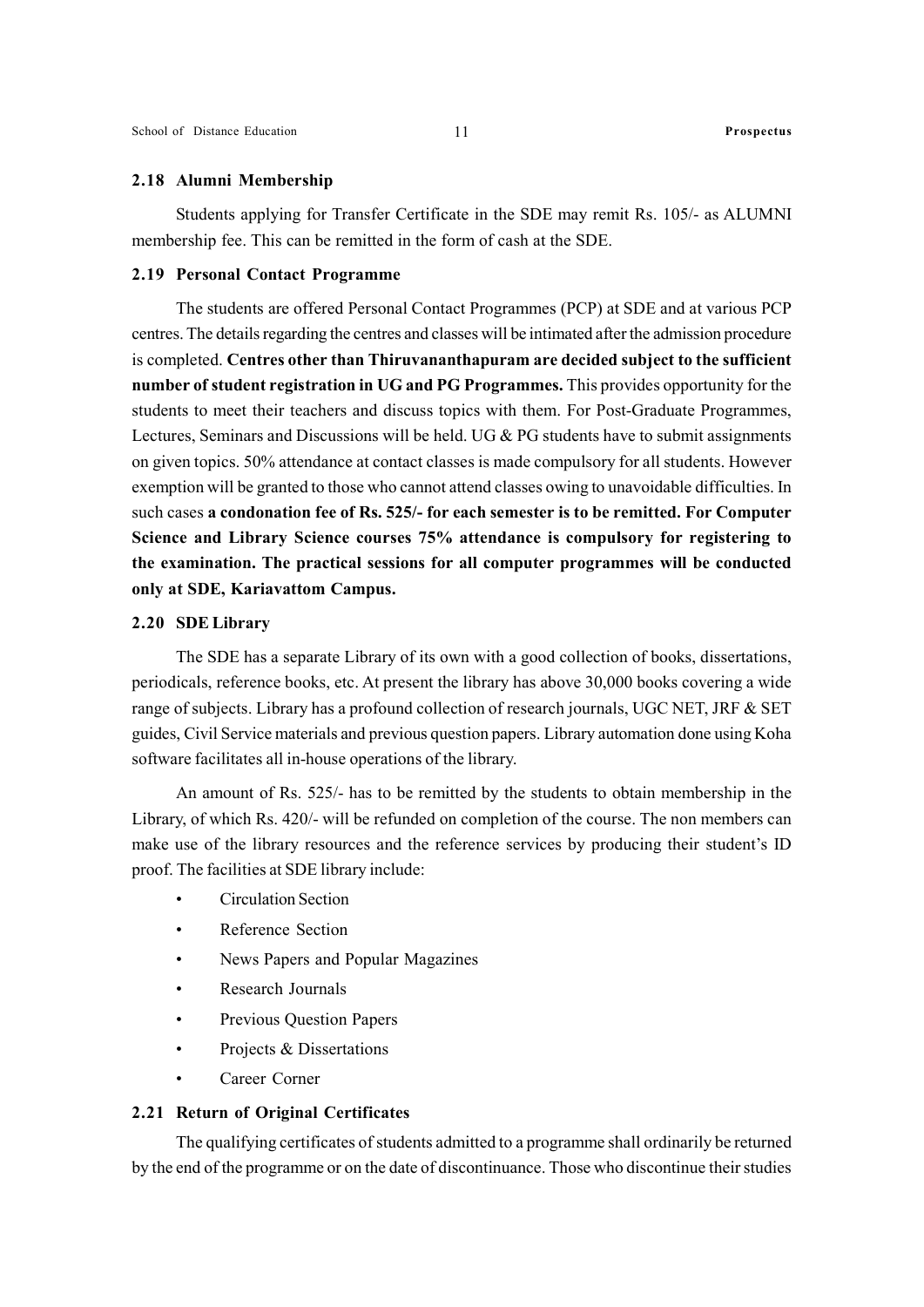in the middle of a programme are directed to clear arrears of tuition fee, if any and get back their certificates.

The SDE will not take the responsibility of keeping their certificates safe for an indefinite period after the end of the programme.

Search fee at the following rates will be collected from the students in this regard.

1. Upto four years or more after the examination Rs. 105/-

2. Five years or more after the examination Rs. 525/-

### 2.22 SDE Grievance Cell

All complaints and grievances regarding the programmes offered by SDE should be addressed to the Convener, Grievance Cell, SDE, University of Kerala, Kariavattom Campus, Thiruvananthapuram - 695 581.

### 2.23 Correspondence and Enquiries

All correspondence relating to Distance Education Programmes of the University of Kerala may be addressed to:

> The Director, School of Distance Education, University of Kerala, Kariavattom Campus, Thiruvananthapuram - 695 581. Enquiries: Telephone No. 8129977026

The office of the SDE shall function on all days except holidays.

Students may log on to the websites www.ideku.net, www.sde.keralauniversity.ac.in and www.keralauniversity.ac.in for updated information on dates of Examinations, Time tables, Course details, assignment topics, submission date of assignment etc.

### 2.24 For Academic Enquiries

9400449415 (For BA, B.Sc., MA, M.Sc., & M.Com.) 9400433559 (For B.Com., BBA & BLISc.) 9400040838 (For Study Materials)

### 3. DOCUMENTS TO BE SUBMITTED ALONG WITH APPLICATION FOR ADMISSION

- 3.1 Original Certificate/Provisional Certificate & Mark list of the qualifying examination. In the absence of the original qualifying certificate, a Provisional Certificate issued from the University or Higher Secondary Board will be accepted for granting provisional admission. Admission thus granted will be regularized only on submission of the original qualifying certificate.
- 3.2 Original Transfer Certificate from the institution last attended. In case, such Certificate is not issued from the institution last attended, a Certificate stating this fact duly signed by the competent authority of that institution should be submitted along with the application for admission. If Institutions are not in the practice of issuing TC to their students such students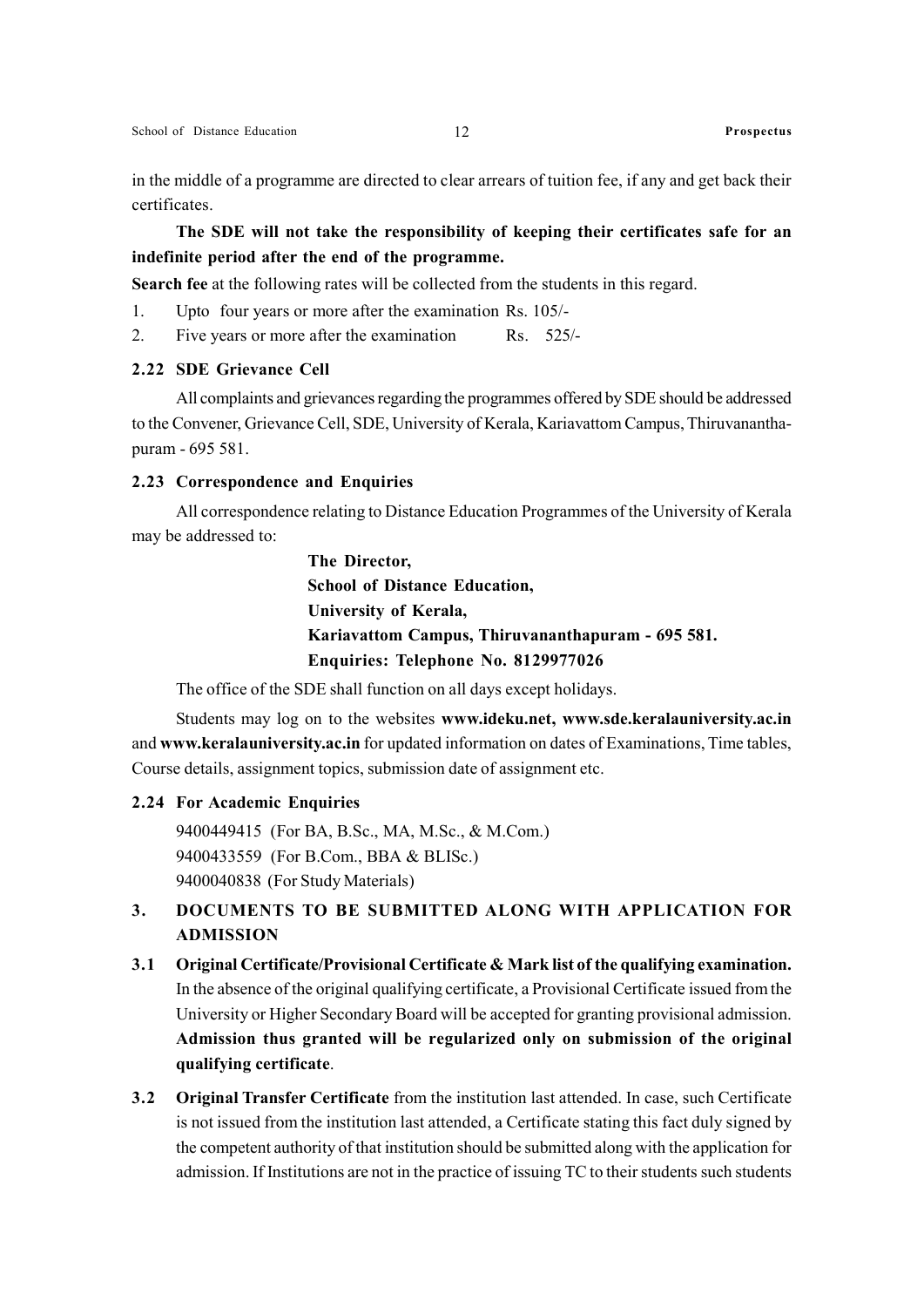shall be admitted to any programme of study in SDE on the strength of an affidavit attested by a Notary Public/Second Class Judicial Magistrate in lieu of TC along with a letter from the Institution stating that they do not issue TC. Students above the age of 60 years are exempted from submitting TC for admission.

- 3.3 University Pay-in-Slip/DD for the required amount of tuition/other fees remitted as stated in the fee statement.
- 3.4 Eligibility Certificate obtained from the Registrar, University of Kerala if the Candidate has passed the qualifying examination from outside Kerala University/or from any other Board outside Kerala state shall be produced at the time of admission. This certificate will be issued by the Registrar, on formal application (in the prescribed form which can be down loaded from University website), addressed to him and accompanied by a fee of Rs. 2100/- for Foreign Degree/ Diplomas, Rs. 370/- for PG and Professional Degree from outside Kerala, but within India and Rs. 210/- for all other Degree/Diploma. The application should be accompanied by attested copies of the Certificates of all examinations passed by the candidates (right from SSLC) along with the copy of the TC/Course Certificate (in the case of regular students) of the degree for which eligibility is required along with a self addressed stamped envelope. Those who passed HSE/VHSE/CBSE/ISC seeking admission to Degree Programmes have to pay the fee of Rs. 210/- only instead of eligibility certificate.
- 3.5 Copy of Aadhaar Card
- 3.6 True Copy of SSLC
- 3.7 Migration Certificate in the case of candidates who have passed the qualifying examination from any University/Board other than Kerala University or from any other Board out side Kerala state. Candidates shall also produce the certificate immediately after taking admission to the course.
- 3.8 Cancellation Memo from the Controller of Examination relating to Examination/unavailed portion of private registration if any has to be submitted by the candidates who have cancelled part / parts of examinations.
- 3.9 Copy of the Degree / Diploma Certificate as shown in the T. C. produced.
- 3.10 PDC/+2 / Equivalent Mark list and pass Certificate for those who have qualified from any University or Board.
- 3.11 Photocopy of the Original Degree Certificate or Qualifying Certificate (both sides) 2 Copies
- 3.12 Completed E grantz form from Akshaya Kendra for SC / ST / OEC Candidates.
- 3.13 Caste and Income Certificate, along with copy of Adhar card, Copies of SSLC, Plus two and Degree.
- 3.14 DDF receipt
- 3.15 List of documents to be submitted by the candidate for E-grantz-SC/ST/OEC community
- The print out of the Online application submitted by the candidate for E-grantz from Akshaya Kendra./ On-line (www.e-grantz.kerala.gov.in)
- Community certificate from Akshaya Kendra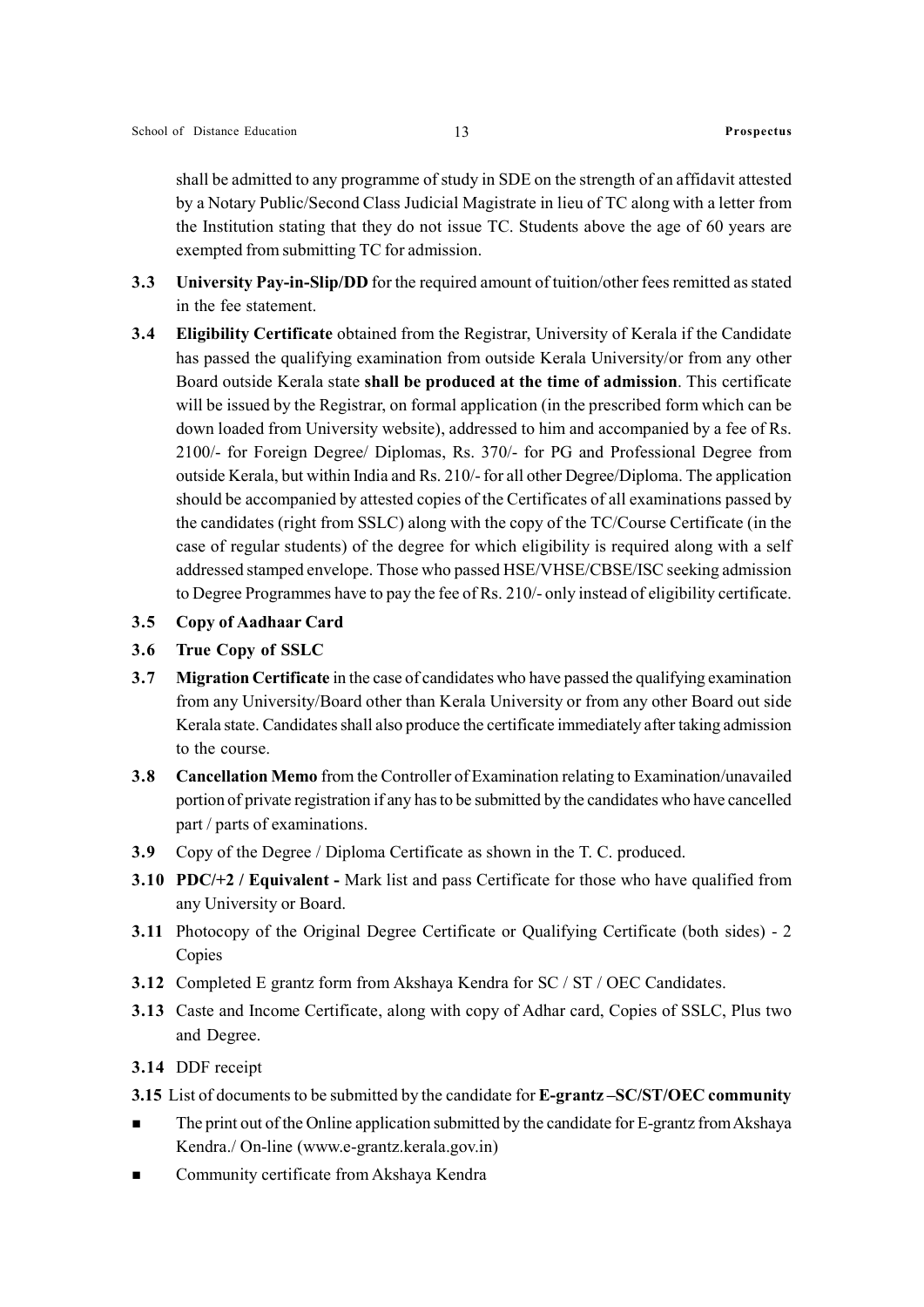- Income certificate from Akshaya Kendra
- Copy of Aadhar
- Copy of Bank pass book (Front page of SB Account with mobile number linked with the account.)
- Copy of SSLC & Plus Two certificate

Enquiries regarding E-grantz.

To,

The District Development Officer,

SC Development Department,

Ayyankali Bhavan, Kanaka Nagar Road, Kowdiyar P. O.,

Vellayambalam, Thiruvananthapuram.

### Contact No. 0471-2737205, 206, 202, 0471-2314238

3.16 E-grantz from Fisheries Department

Students eligible for grantz from Fisheries department have to submit the following documents:

List of documents to be submitted by the candidate for Fisheries E-grantz -

- The print out of the Online application submitted by the candidate for **Fisheries** E-grantz from Akshaya Kendra
- Community certificate from Kerala Matsya Thozhilali Kshema Nidhi Board.
- Copy of Kerala Matsya Thozhilali Kshema Nidhi Board pass book.
- Income certificate from Akshaya Kendra
- Copy of Aadhar
- Copy of Bank pass book
- Copy of SSLC  $&$  Plus Two certificate

Enquiries regarding Fisheries E-grantz

To

The Deputy Director of Fisheries Matsya Bhavan Muttathara Road,Kamaleswaram Near Matsyafed Trivandrum 695009.

### Contact No: 7736635008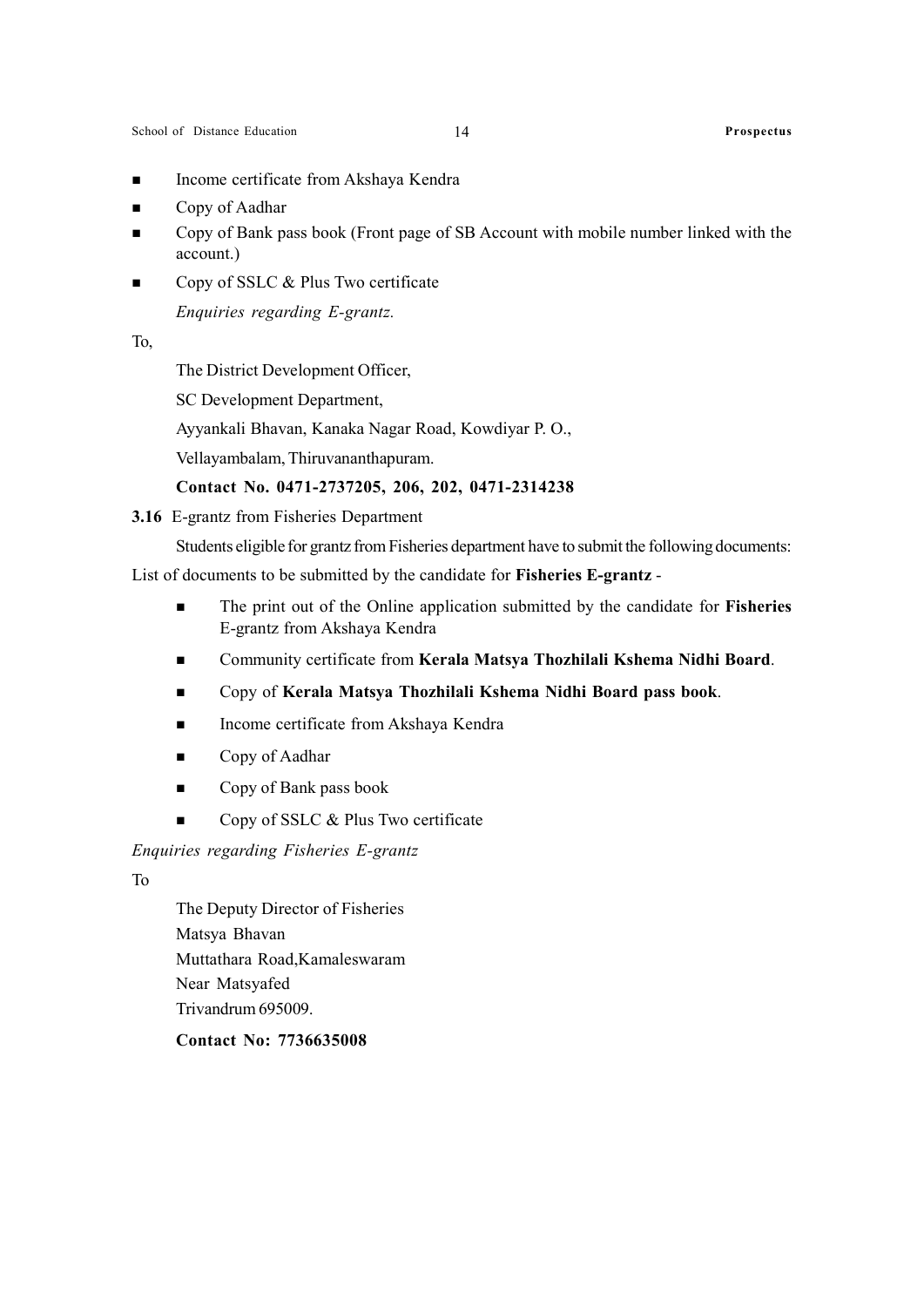|                                                                                                           |                                 |                  |             |                                       |                                                                       |                                                                                                                            | School of Distance Education UG Programme- Fee Structure                                          |                          |                          |            |                                                      |                                      |
|-----------------------------------------------------------------------------------------------------------|---------------------------------|------------------|-------------|---------------------------------------|-----------------------------------------------------------------------|----------------------------------------------------------------------------------------------------------------------------|---------------------------------------------------------------------------------------------------|--------------------------|--------------------------|------------|------------------------------------------------------|--------------------------------------|
|                                                                                                           |                                 |                  |             |                                       | First Semester                                                        |                                                                                                                            |                                                                                                   |                          |                          |            |                                                      |                                      |
| Semester<br>Nssignment Fee<br>Affiliation Fee<br>Prospectus Fee<br>+997 noissimbA<br>programme<br>Name of | 250 per Course<br>SLM Fee @ Rs. | Lab Fee          | Tuition Fee | Kerala Uty.<br>1+2+3+4+5+6<br>QC from | Matriculation<br>fee Rs. 105/-<br>Calicut Uty<br>including<br>QC from | Recognition fee 315/-<br>QC from Other Uty,<br>State, board, outside<br>Matriculation fee<br>kerala including<br>Rs. 105/- | Recognition fee Rs. 210<br>Eligibiity Fee Rs. 210<br>Matriculation feeRs. 105<br>Qc from HSC/VHSE | 2 <sup>nd</sup> Semester | 3 <sup>rd</sup> Semester | 19temester | d <sup>th</sup> Semester<br>5 <sup>th</sup> Semester | programme)<br>#JATOT (For the entire |
| 55+<br><b>B.A. Economics</b>                                                                              |                                 |                  |             |                                       |                                                                       |                                                                                                                            |                                                                                                   |                          |                          |            |                                                      | 14655*                               |
| ĝ<br>315<br>265                                                                                           | 1575                            | Ξ                | 525         | 2840                                  | 2945                                                                  | 3260                                                                                                                       | 3470                                                                                              | 2205                     | 3255                     | 205        | 1945<br>2205                                         | 14760**                              |
|                                                                                                           |                                 |                  |             |                                       |                                                                       |                                                                                                                            |                                                                                                   |                          |                          |            |                                                      | 15285****<br>15075***                |
| B.A. (English, History,                                                                                   |                                 |                  |             |                                       |                                                                       |                                                                                                                            |                                                                                                   |                          |                          |            |                                                      | 13605*                               |
| Hindi Malayalam,                                                                                          |                                 |                  |             |                                       |                                                                       |                                                                                                                            |                                                                                                   |                          |                          |            |                                                      | 14025***<br>$13710***$               |
| 105<br>315<br>265<br>55+<br><b>Political Science,</b><br>Sociology                                        | 1575                            | Ξ                | 525         | 2840                                  | 2945                                                                  | 3260                                                                                                                       | 3470                                                                                              | 205                      | 2205                     | 205        | 1945<br>2205                                         | $14235***$                           |
| B.Com. (Fin / Co-op)                                                                                      |                                 |                  |             |                                       |                                                                       |                                                                                                                            |                                                                                                   |                          |                          |            |                                                      | 13345*                               |
|                                                                                                           |                                 |                  |             |                                       |                                                                       |                                                                                                                            |                                                                                                   |                          |                          |            |                                                      | $13450***$                           |
| 55+                                                                                                       |                                 |                  |             |                                       |                                                                       |                                                                                                                            |                                                                                                   |                          |                          |            |                                                      | 13765***                             |
| ĝ<br>315<br>265                                                                                           | 1575                            | Ξ                | 525         | 2840                                  | 2945                                                                  | 3260                                                                                                                       | 3470                                                                                              | 205                      | 2205                     | 205        | 1945<br>1945                                         | 13975****                            |
| $55\mathrm{^+}$                                                                                           |                                 |                  |             |                                       |                                                                       |                                                                                                                            |                                                                                                   |                          |                          |            |                                                      | 23375*                               |
| <u>පි</u><br>315<br>265                                                                                   | 1575                            | $\overline{\Xi}$ | 2155        | 4470                                  | 4575                                                                  | 4890                                                                                                                       | 5100                                                                                              | 3835                     | 3570                     | 3570       | 4095<br>3835                                         | 23480**                              |
|                                                                                                           |                                 |                  |             |                                       |                                                                       |                                                                                                                            |                                                                                                   |                          |                          |            |                                                      | 23795***                             |
|                                                                                                           |                                 |                  |             |                                       |                                                                       |                                                                                                                            |                                                                                                   |                          |                          |            |                                                      | 24005****                            |
| <b>B.Com. with Computer</b>                                                                               |                                 |                  |             |                                       |                                                                       |                                                                                                                            |                                                                                                   |                          |                          |            |                                                      | 17545*                               |
| Application                                                                                               |                                 |                  |             |                                       |                                                                       |                                                                                                                            |                                                                                                   |                          |                          |            |                                                      | 17630**                              |
| 55+                                                                                                       |                                 |                  |             |                                       |                                                                       |                                                                                                                            |                                                                                                   |                          |                          |            |                                                      | 17965***                             |
| 8<br>315<br>265                                                                                           | 1575                            | 1050             | 525         | 2840                                  | 2945                                                                  | 3260                                                                                                                       | 3470                                                                                              | 205                      | 3255                     | 3255       | 2995<br>2995                                         | 18175****                            |
|                                                                                                           |                                 |                  |             |                                       |                                                                       |                                                                                                                            |                                                                                                   |                          |                          |            |                                                      | 6250*                                |
| $105 +$                                                                                                   |                                 |                  |             |                                       |                                                                       |                                                                                                                            |                                                                                                   |                          |                          |            |                                                      | 6355**                               |
| 105<br>420<br>265                                                                                         | 1050                            | $\bar{z}$        | 1575        | 3520                                  | 3625                                                                  | 3940                                                                                                                       | ٠                                                                                                 | 3780                     |                          | ٠          |                                                      | 6670***                              |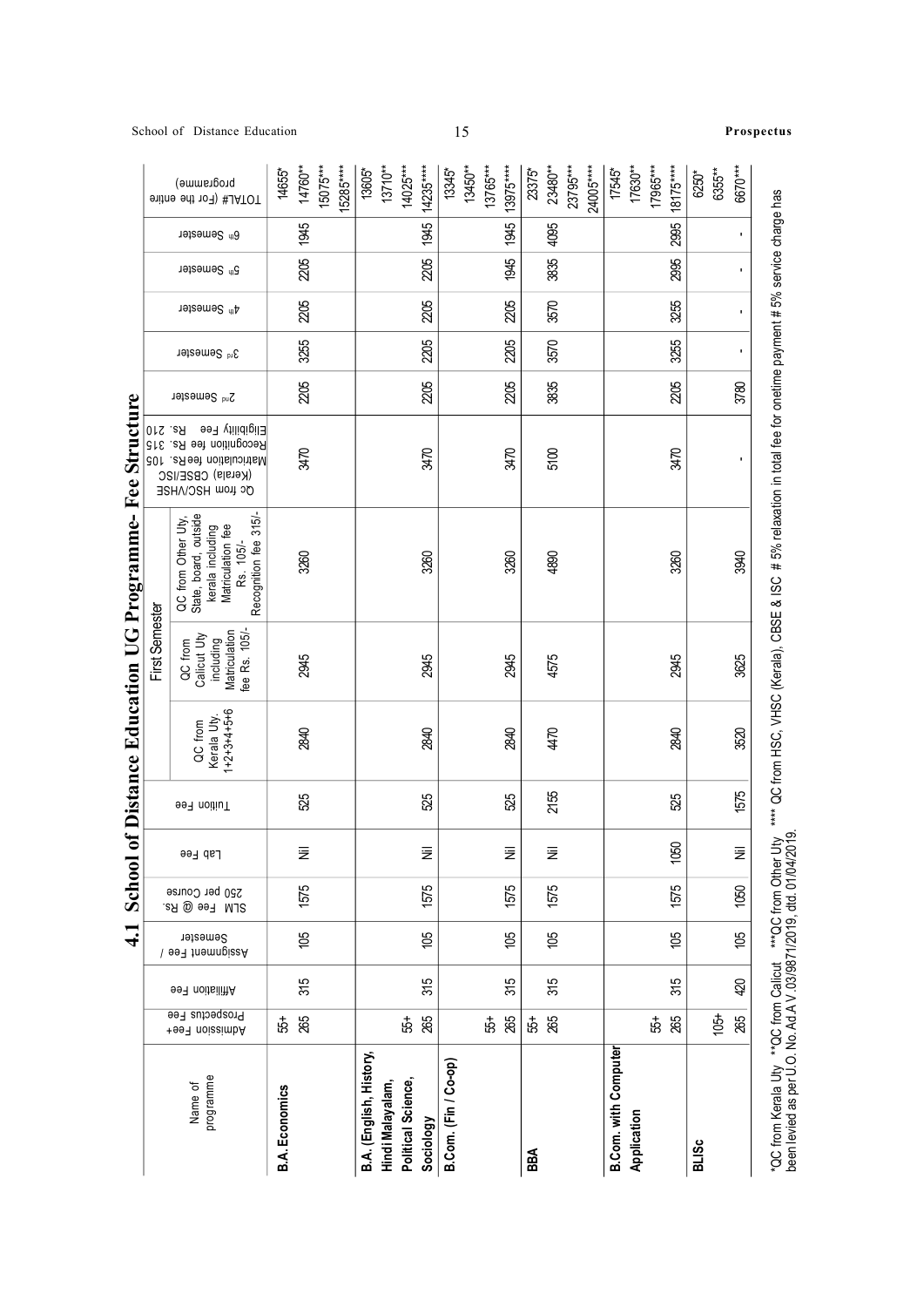| $1+2+3+4+5+6$<br>Kerala Uty<br>QC from<br>Tuition Fee<br>$\mathbf \omega$<br>Lab Fee<br>5<br>300 per Course<br>SLM Fee @ Rs.<br>4<br>Semester<br>Semester<br>Semester<br>$\infty$<br>997 noitsilithA<br>$\sim$<br>Prospectus Fee<br>+997 noissimbA <<br>programme<br>Name of | Ist Semester                                                                |                                                                                                                        |                          |                          |                                                    |
|------------------------------------------------------------------------------------------------------------------------------------------------------------------------------------------------------------------------------------------------------------------------------|-----------------------------------------------------------------------------|------------------------------------------------------------------------------------------------------------------------|--------------------------|--------------------------|----------------------------------------------------|
|                                                                                                                                                                                                                                                                              | œ.<br>Matriculation<br>fee Rs. 105/-<br>Calicut Uty<br>including<br>QC from | State, board, outside<br>105/-Recognition<br>  QC from Other Uty<br>Matriculation fee<br>kerala including<br>fee 315/- | 2 <sup>nd</sup> Semester | 3 <sup>rd</sup> Semester | programme)<br>FOTAL# (For the entire<br>1stemester |
| 3210<br>945<br>W<br>1260<br>160<br>420<br>160+<br>265<br>Hindi, Malayalam, English<br>M.A. Economics, History<br>Public Administration<br>Political Science,<br>Sociology                                                                                                    | 3315                                                                        | 3630                                                                                                                   | 2365<br>2365             | 2365                     | $10725***$<br>$10410**$<br>10305*                  |
| 3525<br>945<br>$\overline{\Xi}$<br>1575<br>160<br>420<br>$160 +$<br>265<br>M.Com                                                                                                                                                                                             | 3630                                                                        | 3945                                                                                                                   | 2365<br>2680             |                          | $11355***$<br>11040**<br>10935*<br>2365            |
| 6255<br>2100<br>1575<br>1575<br>160<br>420<br>160+<br>265<br><b>MLISc</b>                                                                                                                                                                                                    | 6360                                                                        | 3520<br>6675                                                                                                           | $\blacksquare$           |                          | 10195***<br>9880**<br>9775*<br>$\mathbf{r}$        |
| 4575<br>945<br>1050<br>1575<br>160<br>420<br>$160 +$<br>265<br>M.Sc Computer Science                                                                                                                                                                                         | 4680                                                                        | 4995                                                                                                                   | 3730<br>3730             |                          | 14190***<br>13875**<br>13770*<br>1735              |
| 4785<br>945<br>1575<br>1260<br>160<br>420<br>$160 +$<br>265<br><b>M.Sc Mathematics</b>                                                                                                                                                                                       | 4890                                                                        | 5205                                                                                                                   | 2365<br>2365             |                          | 12300***<br>11985**<br>11880*<br>2365              |
| #5% relaxation in total fee for onetime payment<br>"QC from Kerala Uty ""QC from Calicut ""QC from Other Uty                                                                                                                                                                 |                                                                             |                                                                                                                        |                          |                          |                                                    |
| Prospectus may be collected from SDE Office after registration. ## For the electives offered through SDE, sans SLM candi                                                                                                                                                     |                                                                             | date need not pay fee for that SLM.                                                                                    |                          |                          |                                                    |
| #5% service charge has been levied as per U.O. No. Ad.A V .03/9871/2019, dtd. 01/04/2019.                                                                                                                                                                                    |                                                                             |                                                                                                                        |                          |                          |                                                    |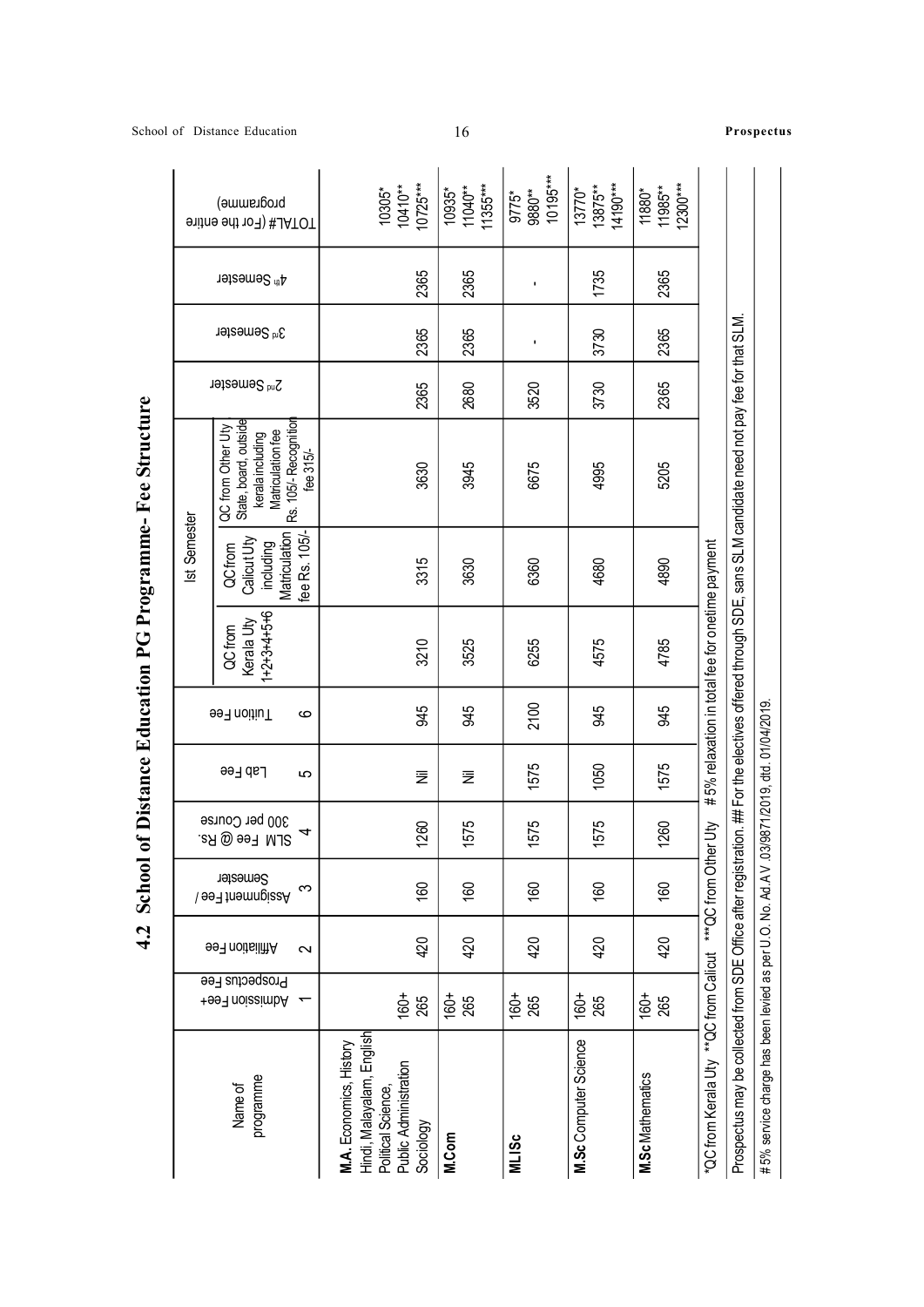## 5. FEE SCHEDULE FOR PROGRAMMES UG PROGRAMME

|                               | III & V Semester | II, IV & VI Semester   |
|-------------------------------|------------------|------------------------|
| Last date without fine.       | 30th June        | 31st December          |
| Last date with fine Rs.50/-   | 30st July        | 31st January           |
| Last date with fine Rs.250/-  | 31st August      | 28th February          |
| Last date with fine Rs.1000/- | 30th November    | Upto Exam Notification |

### PG PROGRAMME

|                               | III Semester  | II & IV Semester       |
|-------------------------------|---------------|------------------------|
| Last date without fine.       | 30th June     | 31st December          |
| Last date with fine Rs.50/-   | 30th July     | 31st January           |
| Last date with fine Rs.250/-  | 31st August   | 28th February          |
| Last date with fine Rs.1000/- | 30th November | Upto Exam Notification |

### 6. DEGREE PROGRAMMES; ELIGIBILITY AND REGULATIONS

### 6.1 Degree Programmes

• B.A. Economics • B.A. English • B.A. Hindi • B.A. History • B.A. Malayalam • B.A. Political Science • B.A. Sociology • B Com • BBA • BLI.Sc (One Year Programme)

### 6.2 Eligibility

### Eligibility for Admission to First Degree Programmes

| No.              | Name of                  | Eligibility for                                                                                                            |
|------------------|--------------------------|----------------------------------------------------------------------------------------------------------------------------|
|                  | Programme                | admission                                                                                                                  |
| 1.               | Economics                | A Pass in Higher Secondary Examination of the State or an<br>Examination accepted by the University as equivalent thereto. |
| 2.               | History                  | A Pass in Higher Secondary Examination of the State or an<br>Examination accepted by the University as equivalent thereto. |
| 3.               | <b>Political Science</b> | A Pass in Higher Secondary Examination of the State or an<br>Examination accepted by the University as equivalent thereto. |
| $\overline{4}$ . | Sociology                | A Pass in Higher Secondary Examination of the State or an<br>Examination accepted by the University as equivalent thereto. |
| 5.               | English                  | A Pass in Higher Secondary Examination of the State or an<br>Examination accepted by the University as equivalent thereto. |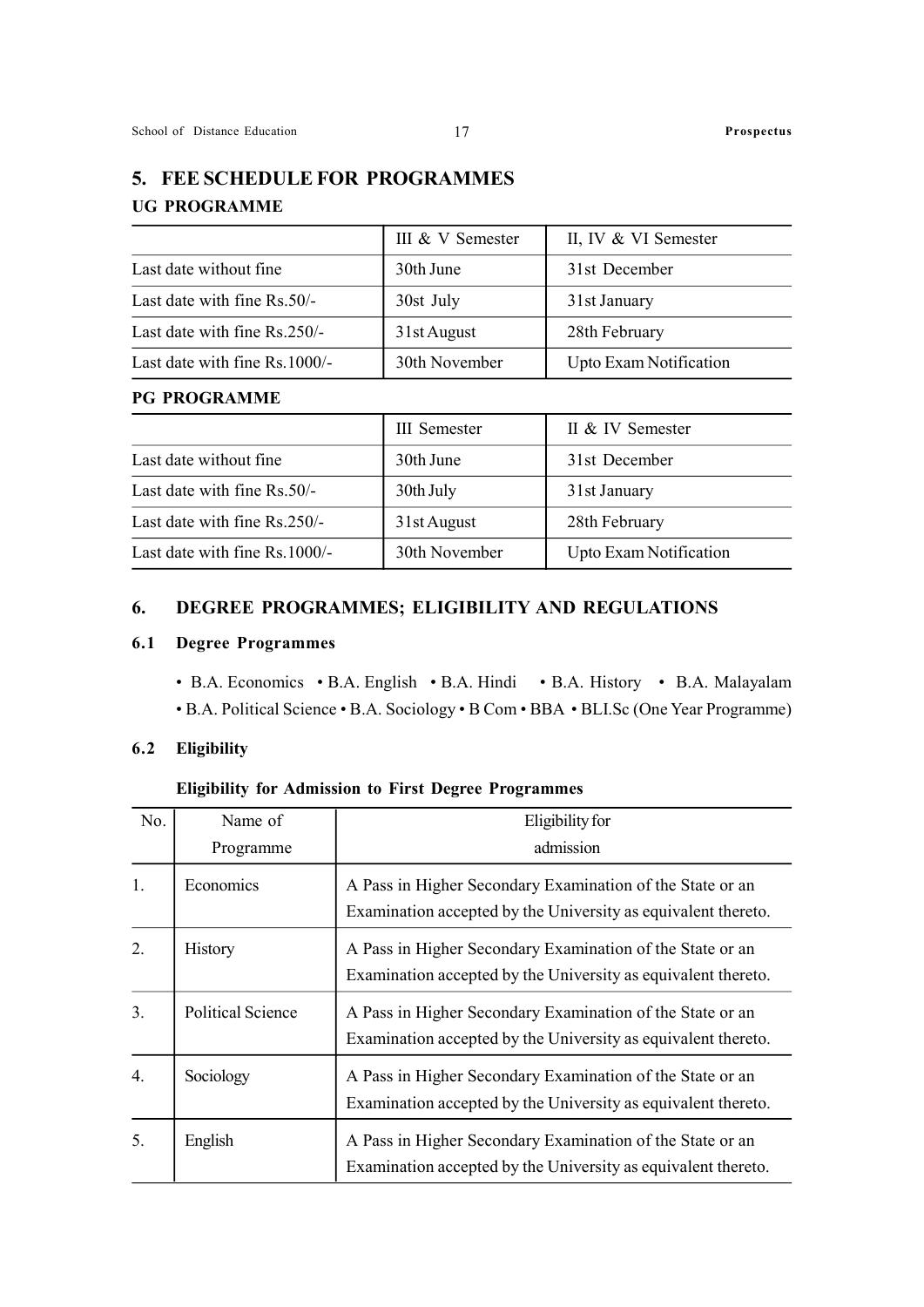| 6.  | Hindi        | A Pass in Higher Secondary Examination of the State or an<br>Examination accepted by the University as equivalent thereto.                                                                                                                                                                                                                                 |
|-----|--------------|------------------------------------------------------------------------------------------------------------------------------------------------------------------------------------------------------------------------------------------------------------------------------------------------------------------------------------------------------------|
| 7.  | Malayalam    | A Pass in Higher Secondary Examination of the State or an<br>Examination accepted by the University as equivalent thereto.                                                                                                                                                                                                                                 |
| 8.  | Commerce     | A Pass in Higher Secondary Examination of the State or an<br>Examination accepted by the University as equivalent thereto<br>provided candidates coming from Non-Commerce group should<br>have atleast 45% of the aggregate marks.                                                                                                                         |
| 9.  | <b>BBA</b>   | A Pass in Higher Secondary Examination or equivalent there to<br>with not less than 45% marks in aggregate. SC/ST/OBC and<br>other eligible communities shall be given relaxation as per the<br>University rules.                                                                                                                                          |
| 10. | <b>BLISc</b> | A pass in Bachelor's degree of the University of Kerala with not<br>less than 40% Marks, or a degree of any other university recognised<br>as equivalent thereto with not less than 40% marks. Candidates<br>belonging to scheduled caste scheduled tribes and other backward<br>communities will be eligible for concession of 5% and 3%<br>respectively. |

### 6.3 Regulations

### 1. Title

These Regulations shall be called 'The University of Kerala Regulations relating to the First Degree Programmes under the Credit and Semester (CSS) system in the School of Distance Education, 2016.

### 2. Scope, Application and Commencement

- 2.1 The Regulations provided herein shall apply to all First Degree (Under Graduate) Programmes offered through SDE under the Arts, Social Science, English and Foreign Languages, Computer Science and Commerce.
- 2.2 Medium of instruction is English, except in the case of Language Courses other than English, unless otherwise stated therein.
- 2.3 These regulations shall apply to First Degree Programmes to which admissions are made from the academic year (2016-2017) onwards.
- 2.4 These regulations supersede the provisions of all the existing regulations for the Under Graduate Programmes conducted by School of Distance Education with effect from 2016- 2017 admissions unless otherwise specified.

### 3. Definitions

- 3.1 'Programme' means the entire Course of study as per the given Scheme and Examinations.
- 3.2 'Semester' means a term consisting of a minimum of 10-16 days for PCP distributed over a minimum period of 5-8 weeks.
- 3.3 'Course' means a portion of a subject to be taught and evaluated in a semester (similar to a paper under annual scheme).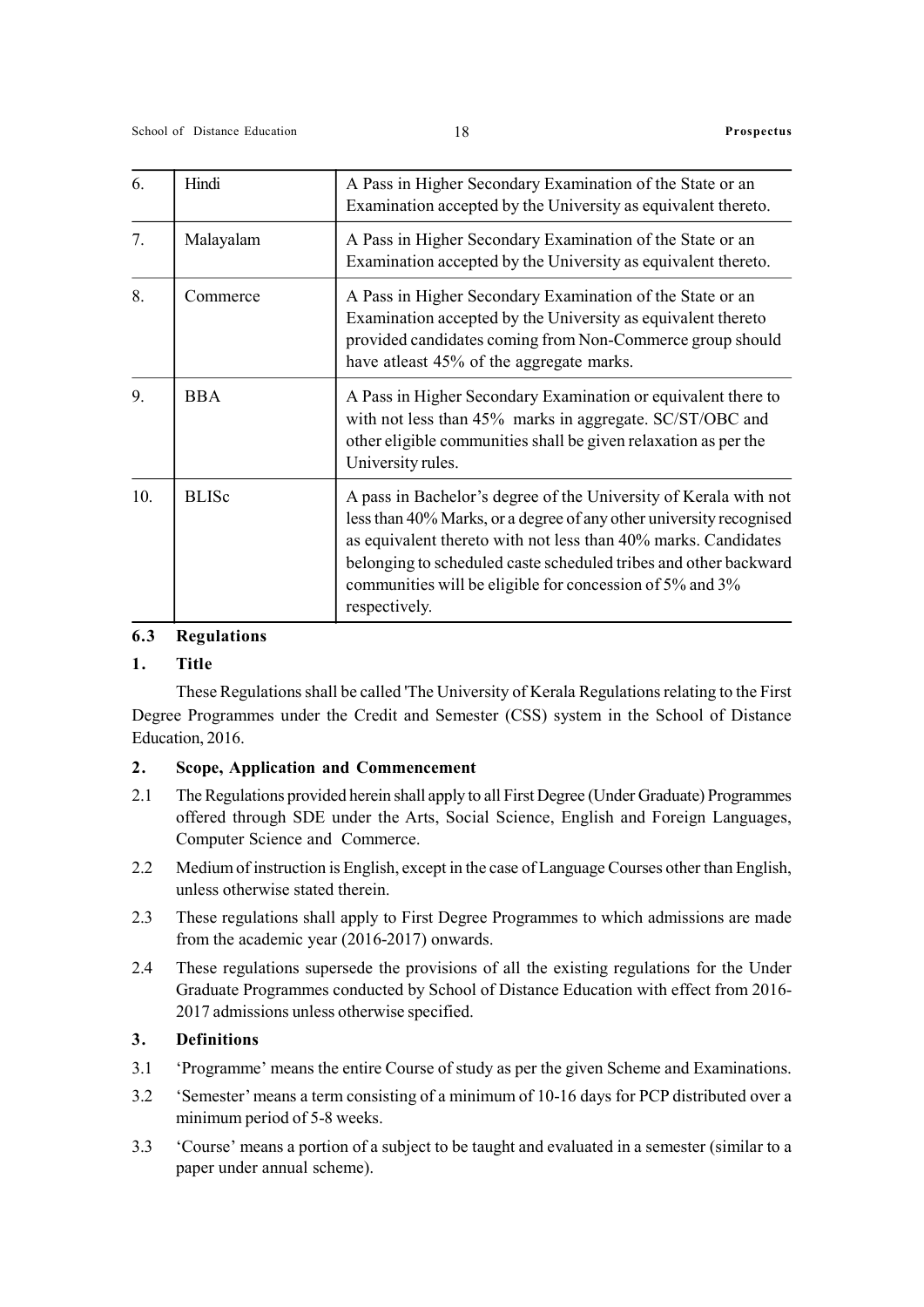- 3.4 'Credit' (C) of a Course is a measure of the weekly unit of work involving lecture or laboratory session or seminar or similar activity assigned to the Course. The number of Courses/Credits that a student can take in a semester is governed by the provisions in these Regulations subject to a minimum of 16 and a maximum of 27 Credits.
- 3.5 'Language Courses' are Courses in English and an Additional Language of student's choice, for which all the students who join for First Degree Programmes have to register.
- 3.6 'Foundation Course' means a Course at the foundation level that all students of the First Degree Programme have to register.
- 3.7 'Core Course' means a compulsory course in a major subject related to the First Degree Programme in a discipline.
- 3.8 'Complementary Course' means a Course in a subject other than the Major Subject and is complementary to it.
- 3.9 'Open Course' means an Optional Course which the student is free to take at his/her will. Open Course shall be a Non Major Elective Course in the subjects other than the parent discipline. This course is offered in the fifth semester.
- 3.10 'Elective Course' means a Specialized Course from the frontier area of the Core Subject, offered in the Parent discipline.
- 3.11 'Major subject' means the core subjects in the programme chosen by the students.
- 3.12 'Faculty Advisor' means the Programme Coordinator nominated by the Director, SDE to advise the students on all academic matters.

### 4. Admission

- 4.1 Eligibility for admissions to various First Degree Programmes shall be according to the rules framed by the University from time to time. No student shall be eligible for admission to a First Degree Programme in any of the discipline unless he/she has successfully completed. the examination conducted by a Board/University at the +2 level of schooling or its equivalent.
- 4.2. There shall be at least 10-16 days of PCP in a semester distributed over a minimum period of 5-8 weeks and a minimum of 60 hours of instruction ordinarily. Odd semester (June - Oct) commences in June and Even semester (Nov - March) commences in November every year.
- 4.3 Readmission A student who discontinues the programme in a particular semester can rejoin it in the beginning of the same semester during subsequent years, provided the scheme and the syllabus are the same. In case if the scheme and syllabus have been changed, he / she has to cancel the prior registration and take fresh admission.
- 4.4 Optional subjects/additional languages once selected by the candidates cannot be changed. However they are allowed to change the same after remitting Rs.500/- towards optional change within 1 month of the date of admission. Change of subjects/additional language shall not be considered under any circumstance after the said period.

### 5. Programme Structure

5.1 Students shall be admitted to the First Degree Programmes in the Faculties of Arts, Social Sciences, English and Foreign Languages and Commerce conducted in School of Distance Education as indicated under 2.1.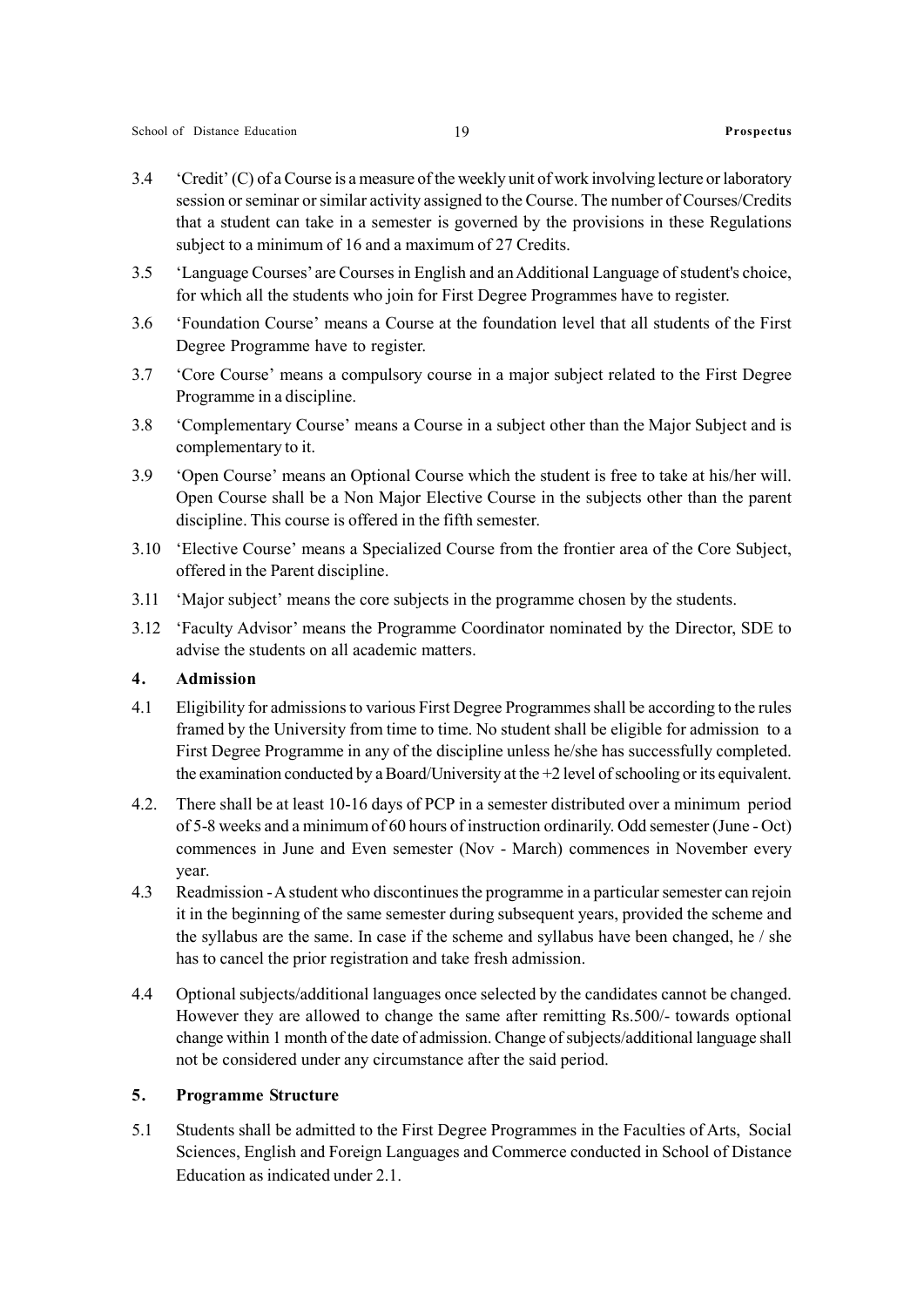- 5.2 The First Degree Programmes shall include 1) Language Courses 2) Foundation Courses 3) Core Courses 4) Complementary Courses 5) Open Course 6) Elective Courses and 7) Project/ Dissertation /Essay/comprehensive Course. The minimum number of Courses required for the completion of a Degree Programme may vary from 30-38 depending on the Credits assigned to different Courses.
- 5.3 The students shall choose the Major Subject of study at the beginning of the Programme.
- 5.4 Core Courses shall be offered from 1st semester onwards along with the Complementary Courses and shall include Project/Dissertation Work/Essay/Assignment / Case analysis / Test Paper
- 5.5 Language Courses and Foundation Courses shall be offered in the  $1<sup>st</sup>$ ,  $2<sup>nd</sup>$ ,  $3<sup>rd</sup>$  and  $4<sup>th</sup>$  semesters.
- 5.6 Complementary courses are offered during 1-4 Semesters. The student should take the Complementary Courses offered by the concerned subjects.
- 5.7 Open courses are courses which fall outside the area of the Major Subject of studies. The student shall select an Open Course from among the courses enlisted by SDE. There shall be a minimum of 25 students for an Open Course, otherwise SLM and PCP will not be provided. Except the B. Com. Programme.
- 5.8 Elective courses are courses offered during  $6<sup>th</sup>$  Semester in the frontier areas/related areas of the Major subject. The student should take an Elective Course offered by the concerned subjects. For B. Com. programme, three electives are offered - Finance, Co-operation and Computer Application. There are four elective courses under each elective which start from the third semester onwards. The students should select the elective at the time of submitting application on-line itself. The elective ones selected centre to be changed later.
- 5.9 The Project/Dissertation Work shall be undertaken during  $5<sup>th</sup>/6<sup>th</sup>$  semester. For supervision of Dissertation Work/Project, each student shall be assigned to a teacher.
	- 5.9.1 Not more than 15 students shall be assigned to a particular teacher in a semester for such supervisory work. The services of qualified external teachers may also be utilized for this purpose.
	- 5.9.2 The Project/Dissertation Work can be done either individually or by a group not exceeding five students.
	- 5.9.3 However, Viva Voce based on the Project/Dissertation Work shall be conducted individually.
	- 5.9.4 The topics shall be selected by the students in consultation with the supervising teacher/ Course Co-ordinator.
- 5.10 The Essay Course will be a three hour written examination for 100 marks conducted at the end of the 6th semester by the university.
- 5.11 The student secures the Credits assigned to a Course on successful completion of the Course. No Course shall carry more than 4 Credits.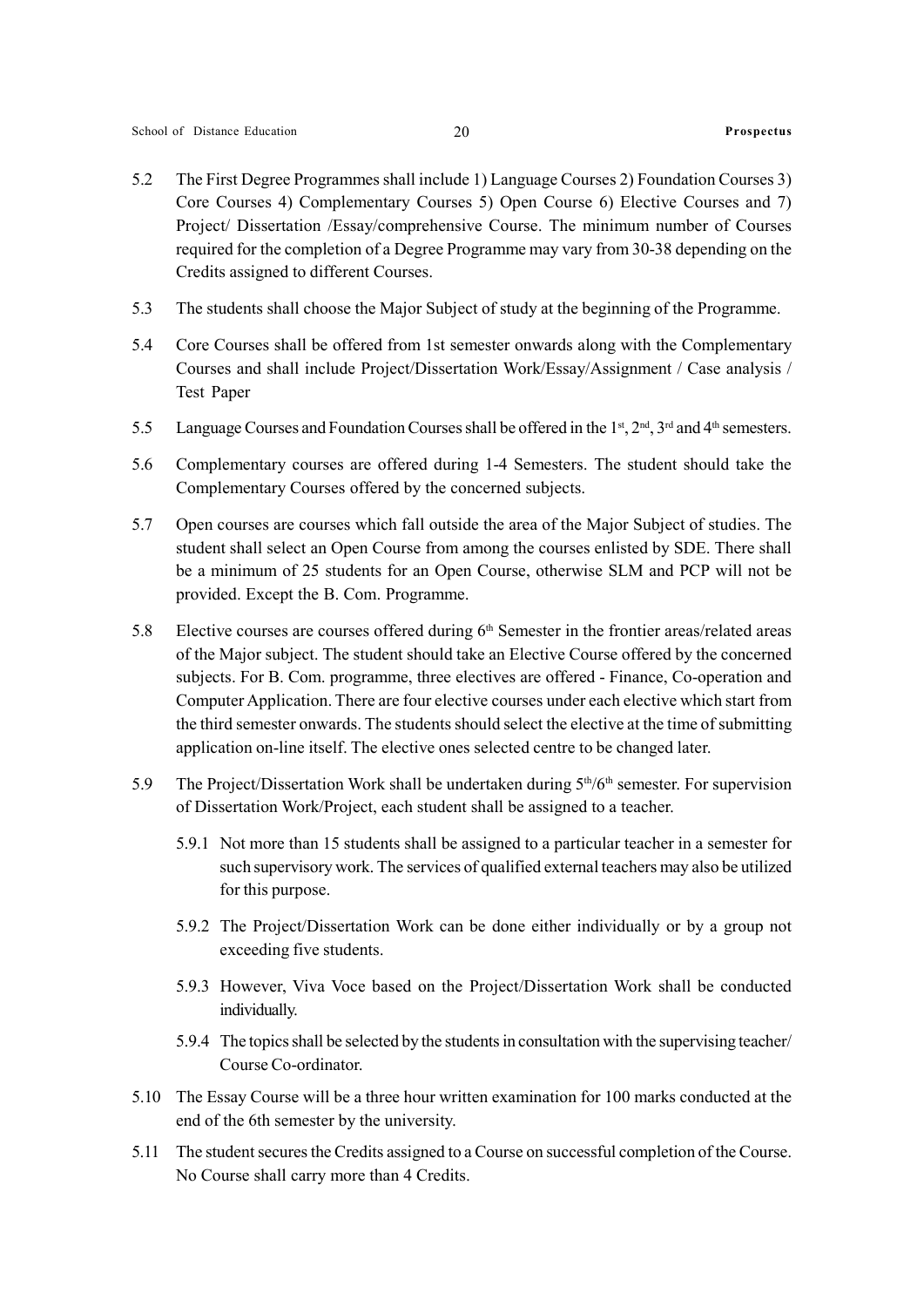- 5.12 The students shall be required to earn a minimum of 120 Credits including Credits for Language Courses, Foundation Courses, Core Courses, Complementary Courses (as the case may be), Project/Dissertation Work/Essay/Comprehensive Course, Open and Elective Courses as indicated below within a minimum period of 6 Semesters for the award of the Degree. The student shall do Open/Elective Course totaling to a minimum of 4 Credits but not more than 24 Credits.
- 5.13 The minimum required Credits for different Courses for the award of the Degree are given in the general structure of the First Degree Programmes as detailed below.

|                                                                                                         | B.A.             | B. Com.     | <b>BBA</b>  |
|---------------------------------------------------------------------------------------------------------|------------------|-------------|-------------|
| Accumulated minimum Credits required for<br>successful completion of the Programme                      | 120 Credits      | 120 Credits | 120 Credits |
| Minimum Credits for Language Courses                                                                    | 33 Credits       | 22 Credits  | 4 Credits   |
| Minimum Credits required for<br><b>Foundation Courses</b>                                               | 5 Credits        | 5 Credits   | 6 Credits   |
| Credits required for Core Courses including<br>Project/Dissertation Work/Essay/<br>Comprehensive Course | 50-56<br>Credits | 61 Credits  | 84 Credits  |
| Credits required for Complementary Courses                                                              | 22-28 Credits    | 12 Credits  | 6 Credits   |
| Minimum Credits required for Open Courses                                                               | 2 Credits        | 2 Credits   | 4 Credits   |
| Minimum Credits required for<br>Elective Courses                                                        | 2 Credits        | 18 Credits  | 16 Credits  |

### 6. Board of Studies, Courses and Syllabi

- 6.1 The Board of Studies shall design/re-design the Courses and syllabi for the subjects concerned in the First Degree Programme subject to the regulations of the University. The Board shall design and introduce new Courses, modify or redesign existing Courses or replace any Course/ Courses with new/modified Courses to train the students.
- 6.2 The syllabus for a Course shall include: Course Code, title, statement of the aims and objectives of the Course, number of credits, tutorials and laboratory sessions with pre requisites if any. The Course content shall be given module wise along with a list of reading materials.
- 6.3 The syllabus for each course shall also indicate the scheme of examination.
- 6.4 Tutorials are to be conducted for the students in each semester.

### 7. Evaluation

7.1 The evaluation of each course shall consists of two parts (1) Continuous Evaluation (CE) and (2) End Semester Evaluation (ESE). The CE and ESE ration shall be 1:4 for both course with or without practical. There shall be a maximum of 80 marks for ESE and maximum of 20 marks for CE. For all courses (theory and Practical). Grades are given for the course, semester and the whole programme on a 7 point scale base on the total percentage of mark  $(CE + ESE)$  as given below.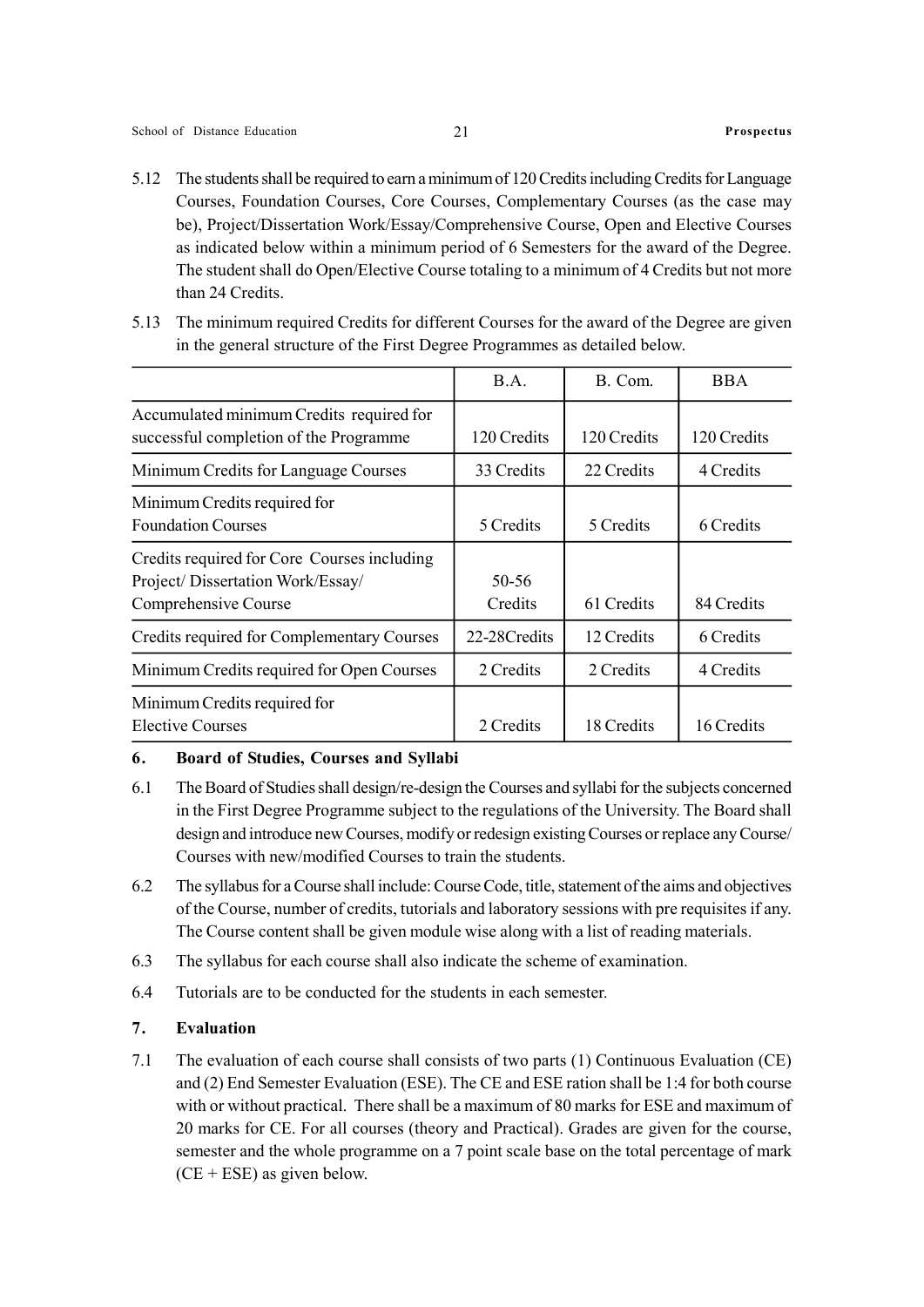| Percentage of Marks | Grading Course / SCPA / CGPA | Letter Grade      |
|---------------------|------------------------------|-------------------|
| 90 and above        | 9 and above                  | $A+$ Outstanding  |
| $80 \text{ to } 50$ | $8$ to $\leq 9$              | Excellent<br>A    |
| $70 \text{ to } 50$ | $7$ to $\leq 8$              | Very Good<br>B    |
| $60 \text{ to } 50$ | $6$ to $\leq 7$              | Good<br>C         |
| $50 \text{ to } 50$ | $5$ to $\leq 6$              | Satisfactory<br>D |
| 40 to $< 50$        | $4$ to $\leq 5$              | Adequate<br>Е     |
| Below 40            | $\leq 4$                     | Failure<br>F      |

There is no separate minimum for CE and ESE. But the minimum pass requirement of a course shall be 4.0 or (E Grad).

Consolidation of SCPA: SCPA is obtained by dividing the sum of credit points (CP) obtained in a semester by the sum of credits (C) taken in that semester. After the successful completion of a semester, Semester Credit Point Average (SCPA) of a student in that semester shall be calculated, Suppose the student has taken four courses each of four credits and two courses each of two credits in a particular semester, after consolidating the Grade for each course. SCPA has to be calculated as shown below:

| Course<br>Code | Title | Credit         | Marks | Grades        | <b>Grade Points</b><br>$(G=M/10)$ | <b>Credit Point</b><br>$CP = C*G$ |
|----------------|-------|----------------|-------|---------------|-----------------------------------|-----------------------------------|
| 01             |       | $\overline{4}$ | 82    | A             | 8.2                               | 32.8                              |
| 02             |       | $\overline{4}$ | 60    | $\mathcal{C}$ | 6.0                               | 24.0                              |
| 02             |       | $\overline{4}$ | 50    | D             | 5.0                               | 20.0                              |
| 02             |       | $\overline{4}$ | 45    | E             | 4.5                               | 18.0                              |
| 02             |       | $\overline{2}$ | 75    | B             | 7.5                               | 15.0                              |
| 02             |       | $\overline{2}$ | 40    | E             | 4.0                               | 8.0                               |
| Total          |       | 20             |       |               |                                   | 119.8                             |

\*SCPA = Total Credit Points / Total Credits -  $119.8/20. = 5.99 = D$  Grade

For the successful completion of a semester, a student shall have to score a minimum SCPA 4.00 (E Grade). However, the student shall be promoted to a subsequent semester irrespective of SCPA score(s).

Consolidation of CCPA: An overall letter grade (Cumulative Grade) for the whole programme shall be awarded to the student based on the value of CCPA using a seven point scale as given below. It is obtained by dividing the sum of the credit points to all the courses taken by the student, for the entire programme by the total number of credits.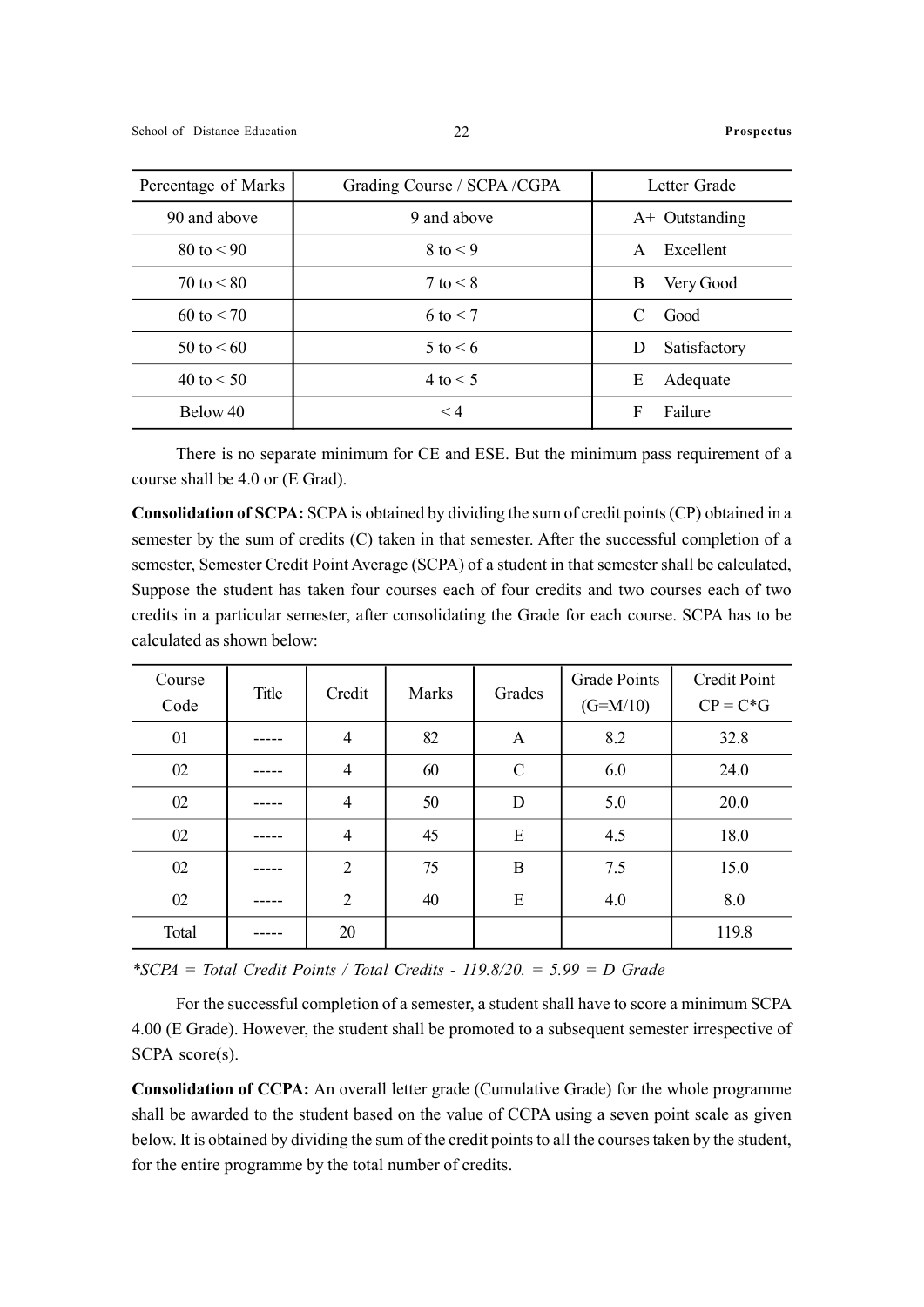| Semester       | SCPA Credit Point (CP) | SCPA Credit (C) |
|----------------|------------------------|-----------------|
|                | 119                    | 20              |
| $\mathfrak{D}$ | 120                    | 20              |
| 3              | 110                    | 20              |
| 4              | 105                    | 20              |
|                | 100                    | 20              |
| 6              | 120                    | 20              |
| Total          | 674                    |                 |

\*CCPA = Total Credit Points of all semesters / Total Credits of all semesters -  $674/120 = 5.62 = D$  grade.

The marks of the courses taken over and above the minimum prescribed credits, shall not be counted for computing CCPA.

For the successful completion of a programme and award of a degree, a student must pass all courses satisfying the minimum credit requirement as given in clause 5.13 and 5.14 and must score a minimum CCPA of 4.00 or an overall grade of E.

- 7.2 Continuous Evaluation (CE): In a semester each student shall be required to submit one assignment and do one Test Paper/Practicum/Case Analysis for each course without which his/her results will be withheld. The assignments and case analysis should be submitted in perform or by the as per the schedule given in SDE website. For test papers / practicum, the data time and venue will be displayed in SDE website. Those who submit their assignments after the due date will have to pay a late fee as fixed by the university from time to time. The components of CE are, Assignment (10 marks) and Test Paper/Practicum /Case Analysis (10 marks).
	- 7.2.1 The results of the CE shall be displayed in SDE website. Complaints regarding the award of marks for CE if any have to be submitted to the Programme Coordinator within 15 working days from the display of results of CE. The complaints shall be examined by the Programme Coordinator and shall arrive at a decision, which shall be communicated to the students. Further complaints if any shall be preferred within 10 days after the receipt of communication, to the Director SDE, who shall place the same before the department council for a final settlement.
	- 7.2.2 The Statement of marks of the CE of all the students shall be approved by the Programme Coordinator, countersigned by the Director and forwarded to the Controller of Examinations.
	- 7.2.4 The marks for the components of Practical for Continuous Evaluation shall be as shown below.

| a | Attendance | 5 marks |
|---|------------|---------|
| h | Record     | 5 marks |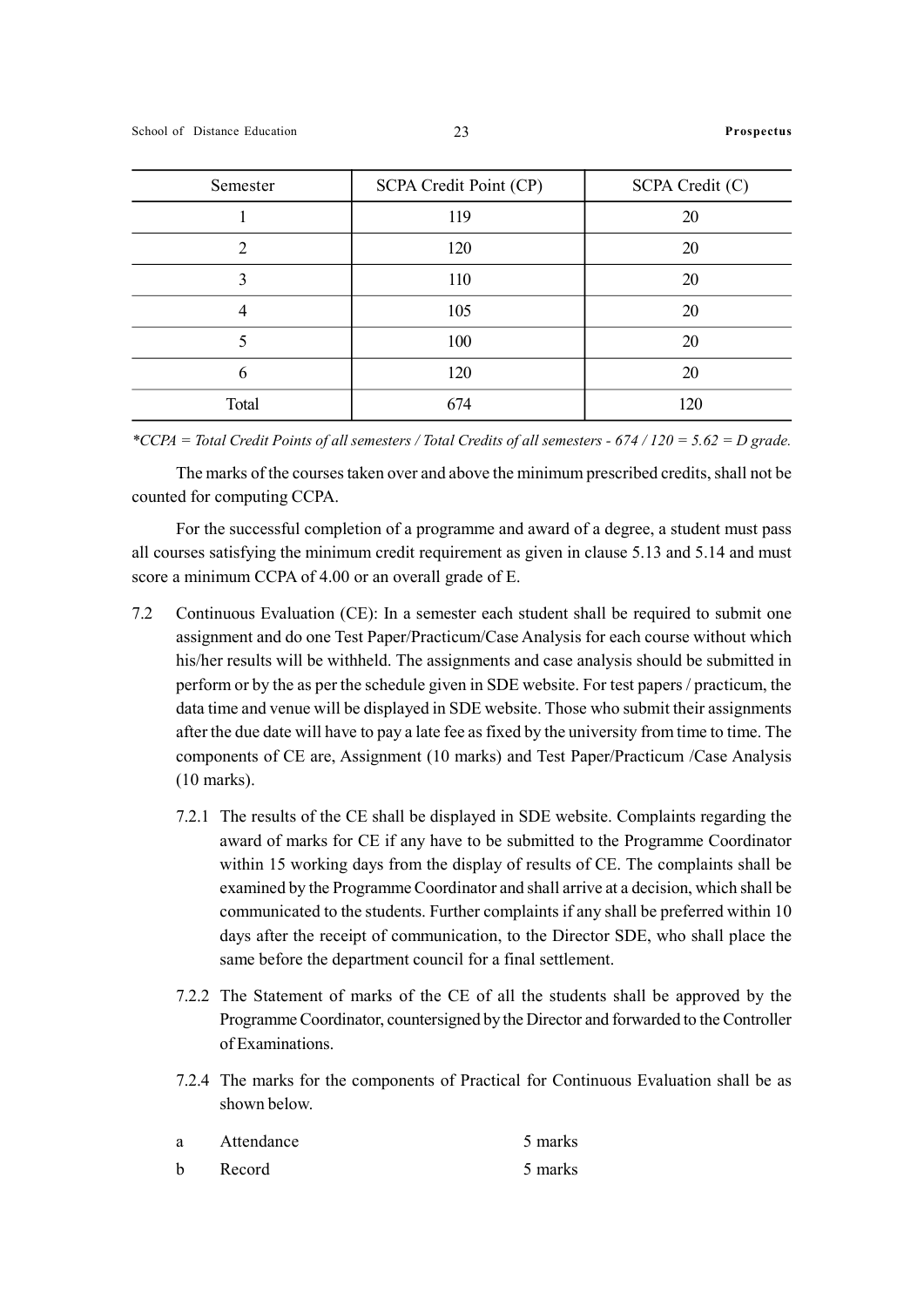| $\mathbf{c}$ | Test paper                         | 5 marks  |
|--------------|------------------------------------|----------|
| d            | Performance, Punctuality and Skill | 5 marks  |
|              | Total                              | 20 marks |

7.2.5 There shall be no continuous evaluation (CE) for Dissertation Work/Project/Essay.

7.3 End Semester Evaluation (ESE)

End Semester Evaluation of all the Courses in all the semesters including the examination for Essay/Dissertation Work/Project shall be conducted by the University.

- 7.3.1 Minimum attendance required for ESE is 50%. However those who do not have the required percentage of attendance can appear for ESE by paying a condonation fee of Rs. 525/- for eacch semester.
- 7.3.2 Examinations for odd and even semesters will be conducted together towards the end of every academic year.
- 7.3.3 Marks There will be 80 marks for each Course in End Semester Examinations.
- 7.3.4 The report of the Project/Dissertation Work shall be submitted to the Programme Coordinator in duplicate before the completion of the sixth semester.
- 7.3.5 A Board of two Examiners appointed by the University shall evaluate the report of the Project/Dissertation Work. The detailed guidelines regarding the conduct and evaluation of the Project/Dissertation Work will be framed by the Boards of Studies concerned.
- 7.3.6 Total marks for the ESE of Practical is 80 marks. The components of ESE of Practical have to be set by the Chairman, Boards of Studies, concerned.
- 7.3.7 Improvement of ESE Candidates who have successfully completed the Semester, but wish to improve their marks for the End Semester Evaluation (ESE) shall have only one chance for the same along with the next immediate regular batch of students.

### 8. Examination and Registration Requirements for BLISc.

No candidate will be allowed to register for the examination unless he/she has attended 75% of the PCP / seminars.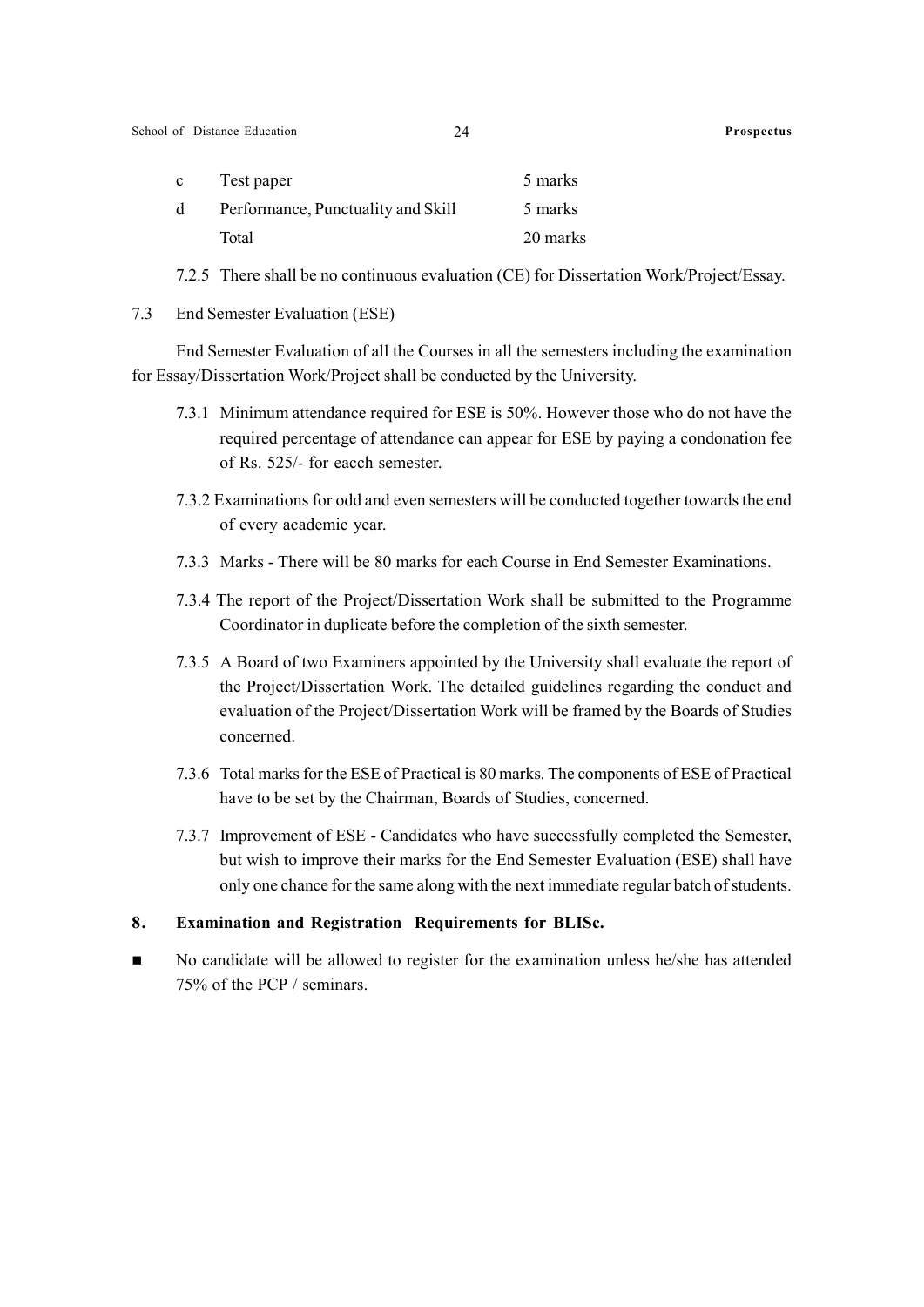### 9. Pattern of Questions

| Question<br>Type                                               | Total number<br>of questions | Number of<br>questions to<br>be answered | Marks for<br>each<br>question | Total<br>marks |
|----------------------------------------------------------------|------------------------------|------------------------------------------|-------------------------------|----------------|
| Very short answer type (One word to<br>Maximum of 2 sentences) | 10                           | 10                                       |                               | 10             |
| Short answer (Not to exceed 60 words)                          | 12                           | 8                                        | $\overline{2}$                | 16             |
| Short essay (Not to exceed 120 words)                          | 9                            | 6                                        | 4                             | 24             |
| Long essay (Not to exceed 400 words)                           | 4                            | 2                                        | 15                            | 30             |
| Total                                                          | 35                           | 26                                       |                               | 80             |

- 10. Promotion to Higher Semesters: Students who complete the even semesters in a year and register for the next continuous semester alone shall be promoted to the next higher semester.
- 11. Repetition of the Semester Courses: The students need not repeat the courses even if they fail in the examination.
- 12. Re-appearance of Failed Students: If a student fails he/she can repeat the examination. For such students the examination in the pre-revised syllabus shall be conducted in two consecutive years once the revision of the syllabus takes place. No student shall be allowed to appear for the examination in the old syllabus after availing the two chances offered above. The marks secured by them for the CE part shall be carried over and added to the marks obtained in the ESE they reappear.

### 13. Mark Sheet

13.1 Course Codes of the Programmes be exactly the same as that of programmes under **CBCSS** 

The marks - cum - grade sheet of each semester be prepared in the same way as is followed in the case of CBCSS pattern providing 9 columns in the following order with necessary description in the reverse side.

> First Degree Programme in ..... Under Credit and Semester System (CSS)

Semester......

|                | Credit<br>Course |     | Marks awarded          |                |                    | Grade         | Grade          | Credit Point     |
|----------------|------------------|-----|------------------------|----------------|--------------------|---------------|----------------|------------------|
| Course<br>Code | Title            | (C) | <b>ESE</b><br>(Max 80) | CE (Max<br>20) | Total<br>(Max 100) | Point<br>(GP) | Awarded<br>(G) | (C x GP)         |
| Result         |                  |     |                        | <b>SCPA</b>    |                    |               |                | Grade<br>Awarded |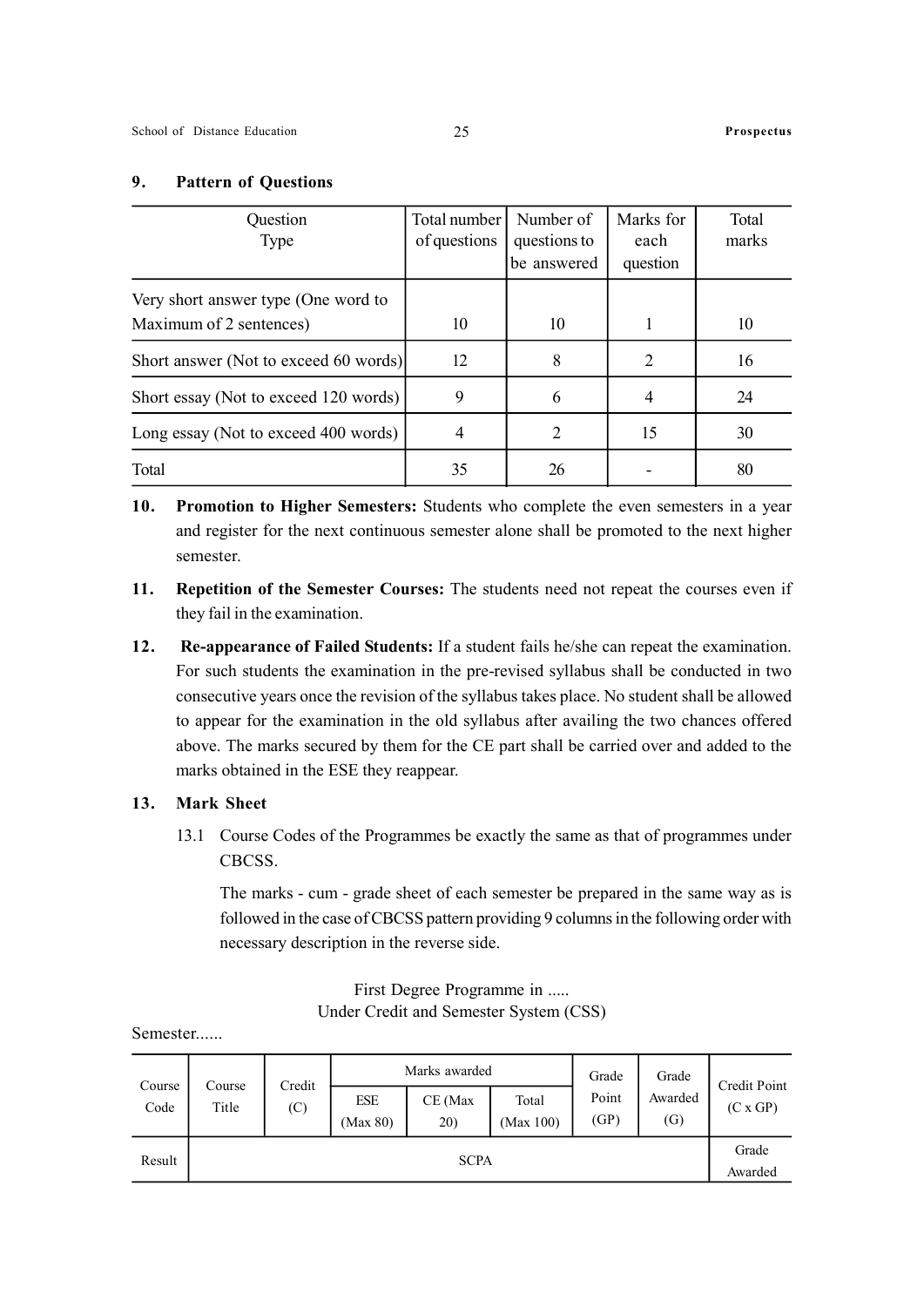- 13.2 The Consolidated mark cum Grade sheet issued at the end of the final semester on completion of the programme shall contain the details of all courses taken during the entire programme for obtaining the Degree. The Consolidated mark cum Grade sheet shall indicate the CCPA and CCPA(S)\* and overall letter grade for the whole programme. \*CCPA(S) is CCPA for specialized subjects. It is computed in a similar manner but without considering the language courses, foundation courses for language and open courses.
- 13.3 The Degree to be awarded shall be called Bachelors Degree in the respective discipline (e.g. B A in English, B Com etc.) as specified by the Boards of Studies and in accordance with the nomenclature specified by the Acts and Statutes of the University.

No student shall be eligible for the award of the Degree unless he / she has successfully completed a programme of not less than 6 semesters duration and secured atleast 120 Credits proscribed by the Regulations.

### 14. Monitoring of the Programme

Monitoring of the First Degree Programmes shall be done by Committees at two levels viz., SDE Level Monitoring Committee (SDELMC) and University Level Monitoring Committee (ULMC).

14.1 SDE Monitoring Committee (SDELMC): The SDE Level Monitoring Committee shall consist of the Director, the Programme Coordinators and the elected representatives of teachers in SDE Council. The Director shall be the Chairperson and a member selected by the SDELMC from among the Programme Coordinators shall be the Convener. This Committee shall be responsible for the conduct of the First Degree Programmes to ensure minimum instructional days. The SDE Level Monitoring Committee shall be reconstituted by the Director immediately on commencement of each academic year.

14.2. University Level Monitoring Committee (ULMC): The University Level Monitoring Committee (ULMC) shall be reconstituted by the Vice Chancellor immediately on the commencement of each academic year.

The ULMC shall consist of the following members:

| 1) | The Pro Vice Chancellor                                                    | 2) Two Members of the Syndicate |
|----|----------------------------------------------------------------------------|---------------------------------|
| 3) | A Dean, nominated by the Vice Chancellor 4) The Controller of Examinations |                                 |

5) The Director of SDE 6) Two members of the Academic Council, nominated by the Vice Chancellor

The Pro-Vice-Chancellor shall be the Chairperson and Director shall be the Convener of the Committee. This committee shall be responsible for monitoring and conduct of the First Degree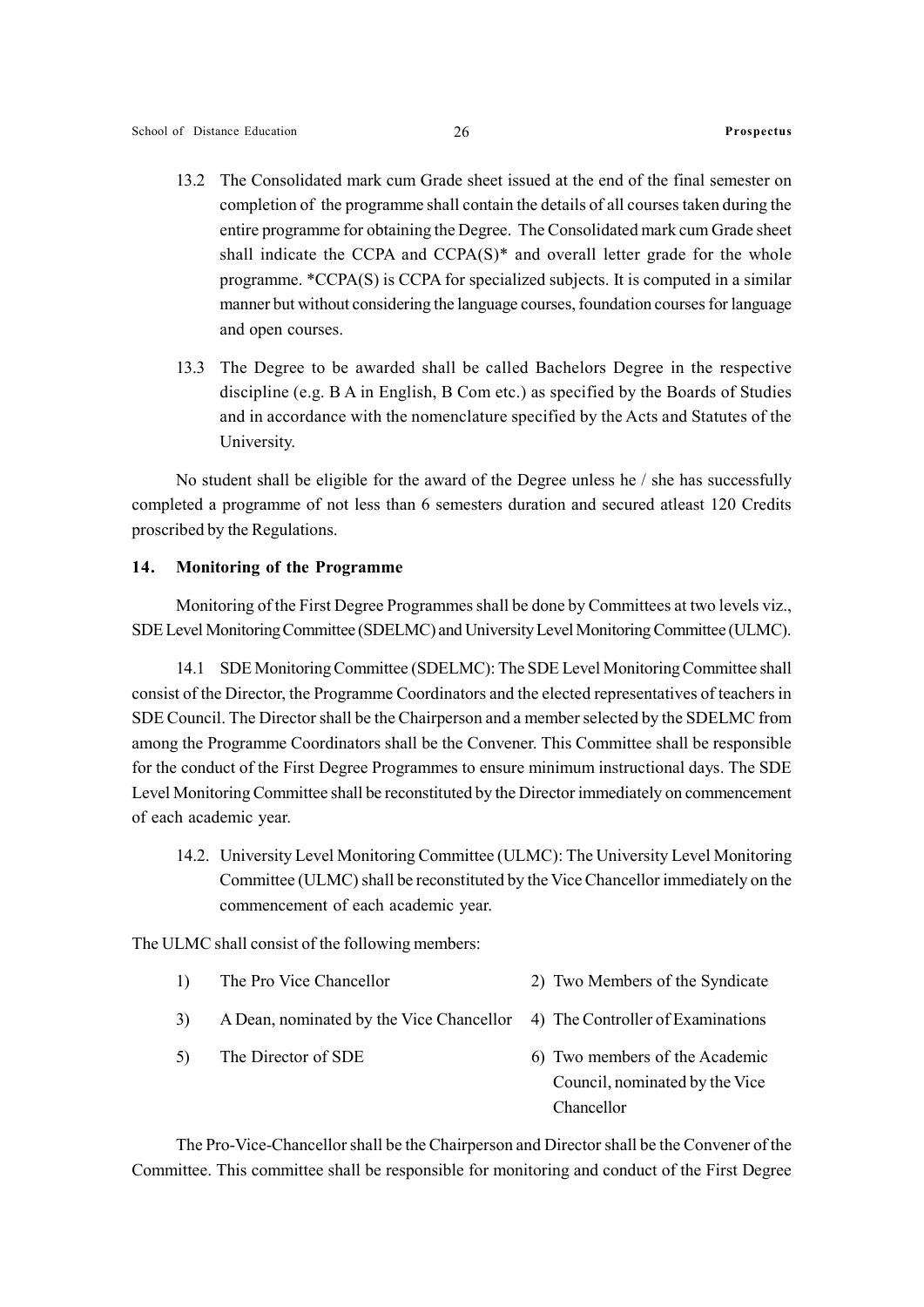Programmes envisaged in this Regulations. This committee shall finalize the Academic Calendar and the conduct of the ESE in the SDE. This committee shall also serve as an appellate committee to examine and settle the complaints not redressed by the SDELMC. The committee shall suggest amendments if any to the Regulations of the First Degree Programmes.

- 14.3 All Committees mentioned under Clause 14.1 and 14.2 shall meet at least one time in a semester.
- 14.4 All Committees shall be constituted at the beginning of each Academic Year.
- 14.5 Quorum of the Committees
- 14.5.1 SDELMC: 50% of the total number of members shall form the quorum of the Committee. It is obligatory for the Programme Coordinator concerned, to be present in the meeting while a complaint pertaining to that Department is discussed in the Committee.
- 14.5.2 ULMC: Five members shall constitute the quorum for the meeting of this Committee.

### 15. Transitory Provision

Notwithstanding anything contained in these Regulations, the Vice Chancellor shall for a period of three years from the date of coming into force 'of these Regulations, have the power to provide by order that these Regulations shall be applied to any Programme with such modifications as may be necessary.

### 16. Repeal

Regulations now in force is so far as they are applicable to Programmes offered in the SDE as mentioned in 2.1 and 2.2 and to the extent they are inconsistent with these Regulations are hereby repealed. In the case of any inconsistency between the existing Regulations and the Regulations relating to First Degree Programmes under the Semester Pattern in SDE the latter shall prevail.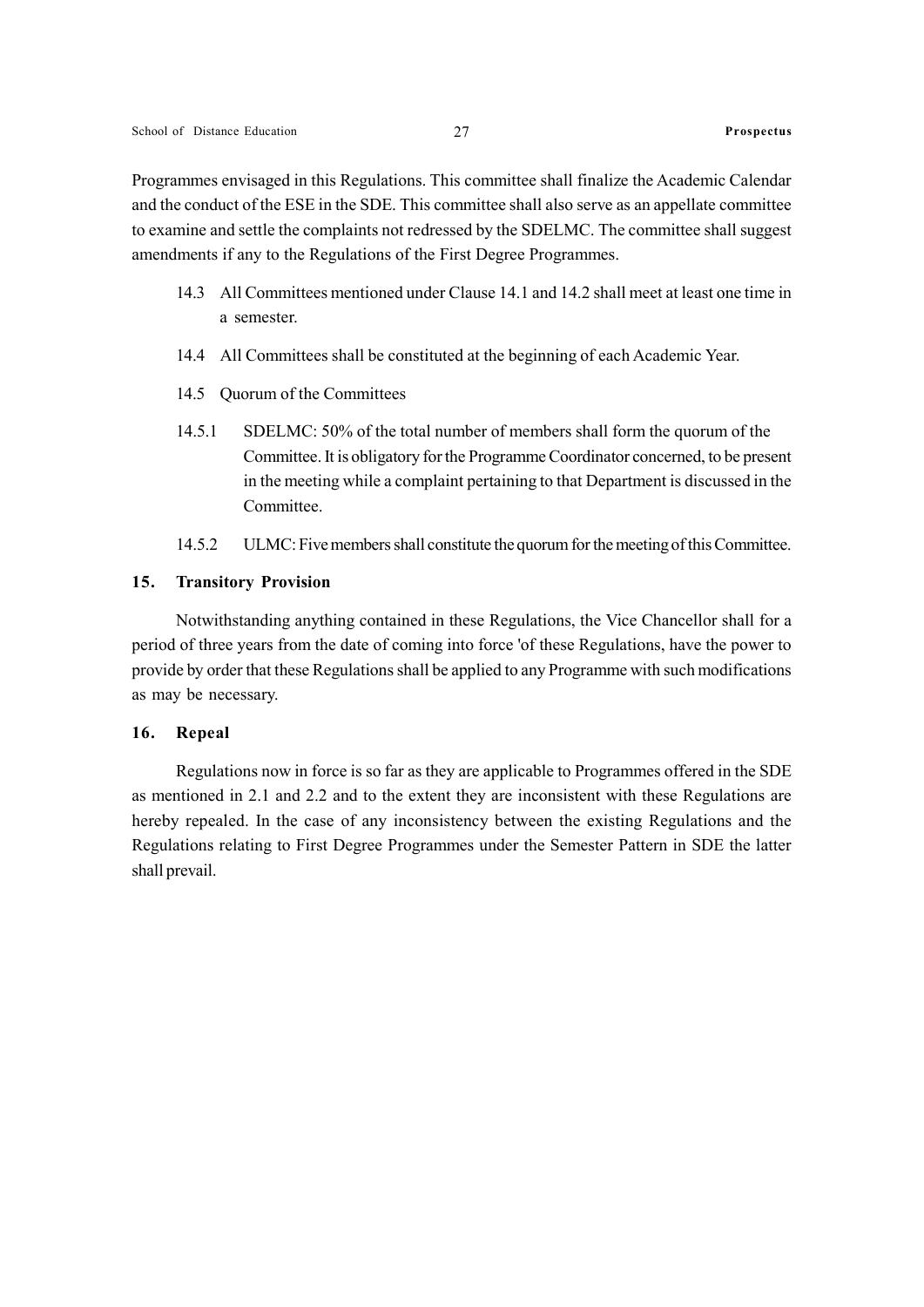For the Additional Language Course School of Distance Education offers Malayalam and Hindi and the students can choose either of the two. Students can also choose any of the additional language / subjects listed below, provided they make their own arrangements for study and apply for exemption in the prescribed form, remitting an additional fee of Rs. 50/-. The additional language should be selected at the times of submitting application on-line itself. The language once selected cannot be changed later.

| 1. Sanskrit | 4. Syriac | 7. French              |
|-------------|-----------|------------------------|
| 2. Arabic   | 5. Latin  | 8. German              |
| 3. Hebrew   | 6. Tamil  | 9. Russian             |
|             |           | 40. <i>Einguisties</i> |

### 7.1 Programme Structure for B.A. Degree Programmes

| Study<br>Components                      | Number of<br>Courses | Credits/<br>Course | Total<br>Credits |
|------------------------------------------|----------------------|--------------------|------------------|
|                                          |                      |                    |                  |
| Language Courses                         |                      |                    |                  |
| English<br>a)                            | 5                    | $3 - 4$            | 19               |
| b)<br><b>Additional Language</b>         | 4                    | $3 - 4$            | 14               |
| <b>Foundation Course</b>                 | 2                    | $2 - 3$            | 5                |
| Core Course                              | $12 - 15$            | $2 - 4$            | $46 - 52$        |
| Complementary Course                     | $8 - 10$             | $2 - 3$            | $22 - 28$        |
| Project/Dissertation/Essay/Comprehensive |                      |                    |                  |
| Course/Essay                             | 1                    | 4                  | $\overline{4}$   |
| Open Course                              | 1                    | $\overline{2}$     | $\overline{2}$   |
| Elective Course                          |                      | $\overline{2}$     | $\mathcal{D}$    |

### 7.2 Programme Structure for B. Com. Degree Programme

| Study<br>Components              | Number of<br>Courses | Credits/<br>Course | Total<br>Credits |
|----------------------------------|----------------------|--------------------|------------------|
|                                  |                      |                    |                  |
| Language Courses                 |                      |                    |                  |
| English<br>a)                    | 4                    | $3 - 4$            | 14               |
| b)<br><b>Additional Language</b> | 2                    | 4                  | 8                |
| <b>Foundation Course</b>         | $\overline{2}$       | $2 - 3$            | 5                |
| Core Course                      | 16                   | $3 - 4$            | 57               |
| Complementary Course             | 4                    | 3                  | 12               |
| Essay/Project/Dissertation/      |                      |                    |                  |
| Comprehensive Course             | 1                    | 4                  | 4                |
| Open Course                      | л.                   | 2                  | $\overline{2}$   |
| <b>Elective Course</b>           | 4                    | 4                  | 16               |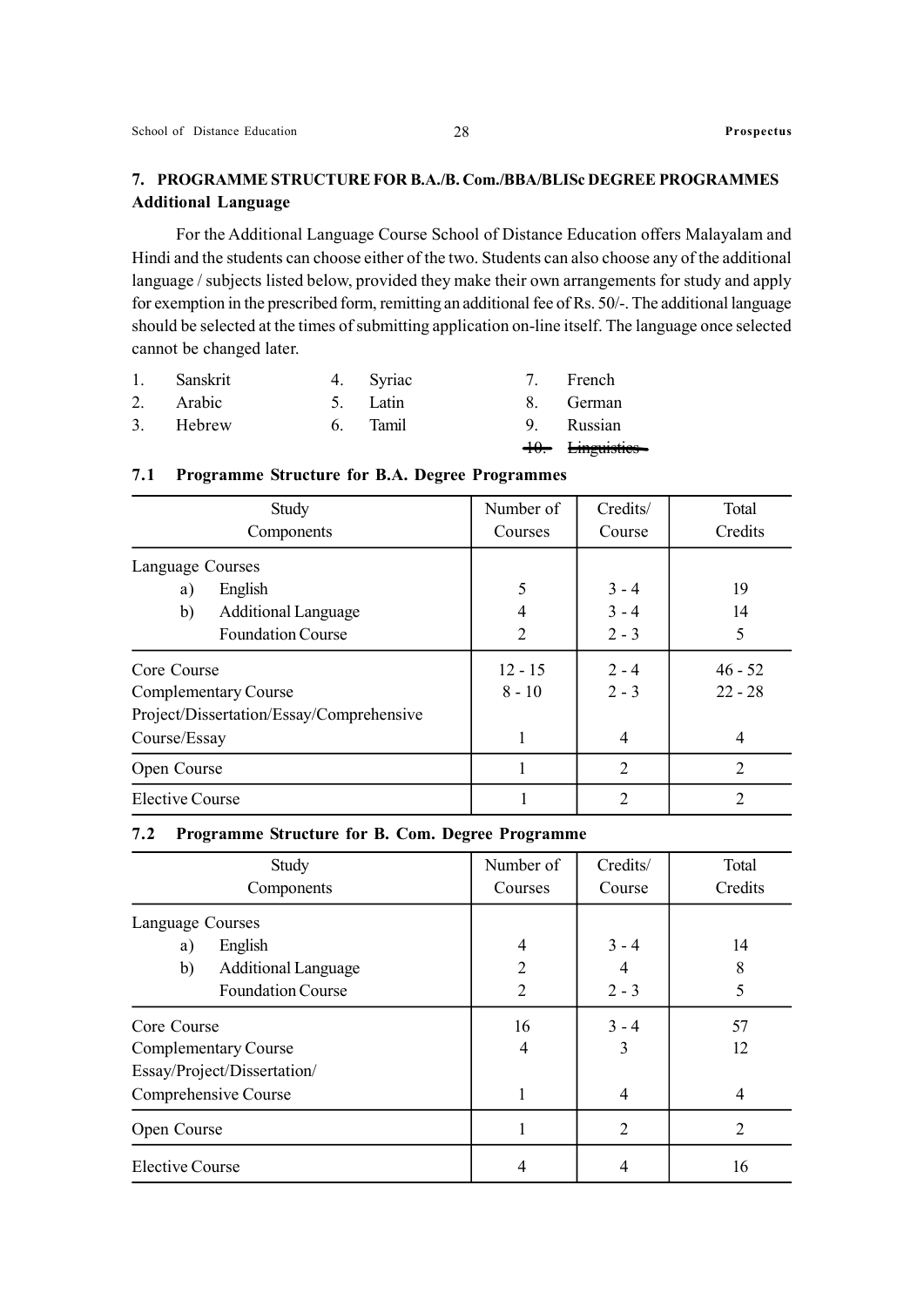### 1. B. A. ECONOMICS

| Sem          | Course          | Course                                                                    | Number         | CE    | <b>ESE</b> |       |
|--------------|-----------------|---------------------------------------------------------------------------|----------------|-------|------------|-------|
| No.          | Code            | Title                                                                     | of credit      | Marks | Marks      | Total |
| $\mathbf{I}$ | EN 1111.1       | Language Course I (English -I)<br>Listening, Speaking & Reading           | 4              | 20    | 80         | 100   |
|              | ML/HN           | Language Course II                                                        |                |       |            |       |
|              | 1111.1          | (Addl. Language)                                                          | $\overline{3}$ | 20    | 80         | 100   |
|              | <b>EN 1121</b>  | <b>Foundation Course I</b><br>Writings on Contemporary Issues             | $\overline{2}$ | 20    | 80         | 100   |
|              | <b>EC1141</b>   | Core I Methodology and<br>Perspectives of Social Sciences                 | $\overline{4}$ | 20    | 80         | 100   |
|              | PS 1131         | Complementary I-Political Science<br>Principles of political Science      | 2              | 20    | 80         | 100   |
|              | HY 1131.1       | Complementary II- Indian History -<br>History of Modern India (1857-1900) | $\overline{2}$ | 20    | 80         | 100   |
|              |                 | <b>TOTAL</b>                                                              | 17             | 120   | 480        | 600   |
| $\mathbf{I}$ | EN 1211.1       | Language Course III (English -II)                                         |                |       |            |       |
|              |                 | <b>Environmental Studies</b>                                              | 4              | 20    | 80         | 100   |
|              | EN 1212.1       | Language Course IV (English -III)<br>Modern English Grammar & Usage       | 3              | 20    | 80         | 100   |
|              | ML/HN<br>1211.1 | Language Course V<br>(Addl. Language II)                                  | 3              | 20    | 80         | 100   |
|              | <b>EC1241</b>   | Core II Micro Economics I                                                 | $\overline{4}$ | 20    | 80         | 100   |
|              | PS 1231         | Complementary III- Political Science<br>Introduction to Political Theory  | 3              | 20    | 80         | 100   |
|              | HY 1231.3       | Complementary IV- Indian History -<br>History of Modern India (1901-1920) | $\overline{3}$ | 20    | 80         | 100   |
|              |                 | <b>TOTAL</b>                                                              | 20             | 120   | 480        | 600   |
| III          | EN 1311.1       | Language Course VI (English -IV)<br>Writing and Presentation Skills       | $\overline{4}$ | 20    | 80         | 100   |
|              | ML/HN<br>1311.1 | Language Course VII<br>(Addl. Language III)                               | 4              | 20    | 80         | 100   |
|              | EC 1321         | Foundation Course II- Informatics                                         | 3              | 20    | 80         | 100   |
|              | EC 1341         | Core III Micro Economics II                                               | $\overline{4}$ | 20    | 80         | 100   |
|              | PS 1331         | Complementary V Political Science<br>Public Administration                | $\overline{3}$ | 20    | 80         | 100   |
|              | HY 1331.5       | Complementary VI Indian History -<br>History of Modern India (1921-1947)  | 3              | 20    | 80         | 100   |
|              |                 | <b>TOTAL</b>                                                              | 21             | 120   | 480        | 600   |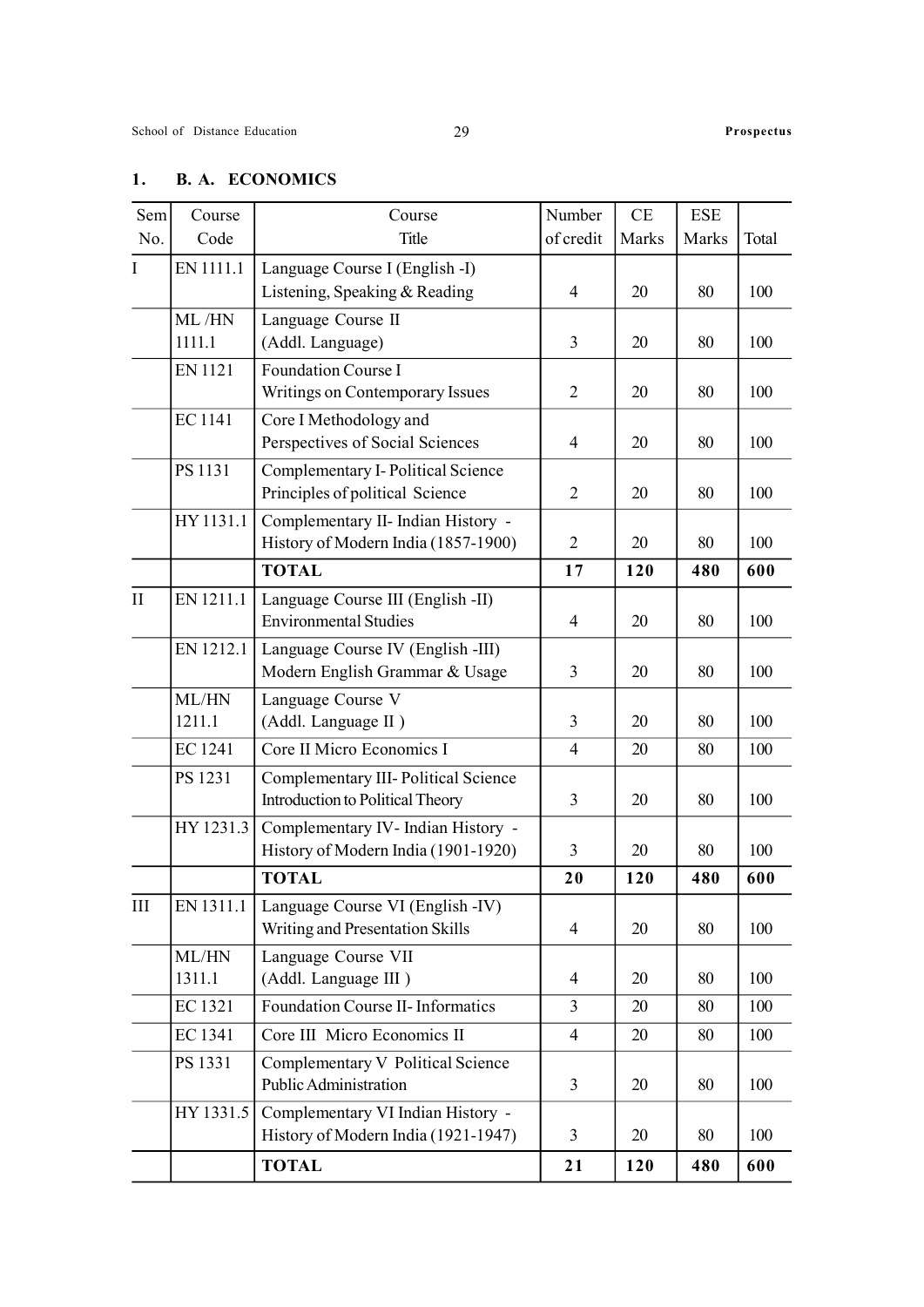| IV           | EN 1411.1       | Language Course VIII (English -V)<br>Reading in Literature                          | $\overline{4}$ | 20  | 80   | 100  |
|--------------|-----------------|-------------------------------------------------------------------------------------|----------------|-----|------|------|
|              | ML/HN<br>1411.1 | Language Course IX<br>(Addl. Language - IV)                                         | $\overline{4}$ | 20  | 80   | 100  |
|              | EC 1441         | Core IV Basic Tools for Economics I                                                 | $\overline{4}$ | 20  | 80   | 100  |
|              | <b>EC 1442</b>  | Core V Macro Economics I                                                            | $\overline{3}$ | 20  | 80   | 100  |
|              | PS 1431         | <b>Complementary VII Political Science</b><br><b>International Politics</b>         | $\overline{3}$ | 20  | 80   | 100  |
|              | HY 1431.1       | Complementary VIII - Indian History -<br>History of Contemporary India (After1948)] | $\overline{3}$ | 20  | 80   | 100  |
|              |                 | <b>TOTAL</b>                                                                        | 21             | 120 | 480  | 600  |
| $\mathbf{V}$ | <b>EC1541</b>   | Core VI Money and Modern Banking                                                    | $\overline{4}$ | 20  | 80   | 100  |
|              | <b>EC1542</b>   | Core VII Macro Economics II                                                         | $\overline{4}$ | 20  | 80   | 100  |
|              | <b>EC1543</b>   | Core VIII Economics of Growth<br>and Development                                    | $\overline{2}$ | 20  | 80   | 100  |
|              | <b>EC1544</b>   | Core IX Indian Economy                                                              | $\overline{4}$ | 20  | 80   | 100  |
|              | <b>EC1545</b>   | Core X Public Economics                                                             | $\overline{4}$ | 20  | 80   | 100  |
|              |                 | Open Course                                                                         | $\overline{2}$ | 20  | 80   | 100  |
|              |                 | <b>TOTAL</b>                                                                        | 20             | 120 | 480  | 600  |
| VI           | EC 1641         | Core XI Kerala Economy                                                              | $\overline{4}$ | 20  | 80   | 100  |
|              | EC 1642         | Core XII- Financial Economics                                                       | $\overline{4}$ | 20  | 80   | 100  |
|              | EC 1643         | Core XIII Basic Tools for Economics II                                              | $\overline{4}$ | 20  | 80   | 100  |
|              | <b>EC1644</b>   | Core XIV-International Economics                                                    | $\overline{3}$ | 20  | 80   | 100  |
|              | EC 1661.1       | Elective-Agricultural Economics                                                     | $\overline{2}$ | 20  | 80   | 100  |
|              | EC 1645         | General Essays on Indian Economy                                                    | $\overline{4}$ |     | 100  | 100  |
|              |                 | <b>TOTAL</b>                                                                        | 21             | 100 | 500  | 600  |
|              |                 | <b>GRAND TOTAL</b>                                                                  | 120            | 700 | 2900 | 3600 |

## Complementary Courses offered to other Disciplines

|              | Sem   Course code | <b>Course Title</b>               | No. of Credits |
|--------------|-------------------|-----------------------------------|----------------|
|              | EC. 1131          | Foundations of Economic Theory    |                |
| $\mathbf{H}$ | EC.1231           | Money and Banking                 |                |
| Ш            | EC. 1331          | Public Finance and Trade          |                |
| IV           | EC.1431           | Indian Economy Since Independence |                |

### Open course offered to other disciplines

| Sem   Course code | <b>Course Title</b>       | No. of Credits |
|-------------------|---------------------------|----------------|
| EC. 1551          | Human Resource Management |                |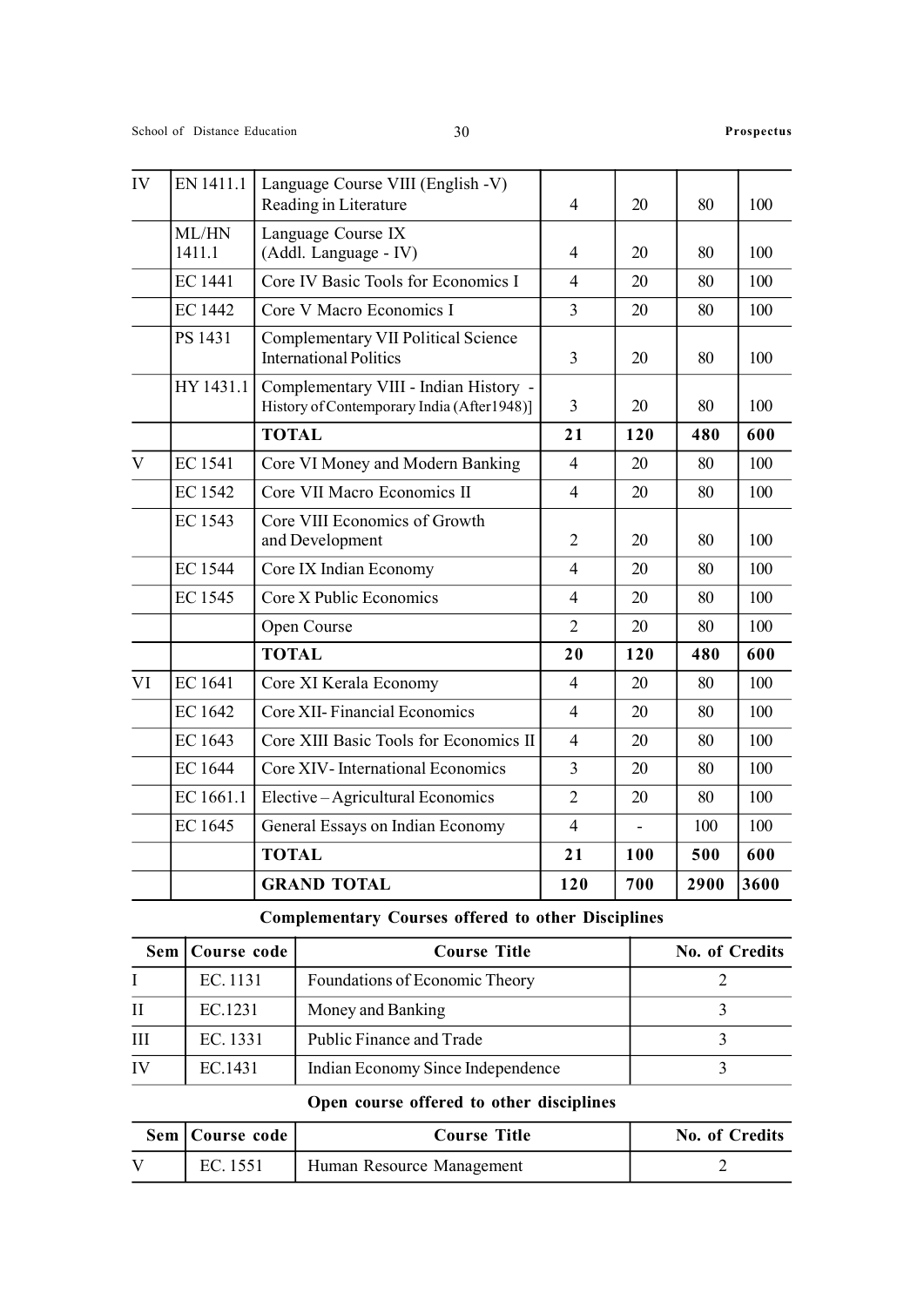| Sem<br>No.   | Course<br>Code  | Course<br>Title                                                                                    | Number<br>of credit | CE<br>Marks | <b>ESE</b><br>Marks | Total |
|--------------|-----------------|----------------------------------------------------------------------------------------------------|---------------------|-------------|---------------------|-------|
| I            | EN 1111.1       | Language Course I Listening                                                                        |                     |             |                     |       |
|              |                 | Speaking and Reading                                                                               | $\overline{4}$      | 20          | 80                  | 100   |
|              | ML/HN<br>1111.1 | Language Course II<br>(Addl. Language)                                                             | 3                   | 20          | 80                  | 100   |
|              | EN 1121         | Foundation Course IWritings on<br>Contemporary Issues                                              | $\overline{2}$      | 20          | 80                  | 100   |
|              | <b>EN 1141</b>  | Core- I- Reading Poetry                                                                            | $\overline{4}$      | 20          | 80                  | 100   |
|              | EN 1131         | Complementary I - History of<br>English Literature I                                               | 3                   | 20          | 80                  | 100   |
|              | HY1131.2        | Complementary II - History of<br>Modern World (1789 to 1900)                                       | $\overline{2}$      | 20          | 80                  | 100   |
|              |                 | <b>TOTAL</b>                                                                                       | 18                  | 120         | 480                 | 600   |
| $\mathbf{I}$ | EN 1211.1       | Language Course III<br><b>Environmental Studies</b>                                                | $\overline{4}$      | 20          | 80                  | 100   |
|              | EN 1212.1       | Language Course IVModern<br>English Grammar & Usage                                                | $\overline{3}$      | 20          | 80                  | 100   |
|              | ML/HN<br>1211.1 | Language Course V<br>(Addl. Language II)                                                           | 3                   | 20          | 80                  | 100   |
|              | <b>EN 1241</b>  | Core II- Reading Drama                                                                             | $\overline{4}$      | 20          | 80                  | 100   |
|              | EN 1231         | Complementary III - History of<br>English Literature 2                                             | 3                   | 20          | 80                  | 100   |
|              | HY1231.2        | Complementary IV-History of<br>Modern World (1901-1920)                                            | 3                   | 20          | 80                  | 100   |
|              |                 | <b>TOTAL</b>                                                                                       | 20                  | 120         | 480                 | 600   |
| III          | EN 1311.1       | Language Course VI Writing and<br><b>Presentation Skills</b>                                       | 4                   | 20          | 80                  | 100   |
|              | ML/HN<br>1311.1 | Language Course VII<br>(Addl. Language III)                                                        | $\overline{4}$      | 20          | 80                  | 100   |
|              | EN 1341         | Core III – Reading Fiction                                                                         | $\overline{3}$      | 20          | 80                  | 100   |
|              | EN 1341         | Core Course IV - 20 <sup>th</sup> Century<br>Malayalam Literature in<br><b>English Translation</b> | $\overline{4}$      | 20          | 80                  | 100   |
|              | EN 1342         | Complementary VHistory of<br>English Literature 3                                                  | 3                   | 20          | 80                  | 100   |
|              | HY 1331.2       | Complementary V History of<br>Modern World (1921-1945)                                             | $\overline{3}$      | 20          | 80                  | 100   |
|              |                 | <b>TOTAL</b>                                                                                       | 21                  | 120         | 480                 | 600   |

### 2. B. A. ENGLISH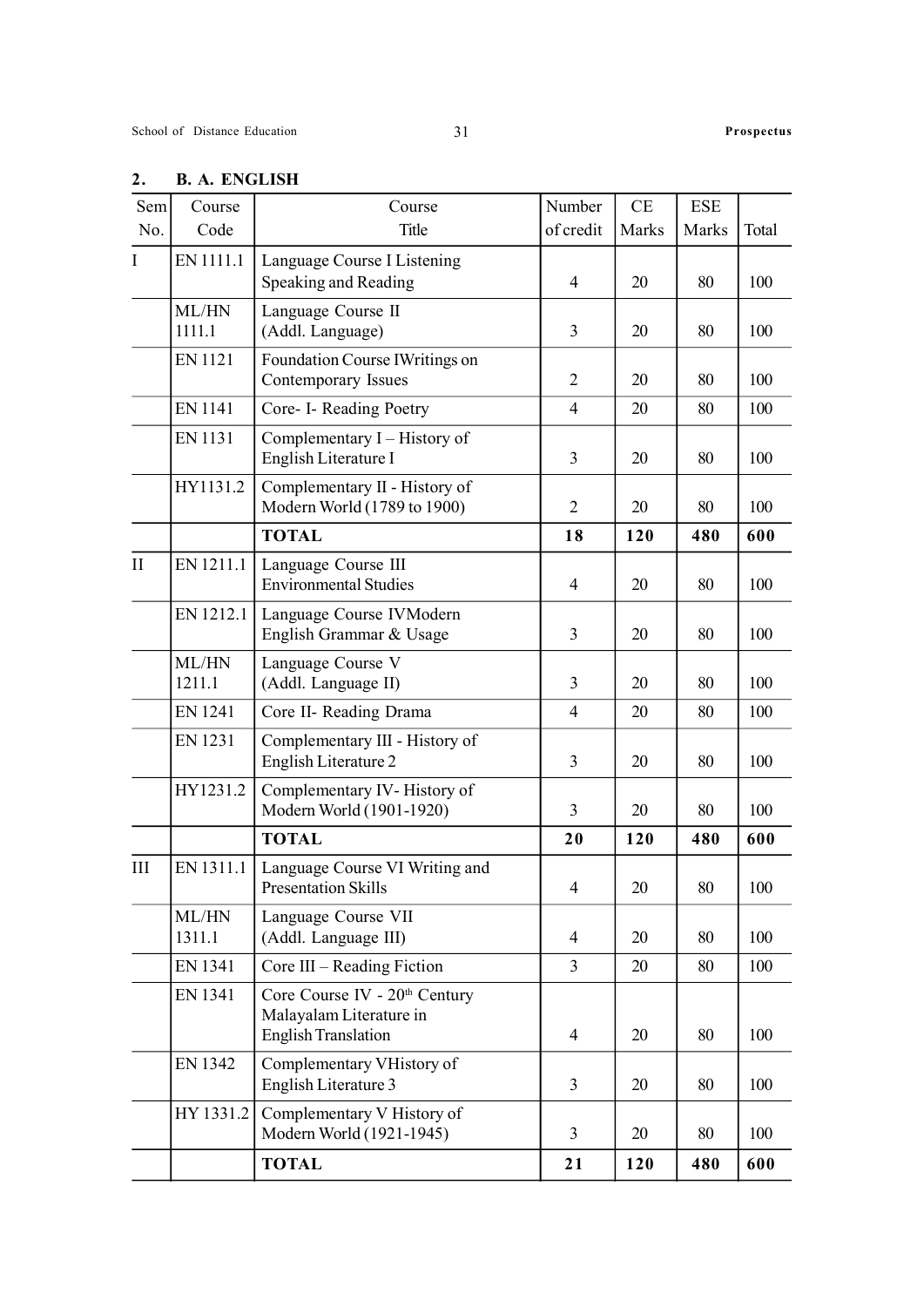| IV | EN 1411.1      | Language Course VIII Readings           |                |     |      |      |
|----|----------------|-----------------------------------------|----------------|-----|------|------|
|    |                | in Literature                           | $\overline{4}$ | 20  | 80   | 100  |
|    | ML/HN          | Language Course IX                      |                |     |      |      |
|    | 1411.1         | (Addl. Language IV)                     | $\overline{4}$ | 20  | 80   | 100  |
|    | <b>EN 1441</b> | Core V- Reading Prose                   | $\overline{4}$ | 20  | 80   | 100  |
|    | <b>EN 1421</b> | <b>Foundation Course: Informatics</b>   | $\overline{3}$ | 20  | 80   | 100  |
|    | EN 1431        | Complementary VII- History of           |                |     |      |      |
|    |                | <b>English Language</b>                 | $\overline{2}$ | 20  | 80   | 100  |
|    | HY1431.2       | Complementary VIII-History              |                |     |      |      |
|    |                | History of Modern World (After 1945)    | 3              | 20  | 80   | 100  |
|    |                | <b>TOTAL</b>                            | 20             | 120 | 480  | 600  |
| V  | <b>EN1541</b>  | Core VI- Literary Criticism             | 4              | 20  | 80   | 100  |
|    | EN 1542        | Core VII - Indian Literature in English | $\overline{4}$ | 20  | 80   | 100  |
|    | EN 1543        | Core VIII - Film Studies                | $\overline{2}$ | 20  | 80   | 100  |
|    | <b>EN 1544</b> | Core IX-Linguistics and Phonetics       | $\overline{4}$ | 20  | 80   | 100  |
|    | EN 1545        | Core X-Post Colonial                    |                |     |      |      |
|    |                | Literatures in English                  | $\overline{4}$ | 20  | 80   | 100  |
|    | EN 1551        | Open Course                             | 2              | 20  | 80   | 100  |
|    |                | <b>TOTAL</b>                            | 20             | 120 | 480  | 600  |
| VI | EN 1641        | Core XI – World Classics                | 4              | 20  | 80   | 100  |
|    | EN 1642        | Core XII-Methodology &                  |                |     |      |      |
|    |                | Perspectives of Humanities              | $\overline{4}$ | 20  | 80   | 100  |
|    | EN 1643        | Core XIII- English for the Media        | $\overline{4}$ | 20  | 80   | 100  |
|    | EN 1644        | Core -14 Women's Writing                | 3              | 20  | 80   | 100  |
|    | EN 1661        | <b>Elective 1- Translation Studies</b>  | $\overline{2}$ | 20  | 80   | 100  |
|    | EN 1671        | Essay                                   | $\overline{4}$ |     | 100  | 100  |
|    |                | <b>TOTAL</b>                            | 21             | 100 | 500  | 600  |
|    |                | <b>GRAND TOTAL</b>                      | 120            | 700 | 2900 | 3600 |

## Open course offered to other disciplines

| Sem   Course code | Course Title                         | No. of Credits |
|-------------------|--------------------------------------|----------------|
| <b>EN 1551</b>    | Communicative Application in English |                |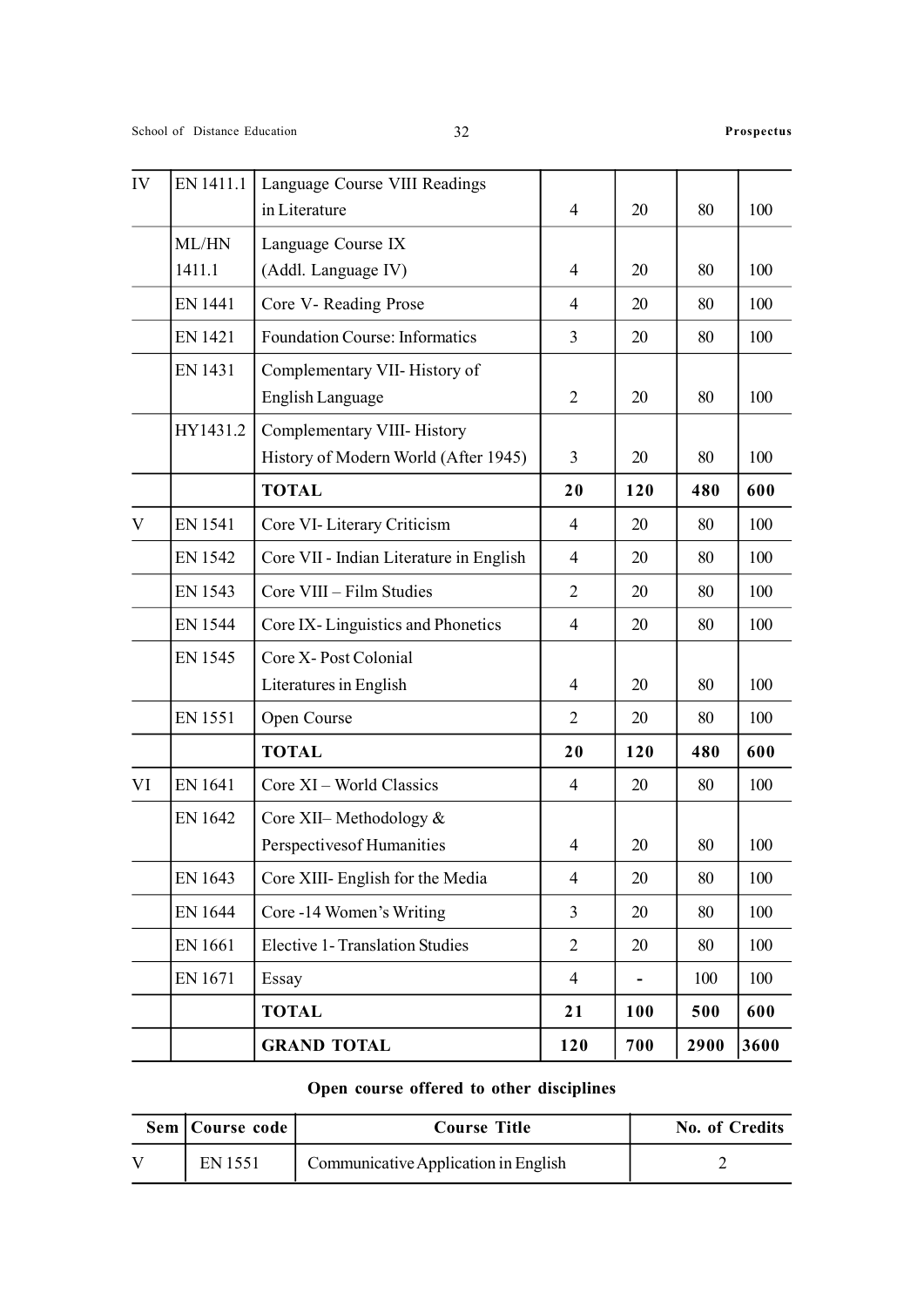| $\mathbf I$   | <b>EN1111</b>   | Language Course I (English-I)<br>Listening, Speaking and Reading            | $\overline{4}$ | 20  | 80  | 100 |
|---------------|-----------------|-----------------------------------------------------------------------------|----------------|-----|-----|-----|
|               | ML/HN<br>1111.1 | Language Course II<br>(Addl. Language-I)                                    | $\overline{4}$ | 20  | 80  | 100 |
|               | <b>EN1121</b>   | Foundation Course I<br>Writings on Contemporary Issues                      | $\overline{2}$ | 20  | 80  | 100 |
|               | HY1141          | Core1-Methodology and<br>Perspectives of Social Sciences                    | $\overline{4}$ | 20  | 80  | 100 |
|               | PS1131          | Complementary I-(Political Science)-<br>Introduction to Political Theory    | $\overline{2}$ | 20  | 80  | 100 |
|               | EC1131          | Complementary $II - (Economics)$<br>Foundation of Economic Theory           | $\overline{2}$ | 20  | 80  | 100 |
|               |                 | <b>TOTAL</b>                                                                | 18             | 120 | 480 | 600 |
| $\mathbf{II}$ | EN 1211.1       | Language Course III (English-II)<br><b>Environmental Studies</b>            | $\overline{4}$ | 20  | 80  | 100 |
|               | EN1212.1        | Language Course IV (English-III)<br>Modern English Grammar & Usage          | $\overline{3}$ | 20  | 80  | 100 |
|               | ML/HN<br>1211.1 | Language Course V<br>(Addl. Language-II)                                    | $\overline{3}$ | 20  | 80  | 100 |
|               | HY1241          | Core II -Cultural Formations of<br>the Pre-Modern World                     | $\overline{4}$ | 20  | 80  | 100 |
|               | PS1231          | Complementary III-(Political Science)<br>- Introduction to Political Theory | 3              | 20  | 80  | 100 |
|               | EC 1231         | Complementary IV-(Economics)-<br>Money and Banking                          | 3              | 20  | 80  | 100 |
|               |                 | <b>TOTAL</b>                                                                | 20             | 120 | 480 | 600 |
| Ш             | EN 1311         | Language Course VI (English-IV)<br>Writing and Presentation Skills          | $\overline{4}$ | 20  | 80  | 100 |
|               | ML/HN<br>1311.1 | Language Course VII<br>(Addl. Language-III)                                 | $\overline{4}$ | 20  | 80  | 100 |
|               | HY1321          | Foundation Course-II- Informatics                                           | $\overline{3}$ | 20  | 80  | 100 |
|               | HY1341          | Core III- Evolution of Early<br>Indian Society and Culture                  | $\overline{4}$ | 20  | 80  | 100 |
|               | PS1331          | Complementary $V - (Political Science)$<br>- Public Administration          | 3              | 20  | 80  | 100 |
|               | EC1331          | Complementary VI-(Economics)-<br>Public Finance and Trade                   | 3              | 20  | 80  | 100 |
|               |                 | <b>TOTAL</b>                                                                | 21             | 120 | 480 | 600 |

### 3. B. A. HISTORY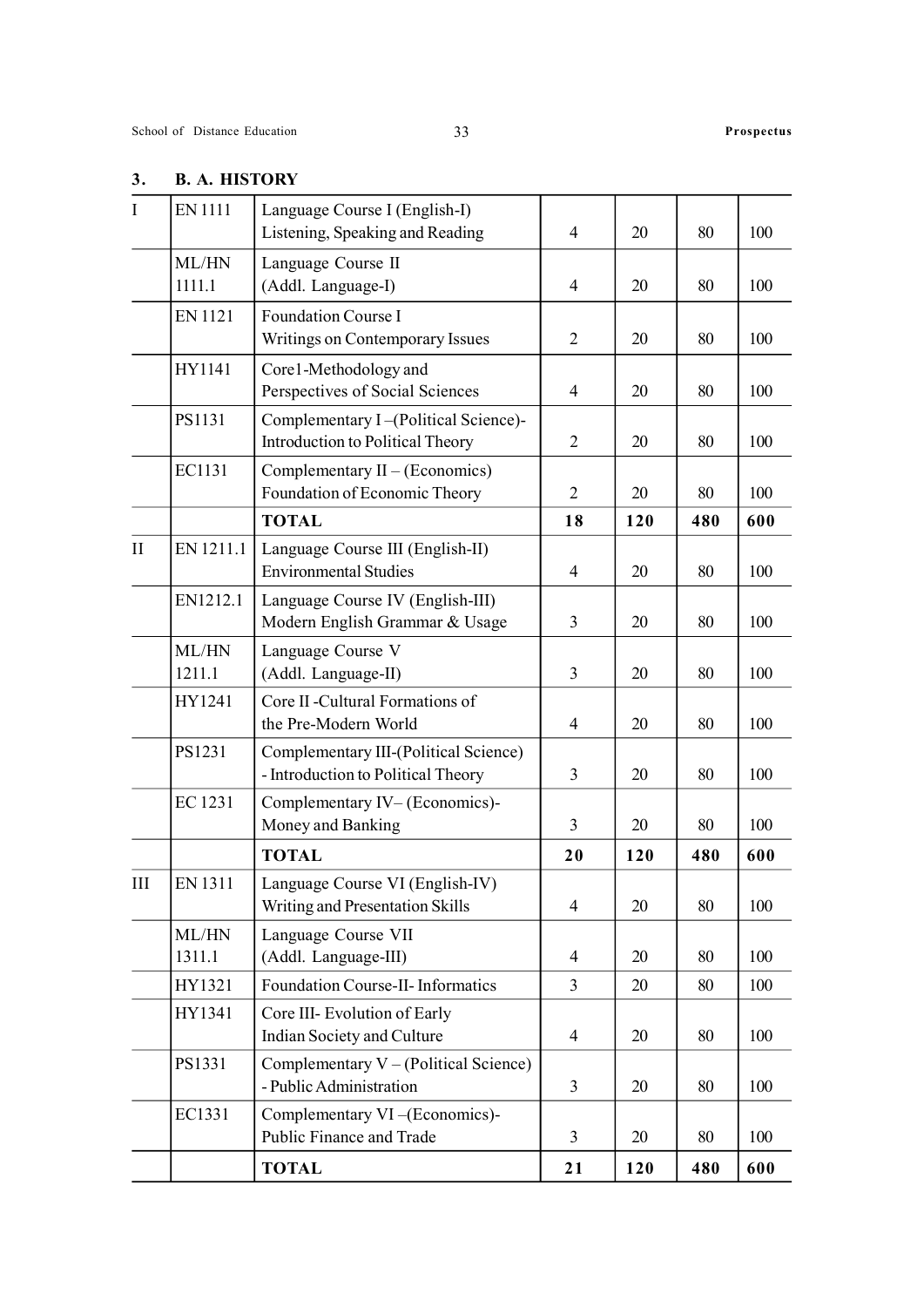|              |                 | <b>GRAND TOTAL</b>                                                   | 120            | 700 | 2900               | 3600 |
|--------------|-----------------|----------------------------------------------------------------------|----------------|-----|--------------------|------|
|              |                 | <b>TOTAL</b>                                                         | 21             | 100 | 500                | 600  |
|              |                 |                                                                      |                |     | (Viva-Voce)<br>100 | 100  |
|              | HY 1645         | Project/General Essay                                                | $\overline{4}$ |     | $80 + 20$          |      |
|              | HY 1661.7       | Elective-History of Human<br><b>Rights Movement</b>                  | $\overline{2}$ | 20  | 80                 | 100  |
|              | HY 1644         | Core XIV- Twentieth Century<br>Revolutions                           | $\overline{3}$ | 20  | 80                 | 100  |
|              | HY1643          | Core XIII- Contemporary India                                        | 4              | 20  | 80                 | 100  |
|              | HY 1642         | Core XII- Major Trends in Indian<br>Historical Thoughts and Writings | $\overline{4}$ | 20  | 80                 | 100  |
| VI           | HY 1641         | Core XI-Making of Modern Kerala                                      | $\overline{4}$ | 20  | 80                 | 100  |
|              |                 | <b>TOTAL</b>                                                         | 20             | 120 | 480                | 600  |
|              | HY 1551.3       | Open Course                                                          | $\overline{2}$ | 20  | 80                 | 100  |
|              | HY 1545         | Core X-Making of Indian Nation                                       | 4              | 20  | 80                 | 100  |
|              | HY1544          | Core IX-History of Pre-<br>Modern Kerala                             | $\overline{4}$ | 20  | 80                 | 100  |
|              | HY1543          | Core VIII- History of Modern<br>World-Part II                        | $\overline{2}$ | 20  | 80                 | 100  |
|              | HY 1542         | Core VII- Colonialism and<br>Resistance Movements in India           | 4              | 20  | 80                 | 100  |
| $\mathbf{V}$ | HY 1541         | Core VI-Major Trends in Historical<br>Thoughts and Writings          | $\overline{4}$ | 20  | 80                 | 100  |
|              |                 | <b>TOTAL</b>                                                         | 21             | 120 | 480                | 600  |
|              | EC 1431         | Complementary VIII-Economics<br>(Indian Economy since Independence)  | $\overline{3}$ | 20  | 80                 | 100  |
|              | PS 1431         | Complementary VII - Political Science<br>(International Politics)    | 3              | 20  | 80                 | 100  |
|              | HY 1442         | Core V-History of Modern<br>World-Part I                             | 3              | 20  | 80                 | 100  |
|              | HY1441          | Core IV Medieval India: Socio-<br><b>Cultural Processes</b>          | $\overline{4}$ | 20  | 80                 | 100  |
|              | ML/HN<br>1411.1 | Language Course IX<br>(Addl. Language-IV)                            | $\overline{4}$ | 20  | 80                 | 100  |
| IV           | <b>EN 1411</b>  | Language Course VIII (English-V)<br>Reading in Literature            | $\overline{4}$ | 20  | 80                 | 100  |

# Open course offered to other disciplines

|                   | Open course offered to other disciplines     |                       |
|-------------------|----------------------------------------------|-----------------------|
| Sem   Course code | <b>Course Title</b>                          | <b>No. of Credits</b> |
|                   | HY 1551.3   History of Human Rights Movement |                       |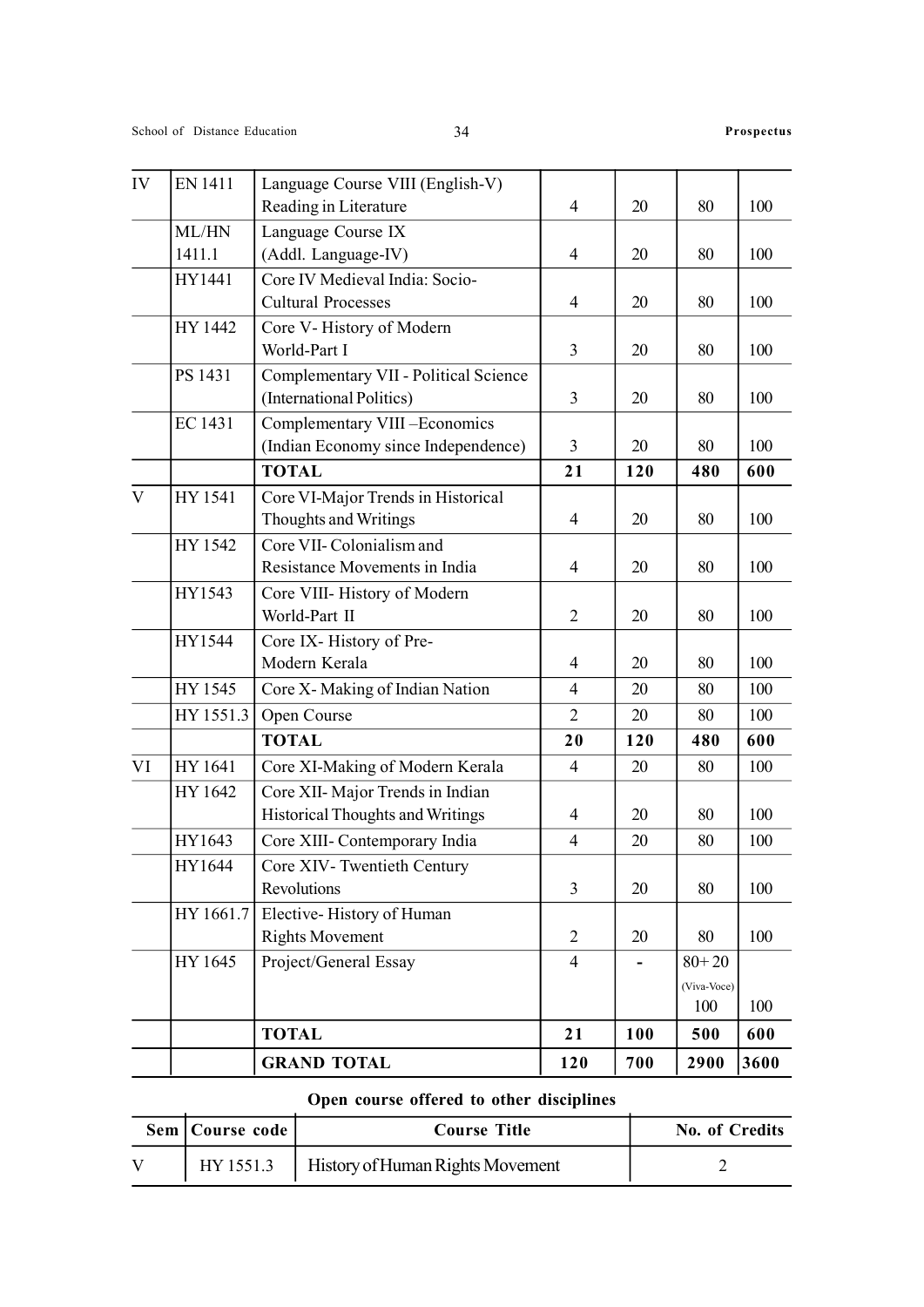### 4. B. A. HINDI

| Sem.         | Paper            | Title of the paper                                                                               |                |          | Maximum Marks |       |
|--------------|------------------|--------------------------------------------------------------------------------------------------|----------------|----------|---------------|-------|
|              | Code             |                                                                                                  | Credit         | $\rm CE$ | <b>ESE</b>    | Total |
| I            | EN 1111.1        | Language Course I (English - I)                                                                  |                |          |               |       |
|              |                  | Listening, Speaking and Reading                                                                  | $\overline{4}$ | 20       | 80            | 100   |
|              | ML/<br>HN 1111.1 | Language Course II (Addl Lang. I)                                                                | 3              | 20       | 80            | 100   |
|              | EN 1121          | Foundation Course I<br>Writings on Contemporary Issues                                           | $\overline{2}$ | 20       | 80            | 100   |
|              | HN 1141          | Core Course I Hindi Prose                                                                        | $\overline{2}$ | 20       | 80            | 100   |
|              | HN 1131          | Complementary Course I<br>Womens Literature in Hindi (Compulsory)                                | $\overline{2}$ | 20       | 80            | 100   |
|              | HN 1132          | Complementary Course II<br>Cultural History of India                                             | $\overline{4}$ | 20       | 80            | 100   |
|              |                  | <b>Total</b>                                                                                     | 17             | 120      | 480           | 600   |
| $\mathbf{I}$ | EN 1211.1        | Language Course III (English-II)<br><b>Environmental Studies</b>                                 | $\overline{4}$ | 20       | 80            | 100   |
|              | EN 1212.1        | Language Course IV (English-III)<br>Modern English Grammar & Usage                               | 3              | 20       | 80            | 100   |
|              | ML/<br>HN 1211.1 | Language Course V (Addl Lang.II)                                                                 | $\overline{3}$ | 20       | 80            | 100   |
|              | HN 1241          | Core Course II History of Hindi Literature<br>up to Ritikal                                      | 3              | 20       | 100           |       |
|              | HN 1231          | Complementary Course III<br>Special Author Kabirdas                                              | $\overline{3}$ | 20       | 80            | 100   |
|              | HN 1132          | Complementary Course IV Eco Literature                                                           | $\overline{4}$ | 20       | 80            | 100   |
|              |                  | <b>Total</b>                                                                                     | 20             | 120      | 480           | 600   |
| III          | EN 1311.1        | Language Course VI (English-IV)<br>Writing and Presentation Skills                               | $\overline{4}$ | 20       | 80            | 100   |
|              | ML/<br>HN 1311.1 | Language Course VII (Addl Lang.III)                                                              | 4              | 20       | 80            | 100   |
|              | HN 1321          | Foundation Course - II<br>Information and Computer                                               | $\overline{3}$ | 20       | 80            | 100   |
|              | HN 1341          | Core Course III History of Hindi Literature<br>Modern Period                                     | $\overline{3}$ | 20       | 80            | 100   |
|              | HN 1331          | Complementary Course V<br>Comparative Literature With Special<br>Reference to Hindi & Malayalam  | 3              | 20       | 80            | 100   |
|              | HN 1332          | Complementary Course VI<br>Development of Hindi as Official Language<br>and Communicative Skills | 4              | 20       | 80            | 100   |
|              |                  | <b>Total</b>                                                                                     | 21             | 120      | 480           | 600   |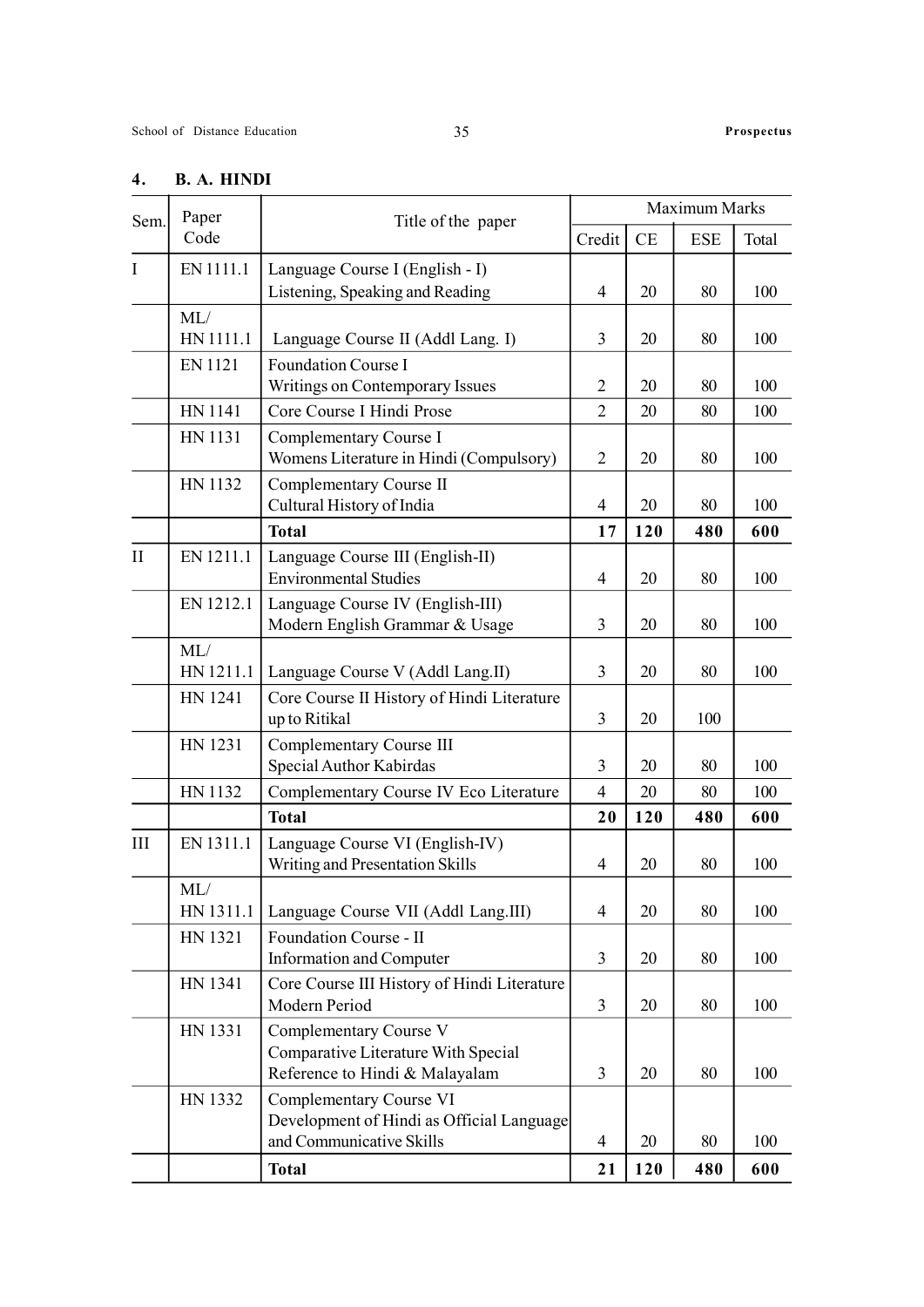| IV           | EN 1411.1 | Language Course VIII (English-V)<br>Reading in Literature    | 4              | 20  | 80   | 100  |
|--------------|-----------|--------------------------------------------------------------|----------------|-----|------|------|
|              | ML/       |                                                              |                |     |      |      |
|              | HN 1411.1 | Language Course IX (Addl Lang.IV)                            | $\overline{4}$ | 20  | 80   | 100  |
|              | HN 1441   | Core Course IV                                               |                |     |      |      |
|              |           | Hindi Drama and Oneact Plays                                 | 3              | 20  | 80   | 100  |
|              | HN1442    | Core Course V Premchand's Fiction                            | $\overline{3}$ | 20  | 80   | 100  |
|              | HN 1431   | Complementary Course V<br><b>Indian Literature</b>           | 4              | 20  | 80   | 100  |
|              | HN 1432   | Complementary Course VI<br>Script Writing and Advertisement  | 3              | 20  | 80   | 100  |
|              |           | <b>Total</b>                                                 | 21             | 120 | 480  | 600  |
| $\mathbf{V}$ | HN 1541   | Core Course VI                                               |                |     |      |      |
|              |           | Ancient Poetry and Epic Poems                                | $\overline{4}$ | 20  | 80   | 100  |
|              | HN 1542   | Core Course VII Modern Poetry                                | $\overline{4}$ | 20  | 80   | 100  |
|              | HN 1543   | Core Course VIII Hindi Fiction Upto 1980                     | $\overline{2}$ | 20  | 80   | 100  |
|              | HN 1544   | Core Course IX                                               |                |     |      |      |
|              |           | Hindi Grammar Theory and Practice                            | 4              | 20  | 80   | 100  |
|              | HN 1545   | Core Course X                                                |                |     |      |      |
|              |           | History of Hindi Language and Linguistics                    | 4              | 20  | 80   | 100  |
|              | HN 1551   | Open Course                                                  | $\overline{2}$ | 20  | 80   | 100  |
|              |           | Project/Dissertation                                         |                |     |      | 100  |
|              |           | <b>Total</b>                                                 | 20             | 120 | 480  | 600  |
| VI           | HN 1641   | Core Course XI Post Modern Hindi Fiction<br>From 1980 - 2000 | 4              | 20  | 80   | 100  |
|              | HN 1642   | Core Course XII Literary Criticism                           | 4              | 20  | 80   | 100  |
|              | HN 1643   | Core Course XIII                                             |                |     |      |      |
|              |           | <b>Translation Theory and Practice</b>                       | 4              | 20  | 80   | 100  |
|              | HN 1644   | Core Course XIV Film: History and Production                 | $\overline{3}$ | 20  | 80   | 100  |
|              | HN 1661   | Elective-Journalism and Hindi Journalism<br>in Kerala        | $\overline{4}$ | 20  | 80   | 100  |
|              | HN 1644   | General Essay                                                | $\overline{2}$ |     |      | 100  |
|              |           | <b>Total</b>                                                 | 21             | 120 | 480  | 600  |
|              |           | <b>Grand Total</b>                                           | 120            | 700 | 2900 | 3600 |

# Open course offered to other disciplines

 $\overline{a}$ 

 $\overline{\phantom{a}}$ 

| Sem   Course code | Course Title                      | No. of Credits |
|-------------------|-----------------------------------|----------------|
| HN 1551           | Translation - Communicative Hindi |                |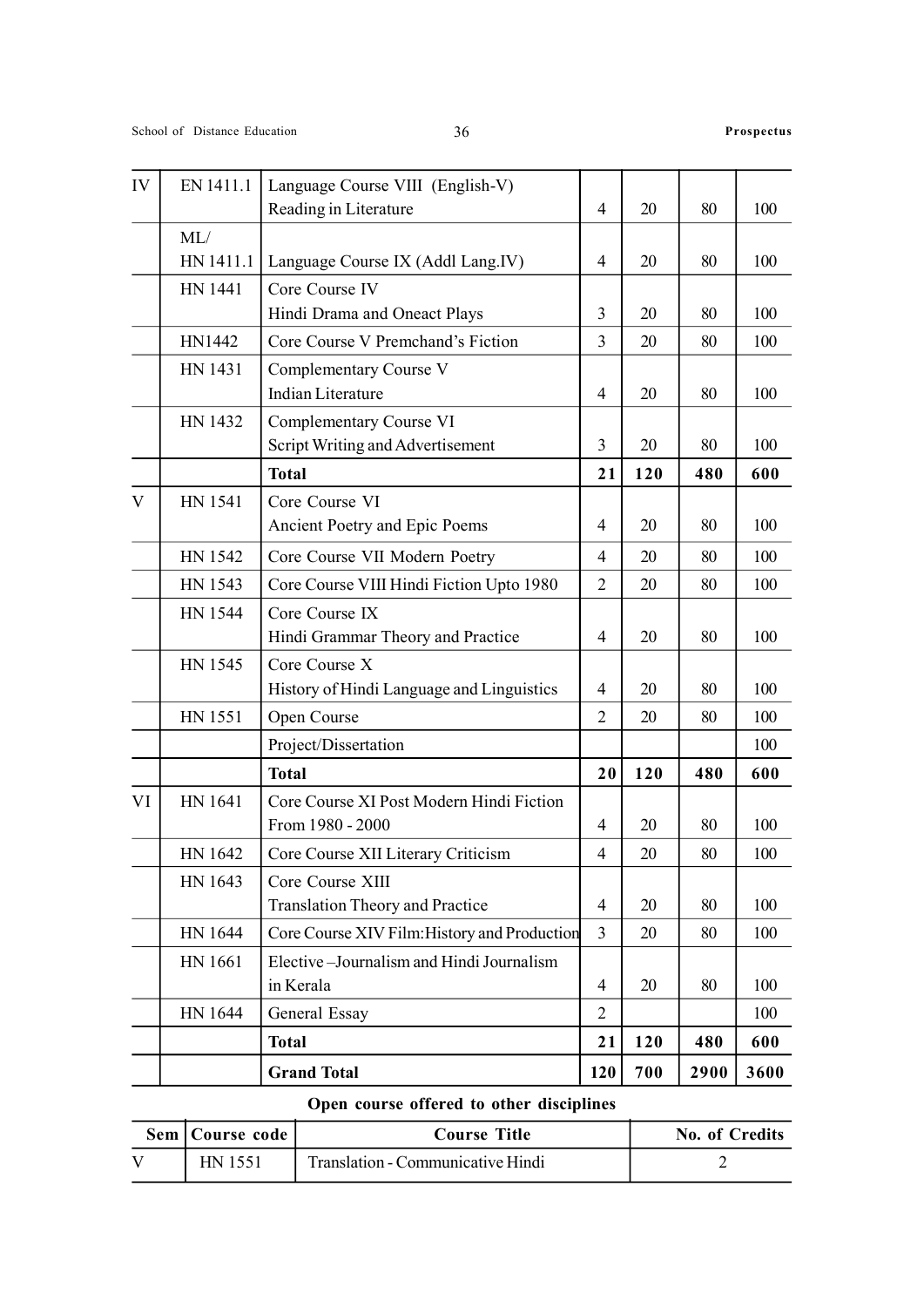### 5. B. A. MALAYALAM

|              |               | മലയാളം - ഭാഷയും സംസ്കാരവും സാഹിതൃവും                                            |                |     |     |     |
|--------------|---------------|---------------------------------------------------------------------------------|----------------|-----|-----|-----|
| $\mathbf I$  | EN 1111.1     | Language Course I (English I)<br>Listening, Speaking and Reading                | $\overline{4}$ | 20  | 80  | 100 |
|              | ML1111.1      | Language Course II (Adl. Lang. I)<br>മലയാളകവിത (കവിതാപഥം)                       | $\overline{3}$ | 20  | 80  | 100 |
|              | <b>EN1121</b> | Foundation Course I<br>Writings on Contemporary Issues                          | $\overline{2}$ | 20  | 80  | 100 |
|              | ML1141        | Core Course I<br>നോവൽ ചരിത്രവും പാഠവും                                          | 4              | 20  | 80  | 100 |
|              | ML 1131.1     | Compl. Course I<br>കേരളസംസ്കാരം ഭാഗം – 1                                        | $\overline{2}$ | 20  | 80  | 100 |
|              | SK 1131.2     | Compl. Course II സംസ്കൃതം - 1                                                   | $\overline{2}$ | 20  | 80  | 100 |
|              |               | ആകെ                                                                             | 17             | 120 | 480 | 600 |
| $\mathbf{I}$ | EN 1211.1     | Language Course III (English II)<br><b>Environmental Studies</b>                | $\overline{4}$ | 20  | 80  | 100 |
|              | EN 1212.1     | Language Course IV (English III)<br>Modern English Grammar & Usage              | 3              | 20  | 80  | 100 |
|              | ML1211.1      | Language Course V (Ad. Lang. II)<br>ഗദൃസാഹിത്യം (ഗദൃപഥം)                        | 3              | 20  | 80  | 100 |
|              | ML1241        | CoreCourse II mosao, ചരിത്രം,<br>പാഠം, പ്രയോഗം                                  | $\overline{4}$ | 20  | 80  | 100 |
|              | ML 1231.1     | Compl. Course III<br>കേരളസംസ്കാരം ഭാഗം – 2                                      | 3              | 20  | 80  | 100 |
|              | SK 1231.2     | Compl. Course IV സംസ്കൃതം - 2                                                   | $\overline{3}$ | 20  | 80  | 100 |
|              |               | ആകെ                                                                             | 20             | 120 | 480 | 600 |
| III          | EN 1311.1     | Language Course VI (English IV)<br>Writing and Presentation Skills              | $\overline{4}$ | 20  | 80  | 100 |
|              | ML1311.1      | Language Course VII (Adl. Lang. III)<br>ദൃശ്യകലാസാഹിത്യം (ദൃശ്യസാഹിതി)          | 4              | 20  | 80  | 100 |
|              | ML1321        | Foundation Course II (Informatics)<br>ആധുനികസാങ്കേതികവിദൃയും<br>മലയാളഭാഷാപഠനവും | 3              | 20  | 80  | 100 |
|              | ML1341        | Core Course III സാഹിത്യ<br>സിദ്ധാന്തങ്ങൾ: പൗരസ്തൃവും<br>പാശ്ചാതൃവും             | 4              | 20  | 80  | 100 |
|              | ML 1331.1     | Compl. Course V പരിസ്ഥിതി:<br>സിദ്ധാന്തവും ആവിഷ്കാരവും                          | 3              | 20  | 80  | 100 |
|              | SK 1331.2     | Compl. Course VI സംസ്കൃതം - 3                                                   | $\overline{3}$ | 20  | 80  | 100 |
|              |               | ആകെ                                                                             | 21             | 120 | 480 | 600 |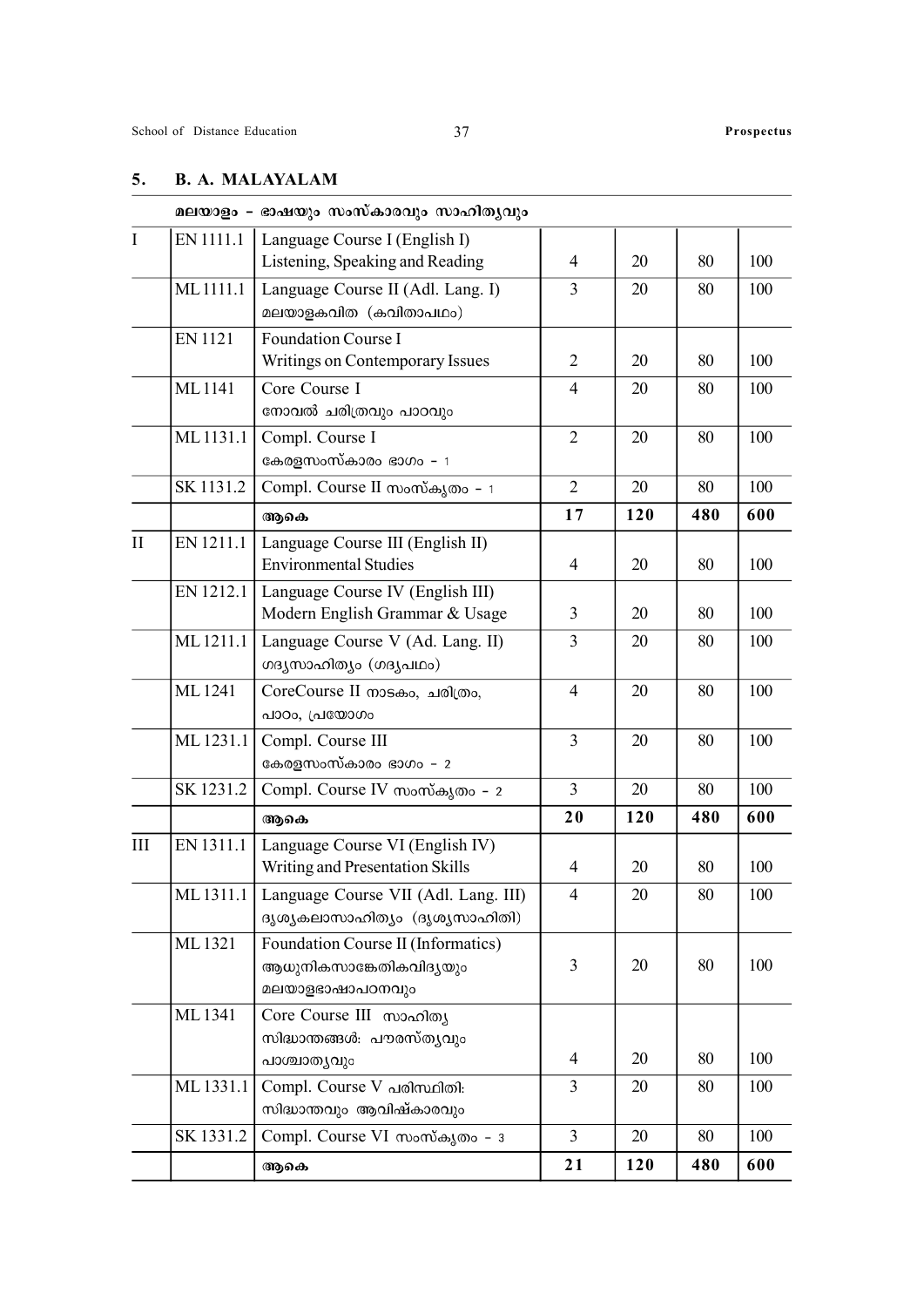|              | Open course offered to other disciplines |                                                                             |                |     |                        |      |  |  |  |  |
|--------------|------------------------------------------|-----------------------------------------------------------------------------|----------------|-----|------------------------|------|--|--|--|--|
|              |                                          | <b>GRAND TOTAL</b>                                                          | 120            | 700 | 2900                   | 3600 |  |  |  |  |
|              |                                          | ആകെ                                                                         | 21             | 100 | 500                    | 600  |  |  |  |  |
|              | ML 1645                                  | Project Work/Essay                                                          | $\overline{4}$ |     | $(80+20)$<br>viva 100) | 100  |  |  |  |  |
|              | ML 1661.1                                | Open Course II (Elective)<br>താരതമൃസാഹിതൃം                                  | $\overline{2}$ | 20  | 80                     | 100  |  |  |  |  |
|              | ML 1644                                  | CoreCourse XIV വിവർത്തനം:<br>സിദ്ധാന്തവും പ്രയോഗവും                         | 3              | 20  | 80                     | 100  |  |  |  |  |
|              | ML1643                                   | Core Course XIII മലയാളകവിത -<br>ഉത്തരഘട്ടം                                  | 4              | 20  | 80                     | 100  |  |  |  |  |
|              | ML 1642                                  | Core Course XII മലയാളവ്യാകരണം                                               | 4              | 20  | 80                     | 100  |  |  |  |  |
| VI           | ML1641                                   | Core Course XI മാധ്യമലോകം                                                   | 4              | 20  | 80                     | 100  |  |  |  |  |
|              |                                          | ആകെ                                                                         | 20             | 120 | 480                    | 600  |  |  |  |  |
|              | ML 1551.1                                | Open Course                                                                 | $\overline{2}$ | 20  | 80                     | 100  |  |  |  |  |
|              | ML 1545                                  | Coore Course X ചലച്ചിത്രപഠനം                                                | 4              | 20  | 80                     | 100  |  |  |  |  |
|              | ML 1544                                  | Core Course IX ജീവചരിത്രം,<br>ആത്മകഥ, യാത്രാനുഭവം                           | $\overline{4}$ | 20  | 80                     | 100  |  |  |  |  |
|              | ML1543                                   | Core Course VIII<br>നാടോടിവിജ്ഞാനീയം                                        | 2              | 20  | 80                     | 100  |  |  |  |  |
|              | ML1542                                   | Core Course VII ചെറുകഥാപഠനം                                                 | $\overline{4}$ | 20  | 80                     | 100  |  |  |  |  |
| $\mathbf{V}$ | ML1541                                   | Core Course VI ഭാഷാശാസ്ത്രം,<br>ഭാഷാചരിത്രം                                 | 4              | 20  | 80                     | 100  |  |  |  |  |
|              |                                          | ആകെ                                                                         | 21             | 120 | 480                    | 600  |  |  |  |  |
|              | SK 1431.2                                | Compl. Course VIII സംസ്കൃതം - 4                                             | $\overline{3}$ | 20  | 80                     | 100  |  |  |  |  |
|              | ML 1431.1                                | Compl. Course VII<br>ദലിതെഴുത്ത്, പെണ്ണെഴുത്ത്:<br>സിദ്ധാന്തവും ആവിഷ്കാരവും | 3              | 20  | 80                     | 100  |  |  |  |  |
|              | ML 1442                                  | Core Course V മലയാള സാഹിത്യ<br>നിരൂപണം                                      | 3              | 20  | 80                     | 100  |  |  |  |  |
|              | ML 1441                                  | Core Course IV മലയാളകവിത -<br>പൂർവ്വഘട്ടം (ഉദയകാന്തി)                       | 4              | 20  | 80                     | 100  |  |  |  |  |
|              | ML1411.1                                 | Language Course IX (Adl. Lang. IV)<br>വിനിമയം, സർഗാത്മകരചന,<br>ഭാഷാവബോധം    | 4              | 20  | 80                     | 100  |  |  |  |  |
| IV           | EN 1411.1                                | Language Course VIII (English V)<br>Reading in Literature                   | $\overline{4}$ | 20  | 80                     | 100  |  |  |  |  |

| Sem   Course code | <b>Course Title</b> | <b>No. of Credits</b> |
|-------------------|---------------------|-----------------------|
| ML1551.1          | കേരളീയ കലകൾ         |                       |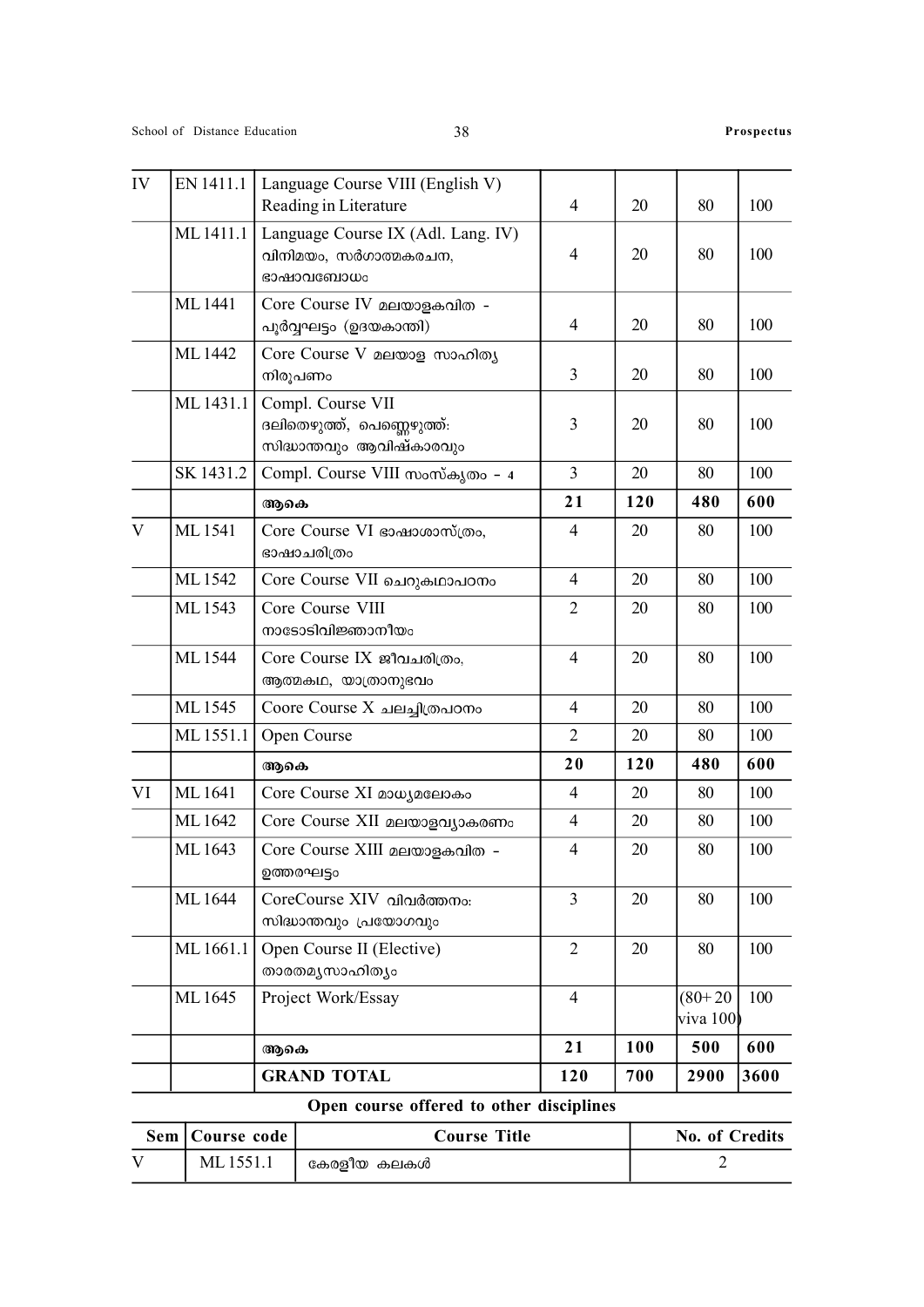| <b>SEM</b>   | Course<br>Code  | Course<br>Title                                                        | Number<br>of Credits | Œ<br>(Marks) | $\ensuremath{\text{ESE}}$<br>(Marks) | Total |
|--------------|-----------------|------------------------------------------------------------------------|----------------------|--------------|--------------------------------------|-------|
| $\mathbf I$  | EN1111.1        | English - I<br>Listening, Speaking and Reading                         | 4                    | 20           | 80                                   | 100   |
|              | ML/HN<br>1111.1 | Addl. Language I                                                       | 3                    | 20           | 80                                   | 100   |
|              | <b>EN 1121</b>  | Foundation Course I<br>Writings on Contemporary Issues                 | 2                    | 20           | 80                                   | 100   |
|              | PS 1141         | Core I-Methodology and<br>Perspectives of Social Sciences              | 4                    | 20           | 80                                   | 100   |
|              | EC 1131         | Complementary I - Economics<br>(Foundations of Economic Theory)        | $\overline{2}$       | 20           | 80                                   | 100   |
|              | HY 1131.2       | Complementary $II$ – History<br>History of Modern<br>World (1789-1900) | $\overline{2}$       | 20           | 80                                   | 100   |
|              |                 | <b>Total</b>                                                           | 17                   | 120          | 480                                  | 600   |
| $\mathbf{I}$ | EN 1211.1       | <b>Environmental Studies</b><br>English $\Pi$                          | $\overline{4}$       | 20           | 80                                   | 100   |
|              | EN 1212.1       | English III<br>Modern English Grammar & Usage                          | 3                    | 20           | 80                                   | 100   |
|              | ML/HN<br>1211.1 | Addl. Language II                                                      | 3                    | 20           | 80                                   | 100   |
|              | PS 1241         | Core $II$ – Introduction to<br><b>Political Science</b>                | 4                    | 20           | 80                                   | 100   |
|              | <b>EC1231</b>   | Complementary III - Economics<br>(Money and Banking)                   | 3                    | 20           | 80                                   | 100   |
|              | HY 1231.2       | Complementary IV - History<br>History of Modern World (1901-1920)      | 3                    | 20           | 80                                   | 100   |
|              |                 | <b>Total</b>                                                           | 20                   | 120          | 480                                  | 600   |
| Ш            | EN 1311.1       | English <sub>IV</sub><br>Writing and Presentation Skills               | $\overline{4}$       | 20           | 80                                   | 100   |
|              | ML/HN<br>1311.1 | Addl. Language III                                                     | $\overline{4}$       | 20           | 80                                   | 100   |
|              | PS 1321         | Foundation Course II (Informatics<br>and Political Science)            | 3                    | 20           | 80                                   | 100   |
|              | PS 1341         | Core III-Indian Constitution                                           | $\overline{4}$       | 20           | 80                                   | 100   |
|              | EC 1331         | Complementary $V -$ Economics<br>(Public Finance and Trade)            | 3                    | 20           | 80                                   | 100   |
|              | HY1331.2        | Complementary VI - History of<br>Modern World (1921-1945)              | 3                    | 20           | 80                                   | 100   |
|              |                 | <b>Total</b>                                                           | 21                   | 120          | 480                                  | 600   |

### 6. B. A. POLITICAL SCIENCE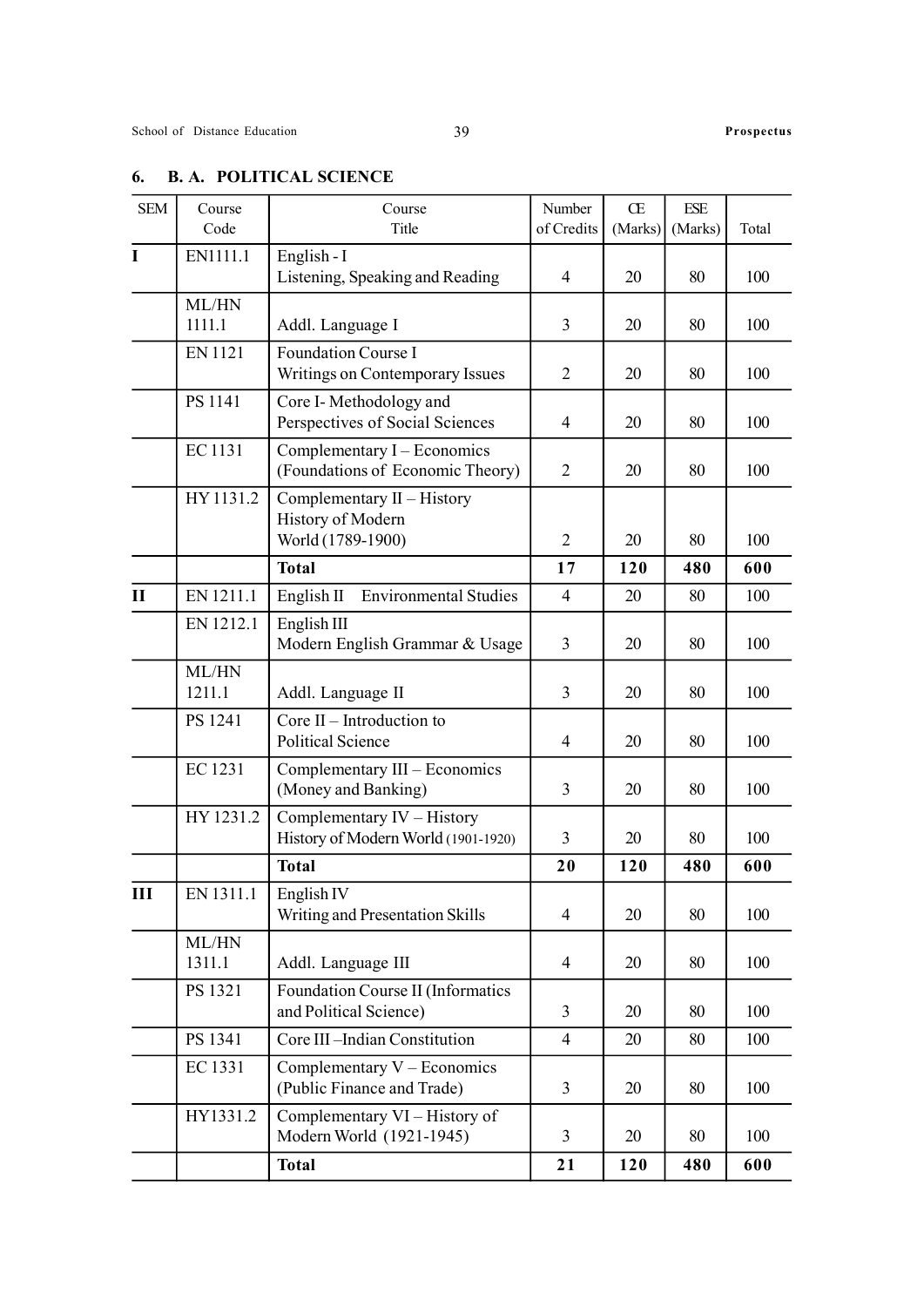| IV       | EN 1411.1       | English V Reading in Literature                                      | $\overline{4}$ | 20  | 80               | 100  |
|----------|-----------------|----------------------------------------------------------------------|----------------|-----|------------------|------|
|          | ML/HN<br>1411.1 | Addl. Language IV                                                    | $\overline{4}$ | 20  | 80               | 100  |
|          | PS 1441         | Core IV- Dynamics of Indian<br>Political System                      | 4              | 20  | 80               | 100  |
|          | PS 1442         | Core $V$ – Introduction to<br><b>Comparative Politics</b>            | 3              | 20  | 80               | 100  |
|          | EC 1431         | Complementary VII - Economics<br>(Indian Economy Since Independence) | $\overline{3}$ | 20  | 80               | 100  |
|          | HY 1431.2       | Complementary VIII - History<br>History of Modern World (After 1945) | 3              | 20  | 80               | 100  |
|          |                 | <b>Total</b>                                                         | 21             | 120 | 480              | 600  |
| $\bf{V}$ | PS 1541         | Core VI- Public administration                                       | $\overline{4}$ | 20  | 80               | 100  |
|          | PS 1542         | Core VII - Ancient and Medieval<br><b>Political Thought</b>          | $\overline{4}$ | 20  | 80               | 100  |
|          | PS 1543         | Core VIII - International Relations                                  | $\overline{2}$ | 20  | 80               | 100  |
|          | PS 1544         | Core IX - Research Methods in<br><b>Political Science</b>            | 4              | 20  | 80               | 100  |
|          | PS 1545         | Core X-Human Rights in India                                         | $\overline{4}$ | 20  | 80               | 100  |
|          |                 | Open Course I                                                        | $\overline{2}$ | 20  | 80               | 100  |
|          |                 | <b>Total</b>                                                         | 20             | 120 | 480              | 600  |
| VI       | PS 1641         | Core XI-Modern Political Thought                                     | 4              | 20  | 80               | 100  |
|          | PS 1642         | Core XII-State and Society in Kerala                                 | 4              | 20  | 80               | 100  |
|          | PS 1643         | Core XIII-Decentralization and<br>Participatory Democracy            | 4              | 20  | 80               | 100  |
|          | PS 1644         | Core XIV - New Social Movements                                      | $\overline{3}$ | 20  | 80               | 100  |
|          | PS 1651.1       | Open II – (Elective) Globalization<br>and Political Systems          | $\overline{2}$ | 20  | 80               | 100  |
|          | PS 1645         | Dissertation / Essay                                                 | $\overline{4}$ |     | $80 + 20$<br>100 | 100  |
|          |                 | <b>Total</b>                                                         | 21             | 100 | 500              | 600  |
|          |                 | <b>GRAND TOTAL</b>                                                   | 120            | 720 | 2880             | 3600 |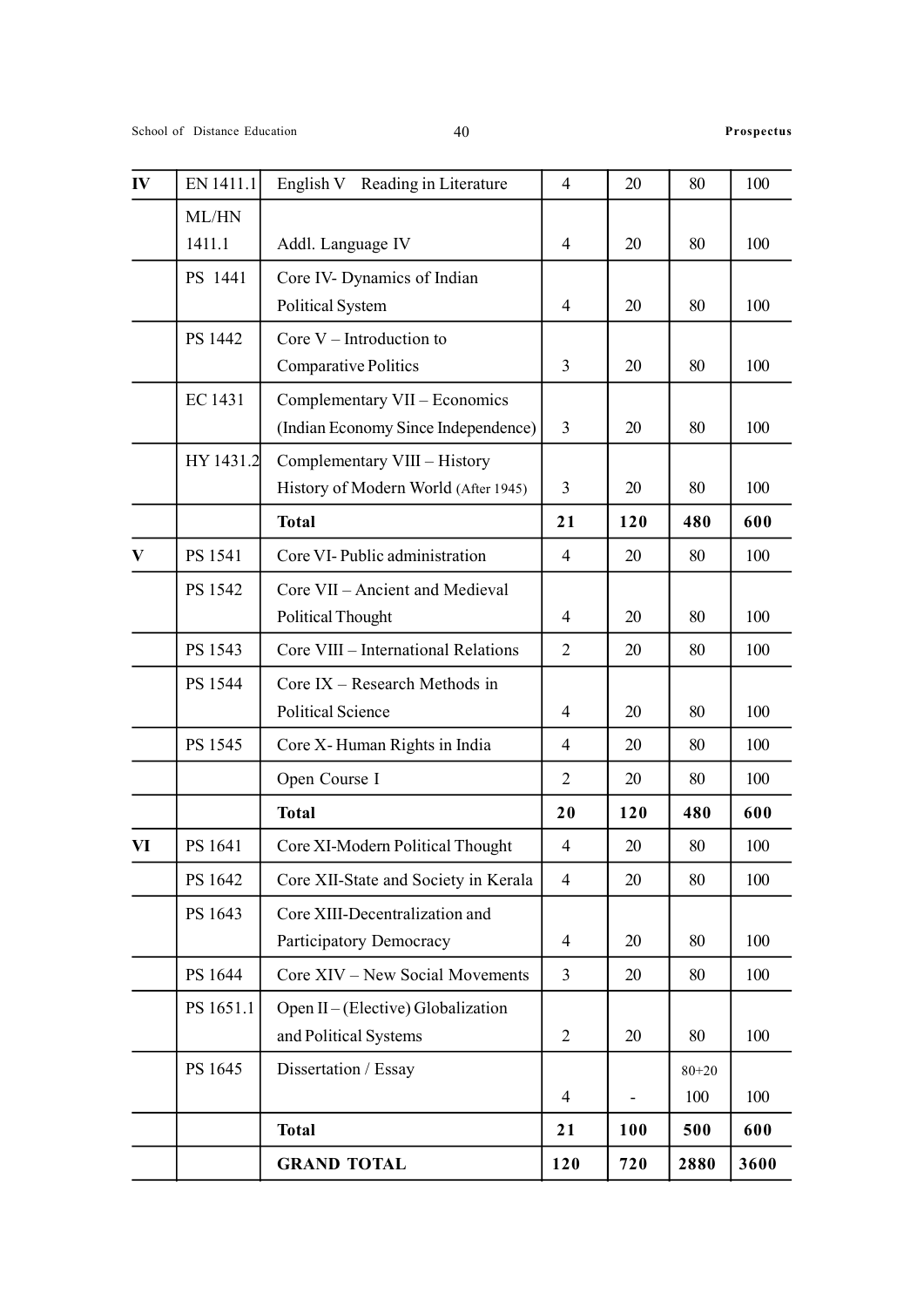### COMPLIMENTARY COURSES OFFERED TO OTHER DISCIPLINES

|    | <b>PS</b> 1131 | Principles of Political Science  | 20 | 80 | 100 |
|----|----------------|----------------------------------|----|----|-----|
| H  | <b>PS</b> 1231 | Introduction to Political Theory | 20 | 80 | 100 |
| Ш  | <b>PS 1331</b> | Public Administration            | 20 | 80 | 100 |
| IV | PS 1431        | <b>International Politics</b>    | 20 | 80 | 100 |

### OPEN COURSE OFFERED TO OTHER DISCIPLINES

| PS 1551.2 Human Rights in India<br>V |  |  | 80 |  |
|--------------------------------------|--|--|----|--|
|--------------------------------------|--|--|----|--|

### 7. B. A. SOCIOLOGY

| <b>SEM</b>                | Course          | Course                                       | Number          | Œ                | $\ensuremath{\text{ESE}}$ |                  |
|---------------------------|-----------------|----------------------------------------------|-----------------|------------------|---------------------------|------------------|
|                           | Code            | Title                                        | of Credits      | (Marks)          | (Marks)                   | Total            |
| $\mathbf I$               | EN 1111.1       | Language Course I (English-I)                |                 |                  |                           |                  |
|                           |                 | Listening, Speaking and Reading              | $\overline{4}$  | 20               | 80                        | 100              |
|                           | ML/HN           | Language Course II                           |                 |                  |                           |                  |
|                           | 1111.1          | (Addl. Language)                             | 3               | 20               | 80                        | 100              |
|                           | <b>EN1121</b>   | Foundation Course I (English)                |                 |                  |                           |                  |
|                           |                 | Writings on Contemporary Issues              | $\overline{2}$  | 20               | 80                        | 100              |
|                           | <b>SG1141</b>   | Core-I-Introduction to Social Sciences       | $\overline{4}$  | $\overline{20}$  | 80                        | $\overline{100}$ |
|                           | <b>PS</b> 1131  | Complementary I-Political Science            |                 |                  |                           |                  |
|                           |                 | (Principles of Political Science.)           | $\overline{2}$  | 20               | 80                        | 100              |
|                           | HY1131.1        | Complementary II-History - (History          |                 |                  |                           |                  |
|                           |                 | of Modern India during 1857 - 1900)          | $\overline{2}$  | 20               | 80                        | 100              |
|                           |                 | <b>TOTAL</b>                                 | $\overline{17}$ | $\overline{120}$ | 480                       | $\overline{600}$ |
| $\overline{\mathbf{H}}$   | $\overline{EN}$ | Language Course III                          |                 |                  |                           |                  |
|                           | 1211.1          | (English II)<br><b>Environmental Studies</b> | $\overline{4}$  | 20               | 80                        | 100              |
|                           | EN 1212.1       | Language Course IV (English III)             |                 |                  |                           |                  |
|                           |                 | Modern English Grammar & Usage               | $\overline{3}$  | 20               | 80                        | 100              |
|                           | ML/HN           | Language Course V                            |                 |                  |                           |                  |
|                           | 1211.1          | (Addl.Language II)                           | $\overline{3}$  | 20               | 80                        | 100              |
|                           | SG1241          | Core II-Understanding Indian Society         | $\overline{4}$  | 20               | 80                        | 100              |
|                           | <b>PS 1231</b>  | Complementary III- Political Science         |                 |                  |                           |                  |
|                           |                 | (Introduction to Political Theory)           | 3               | 20               | 80                        | 100              |
|                           | HY1231.1        | Complementary IV-History-(History            |                 |                  |                           |                  |
|                           |                 | of Modern India during 1901-1920)            | $\overline{3}$  | 20               | 80                        | 100              |
|                           |                 | <b>TOTAL</b>                                 | 20              | 120              | 480                       | 600              |
| $\overline{\mathbf{III}}$ | EN 1311.1       | Language Course VI(English-IV)               | $\overline{4}$  | 20               | 80                        | $\overline{100}$ |
|                           | ML/HN           | Language. Course VII                         | $\overline{4}$  | 20               | 80                        | 100              |
|                           | 1311.1          | (Addl. Language III)                         |                 |                  |                           |                  |
|                           | SG 1321         | Foundation Course II                         |                 |                  |                           |                  |
|                           |                 | (Social Informatics)                         | 3               | 20               | 80                        | 100              |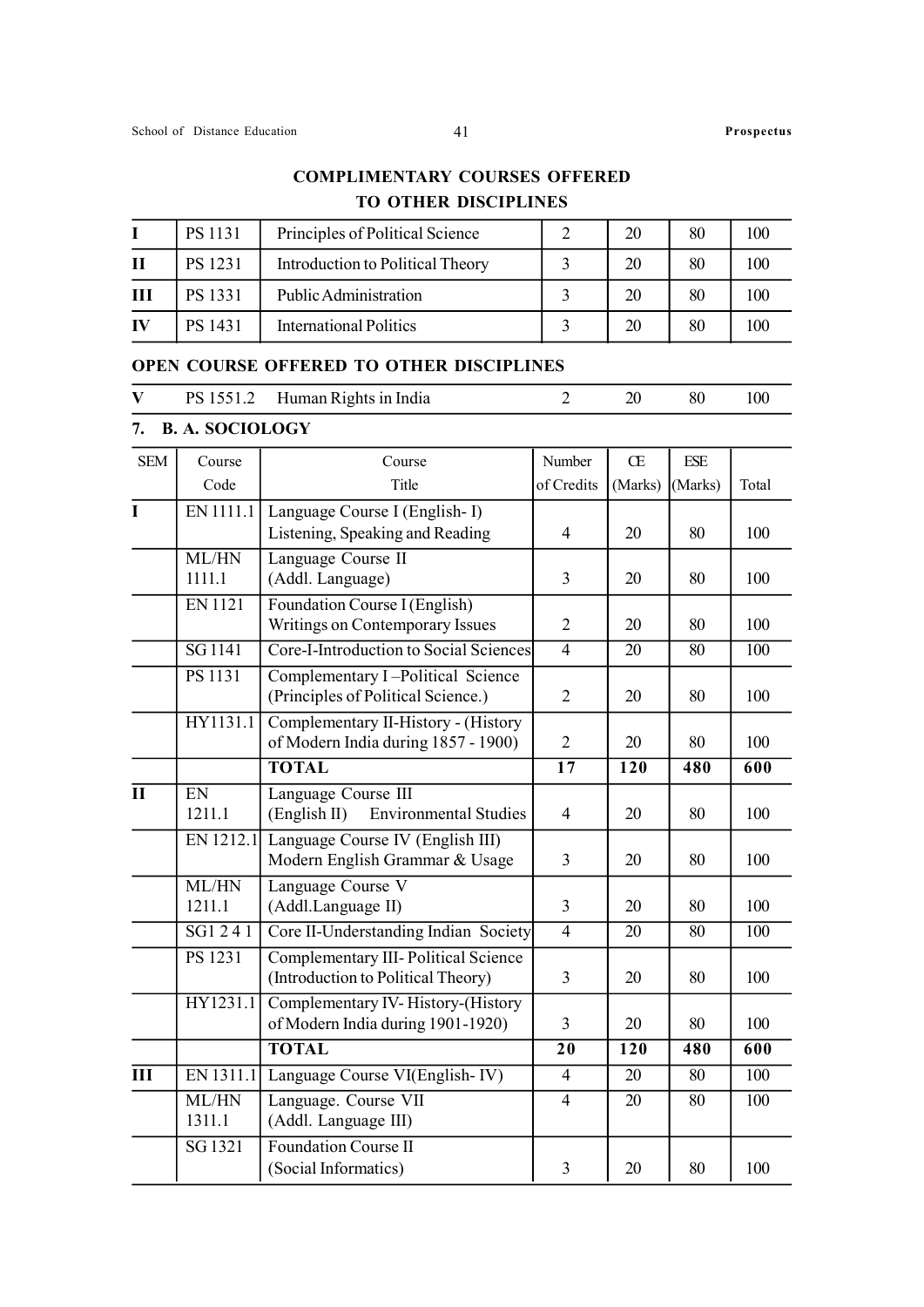| Sem                     | Course code     | <b>Course Title</b>                                                         |                          |                | No. of Credits           |      |
|-------------------------|-----------------|-----------------------------------------------------------------------------|--------------------------|----------------|--------------------------|------|
|                         |                 | Open course offered to other disciplines                                    |                          |                |                          |      |
|                         |                 | <b>GRAND TOTAL</b>                                                          | 120                      | 700            | 2900                     | 3600 |
|                         |                 | <b>TOTAL</b>                                                                | 21                       | 100            | 500                      | 600  |
|                         | SG1645          | Dissertation                                                                | 4                        | $\blacksquare$ | $80 + 20$<br>(Viva-Voce) | 100  |
|                         | SG1661.2        | Elective I - Tourism and Society                                            | $\overline{2}$           | 20             | 80                       | 100  |
|                         | SG1644.1        | Core - XIV Crime and Society                                                | $\overline{3}$           | 20             | 80                       | 100  |
|                         | SG1643.2        | Core XIII - Social Welfare Administration                                   | $\overline{4}$           | 20             | 80                       | 100  |
|                         | SG 1642         | Core XII - Public Health & Social<br>Epidemiology                           | 4                        | 20             | 80                       | 100  |
| VI                      | SG1641          | Core XI - Environmental Sociology                                           | $\overline{\mathcal{A}}$ | 20             | 80                       | 100  |
|                         |                 | <b>TOTAL</b>                                                                | 20                       | 120            | 480                      | 600  |
|                         | SG1645          | Project Work                                                                | $\blacksquare$           |                |                          |      |
|                         | SG1551.1        | Open Course                                                                 | $\overline{2}$           | 20             | 80                       | 100  |
|                         | SG1545.1        | Core X - Social Anthropology                                                | $\overline{4}$           | 20             | 80                       | 100  |
|                         | SG1544.1        | Core IX - Rural Development                                                 | $\overline{4}$           | 20             | 80                       | 100  |
|                         | SG 1543         | Core VIII - Gender and Society                                              | $\overline{4}$           | 20             | 80                       | 100  |
|                         | SG1542          | Core VII - Sociology of Development                                         | $\overline{2}$           | 20             | 80                       | 100  |
| $\overline{\mathbf{V}}$ | SG1541          | Core VI- Structure &<br>Transformation of Kerala Society                    | 4                        | 20             | 80                       | 100  |
|                         |                 | <b>TOTAL</b>                                                                | 21                       | 120            | 480                      | 600  |
|                         | HY1431.1        | Complementary VIII- History - (History<br>of Contemporary India after 1948) | 3                        | 20             | 80                       | 100  |
|                         | PS 1431         | <b>Complementary VII-Political Science</b><br>(International Politics)      | $\overline{3}$           | 20             | 80                       | 100  |
|                         | SG 1442         | Core V-Social Psychology                                                    | 3                        | 20             | 80                       | 100  |
|                         | SG 1441         | Core IV- Research Methodology                                               | $\overline{4}$           | 20             | 80                       | 100  |
|                         | ML/HN<br>1411.1 | Language Course IX<br>(Addl. Language IV)                                   | 4                        | 20             | 80                       | 100  |
| IV                      | EN 1411.1       | Language Course VIII (English V)<br>Reading in Literature                   | $\overline{4}$           | 20             | 80                       | 100  |
|                         |                 | <b>TOTAL</b>                                                                | 21                       | 120            | 480                      | 600  |
|                         | HY1331.1        | Complementary VI-History - (History<br>of Modern India during 1921-1947)    | 3                        | 20             | 80                       | 100  |
|                         | PS 1331         | Complementary V-Political Science<br>(Public Administration)                | $\overline{3}$           | 20             | 80                       | 100  |
|                         | SG 1341         | Core III -Sociological Theory                                               | $\overline{4}$           | 20             | 80                       | 100  |

| Sem   Course code | <b>Course Title</b>  | No. of Credits |
|-------------------|----------------------|----------------|
| SG 1551.1         | Life Skill Education |                |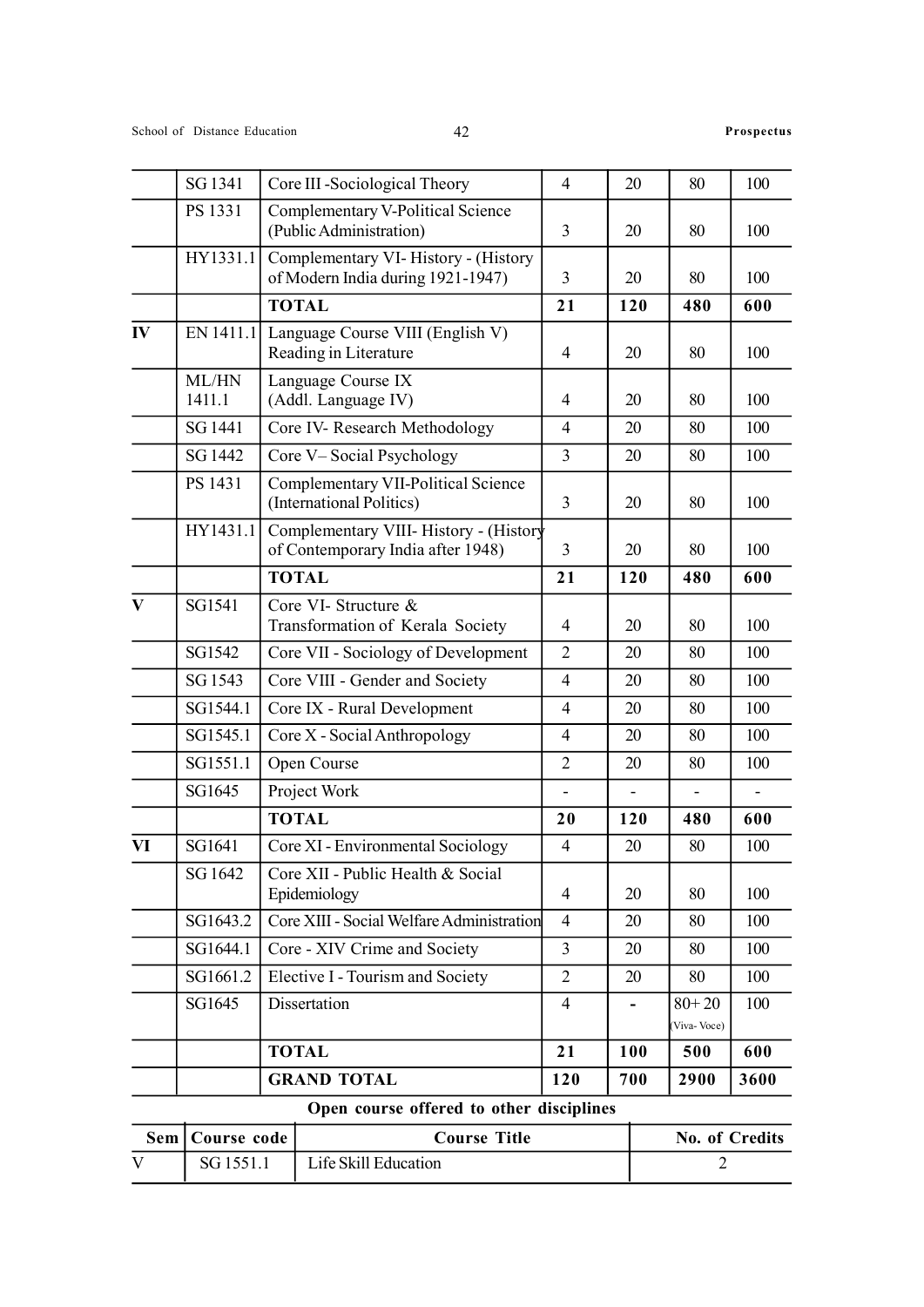### 8. B. Com.

| <b>SEM</b>  | Course    | Course                                                            | Number         | Œ       | ESE     |       |
|-------------|-----------|-------------------------------------------------------------------|----------------|---------|---------|-------|
|             | Code      | Title                                                             | of Credits     | (Marks) | (Marks) | Total |
| $\mathbf I$ | EN 1111.2 | Language Course I: (English-I)<br>Listening, Speaking and Reading | $\overline{4}$ | 20      | 80      | 100   |
|             | ML/HN     | Language Course II:                                               |                |         |         |       |
|             | 1111.2    | (Addl. Language-I)                                                | $\overline{4}$ | 20      | 80      | 100   |
|             | CO 1121   | Foundation Course-Methodology and                                 |                |         |         |       |
|             |           | Perspectives of Business Education                                | 3              | 20      | 80      | 100   |
|             | CO 1141   | Core Course-I: Environmental Studies                              | $\overline{2}$ | 20      | 80      | 100   |
|             | CO 1142   | Core Course II: Functional                                        |                |         |         |       |
|             |           | <b>Application of Management</b>                                  | 3              | 20      | 80      | 100   |
|             | CO 1131   | Complementary Course I:                                           |                |         |         |       |
|             |           | Managerial Economics                                              | 3              | 20      | 80      | 100   |
|             |           | <b>TOTAL</b>                                                      | 19             | 120     | 480     | 600   |
| II          | EN 1211.2 | Language Course III: (English II)                                 |                |         |         |       |
|             |           | Modern English Grammar & Usage                                    | $\overline{4}$ | 20      | 80      | 100   |
|             | ML/HN     | Language Course IV:                                               |                |         |         |       |
|             | 1211.2    | (Addl. Language-II)                                               | $\overline{4}$ | 20      | 80      | 100   |
|             | CO 1221   | Foundation Course II:                                             |                |         |         |       |
|             |           | Informatics and Cyber Laws                                        | 3              | 20      | 80      | 100   |
|             | CO 1241   | Core Course III: Business Communi-                                |                |         |         |       |
|             |           | cation and Office Management                                      | 3              | 20      | 80      | 100   |
|             | CO 1242   | Core Course IV: Financial Accounting                              | $\overline{3}$ | 20      | 80      | 100   |
|             | CO 1231   | <b>Complementary Course II Business</b>                           |                |         |         |       |
|             |           | <b>Regulatory Framework</b>                                       | 3              | 20      | 80      | 100   |
|             |           | <b>TOTAL</b>                                                      | 20             | 120     | 480     | 600   |
| III         | EN 1311.2 | Language Course V(English-III)                                    |                |         |         |       |
|             |           | Writing and Presentation Skills                                   | $\overline{3}$ | 20      | $80\,$  | 100   |
|             | CO 1341   | Core Course V: Entrepreneurship                                   |                |         |         |       |
|             |           | Development                                                       | $\overline{3}$ | 20      | 80      | 100   |
|             | CO 1342   | Core Course VI: Company                                           |                |         |         |       |
|             |           | Administration                                                    | $\overline{3}$ | 20      | 80      | 100   |
|             | CO 1343   | Core Course IV: Advanced                                          |                |         |         |       |
|             |           | <b>Financial Accounting</b>                                       | $\overline{4}$ | 20      | 80      | 100   |
|             | CO 1331   | Complementary III-Information                                     |                |         |         |       |
|             |           | Technology in Business                                            | $\mathfrak{Z}$ | 20      | 80      | 100   |
|             | CO1361    | Elective Course ICourse from                                      |                |         |         |       |
|             |           | Elective Stream I/II/III                                          | $\overline{4}$ | 20      | 80      | 100   |
|             |           | <b>TOTAL</b>                                                      | 20             | 120     | 480     | 600   |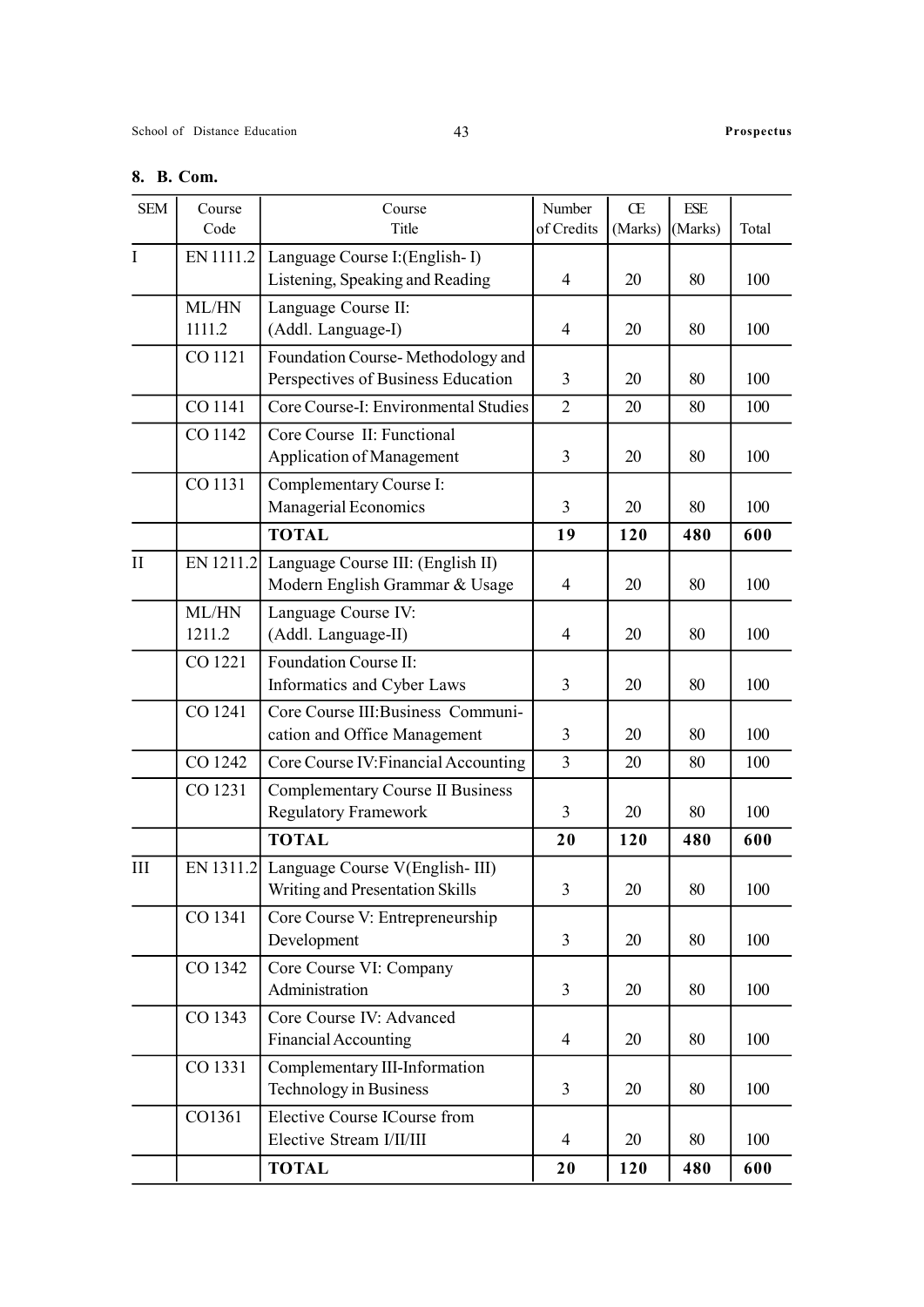| IV          | EN 1411.2               | Language Course VI: (English IV)<br>Reading in Literature    | $\overline{3}$ | 20                       | 80   | 100  |
|-------------|-------------------------|--------------------------------------------------------------|----------------|--------------------------|------|------|
|             | CO 1441                 | Core Course VIII: Capital Market                             | $\overline{3}$ | 20                       | 80   | 100  |
|             | CO 1442                 | Core Course IX: Banking Theory<br>and Practice               | $\overline{4}$ | 20                       | 80   | 100  |
|             | CO 1443                 | Core Course X: Corporate Accounting                          | $\overline{4}$ | 20                       | 80   | 100  |
|             | CO 1431                 | <b>Complementary IV-Business Statistics</b>                  | $\overline{3}$ | 20                       | 80   | 100  |
|             | CO 1461                 | Elective Course II: Course from<br>Elective Stream I/II/III  | $\overline{4}$ | 20                       | 80   | 100  |
|             |                         | <b>TOTAL</b>                                                 | 21             | 120                      | 480  | 600  |
| V           | CO 1541                 | Core Course XI: Fundamentals of<br>Income Tax                | $\overline{4}$ | 20                       | 80   | 100  |
|             | CO 1542                 | Core Course XII: Cost Accounting                             | $\overline{4}$ | 20                       | 80   | 100  |
|             | CO 1543                 | Core Course XIII: Accounting for<br>Specialised Institutions | $\overline{4}$ | 20                       | 80   | 100  |
|             | CO 1551                 | Open Course:                                                 | $\overline{2}$ | 20                       | 80   | 100  |
|             | CO 1561                 | Elective Course III: Course from<br>Elective Stream I/II/III | $\overline{4}$ | 20                       | 80   | 100  |
|             |                         | <b>TOTAL</b>                                                 | 18             | 100                      | 400  | 500  |
| VI          | CO 1641                 | Core Course XIV: Auditing                                    | $\overline{4}$ | 20                       | 80   | 100  |
|             | CO 1642                 | Core Course XV: Applied Costing                              | $\overline{4}$ | 20                       | 80   | 100  |
|             | CO 1643                 | Core Course XVI: Management<br>Accounting                    | $\overline{4}$ | 20                       | 80   | 100  |
|             | CO 1651                 | Open Course: Marketing Management                            | $\overline{2}$ | 20                       | 80   | 100  |
|             | CO 1661                 | Elective Course IV: Course from<br>Elective Stream I/II/III  | $\overline{4}$ | 20                       | 80   | 100  |
|             | CO 1644                 | Essay                                                        | $\overline{4}$ | $\overline{\phantom{a}}$ | 100  | 100  |
|             |                         | <b>TOTAL</b>                                                 | 22             | <b>100</b>               | 500  | 600  |
|             |                         | <b>GRAND TOTAL</b>                                           | 120            | 680                      | 2820 | 3500 |
|             | <b>ELECTIVE STREAMS</b> | <b>ELECTIVE 1-FINANCE</b>                                    |                |                          |      |      |
|             |                         |                                                              |                |                          |      |      |
| Ш           | CO1361.1                | <b>Financial Management</b>                                  | $\overline{4}$ | 20                       | 80   | 100  |
| IV          | CO1461.1                | Project Finance                                              | $\overline{4}$ | 20                       | 80   | 100  |
| $\mathbf V$ | CO1561.1                | <b>Financial Markets and Services</b>                        | $\overline{4}$ | 20                       | 80   | 100  |
| VI          | CO1661.1                | Income Tax Law and Accounts                                  | $\overline{4}$ | 20                       | 80   | 100  |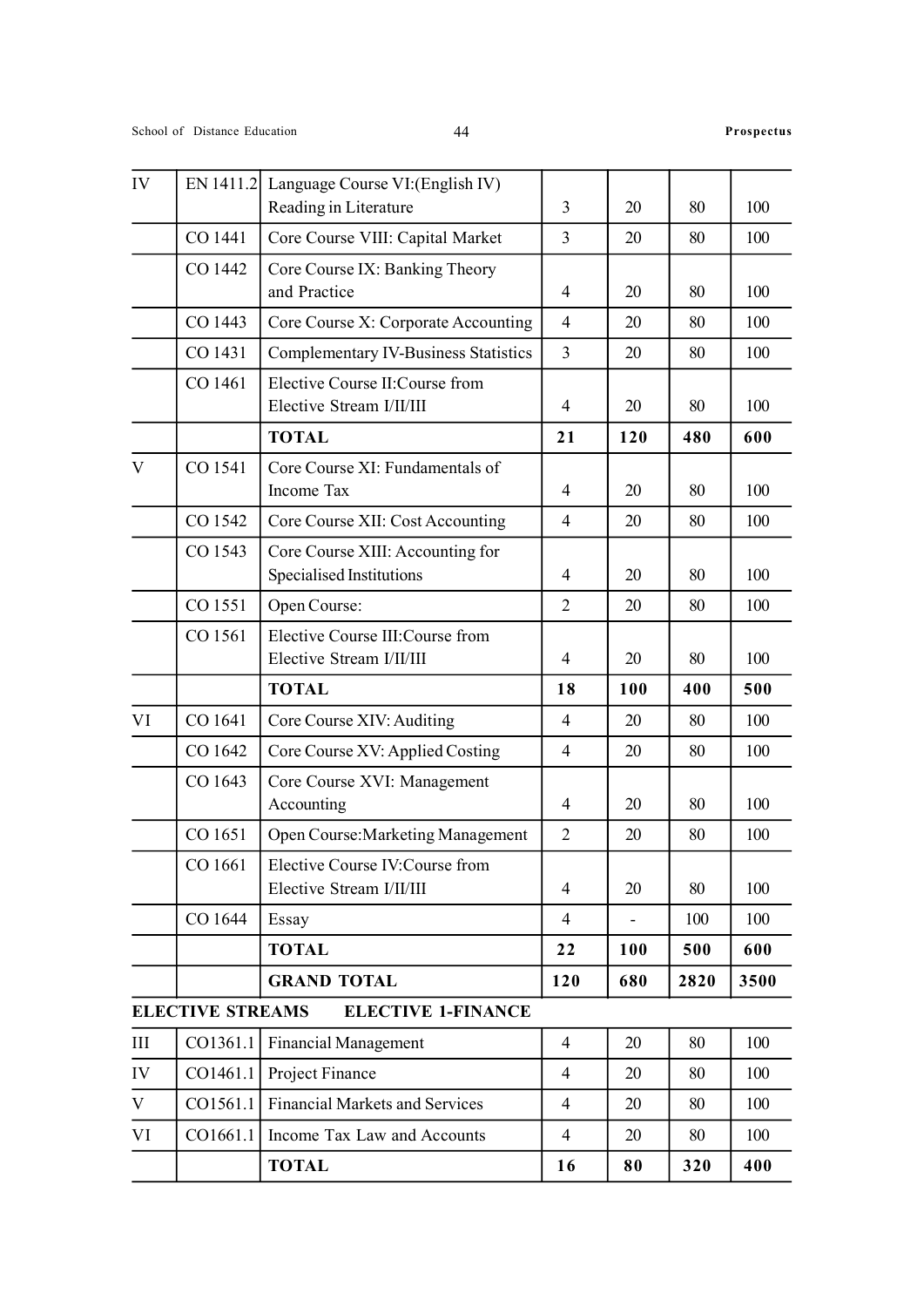### ELECTIVE II-COPERATION

| III | CO1361.2 Principles of Co-operation                      | 4  | 20 | 80  | 100 |
|-----|----------------------------------------------------------|----|----|-----|-----|
| IV  | CO1461.2   Co-operative Management and<br>Administration |    | 20 | 80  | 100 |
| V   | CO1561.2   Co-operative Legal System                     | 4  | 20 | 80  | 100 |
| VI  | CO1661.2   Co-operative Accounting                       | 4  | 20 | 80  | 100 |
|     | TOTAL                                                    | 16 | 80 | 320 | 400 |

### ELECTIVE III-COMPUTER APPLICATION

| Ш  | CO1361.5   Computer Application for Publications        | 4              | 20 | 80  | 100 |
|----|---------------------------------------------------------|----------------|----|-----|-----|
| IV | CO1461.5 Software for Data Management                   | 4              | 20 | 80  | 100 |
| V  | $CO1561.5$ Web Designing and<br>Production for Business | 4              | 20 | 80  | 100 |
| VI | CO1661.5 Computerised Accounting                        | $\overline{4}$ | 20 | 80  | 100 |
|    | <b>TOTAL</b>                                            | 16             | 80 | 320 | 400 |

### OPEN COURSES

|        | (For students from the discipline)                           |    |    |  |
|--------|--------------------------------------------------------------|----|----|--|
| CO1551 | other than Commerce)<br>Fundamentals of Financial Accounting | 20 | 80 |  |
|        | CO1651.1   Marketing Management                              |    | 80 |  |

### 9. BLISc

### FIRST SEMESTER

| Course | Course                                 |         |                        | Marks                              | Total |
|--------|----------------------------------------|---------|------------------------|------------------------------------|-------|
| Code   | Title                                  | Credits | Internal<br>Assessment | <b>End Semester</b><br>Exam(3 hrs) |       |
| LISB41 | Library and Society                    | 4       | 25                     | 75                                 | 100   |
| LISB42 | Library Management                     | 4       | 25                     | 75                                 | 100   |
| LISB43 | Library Classification and Cataloguing |         |                        |                                    |       |
|        | (Theory)                               | 4       | 25                     | 75                                 | 100   |
| LISB44 | Library Classification (Practical)     | 4       | 25                     | 75                                 | 100   |
|        | <b>Total</b>                           | 16      |                        |                                    | 400   |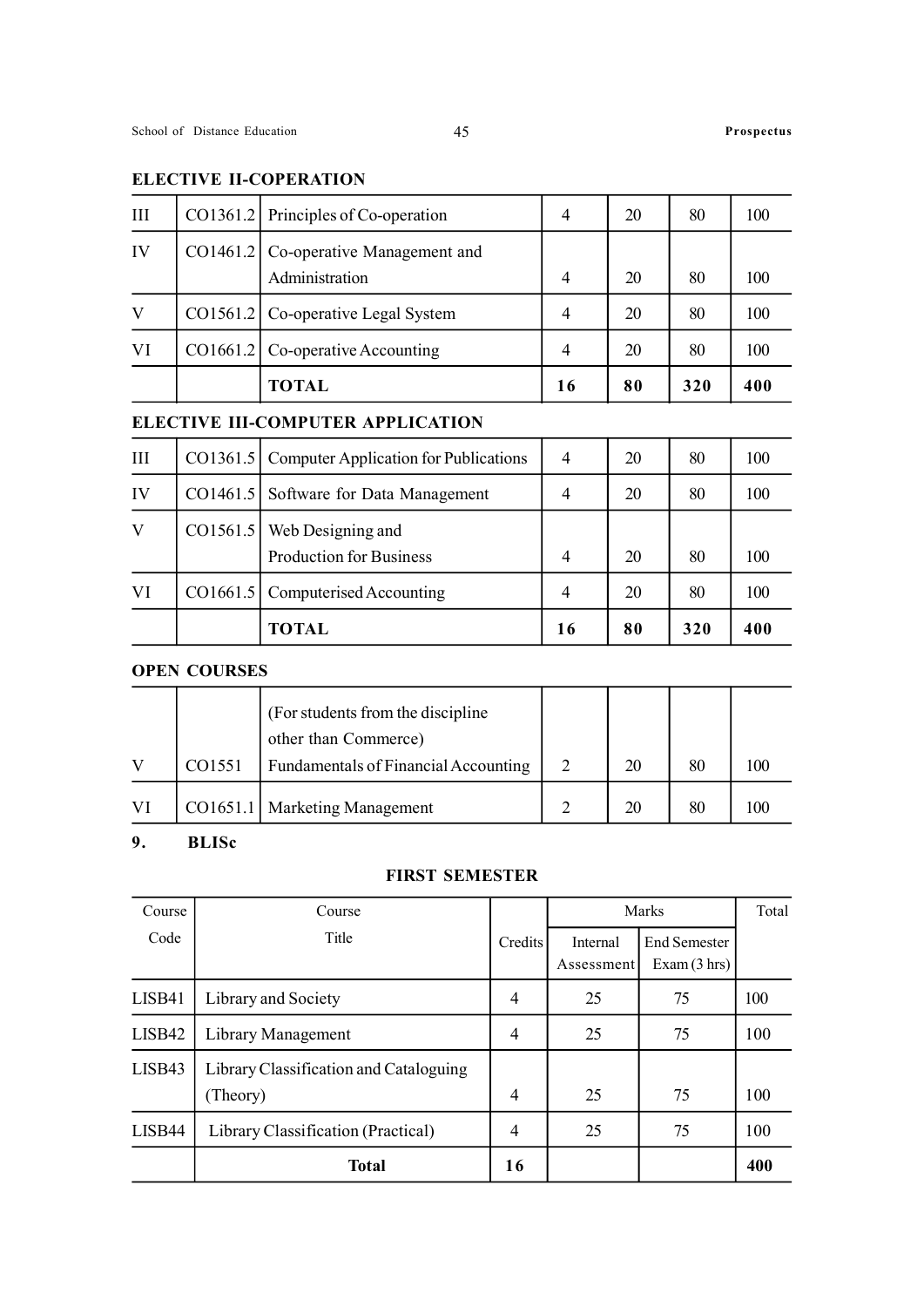| Course | Course                                    |         |                        | Marks                       | Total |
|--------|-------------------------------------------|---------|------------------------|-----------------------------|-------|
| Code   | Title                                     | Credits | Internal<br>Assessment | End Semester<br>Exam(3 hrs) |       |
| LISB45 | Information Sources, Services and Systems | 4       | 25                     | 75                          | 100   |
| LISB46 | Information Technology (Theory)           | 4       | 25                     | 75                          | 100   |
| LISB47 | Information Technology (Practical)        | 4       | 25                     | 75                          | 100   |
| LISB48 | Library Cataloguing (Practical)           | 4       | 25                     | 75                          | 100   |
|        | <b>Total</b>                              | 16      |                        |                             | 400   |
|        | <b>GRAND TOTAL</b>                        |         |                        |                             | 800   |

### SECOND SEMESTER

### 10. Course Structure for BBA Degree Programme

| Sem.           | Name of Courses                                |                |     | <b>Evaluation Marks</b> |       |
|----------------|------------------------------------------------|----------------|-----|-------------------------|-------|
| N <sub>0</sub> | with code No                                   | Credits        | CE  | <b>ESE</b>              | Total |
|                |                                                |                |     | (Uty Exam)              |       |
| $\mathbf I$    | Language-EN 1111.1 English I                   | $\overline{2}$ | 20  | 80                      | 100   |
|                | Foundation: BM1121 Environmental Studies       | 4              | 20  | 80                      | 100   |
|                | Core: BM 1141 Fundamentals of Management       | $\overline{4}$ | 20  | 80                      | 100   |
|                |                                                |                | 20  | 80                      |       |
|                | Core: BM 1142 Managerial Economics             | $\overline{4}$ | 20  | 80                      | 100   |
|                | Core-BM 1143 Financial Accounting              | $\overline{4}$ | 20  | 80                      | 100   |
|                | Complimentary - BM 1131 Statistics for         |                |     |                         |       |
|                | <b>Business Decisions</b>                      | 3              | 20  | 80                      | 100   |
|                | <b>Total Credits</b>                           | 21             | 120 | 480                     | 600   |
| $\mathbf{I}$   | Language- EN 1211.1 English II                 | 2              | 20  | 80                      | 100   |
|                | Foundation: BM 1221E-Commerce & Cyber Laws     | $\overline{2}$ | 20  | 80                      | 100   |
|                | Core: BM 1241 Marketing Management             | 4              | 20  | 80                      | 100   |
|                | Core: BM 1242 Human Resource Management        | 4              | 20  | 80                      | 100   |
|                | Core: BM 1243 Financial Management             | $\overline{4}$ | 20  | 80                      | 100   |
|                | Compl.: BM 1231 Business Regulatory Frame Work | 3              | 20  | 80                      | 100   |
|                | <b>Total Credits -</b>                         | 19             | 120 | 480                     | 600   |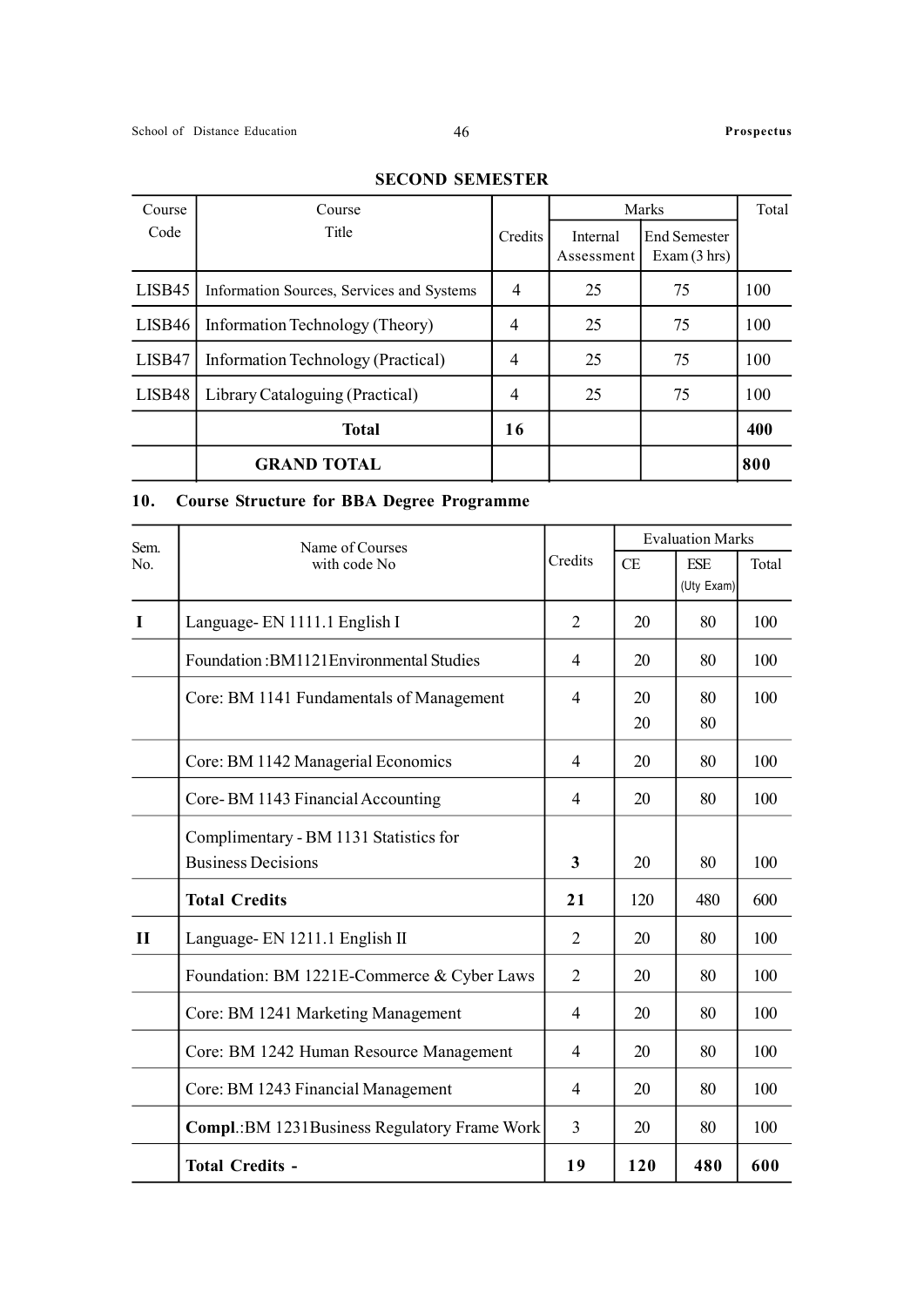| III      | Core: BM 1341 Business Environment and Policy                           | $\overline{4}$ | 20  | 80   | 100  |
|----------|-------------------------------------------------------------------------|----------------|-----|------|------|
|          | Core: BM 1342 Corporate Regulations                                     | $\overline{4}$ | 20  | 80   | 100  |
|          | Core: BM1343 Cost and Management Accounting                             | $\overline{4}$ | 20  | 80   | 100  |
|          | Core: BM 1344 Financial Services                                        | 4              | 20  | 80   | 100  |
|          | Elective Course I: BM 1361.1/2/3/4                                      | 4              | 20  | 80   | 100  |
|          | <b>Total Credits -</b>                                                  | 20             | 100 | 400  | 500  |
| IV       | Core: BM 1441 Entrepreneurship Development                              | 4              | 20  | 80   | 100  |
|          | Core: BM1442 Business Ethics & Corporate<br>Governance                  | 4              | 20  | 80   | 100  |
|          | Core: BM 1443 Operations Management                                     | $\overline{4}$ | 20  | 80   | 100  |
|          | Core: BM 1444 Skill Enhancement and<br><b>Employability Orientation</b> | $\overline{4}$ | 20  | 80   | 100  |
|          | Elective Course II: BM 1461.1/2/3/4                                     | 4              | 20  | 80   | 100  |
|          | <b>Total Credits -</b>                                                  | 20             | 100 | 400  | 500  |
| $\bf{V}$ | Core: BM 1541 Qunti. Techniqu. for Management                           | 4              | 20  | 80   | 100  |
|          | Core: BM1542 Research Methodology                                       | 4              | 20  | 80   | 100  |
|          | Core: BM 1543 Investment Management                                     | 4              | 20  | 80   | 100  |
|          | Core: BM 1544 Project                                                   |                |     |      |      |
|          | Open: BM 1551.1/2/3/4(Course - other Faculty)                           | 2              | 20  | 80   | 100  |
|          | Elective Course III: BM 1561.1/2/3/4                                    | 4              | 20  | 80   | 100  |
|          | <b>Total Credits -</b>                                                  | 18             | 100 | 400  | 500  |
| VI       | Core: BM 1641 Management Information System                             | $\overline{4}$ | 20  | 80   | 100  |
|          | Core: BM 1642 International Business                                    | 4              | 20  | 80   | 100  |
|          | Core: BM 1643 Strategic Management                                      | 4              | 20  | 80   | 100  |
|          | Core: BM 1644 Project Work and Viva Voce                                | 4              |     | 100  | 100  |
|          | Elective: BM 1661.5/6/7 (Course - own Faculty)                          | $\overline{2}$ | 20  | 80   | 100  |
|          | Elective Course IV : BM 1661.1/2/3/4                                    | 4              | 20  | 80   | 100  |
|          | <b>Total Credits -</b>                                                  | 22             | 100 | 500  | 600  |
|          | <b>Grant Total</b>                                                      | 120            | 640 | 2560 | 3200 |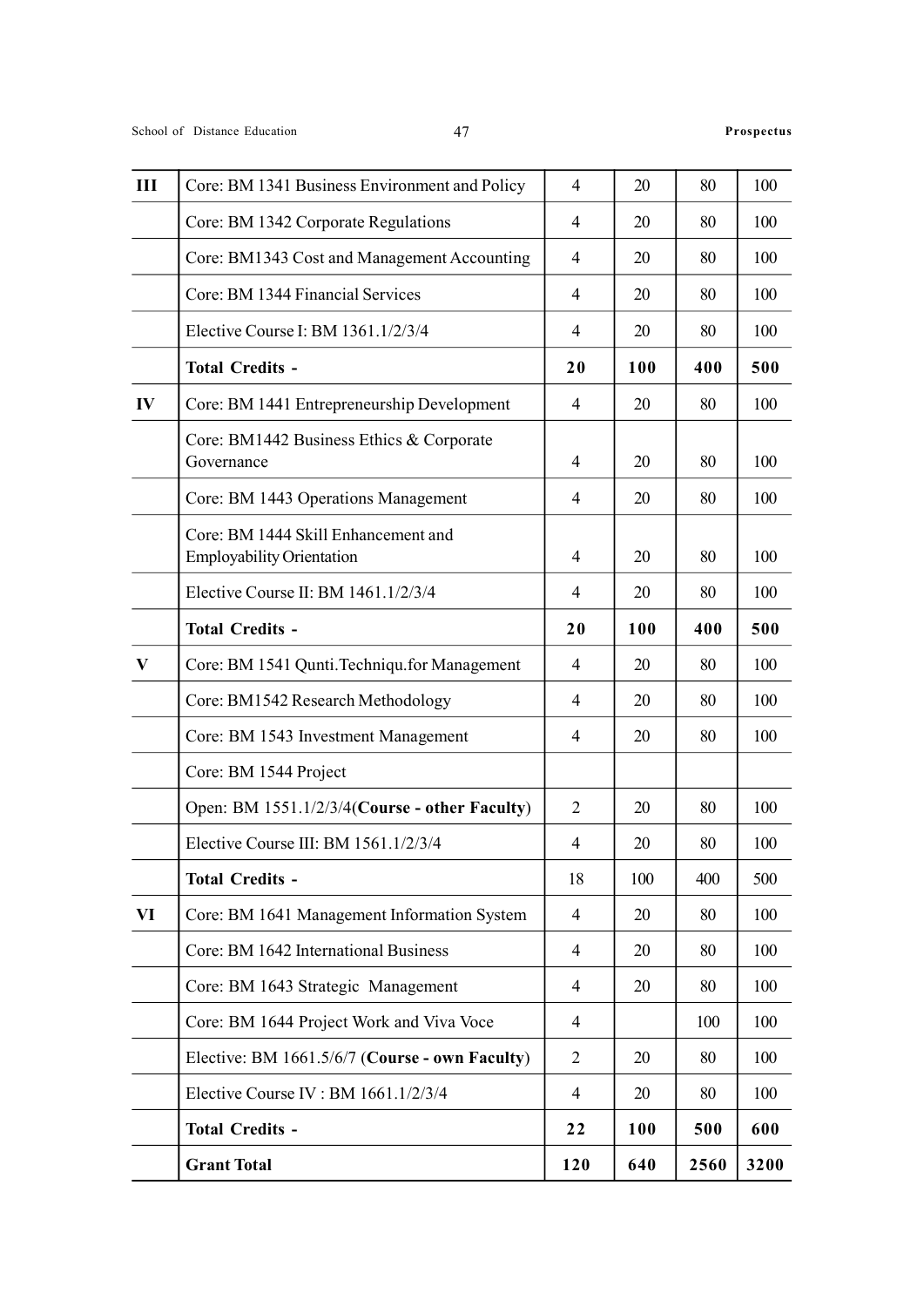### ELECTIVE STREAMS

| 9 I IVELATAI        | HUIVIAN RESUURUE                   | <b>NIARAULINILIA I</b>                              |
|---------------------|------------------------------------|-----------------------------------------------------|
| <b>Semester</b>     | <b>Course Code</b>                 | <b>Course title</b>                                 |
| III                 | BM 1361.1                          | Organisational Bahaviour                            |
| IV                  | BM 1461.1                          | Human Resource Development and Organisation Culture |
| V                   | BM 1561.1                          | Labour Law and Industrial Relations                 |
| VI                  | BM 1661.1                          | Performance Management                              |
| <b>STREAM</b>       | <b>MARKETING</b><br>Н              | <b>MANAGEMENT</b><br>or                             |
| <b>Semester</b>     | <b>Course Code</b>                 | <b>Course title</b>                                 |
| III                 | BM 1361.2                          | <b>Consumer Behaviour</b>                           |
| IV                  | BM 1461.2                          | Advertising and Sales Promotion                     |
| V                   | BM 1561.2                          | <b>Customer Relationship Management</b>             |
| VI                  | BM 1661.2                          | Retail Management                                   |
|                     | <b>STREAM III FINANCE</b>          | 0r                                                  |
| <b>Semester</b>     | <b>Course Code</b>                 | <b>Course title</b>                                 |
| Ш                   | BM 1361.3                          | Income Tax Law and Accounting                       |
| IV                  | BM 1461.3                          | <b>Indirect Taxes</b>                               |
| V                   | BM 1561.3                          | <b>International Finance</b>                        |
| VI                  | BM 1661.3                          | Project Appraisal and Analysis                      |
| <b>STREAM IV</b>    | <b>TOURISM</b>                     | <b>MANAGEMENT</b>                                   |
| <b>Semester</b>     | <b>Course Code</b>                 | <b>Course title</b>                                 |
| III                 | BM 1361.4                          | Introductions to Tourism                            |
| IV                  | BM 1461.4                          | Air cargo Management                                |
| V                   | BM 1561.4                          | Front Office Management                             |
| VI                  | BM 1661.4                          | <b>Travels and Tour Operations Management</b>       |
| <b>OPEN COURSES</b> |                                    |                                                     |
|                     | (For students of other discipline) |                                                     |
| <b>Semester</b>     | <b>Course Code</b>                 | <b>Course title</b>                                 |
| V                   | 1551.4                             | Fundamentals of Financial Accounting                |

### STREAM I HUMAN RESOURCE MANAGEMENT or

ELECTIVE COURSE

For students of Business Administration

| <b>Semester   Course Code</b> | Course title           |
|-------------------------------|------------------------|
| 1661.5                        | Business Communication |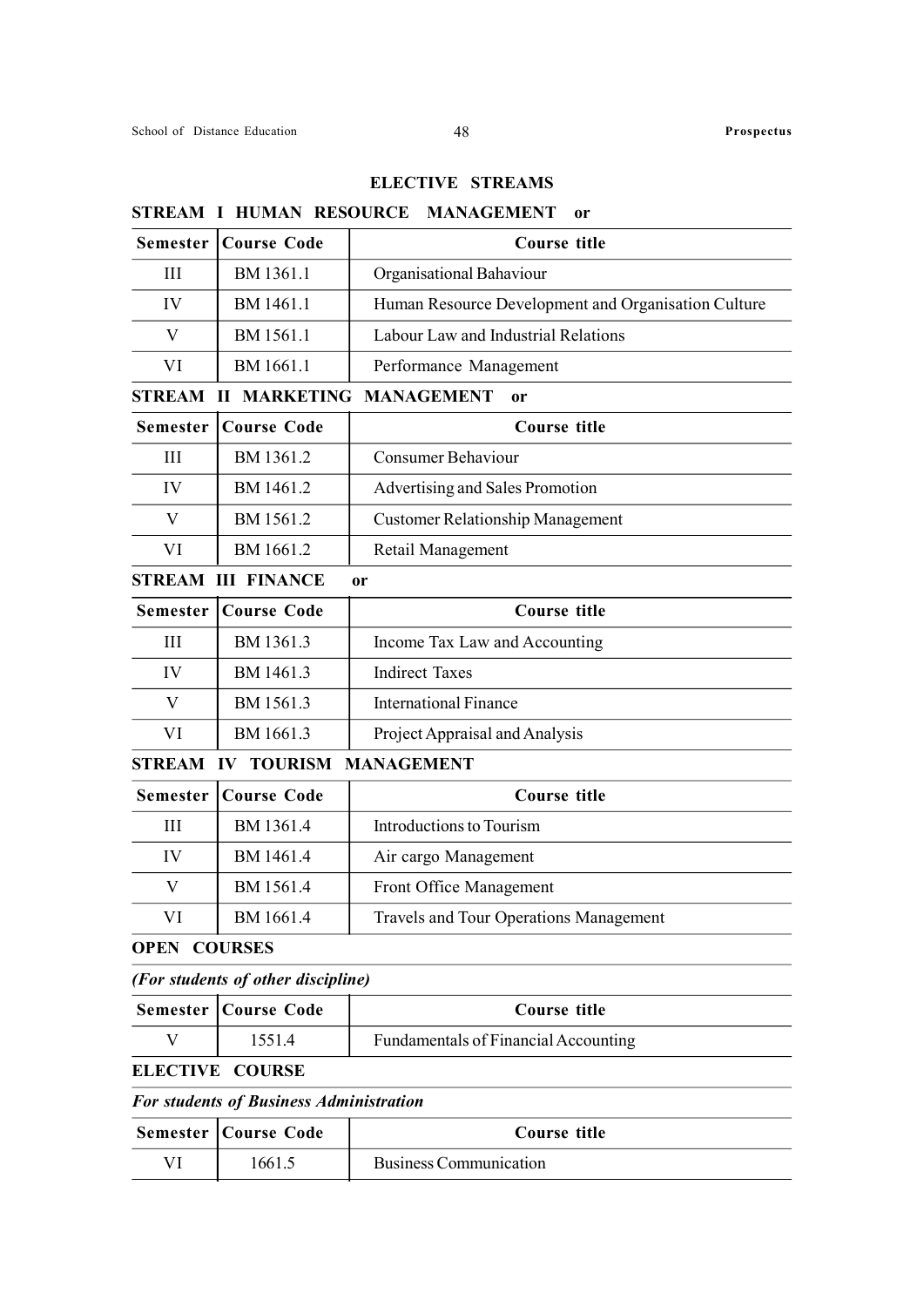Even though BBA program offers four specialisations, SDE provides self-learning materials (SLM) and personal contact program (PCP) for the two specialisations shown below.

### 1. Marketing Management

### 2. Human Resource Management

For the rest of the two specialisations, candidates should seek assistance through their own means. But prior intimation about the selection of specialisation should be made to SDE office after remitting the prescribed fees.

### BBA

Requirement of Attendance and Progress: A student will be permitted to register and appear for the examination at the end of the semester only if (I) He/she has acquired not less than 75% attendance in each course in each semester (II) His/her progress is satisfactory in the continuous assessment in each course and (III) His/her conduct has been satisfactory.

### Examination and Result

End semester examination of three hours duration will be conducted for the courses at the end of each semester by the University. The University will issue the semester mark list after each semester examination and final consolidated mark list showing the marks scored in all the six semesters after the successful completion of the BBA Degree programme. For each course, the end semester examination will carry 80 marks while the internal assessment will be done for 20 marks. Thus the total marks for each subject shall be 100 marks.

The components of internal assessment and the marks for each will be as follows:

| 10 marks |
|----------|
| 10 marks |
| 20 marks |
|          |

### 8. POST GRADUATE PROGRAMMES AND REGULATIONS

### 8.1 Programmes

• M.A. Economics • M.A. English • M.A. Hindi • M.A. History • M.A. Malayalam • M.A. Political Science- MA. Public Administration • M.A. Sociology- • MCom • MSc. Computer Science • M.Sc. Mathematics • MLI.Sc. (1 Year)

### 8.2 Regulations

### 1. Scope

- 1.1 The Regulations framed herein shall apply to all Post Graduate Programmes under the faculties of Science, Social Science. Arts, English-and Foreign Languages and Commerce conducted in the School of Distance Education.
- 1.2 These Regulations shall come into effect from 2016 admissions onwards.

### 2. Eligibility for Admission

2.1 Eligibility for admission for various Post-Graduate Programmes shall be according to the rules framed by the University from time to time.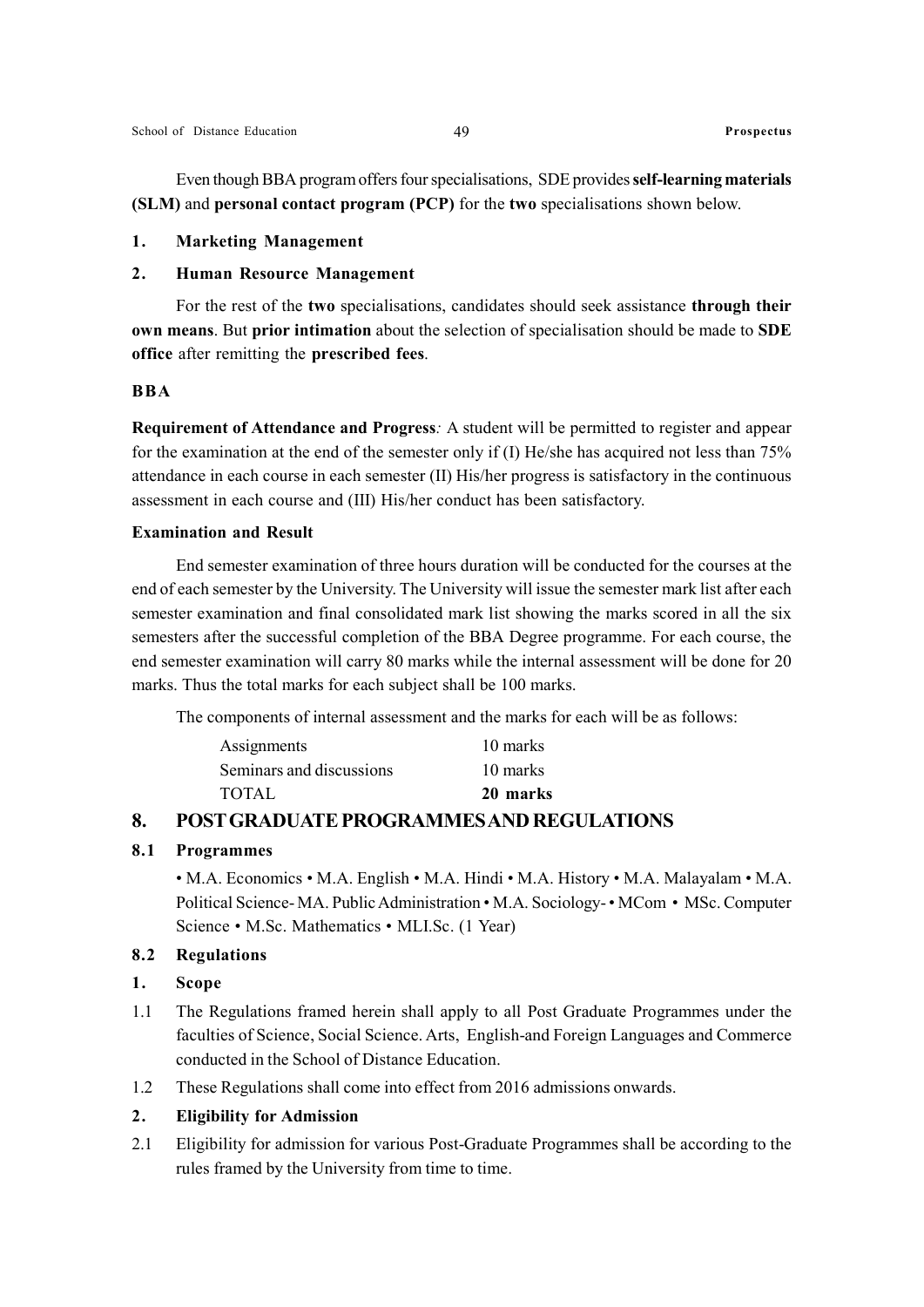|                  | Graduates who have passed<br>qualifying examination in<br>CBCS Pattern-2013<br>admissions                                                                                                                                                                                                                                                                                                                                                                                                                                                                                                                                                                                                                                                                                                                                  | Graduates who have passed<br>qualifying examination in<br>CBCS Pattern-Prior to 2013<br>admissions                                                                                                                                                                                                                                                                                                                                                                                                                                                                                                                              | Graduates who have passed<br>qualifying examination in<br>Annual<br>scheme/ Other pattern                                                                                                                                                                                                                                                                                                                                                                                                                                                                                                                                                                                                                                                                                                                                      |
|------------------|----------------------------------------------------------------------------------------------------------------------------------------------------------------------------------------------------------------------------------------------------------------------------------------------------------------------------------------------------------------------------------------------------------------------------------------------------------------------------------------------------------------------------------------------------------------------------------------------------------------------------------------------------------------------------------------------------------------------------------------------------------------------------------------------------------------------------|---------------------------------------------------------------------------------------------------------------------------------------------------------------------------------------------------------------------------------------------------------------------------------------------------------------------------------------------------------------------------------------------------------------------------------------------------------------------------------------------------------------------------------------------------------------------------------------------------------------------------------|--------------------------------------------------------------------------------------------------------------------------------------------------------------------------------------------------------------------------------------------------------------------------------------------------------------------------------------------------------------------------------------------------------------------------------------------------------------------------------------------------------------------------------------------------------------------------------------------------------------------------------------------------------------------------------------------------------------------------------------------------------------------------------------------------------------------------------|
|                  | <b>MA</b> English                                                                                                                                                                                                                                                                                                                                                                                                                                                                                                                                                                                                                                                                                                                                                                                                          | <b>MA English</b>                                                                                                                                                                                                                                                                                                                                                                                                                                                                                                                                                                                                               | M. A. English                                                                                                                                                                                                                                                                                                                                                                                                                                                                                                                                                                                                                                                                                                                                                                                                                  |
| $\mathbf{1}$     | B. A. English as Core<br>Course securing not less than<br>$4.5CCPA(S)$ * out of 10 or<br>Graduation in any<br>programme in the Faculties<br>of Arts, Social Sciences,<br>Science, Oriental Studies and<br>Fine Arts securing not less<br>than 5 CCPA out of 10 for<br><b>English Language Courses</b><br>(common courses)/B.A<br>English & Communicative<br>English/B.A English<br>Language and Literature<br>under CBCS System. For<br>Non-English degree holders,<br>the maximum credits that<br>can be earned in English<br>Language Course should be<br>at least of 19 Credits to<br>acquire eligibility for<br>admission. A weightage of<br>5% which would translate to<br>a maximum of 40 marks will<br>be given to the students of<br><b>BA English (Honours)</b><br>Programme of Govt. College<br>for women, Tvpm. | B. A. English as Core<br>Course securing not less<br>than 1.8 CGPA(S)* out of 4<br>or Graduation in any<br>programme in the Faculties<br>of Arts, Social Sciences,<br>Science, Oriental Studies<br>and Fine Arts securing not<br>less than 2 CGPA out of 4<br>for English Language<br>Courses (common courses)/<br>B.A English &<br>Communicative English/<br><b>B.A.English Language and</b><br>Literature under CBCS<br>System. For Non-English<br>degree holders, the<br>maximum credits that can<br>be earned in English<br>Language Course should be<br>at least of 19 Credits to<br>acquire eligibility for<br>admission. | B.A. English as optional<br>main subject securing not<br>less than 45% in Part III<br>including subsidiaries or<br>Graduation in any subject<br>in the Faculties of Arts,<br>Social Sciences, Science,<br>Oriental studies and Fine<br>Arts securing not less<br>than 50% marks in Part I<br>(Three papers under<br>compulsory English) or<br>Part II Special English<br>(UO No. AcAII/4/29/<br>2018 dtd 23.05.2018)/<br><b>B.A Commu-nicative</b><br>English (Vocational)/B.A<br>English Language and<br>Literature and B.A<br>Communicative English<br>(Restructured). U.O<br>No.Ac.AII/3/4961/06 dt.<br>22.06.06. Or For Non-<br>English degree holders,<br>the maximum marks that<br>can be awarded in Part I<br>or Part II Special English<br>should be at least of 300<br>marks to acquire eligibility<br>for admission. |
| $\boldsymbol{2}$ | M.A. History<br>Graduation in any subject<br>in the Faculty of Social<br>Sciences or Graduation in<br>the Faculty of Arts<br>with English language<br>and Literature as the Core<br>Course securing not less<br>than 4.5 CCPA $(S)$ * out of<br>10.                                                                                                                                                                                                                                                                                                                                                                                                                                                                                                                                                                        | M. A. History<br>Graduation in any subject<br>$\mathbf{m}$<br>the Faculty of Social<br>Sciences<br>or Graduation in the<br>Faculty<br>of Arts with English<br>language and Literature as<br>the Core Course securing<br>not less than 1.8 CGPA(S)<br>$*$ out of 4.                                                                                                                                                                                                                                                                                                                                                              | M. A. History<br>Graduation in any subject<br>in the Faculty of Social<br>Sciences or graduation in<br>the Faculty of Arts with<br>English Language and<br>Literature as the main<br>University of Kerala PG<br>$Admission - 2016$ 11<br>subject securing not less<br>than 45% marks in Part<br>III optional subjects.                                                                                                                                                                                                                                                                                                                                                                                                                                                                                                         |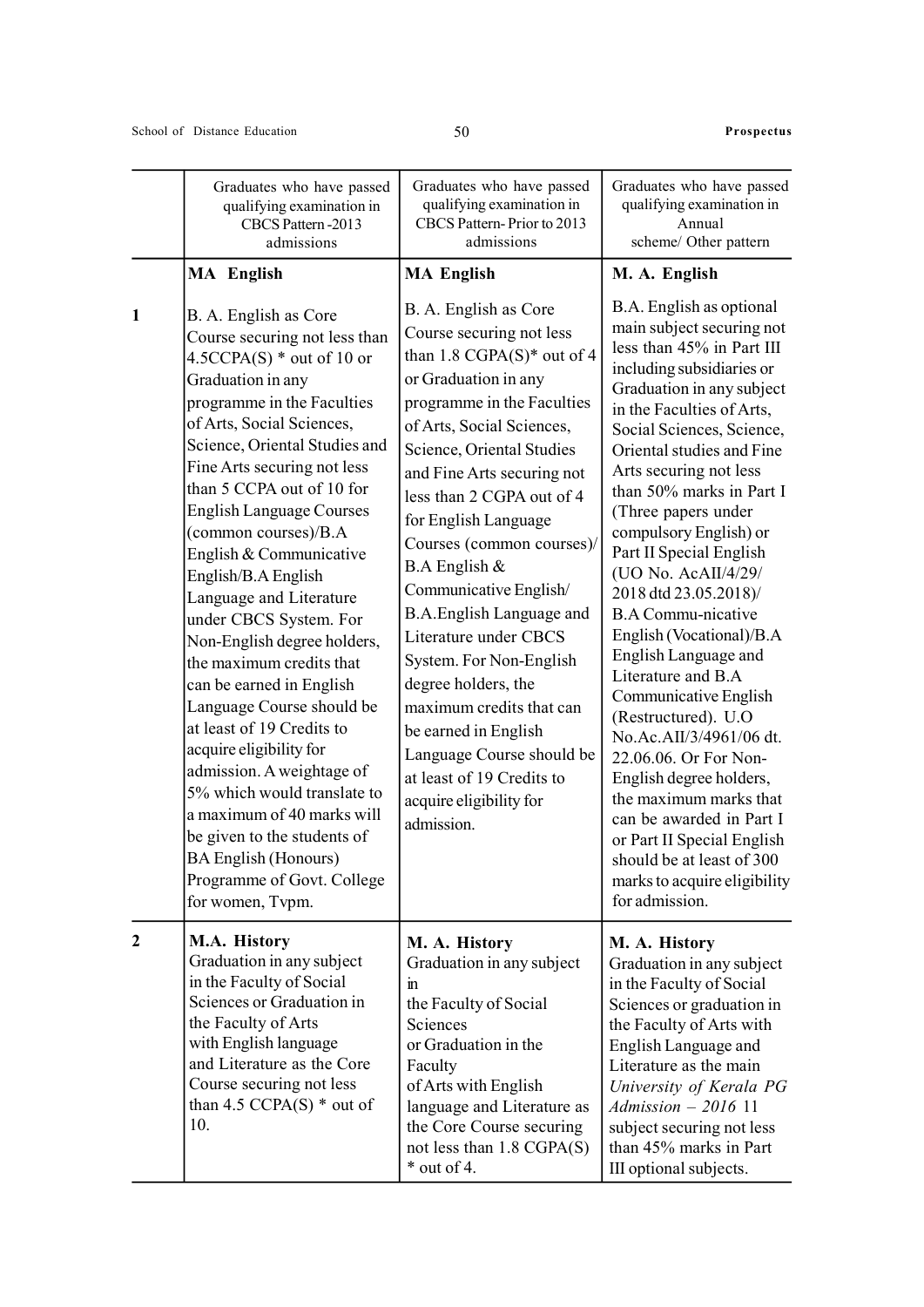| $\mathbf{3}$            | M. A. Sociology                                                                                                                                                                                                                                                                                                                                                                                                                                                                                                                                                                                                                                                                                                                               | M. A. Sociology:                                                                                                                                                                                                                                                                                                                                                                                                                                                                                                                                                                                                                                                                                   | M. A. Sociology:                                                                                                                                                                                                                                                                                                                                                                                                                                                                                                                                                                                                                                                                           |
|-------------------------|-----------------------------------------------------------------------------------------------------------------------------------------------------------------------------------------------------------------------------------------------------------------------------------------------------------------------------------------------------------------------------------------------------------------------------------------------------------------------------------------------------------------------------------------------------------------------------------------------------------------------------------------------------------------------------------------------------------------------------------------------|----------------------------------------------------------------------------------------------------------------------------------------------------------------------------------------------------------------------------------------------------------------------------------------------------------------------------------------------------------------------------------------------------------------------------------------------------------------------------------------------------------------------------------------------------------------------------------------------------------------------------------------------------------------------------------------------------|--------------------------------------------------------------------------------------------------------------------------------------------------------------------------------------------------------------------------------------------------------------------------------------------------------------------------------------------------------------------------------------------------------------------------------------------------------------------------------------------------------------------------------------------------------------------------------------------------------------------------------------------------------------------------------------------|
|                         | Graduates in any subject<br>irrespective of the faculty<br>with not less than 4.5<br>$CCPA(S)^*$ out of 10 in Part<br>III optional Main subject<br>concerned and 5 CCPA(S)*<br>out of 10 for students of<br>Natural Science and<br>Professional Courses.<br>(U.O.No. Ac.AII/ 3/65/<br>2018 dated 01.08.2018)                                                                                                                                                                                                                                                                                                                                                                                                                                  | Graduates in any subject<br>irrespective of the faculty<br>with not less than 1.8<br>$CGPA(S)*$ out of 4 in Part<br>III optional Main subject<br>concerned and 2<br>$CGPA(S)*$ out of 4 for<br>students of Natural Science<br>and Professional Courses.                                                                                                                                                                                                                                                                                                                                                                                                                                            | Graduates in any subject<br>irrespective of the faculty<br>with not less than 45%<br>marks in Part III optional<br>Main subject concerned<br>and 50% marks for<br>students of Natural<br>Science and Professional<br>Courses.                                                                                                                                                                                                                                                                                                                                                                                                                                                              |
| $\overline{\mathbf{4}}$ | M. A. Economics<br>Graduation in Economics,<br><b>Mathematics or Statistics</b><br>with not less than 4.5<br>$CCPA(S)$ *                                                                                                                                                                                                                                                                                                                                                                                                                                                                                                                                                                                                                      | M. A. Economics<br>Graduation in Economics,<br><b>Mathematics or Statistics</b><br>with not less than 1.8<br>$CGPA(S)$ *                                                                                                                                                                                                                                                                                                                                                                                                                                                                                                                                                                           | M. A. Economics<br>Graduation in<br>Economics,<br>Mathematics or<br><b>Statistics</b><br>with not less than 45%<br>marks in part III optional<br>subjects.                                                                                                                                                                                                                                                                                                                                                                                                                                                                                                                                 |
| 5                       | M. A. Political Science:<br>Graduates in Political<br>Science, Economics, History,<br>Philosophy, Psychology, B.A<br>English and Communicative<br>English/BA Communicative<br>English with Public<br>Administration, English<br>Language and Literature,<br>Sociology, Anthropology, Law,<br>Journalism, Commerce,<br>Business Administration,<br>Public Administration,<br>Geography or other Social<br>Science subjects/ BSc<br>Psychology with not less than<br>4.5 CCPA $(S)^*$ out of 10.<br>Graduates in Science with 6<br>$CCPA(S)$ out of 10 and<br>Graduates in Engineering<br>with 60% marks/ B.A<br>Journalism and Mass<br>Communication and Video<br>Production (Career related /<br>Restructured) / B.A<br>Communicative English | M. A. Political Science:<br>Graduates in Political<br>Science, Economics,<br>History, Philosophy,<br>Psychology, B.A English<br>and Communicative<br>English / BA<br>Communicative English<br>with Public Administration,<br>English Language and<br>Literature, Sociology,<br>Anthropology, Law,<br>Journalism, Commerce,<br>Business Administration,<br>Public Administration,<br>Geography or other Social<br>Science subjects/ BSc<br>Psychology with not less<br>than $1.8 \text{ CGPA}(S)^*$ out of<br>4. Graduates in Science<br>with $2.4 \text{ CGPA}(S)$ out of 4<br>and Graduates in<br>Engineering with 60%<br>marks/ B.A Journalism<br>and Mass Communication<br>and Video Production | M. A. Political Science:<br>Graduates in Politics,<br>Economics, History,<br>Philosophy, Psychology,<br><b>B.A Communicative</b><br><b>English with Public</b><br>Administration, English,<br>Sociology, Anthropology,<br>Law, Journalism,<br>Commerce, Business<br>Administration, Public<br>Administration,<br>Geography or other Social<br>Science subjects with not<br>less than 45% marks in<br>Part III - optional Main<br>subject concerned<br>(including subsidiaries).<br>Graduates in Science and<br>Engineering with 60%<br>marks/ B.A Journalism<br>and Mass Communication<br>and Video Production<br>(Restructured)/ B.A<br>Communicative English<br>(Vocational) with Public |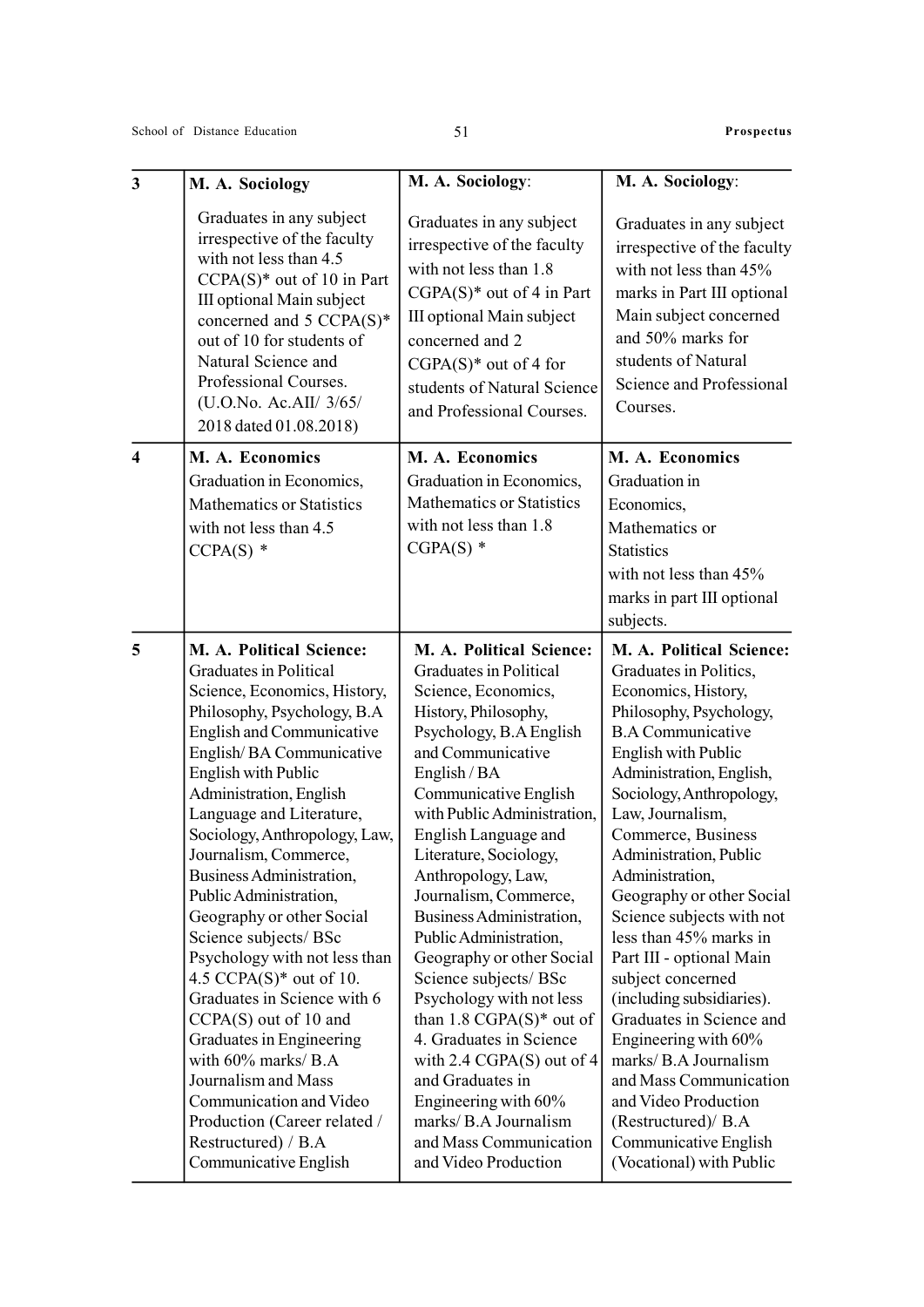|   | (Vocational) with Public<br>Administration as one of the<br>Core Subjects are also<br>eligible. But the proportion of<br><b>Engineering and Science</b><br>graduates admitted should not<br>exceed 10% of the total<br>seats. A weightage of 100<br>marks be given to the<br>candidates who have studied<br>Political Science as Core<br>Course.** | (Career related /<br>Restructured) / B.A<br>Communicative English<br>(Vocational) with Public<br>Administration as one of<br>the Core Subjects are also<br>eligible. But the proportion<br>of Engineering and<br>Science graduates<br>admitted should not<br>exceed 10% of the total<br>seats. A weightage of 100<br>marks be given to the<br>candidates who have<br>studied Political Science as<br>Core Course. ** | Administration as one of<br>the main subjects are also<br>eligible. But the<br>proportion of Engineering<br>and Science graduates<br>admitted should not<br>exceed 10% of the total<br>seats. A weightage of<br>100 marks be given to the<br>candidates who have<br>studied Political Science<br>under Part III main of<br>BA.**                         |
|---|----------------------------------------------------------------------------------------------------------------------------------------------------------------------------------------------------------------------------------------------------------------------------------------------------------------------------------------------------|----------------------------------------------------------------------------------------------------------------------------------------------------------------------------------------------------------------------------------------------------------------------------------------------------------------------------------------------------------------------------------------------------------------------|----------------------------------------------------------------------------------------------------------------------------------------------------------------------------------------------------------------------------------------------------------------------------------------------------------------------------------------------------------|
| 6 | M. A. Hindi<br>B.A. with Hindi as Core<br>Course securing not less<br>than $4.5$ CCPA(S) / *out<br>of 10 or B.A./B.Sc. with<br>Hindi as additional<br>language course securing<br>not less than 5<br>CCPA* out of 10 for<br>additional language<br>course/B.A Functional Hindi<br>(Vocational).                                                    | M. A. Hindi<br>B.A. with Hindi as Core<br>Course securing not less<br>than 1.8 CGPA $(S)$ / *out<br>of 4 or B.A./B.Sc. with<br>Hindi as additional<br>language course<br>securing not less than 2<br>CGPA* out of 4 for<br>additional language<br>course/B.A Functional<br>Hindi (Vocational).                                                                                                                       | M. A. Hindi<br>B.A. with Hindi<br>Language<br>as optional Main subject<br>under Part III securing<br>not<br>less than 45% marks for<br>that Part or B.A./B.Sc.<br>with Hindi as additional<br>language under Part II<br>securing not less than<br>50% marks for that part/<br><b>B.A Functional Hindi</b><br>(Vocational).                               |
| 7 | M. A. Malayalam<br>B.A. with Malayalam as<br>Core Course securing not<br>less than $4.5$ CCPA(S) $*$ out<br>of 10 or B.A./B.Sc. with<br>Malayalam as additional<br>language Course securing<br>not less than 5 CCPA out<br>of 10 for additional<br>language course/ B.A<br>Malayalam and Mass<br>Communication (Career<br>related/Restructured)    | M. A. Malayalam<br>B.A. with Malayalam as<br>Core Course securing not<br>less than<br>1.8 CGPA $(S)$ * out of 4 or<br>B.A./B.Sc. with<br>Malayalam<br>as additional language<br>Course securing not less<br>than 2 CGPA out of 4 for<br>additional language course/<br><b>B.A Malayalam and Mass</b><br>Communication (Career<br>related/Restructured)                                                               | M. A. Malayalam<br>B.A. with Malayalam<br>Language as optional<br>Main subject under Part<br>III securing not less than<br>45% marks for that Part<br>or B.A./B.Sc. with<br>Malayalam as additional<br>language under Part II<br>securing not less than<br>50% marks for that part/<br><b>B.A Malayalam and Mass</b><br>Communication<br>(Restructured). |

\*\* Graduates in any subjects with not less than 45% marks in Part III optional Main Subject concerned (including subsidiaries) are also eligible. A weightage of 100 marks be given to the candidates who studied Political Science under Part III Main of B.A. (UO No.Ac All/3/59/2018 dated 29-06-2018)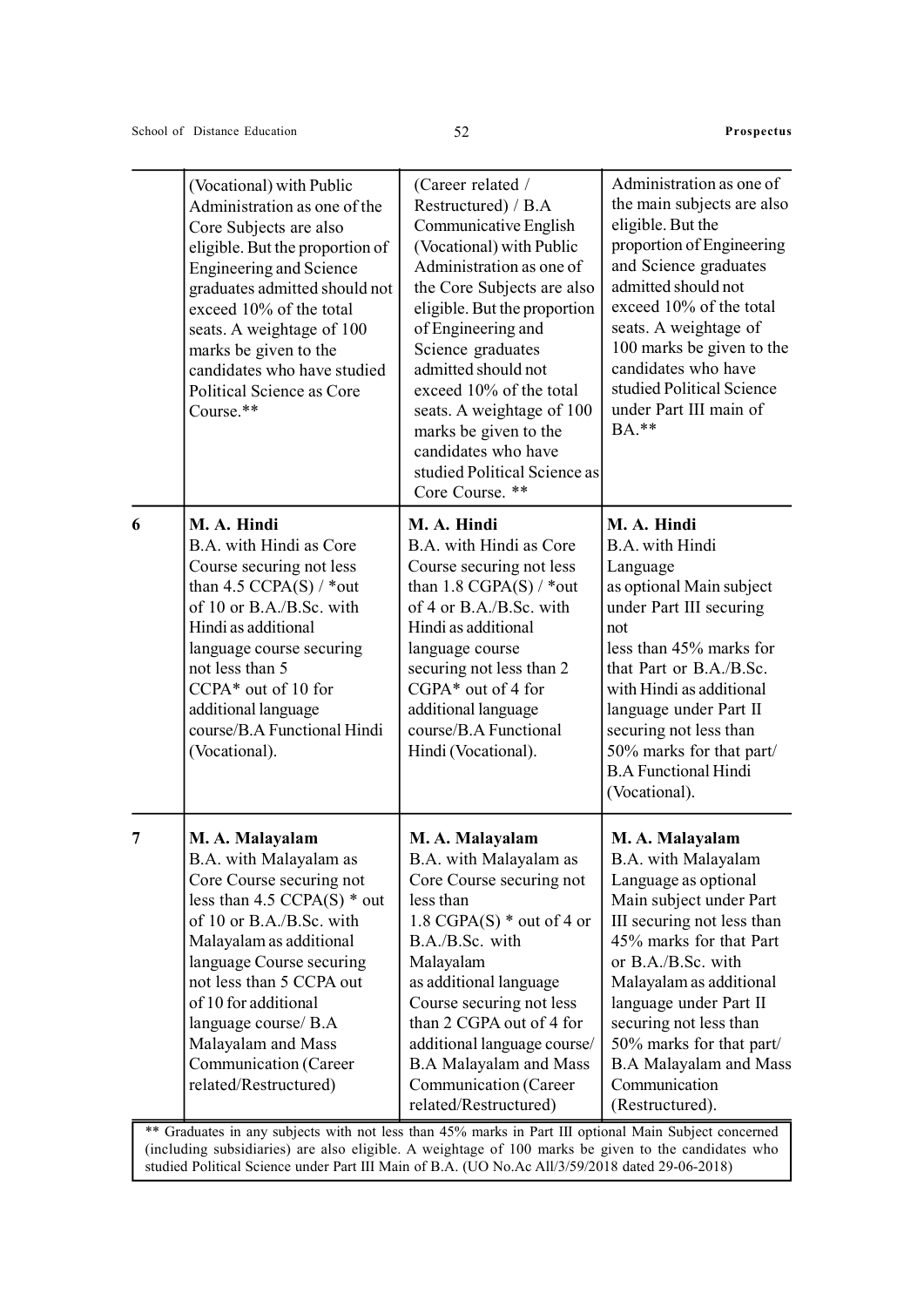| 8 | <b>M.A.</b>                              | <b>M.A.</b>                                         | <b>M.A.</b>                                      |
|---|------------------------------------------|-----------------------------------------------------|--------------------------------------------------|
|   | <b>Public Administration</b>             | <b>Public Administration</b>                        | <b>Public Administration</b>                     |
|   | Bachelor's Degree in any                 | Bachelor's Degree in any                            | Bachelor's degree in any                         |
|   | branch of Science, Social                | branch of Science, Social                           | branch of Science,<br>Social Science or          |
|   | Science or Bachelors                     | Science or Bachelors                                | bachelors Degree                                 |
|   | Degree (irrespective of                  | Degree (irrespective of                             | (irrespective of Faculty)                        |
|   | Faculty) recognized by the               | Faculty) recognized by the                          | recognized by the                                |
|   | University of Kerala/ B.A                | University of Kerala/ B.A                           | University of Kerala/ B.A                        |
|   | Communicative English                    | Communicative English                               | Communicative English                            |
|   | (Vocational). The minimum                | (Vocational). The minimum                           | (Vocational).The                                 |
|   | grade point for admission to             | grade point for admission to                        | minimum percentage of<br>marks for admissions to |
|   | M.A. Degree Course in                    | M.A. Degree Course in                               | M.A. Degree Course in                            |
|   | Public Administration is                 | Public Administration is 1.8                        | Public Administration is                         |
|   | 4.5 CCPA(S) $*$ out of 10 as             | $CGPA(S) * out of 4 as that$                        | 45% as that of all other                         |
|   | that of all other subjects               | of all other subjects under                         | subjects under the Faculty                       |
|   | under the Faculty of Social              | the Faculty of Social                               | of Social Sciences. (U.O.                        |
|   | Sciences.                                | Sciences.                                           | No.Ac.AII/1/2011, dated                          |
|   |                                          |                                                     | 12.01.2012).                                     |
| 9 | M. Com.                                  | M. Com.                                             | M. Com.                                          |
|   | Commerce as Core                         | Commerce as Core Course                             | B.Com with not less                              |
|   | Course with not less than                | with not less than 1.8                              | than 45% marks in                                |
|   | 4.5 CCPA(S) $*$ out of 10                | $CGPA(S) * out of 4 /$<br><b>BCom Computer</b>      | part III optional                                |
|   | /BCom Computer                           | Application/B.Com.                                  | subjects/BCom.                                   |
|   | Application/B.Com.<br>Tourism and Travel | Tourism and Travel                                  | Computer Application/                            |
|   | Management (Career                       | Management (Career                                  | B.Com. Tourism and                               |
|   | Related/Vocational/                      | Related/Vocational/                                 | <b>Travel Management</b><br>(Vocational and      |
|   | Restructured)/B.                         | Restructured)/B.Com.                                | Restructured)/ B.Com                             |
|   | Com. Tax Procedure and                   | Tax Procedure and                                   | Tax procedure and                                |
|   | Practices (Career Related/               | Practices (Career Related/                          | Practices (Vocational                            |
|   | Vocational/Restructured)/                | Vocational/Restructured)/<br><b>B.Com Actuarial</b> | and Restructured)/                               |
|   | <b>B.Com Actuarial Science</b>           | Science (Vocational)/                               | <b>B.Com Actuarial</b>                           |
|   | (Vocational)/ B.Com Office               | <b>B.Com Office</b>                                 | Science (Vocational)/                            |
|   | Management & Secretarial                 | Management &                                        | <b>B.Com Office</b>                              |
|   | Practice/B.Com Hotel                     | Secretarial Practice/                               | Management &                                     |
|   | Management and Catering                  | <b>B.Com Hotel Management</b>                       | Secretarial Practice/                            |
|   | (Career Related/                         | and Catering (Career                                | <b>B.Com Hotel</b>                               |
|   | Restructured).                           | Related/Restructured).                              | Management and                                   |
|   | BBA/BBS/BBM graduates                    | BBA/BBS/BBM graduates                               | Catering (Restructured)/                         |
|   | are also eligible.                       | are also eligible.                                  | BBA/BBS/BBM.                                     |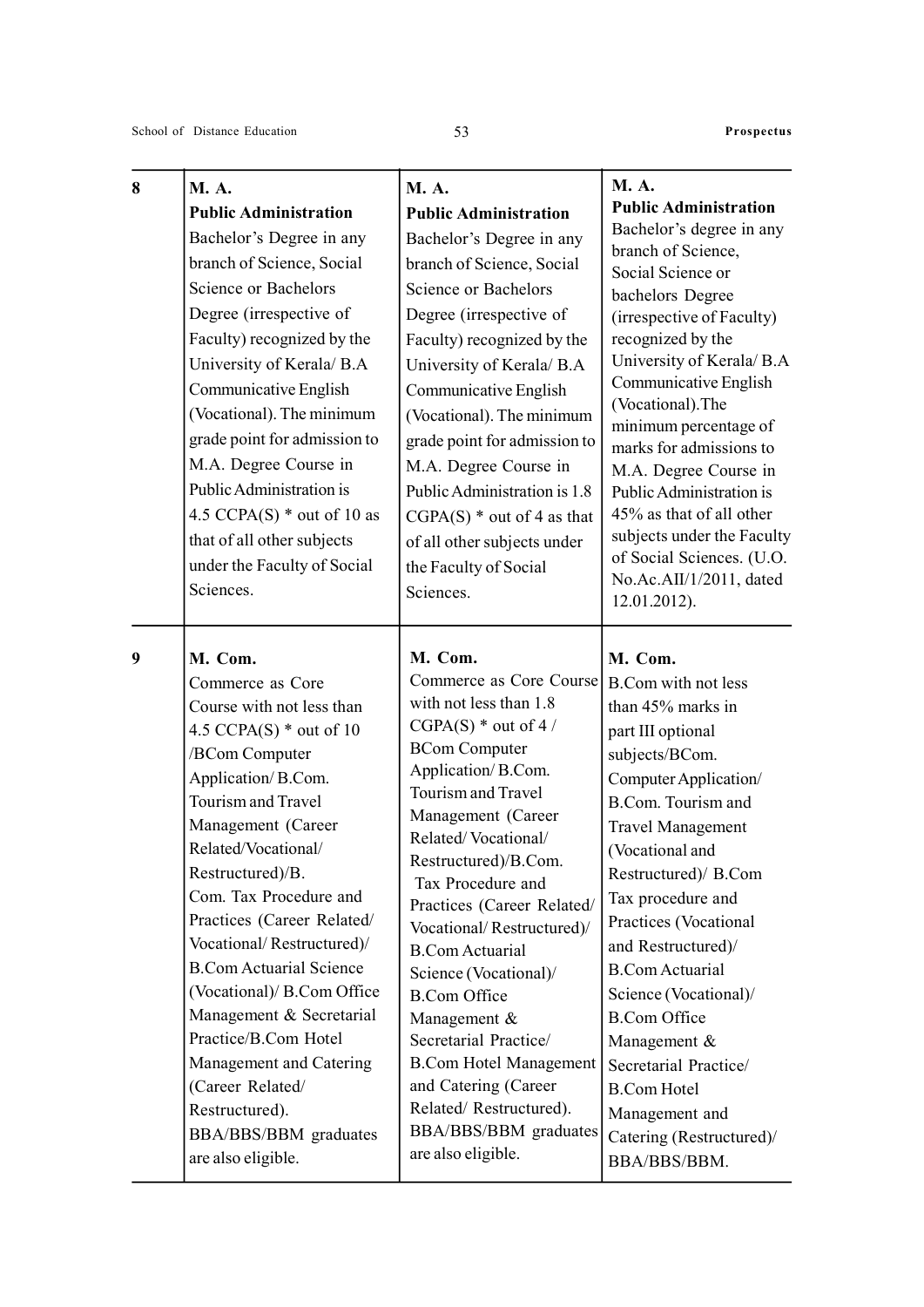| 10 | M. Sc.<br><b>Computer Science:</b><br>Candidates for admission to PG<br>Programme in Computer Science<br>should have passed a Degree<br>course with minimum 3 years<br>duration after $10+2$ in Computer<br>Science/Computer Application/<br>Electronics as Core subject or an<br>equivalent Degree with not less<br>than 5 CCPA(S) out of 10 Or Any<br>Science Degree with minimum<br>three years duration after $10+2$<br>with not less than CCPA(S) out of<br>4 with Computer Science/<br>Computer Application as one of<br>the Main/ Subsidiary/ Core<br>subject. (UO No. Ac AIV/2/53-<br>MSc CS/2017 dated 23.10.2017).<br>For SEBC and Physically<br>handicapped candidates a<br>minimum of 1.8 CGPA(S) CCPA<br>(S) and for SC/ST candidates a<br>minimum pass in the Degree<br>Examination is sufficient.<br>(U.O.No.Ac.A IV/3/51406/<br>Eligibility /2014, dated 18.06.2014)<br>Admission to the programme is<br>based on merit and mandatory<br>reservation subject to CSS seat<br>matrix of the University and UGC<br>regulations. | M.Sc.<br><b>Computer Science: Candidates</b><br>for admission to PG Programme<br>in Computer Science should<br>have passed a Degree course<br>with minimum 3 years duration<br>after 10+2 in Computer<br>Science/Computer<br>Application/Electronics as<br>Core subject or an equivalent<br>Degree with not less than 2<br>CGPA(S) out of 4 Or Any<br>Science Degree with minimum<br>three years duration after $10+2$<br>with not less than 2 CGPA(S)<br>out of 4 with Computer<br>Science/Computer Application<br>as one of the Main/<br>Subsidiary/Core subject. (UO<br>No. Ac AIV/2/53-MSc CS/2017<br>dated 23.10.2017). For SEBC<br>and Physically handicapped<br>candidates a minimum of 1.8<br>CGPA(S) and for SC/ST<br>candidates a minimum pass in<br>the Degree Examination is<br>sufficient. (U.O.No.Ac.AIV/3/<br>51406/Eligibility/2014, dated<br>18.06.2014)<br>Admission to the programme is<br>based on merit and mandatory<br>reservation subject to CSS seat<br>matrix of the University and<br>UGC regulations. | M. Sc.<br><b>Computer Science:</b><br>Candidates for admission to<br>PG Programme in Computer<br>Science should have passed<br>a Degree course with<br>minimum three years<br>duration after $10+2$ in<br>Computer Science/Computer<br>Application/Electronics as<br>Main subject or an<br>equivalent Degree with not<br>less than 50% marks. Or Any<br>Science Degree with<br>minimum three years duration<br>after 10+2 with not less than<br>50% marks with Computer<br>Science/Computer<br>Application as one of the<br>Main/Subsidiary/Core<br>subject. (UO No. Ac A IV/2/<br>53-MSc CS/2017 dated<br>23.10.2017). For SEBC and<br>Physically handicapped<br>candidates a minimum<br>aggregate of 45% marks and<br>for SC/ST candidates a<br>minimum pass in the Degree<br>Examination is sufficient.<br>(U.O.No.Ac.AIV/3/51406/<br>Eligibility/2014, dated<br>18.06.2014)<br>Admission to the programme<br>is based on merit and<br>mandatory reservation<br>subject to CSS seat matrix of<br>the University and UGC<br>regulations. |
|----|----------------------------------------------------------------------------------------------------------------------------------------------------------------------------------------------------------------------------------------------------------------------------------------------------------------------------------------------------------------------------------------------------------------------------------------------------------------------------------------------------------------------------------------------------------------------------------------------------------------------------------------------------------------------------------------------------------------------------------------------------------------------------------------------------------------------------------------------------------------------------------------------------------------------------------------------------------------------------------------------------------------------------------------------|-----------------------------------------------------------------------------------------------------------------------------------------------------------------------------------------------------------------------------------------------------------------------------------------------------------------------------------------------------------------------------------------------------------------------------------------------------------------------------------------------------------------------------------------------------------------------------------------------------------------------------------------------------------------------------------------------------------------------------------------------------------------------------------------------------------------------------------------------------------------------------------------------------------------------------------------------------------------------------------------------------------------------------------|--------------------------------------------------------------------------------------------------------------------------------------------------------------------------------------------------------------------------------------------------------------------------------------------------------------------------------------------------------------------------------------------------------------------------------------------------------------------------------------------------------------------------------------------------------------------------------------------------------------------------------------------------------------------------------------------------------------------------------------------------------------------------------------------------------------------------------------------------------------------------------------------------------------------------------------------------------------------------------------------------------------------------------------------|
| 11 | <b>M. Sc. Mathematics</b><br><b>B.Sc. with Mathematics</b><br>or Statistics as Core<br>Course securing not less<br>than 5.5 CCPA(S) $*$ out of 10/<br>B.Sc. Vocational Subjects (Three<br>main) Optical Instrumentation,<br>Instrumentation, Industrial<br>Chemistry,<br>Electrical Equipment and<br>Maintenance and Computer<br>Applications with one of the<br>main subjects with a minimum of<br>55% marks.<br>Admission to the programme is<br>based on merit and mandatory<br>reservation subject to CSS seat<br>matrix of the University and UGC<br>regulations.                                                                                                                                                                                                                                                                                                                                                                                                                                                                       | <b>M.Sc. Mathematics</b><br>B.Sc. with Mathematics or<br>Statistics as Core Course<br>securing not less than 2.2<br>$CGPA(S) * out of 4 / B.$ Sc.<br>Vocational Subjects (Three<br>main) Optical Instrumentation,<br>Instrumentation, Industrial<br>Chemistry, Electrical Equi-<br>pment and Maintenance and<br>Computer Applications with<br>one of the main subjects with<br>a minimum of 55% marks.<br>Admission to the programme<br>is based on merit and<br>mandatory reservation<br>subject to CSS seat matrix of<br>the University and UGC<br>regulations.                                                                                                                                                                                                                                                                                                                                                                                                                                                                 | <b>M.Sc. Mathematics</b><br>B.Sc. with Mathematics or<br>Statistics as optional<br>Main subject under Part III<br>scoring not less than 55%<br>marks for that part/B.Sc.<br>Vocational Subjects (Three<br>main) Optical Instrumentation,<br>Instrumentation, Industrial<br>Chemistry, Electrical Equi-<br>pment and Maintenance and<br>Computer Applications with<br>one of the main subjects with<br>a minimum of 55% marks.<br>Admission to the programme<br>is based on merit and<br>mandatory reservation<br>subject to CSS seat matrix of<br>the University and UGC<br>regulations.                                                                                                                                                                                                                                                                                                                                                                                                                                                   |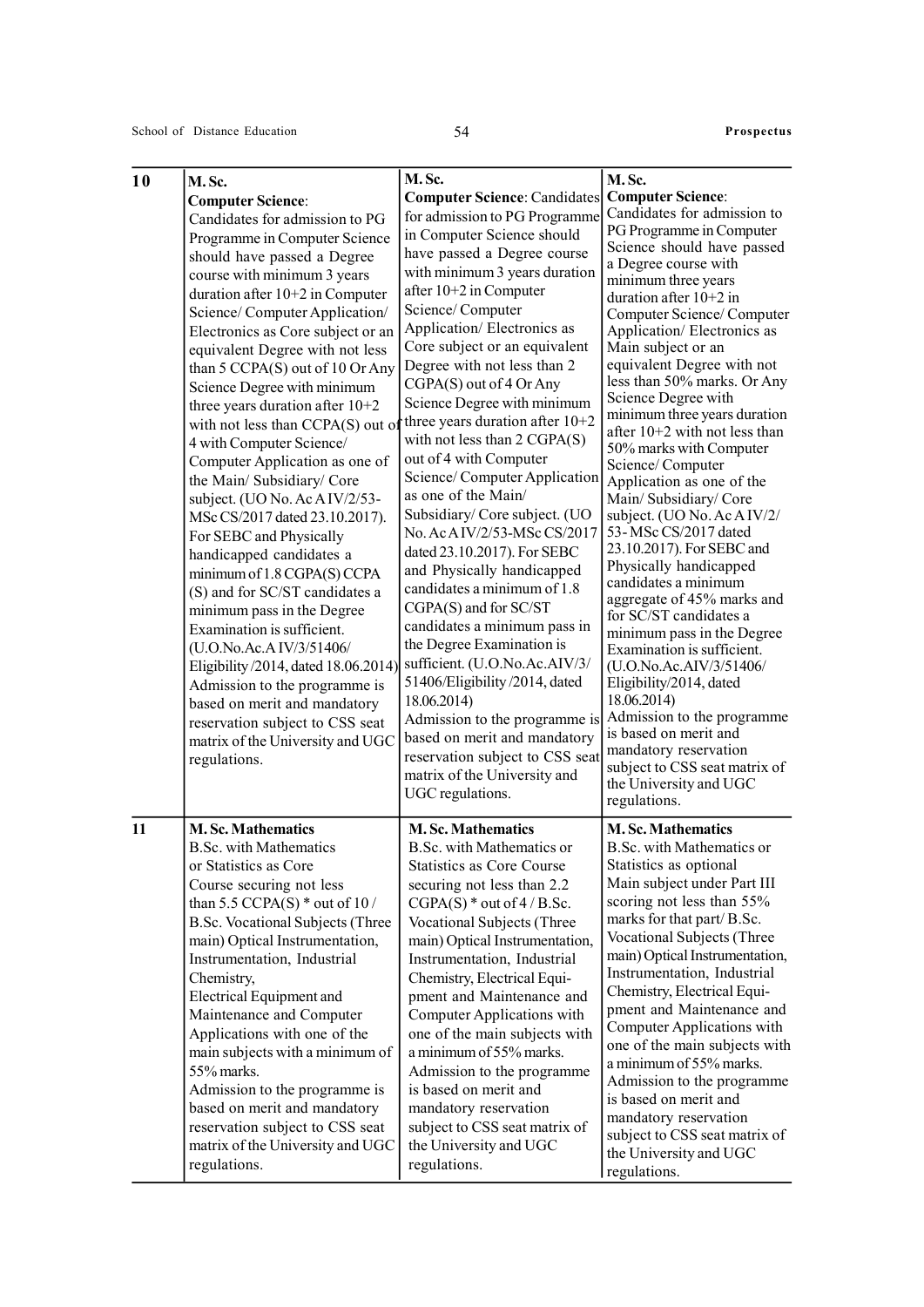| 12 | <b>MLISc</b>                 |
|----|------------------------------|
|    | Bachelors degree in Library  |
|    | and Information Science of   |
|    | the University of Kerala, or |
|    | BLISc degree of any other    |
|    | University recognised as     |
|    | equivalent thereto.          |
|    |                              |

### 8.2.1 Relaxation in Grade Points/Marks in the Qualifying Examination

| Under CBCS PATTERN                                                                                                                                                                              | <b>ANNUAL SCHEME</b>                                                                                                                     |
|-------------------------------------------------------------------------------------------------------------------------------------------------------------------------------------------------|------------------------------------------------------------------------------------------------------------------------------------------|
| Scheduled Caste/Scheduled Tribe<br>Category:<br>A pass in the Qualifying Examination with<br>minimum CGPA $(S)$ of 1.5(CBCS Prior to<br>2013 admissions)/CCPA(S) of 4<br>(CBCS 2013 admissions) | Scheduled Caste/Scheduled Tribe Category:<br>The minimum mark in the qualifying<br>examination for PG Degree course of study<br>is $35%$ |

### 8.2.2 Instructions for admission to Science based PG programmes

- \* Admissions to M.Sc Mathematics and M.Sc Computer Science are strictly based on merit and reservation norms.
- Seats available for M.Sc Mathematics and M.Sc Computer Science are 135 and 150 respectively.
- Candidates eligible for applying Science based PG programmes are advised to pay only the prospectus fee (Rs.265/-) while completing their online application.
- Students may remit the Tuition fee /Admission fee only if they are selected for the programme based on merit and reservation norms.

### 8.2.3 SEBC Category

A relaxation of 2% in the Qualifying Examination from the prescribed minimum is allowed.

### 8.2.4 Persons with Disability Category

A relaxation of 5% in the qualifying examination from the prescribed minimum is allowed.

### 8.3 Re-admission

Re-admission to the PG Programme under semester system can only be given from the beginning of the semester. A candidate who discontinues the programme in a particular semester can rejoin it in the beginning of the same semester during subsequent years, provided the scheme and the syllabus are the same. In case if the scheme and syllabus have been changed, he/she has to cancel the prior registration and take fresh admission.

### 3. Duration

- 3.1 The normal duration of PG Degree Programme shall be 4 Semesters except for MLISc. Duration for MLISC shall be 2 semesters. There shall be at least 15 instructional days in a semester and a minimum of 90 hours of instruction in a semester.
- 3.2 Examinations for odd and even semesters will be conducted together towards the end of every academic year.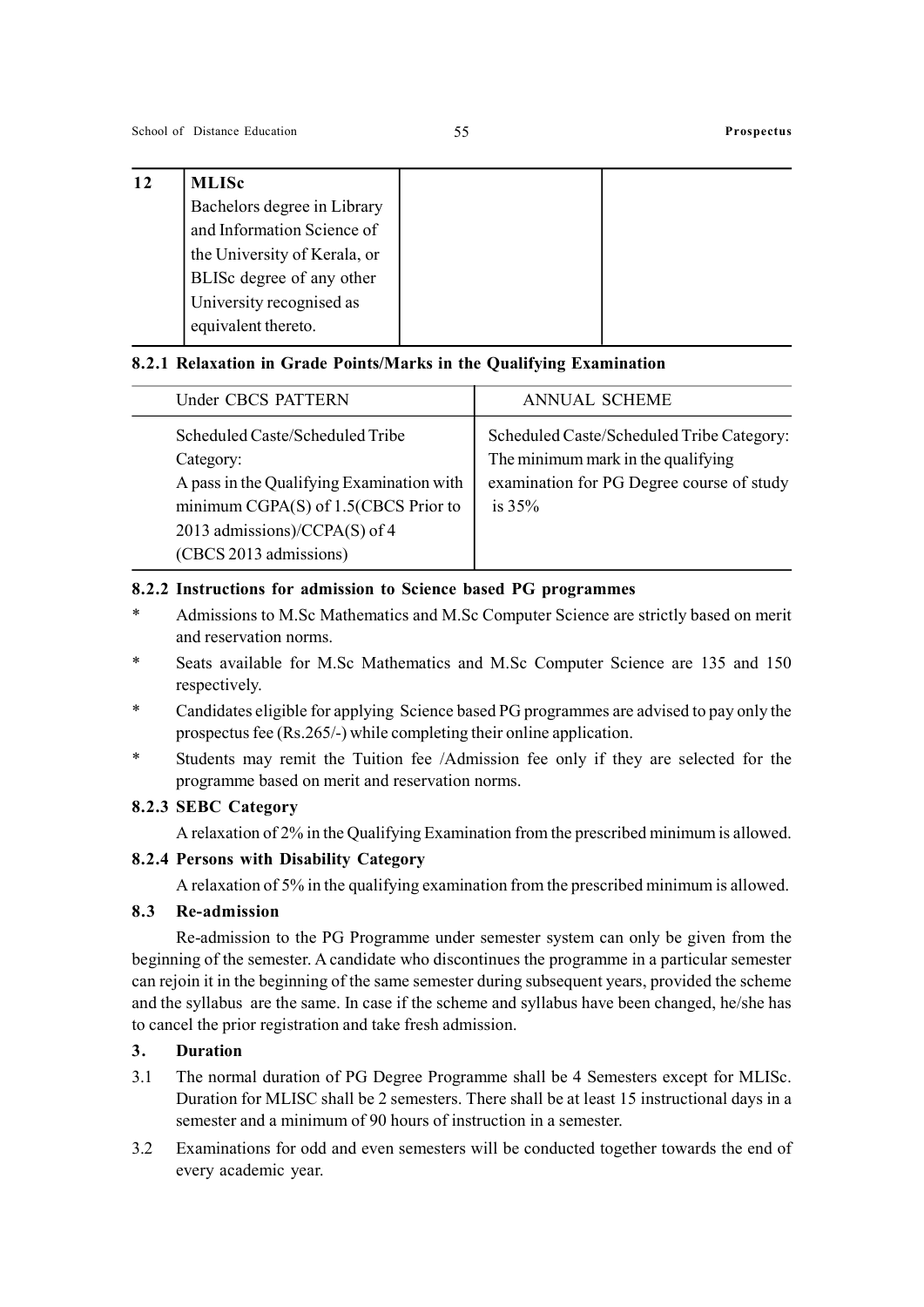### 4. Scheme and Syllabus

- 4.1 Distribution of courses for theory and practical among the semesters, as far as possible, shall be equal and the aggregate marks shall be 1800, except M. Com. Degree where the aggregate mark is 2000. There shall be a Dissertation Work/Project/Essay during 3rd/4th semester and shall be evaluated at the end of the last semester. The total marks for dissertation work/project/comprehensive course is 80 whereas for essay it is 100. However for those candidates who opt for Dissertation Work/Project/Essay/Comprehensive Course, there shall be a viva-voce for 20 marks. A comprehensive viva-voce shall be conducted for all the candidates at the end of the last semester for which the maximum marks shall be 100.
- 4.2 All the two components i.e. Dissertation Work/Project/Essay and Comprehensive Viva-Voce are compulsory and that a candidate shall have to appear for all the above two components to obtain minimum marks for IV Semester PG examination.
- 4.3 The syllabus for each Course shall be framed by the concerned Board of Studies.

### 5. Evaluation

- 5.1. Evaluation of each course shall be done in two parts viz.
	- 1). Continuous Evaluation (CE)
	- 2). End Semester Evaluation (ESE) .
- 5.2. The distribution of marks shall be 25% for CE and 75% for ESE.
- 5.3 Pass Requirement There is no separate minimum for CE. However for a pass in each course a candidate shall obtain 35% for the ESE and 40% in the aggregate (both CE and ESE taken together). Minimum marks required for passing a programme is 40%.
- 5.4. Continuous Evaluation (CE)

5.4.1 The allocation of marks for each component under Continuous Evaluation (CE) shall be in the following order.

|    | Theory Course          |    |                | Practical (not compulsory) except for MSc Computer Science |    |
|----|------------------------|----|----------------|------------------------------------------------------------|----|
| a. | Assignment             |    | a.             | Attendance                                                 |    |
| b. | Test course/Practicum/ | 10 | b.             | <b>Tests</b>                                               | 10 |
|    | Case Analysis          |    | $\mathbf{c}$ . | Record                                                     | 10 |
|    | Total                  | 25 |                | Total                                                      | 25 |

5.4.2 Assignments - Each candidate shall be required to write one assignment for each course as part of Continuous Evaluation. Those who submit their assignments after the due date will have to pay a late fee as fixed by the university from time to time.

- 5.4.5 Test Paper/Practicum/Case Analysis: There shall be at least one Test Paper/Practicum/ Case Analysis during a semester for each course.
- 5.4.6 All assignments and answer scripts of Test Paper/Practicum/Case Analysis of the CE must be kept in the respective department for a maximum period of 30 days from the publication of results.
- 5.4.7 After completion of the CE, the result shall be displayed in SDE website. Complaints regarding the award of marks for CE if any have to be submitted to the' Programme Coordinator within 15 working days from the display of results of CE. The complaints shall be examined by the Programme Coordinator and shall arrive at a decision, which shall be communicated to the candidates. Further complaints if any shall be preferred within 10 days after the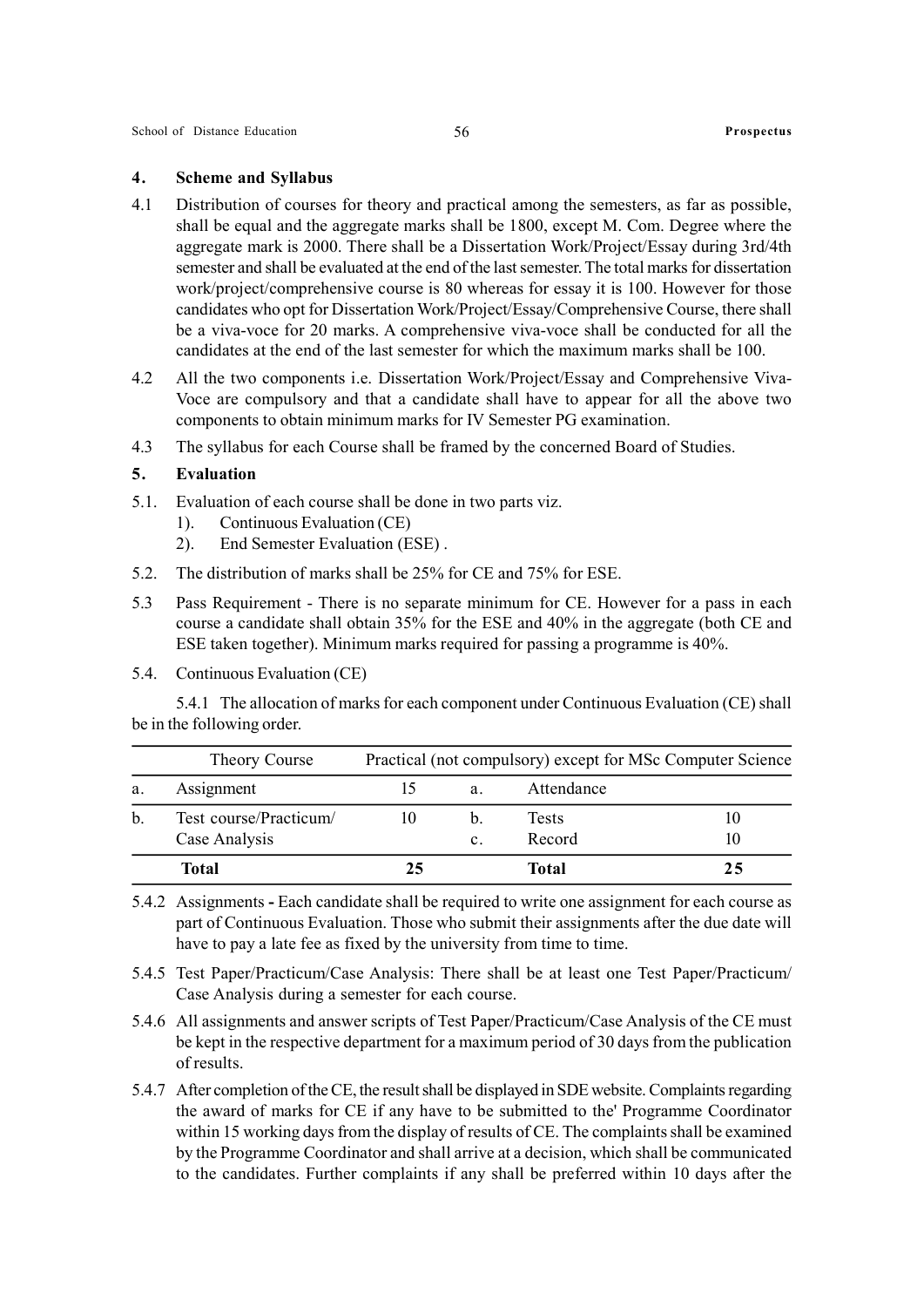receipt of communication, to the Director SDE, who shall place the same before the staff council for a final settlement. The Statement of marks of the CE of all the candidates shall be approved by the Programme Coordinator, countersigned by the Director and forwarded to the Controller of Examinations.

- 5.4.8 There shall be no Continuous Evaluation for Dissertation Work/Project/Essay/Comprehensive Course.
- 5.5 End Semester Evaluation (ESE)
	- 5.5.1 Attendance Minimum attendance required for ESA is 50%. However those who do not have the required percentage of attendance can appear for ESA by paying a condonation fee Rs. 525- Semester for each.
	- 5.5.2 End Semester Evaluation of all the courses including the examination for Dissertation Work/Project/Essay shall be conducted by the University.
	- 5.5.3 There shall be single valuation system of answer books by external examiner with provision for revaluation.
	- 5.5.4 Dissertation & Viva- Voce: The students have to work on a topic applying appropriate research techniques and prepare a dissertation. Approximate size of the dissertation shall be 100 typed pages in A4 size paper. The students should appear for a viva voce. The viva-voce examination is based on the dissertation.
	- 5.5.4 Project Evaluation: There shall be double valuation for Dissertation Work/Project by a Board of two Examiners appointed by the University. The marks awarded for project in a particular year shall be combined with the marks awarded for project based viva-voce conducted at subsequent appearance as a special case.
	- 5.5.5 Those who have successfully completed all the semesters of a programme shall be declared to have successfully completed the PG Programme.

### 6. Classification of Results

6.1 The classification of results of the Programme shall be done at the end of the 4th semester based on the total marks secured for all semesters and shall be as follows. Candidates securing not less than 40% but below 50% Third Class

| Candidates securing not less than 50% but below 60% | Second Class       |
|-----------------------------------------------------|--------------------|
| Candidates securing 60% and above                   | <b>First Class</b> |

- 6.2 Pass Requirements for M. Sc. (CS): For each subject (including practical), a student should get a minimum of 40% marks for the university examinations and 50% aggregate for the CE and ESE together for all theory and practical courses except Major Project. For Major Project and Comprehensive viva-voce in the 4th semester each student should get a minimum of 50% for the university examination and 50% aggregate for the CE and ESE together. Classification of passed candidates will be as per the University norms.
- 6.3 Attendance for MLISc: No candidate will be eligible for the registration to the MLISc examination unless he/she has attended 75% of the contact classes/ practicals/ seminars.
- 6.4 Assessment and Evaluation for MLISc: 25 marks set apart for internal assessment for each paper are awarded by concerned course instructor and are apportioned as 5 for attendance, 10 for test papers and assignments and 10 marks for seminar presentation. 75 marks set apart for dissertation and 25 marks for viva voce.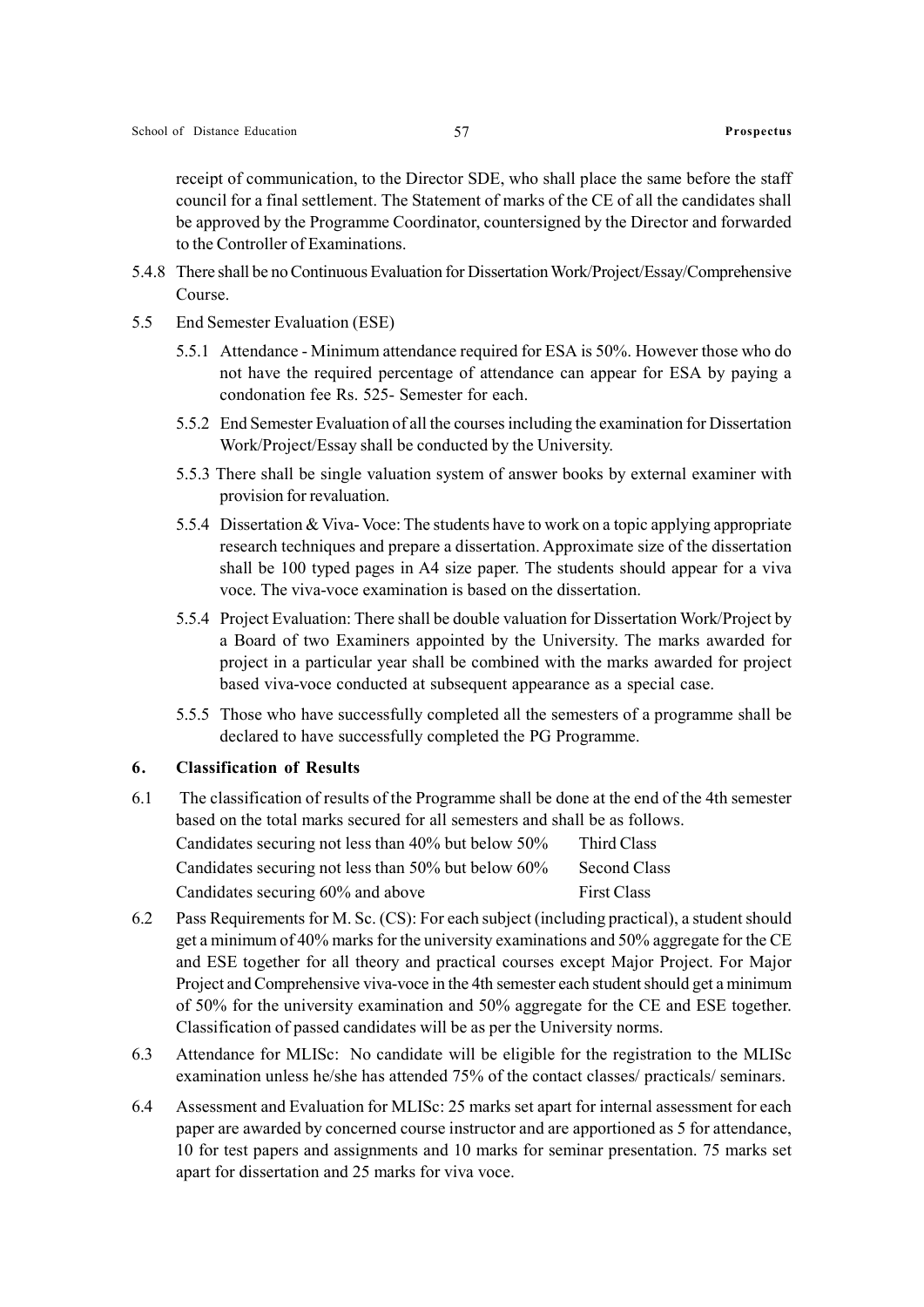The terminal examination in each paper is of three hours duration and carries 75 marks. The minimum pass marks for a paper is 40%. On successful completion of the course a candidate will be declared to have passed in the following categories.

| between 60% and 79%       |
|---------------------------|
| between $50\%$ and $59\%$ |
| between $40\%$ and $49\%$ |
|                           |

### 6.5 Ranking

Candidates who passed all semester examinations in the first appearance within the minimum period prescribed for each semester shall be ranked on the basis of aggregate marks secured for all the semesters. Rank should not be awarded for candidates already holding a masters degree.

### 7. Issue of Mark Lists

- 7.1 The Mark Lists of each of the first three semesters shall be issued immediately after the publication of the results of the semester concerned.
- 7.2. Consolidated Mark Lists showing the marks secured for all the Courses of all the four semesters with classification will be issued immediately after the finalization of the results of the final semester.

### 8. Promotions to Higher Semesters

Candidates who register for the end semester examination will be promoted to the higher semesters.

### 9. Re-appearance of Failed Candidates

Candidates who fail in a Programme will be permitted to re-appear for its ESE in the semester concerned along with the next regular batch of candidates. Such candidates will have to re-appear only for the ESE of the Programmes in which he/she has failed. The marks secured by them for the CE part will be carried over along with the marks of ESE so re-appeared.

Those candidates who discontinue for a programme under one Scheme and syllabus and get readmitted subsequently have to study the Scheme that is applicable to the batch to which they are admitted.

9.1 Betterment: Betterment to secure higher percentage of marks is to be allowed after the completion of the Programme. Cancellation of the results of a progarmme can be done as per the general rules governing it.

The candidates, who intend for betterment, if there is a change in the scheme & syllabi of examination, should appear for the examinations as per the current scheme with carry over of internal marks. Candidate seeking betterment should have passed the programme and shall be given only two chances.

### 10. Monitoring of the Programmes

Monitoring of the PG Programmes shall be done by two committees-

10.1 SDE Level Committee (SDELC): A committee consisting of the Director and Course Coordinators of the PG Programmes and selected representatives of teachers in the SDE Council shall constitute the SDE level committee. The Director shall be the Chairman and a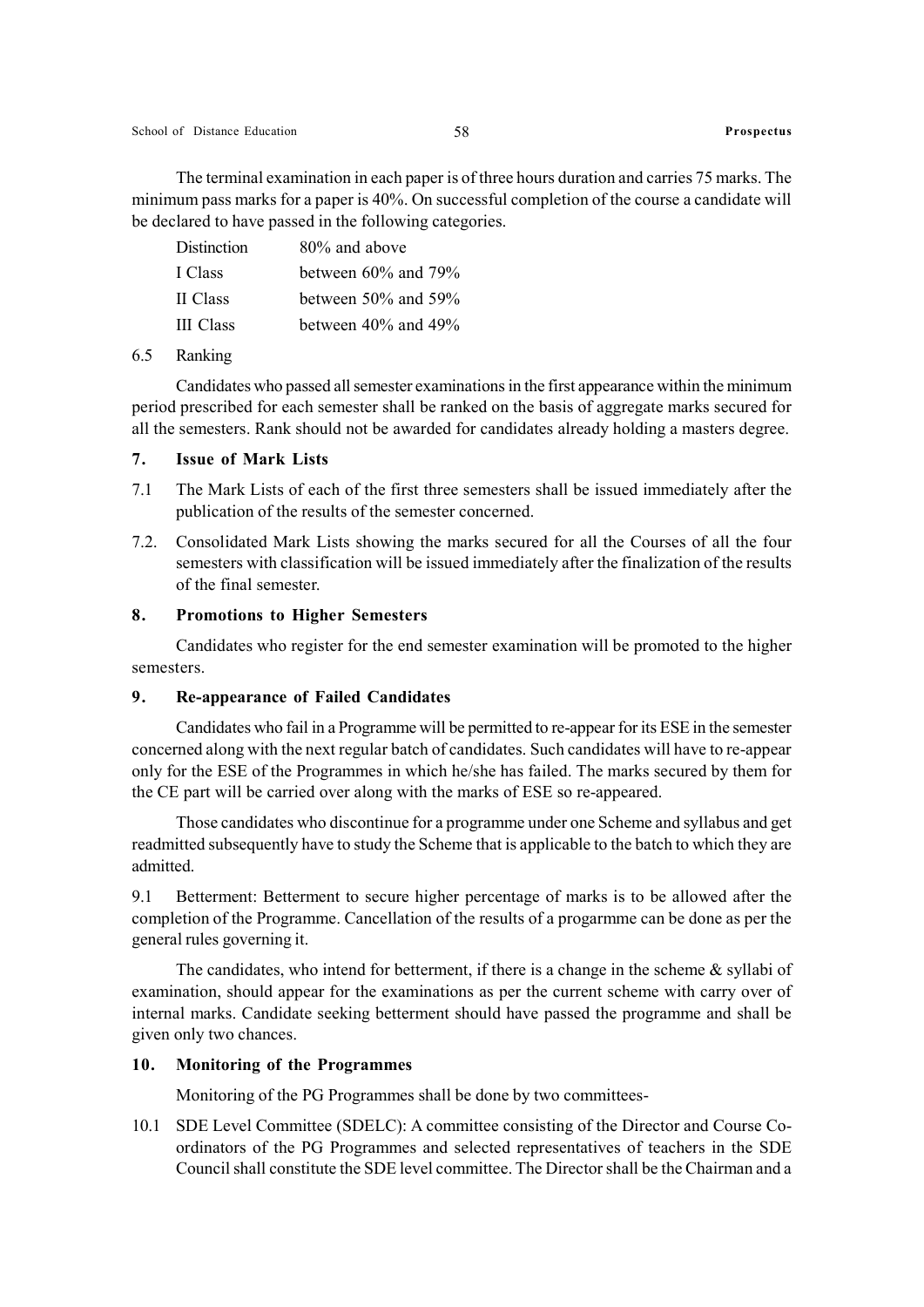member by the teachers council from among the Course Co-ordinators of the PG departments shall serve as the Convener. This committee shall be responsible for (1) the conduct of the PG Programmes, (2) ensuring the minimum instructional days, (3) arranging ESA (University examinations) of the various semester, etc. Complaints of candidates, not clear by the Department Level Committee regarding evaluation of CA, shall be considered referred to the University Committee. The SDE Level Committee shall be reconstituted every year by the Director, immediately on commencement of the PG programme.

- 10.2 University Level Committee: There shall be a University level committee with the following members to monitor and supervise the conduct of the PG programme.
- 1. The Pro-Vice Chancellor Chairman
- 2. A member of the Syndicate nominated by the Vice Chancellor
- 3. A Dean nominated by the Vice Chancellor
- 4. Controller of Examinations.
- 5. The Director SDE shall be the convener of the Committee.

This Committee shall be responsible for the monitoring and conducting the PG programmes in the SDE. This committee shall finalize the academic calendar and supervise the conduct of ESA in the SDE. This committee shall also serve as to appellate committee to examine the complaints if any. The committee shall also be competent to suggest amendments to the regulations to the PG Courses.

10.3 All committee mentioned under clauses 10.1 and 10.2 shall meet at least three times in a semester in the beginning, middle and end of the semester.

### 11. Transitory Provision

Notwithstanding anything contained in the regulations for the PG Programmes the Vice-Chancellor shall, for a period of two years from the date of coming into force of the regulations, have the power to provide by order that these regulations shall be applied to any PG Programmee with such modifications as may be necessary.

### 9. POST GRADUATE PROGRAMME DETAILS

| Sem.         | Course        | Title of the Paper                           | Maximum Marks |            |       |
|--------------|---------------|----------------------------------------------|---------------|------------|-------|
|              | Code          |                                              | <b>CE</b>     | <b>ESE</b> | Total |
| $\mathbf I$  | EC 211        | Micro Economics I                            | 25            | 75         | 100   |
|              | EC 212        | Economics of Growth and Development          | 25            | 75         | 100   |
|              | EC 213        | Indian Economic Policy I                     | 25            | 75         | 100   |
|              | <b>EC 214</b> | Quantitative Methods                         | 25            | 75         | 100   |
| $\mathbf{H}$ | <b>EC 221</b> | Micro Economics II                           | 25            | 75         | 100   |
|              | <b>EC 222</b> | Economics of Social Sector and Environment   | 25            | 75         | 100   |
|              | EC 223        | Indian Economic Policy (Kerala's Economy) II | 25            | 75         | 100   |
|              | <b>EC 224</b> | Research Methodology and Econometrics        | 25            | 75         | 100   |

### 1. M.A. ECONOMICS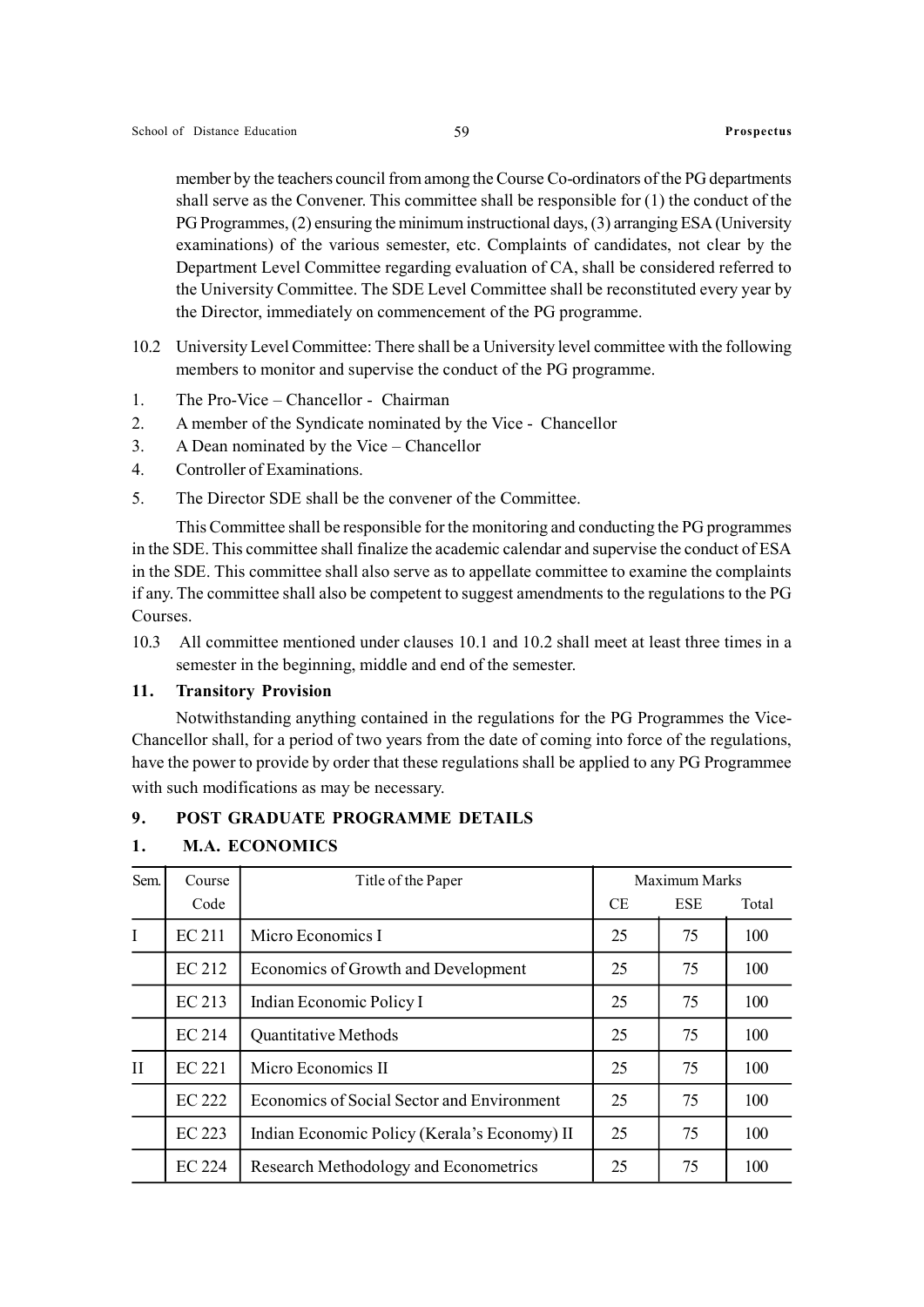| III | <b>EC 231</b> | Macro Economics -I                           | 25 | 75                   | 100  |
|-----|---------------|----------------------------------------------|----|----------------------|------|
|     | <b>EC 232</b> | International Economics I                    | 25 | 75                   | 100  |
|     | EC 233        | <b>Public Economics</b>                      | 25 | 75                   | 100  |
|     | <b>EC 201</b> | Optional Paper (Agricultural Economics)      | 25 | 75                   | 100  |
| IV  | EC 241        | Macro Economics II                           | 25 | 75                   | 100  |
|     | <b>EC 242</b> | <b>International Economics II</b>            | 25 | 75                   | 100  |
|     | EC 243        | Finance and Capital Market                   | 25 | 75                   | 100  |
|     | <b>EC 202</b> | <b>Optional Paper</b> (Industrial Economics) | 25 | 75                   | 100  |
|     | <b>EC 244</b> | Dissertation and<br>Viva Voce/Essay          |    | $80 + 20/$<br>$100*$ | 100  |
|     |               | Comprehensive Viva-Voce                      |    |                      | 100  |
|     |               | <b>Total</b>                                 |    |                      | 1800 |

### 2. M.A. ENGLISH

|            | Core/    | Course | Instructional<br>Name of       | Marks |           |
|------------|----------|--------|--------------------------------|-------|-----------|
|            | Elective | Code   | hours/week FSE<br>Course       |       | <b>CA</b> |
| Semester 1 |          |        |                                |       |           |
| Course 1   | Core     | EL 211 | Chaucer to the Elizabethan Age | 75    | 25        |
| Course 2   | Core     | EL 212 | Shakespeare                    | 75    | 25        |
| Course 3   | Core     | EL 213 | The Augustan Age               | 75    | 25        |
| Course 4   | Core     | EL 214 | The Romantic Age               | 75    | 25        |

Semester 2

| Course 5 | Core | EL 221 | The Victorian Age         | 75 | 25 |
|----------|------|--------|---------------------------|----|----|
| Course 6 | Core | EL 222 | The 20th century          | 75 | 25 |
| Course 7 | Core | EL 223 | Indian Writing in English | 75 | 25 |
| Course 8 | Core | EL 224 | Literary Theory 1         | 75 | 25 |

| Semester 3 |  |
|------------|--|
|            |  |

| Course 9  | Core       | EL 231 | Linguistics & Structure of<br>the English Language          | 75 | 25 |
|-----------|------------|--------|-------------------------------------------------------------|----|----|
| Course 10 | Core       | EL 232 | Literary Theory 2                                           | 75 | 25 |
| Course 11 | Elective 1 | EL 233 | Contemporary Malayalam<br>Literature in English Translation | 75 | 25 |
| Course 12 | Elective 2 | EL 234 | Dalit writing                                               | 75 | 25 |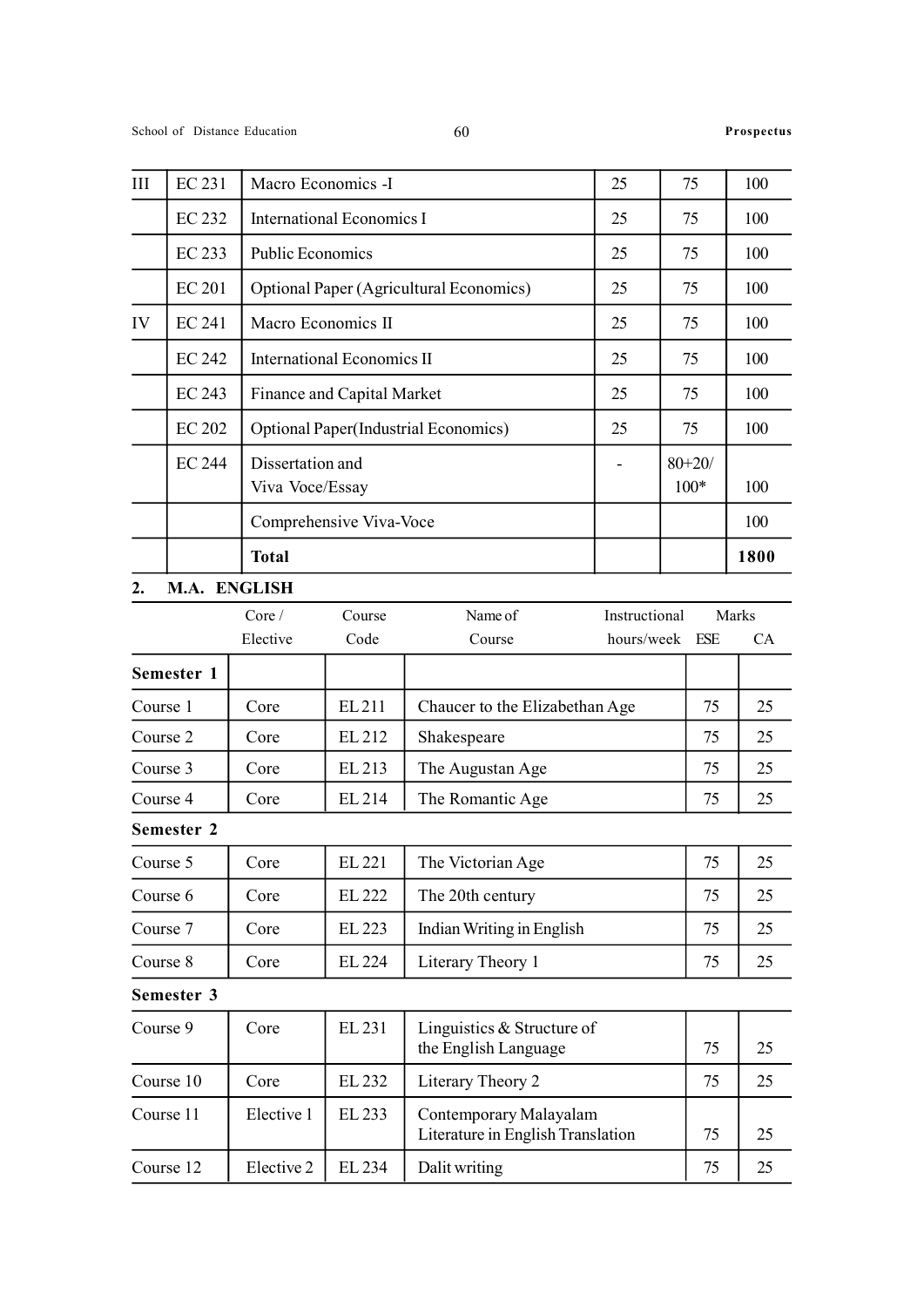|           |            |        | <b>Total</b>                                  |    | 1800      |
|-----------|------------|--------|-----------------------------------------------|----|-----------|
| Course 18 | Project    | EL 245 | Project & Project based Viva Voce<br>OR Essay | 80 | 20<br>100 |
| Course 17 | Compr Ppr  | EL 244 | Comprehensive Viva                            |    | 100       |
| Course 16 | Elective 4 | EL 243 | <b>Film Studies</b>                           | 75 | 25        |
| Course 15 | Elective 3 | EL 243 | European Friction                             | 75 | 25        |
| Course 14 | Core       | EL 242 | Introduction to Cultural Studies              | 75 | 25        |
| Course 13 | Core       | EL 241 | <b>English Language Teaching</b>              | 75 | 25        |
|           |            |        |                                               |    |           |

### Semester 4

### 3. M. A. PUBLIC ADMINISTRATION

|                | Semester 1      |                                                                     |    | Maximum Marks |            |
|----------------|-----------------|---------------------------------------------------------------------|----|---------------|------------|
| Sl.<br>No.     | Course<br>Code  | Name of Course Core                                                 | CE | <b>ESE</b>    | Total      |
| $\mathbf{1}$   | <b>PADC 001</b> | Theories and Concepts of Public Administration                      | 25 | 75            | 100        |
| $\overline{2}$ | <b>PADC 002</b> | <b>Indian Government and Politics</b>                               | 25 | 75            | 100        |
| 3              | <b>PADC 003</b> | Human Resource Management                                           | 25 | 75            | 100        |
| 4              | <b>PADE 001</b> | Elective Course (Human Rights and Administration)                   | 25 | 75            | 100        |
|                | Semester 2      |                                                                     |    |               |            |
| 1              | <b>PADC 004</b> | Development Administration and<br>Decentralized Governance in India | 25 | 75            | 100        |
| $\overline{2}$ | <b>PADC 005</b> | Public Personnel Administration                                     | 25 | 75            | 100        |
| 3              | <b>PADC 006</b> | Public Policy Analysis                                              | 25 | 75            | 100        |
| 4              | <b>PADE 002</b> | Elective Course (Public Sector Management)                          | 25 | 75            | 100        |
|                | Semester 3      |                                                                     |    |               |            |
| 1              | <b>PADC 007</b> | Indian Administration                                               | 25 | 75            | 100        |
| $\overline{2}$ | <b>PADC 008</b> | Research Methodology                                                | 25 | 75            | 100        |
| 3              | <b>PADC 009</b> | <b>Financial Administration</b>                                     | 25 | 75            | 100        |
| 4              | <b>PADE 003</b> | Elective Course (Essentials of Business Management)                 | 25 | 75            | 100        |
|                | Semester 4      |                                                                     |    |               |            |
| 1              | <b>PADC 010</b> | <b>Environmental Management</b>                                     | 25 | 75            | 100        |
| $\overline{2}$ | <b>PADC 011</b> | Labour Legislation and Administration                               | 25 | 75            | 100        |
| 3              | <b>PADC 012</b> | International Organization and Administration                       | 25 | 75            | 100        |
| $\overline{4}$ | <b>PADE 004</b> | Elective Course (Disaster Management)                               | 25 | 75            | 100        |
| 5              | <b>PADC 013</b> | Dissertation and Viva Voce<br>or Essay                              |    | $80 + 20$     | 100<br>100 |
| 6              | <b>PADC 014</b> | Comprehensive Viva-Voce                                             | ä, |               | 100        |
|                |                 | <b>Total</b>                                                        |    |               | 1800       |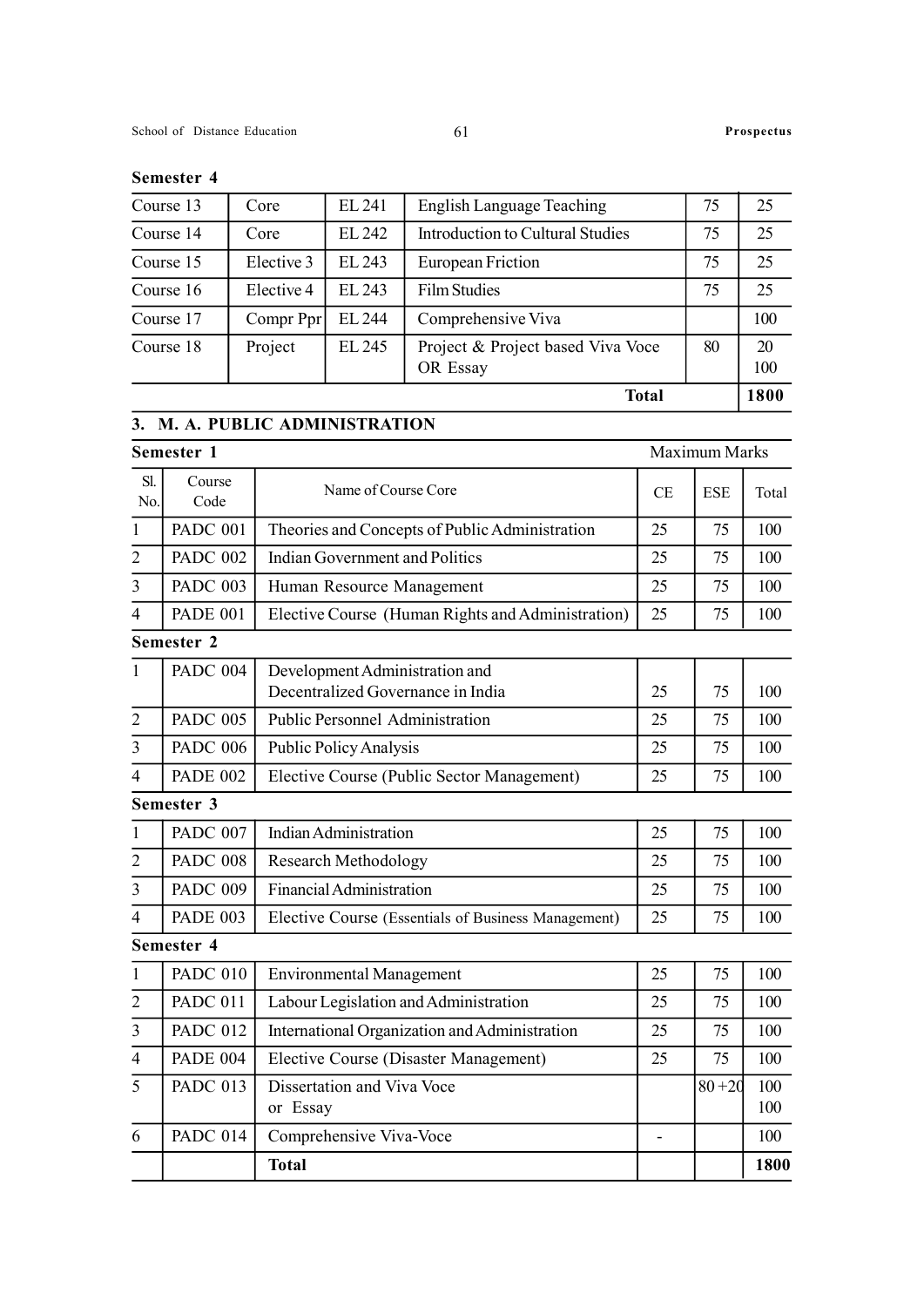| Semester 1               | Course        | Name of Course                                          |              | Maximum Marks |            |
|--------------------------|---------------|---------------------------------------------------------|--------------|---------------|------------|
|                          | Code          |                                                         | CE           | <b>ESE</b>    | Total      |
| Core Course 1            | <b>PS 511</b> | Modern Western Political Thought                        | 25           | 75            | 100        |
| Core Course 2            | PS 512        | <b>Contemporary Political Theory</b>                    | 25           | 75            | 100        |
| Core Course 3            | PS 513        | Indian Government & Politics                            | 25           | 75            | 100        |
| Elective Course 1        | PS 514        | <b>Gender Politics</b>                                  | 25           | 75            | 100        |
| Semester 2               |               |                                                         |              |               |            |
| Core Course 4            | PS 521        | Comparative Politics                                    | 25           | 75            | 100        |
| Core Course 5            | PS 522        | Theories & Concepts of<br>Public Administration         | 25           | 75            | 100        |
| Core Course 6            | PS 523        | Theories & Concepts of<br><b>International Politics</b> | 25           | 75            | 100        |
| <b>Elective Course 2</b> | PS 524        | State & Society in Kerala                               | 25           | 75            | 100        |
| Semester 3               |               |                                                         |              |               |            |
| Core Course 7            | <b>PS 531</b> | <b>Research Methodology</b>                             | 25           | 75            | 100        |
| Core Course 8            | PS 532        | Gandhian Political Thought                              | 25           | 75            | 100        |
| Core Course 9            | PS 533        | Issues in Indian Politics                               | 25           | 75            | 100        |
| Elective Course 3        | PS 534        | <b>Indian Administration</b>                            | 25           | 75            | 100        |
| Semester 4               |               |                                                         |              |               |            |
| Core Course 10           | PS 541        | Modern Indian Social & Political Ideas                  | 25           | 75            | 100        |
| Core Course 11           | PS 542        | Politics of Developing Countries                        | 25           | 75            | 100        |
| Core Course 12           | PS 543        | Issues in International Politics                        | 25           | 75            | 100        |
| Elective Course 4        | PS 544        | Environment,<br>Development and Politics                | 25           | 75            | 100        |
| Core Course 13           |               | Dissertation + Viva<br>or Essay                         |              | $80 + 20$     | 100<br>100 |
| Core Course 14           |               | Comprehensive<br>viva-voce                              |              |               | 100        |
|                          |               |                                                         | <b>Total</b> |               | 1800       |

### 4. M.A. POLITICAL SCIENCE

### 5. M. A. SOCIOLOGY

| <b>SEM</b> | Course              | Title of                                 |    | Maximum marks |       |
|------------|---------------------|------------------------------------------|----|---------------|-------|
|            | code                | Course                                   | Œ  | ESA           | Total |
|            | SO <sub>2.1.1</sub> | Development of Sociology as a Discipline | 25 | 75            | 100   |
|            | SO <sub>2.1.2</sub> | Theoretical Foundations in Sociology     | 25 | 75            | 100   |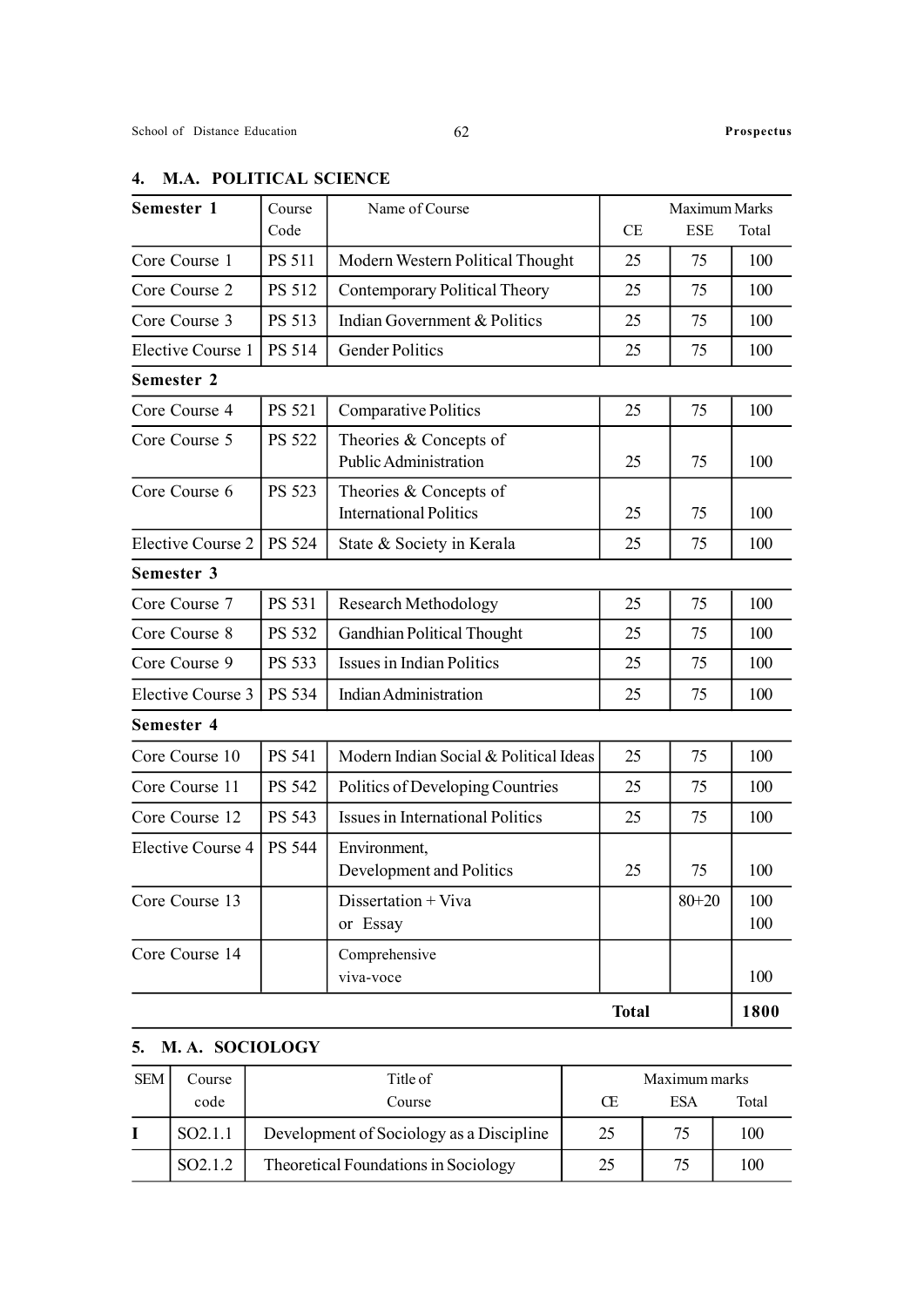|              | SO2.1.3               | Perspectives on Indian Society                      | 25 | 75        | 100  |
|--------------|-----------------------|-----------------------------------------------------|----|-----------|------|
|              | SO <sub>2.1.4</sub>   | Social Research Methods-1                           | 25 | 75        | 100  |
| $\mathbf{I}$ | SO2.2.1               | Sociology of Development                            | 25 | 75        | 100  |
|              | SO2.2.2               | Social Policy and Planning                          | 25 | 75        | 100  |
|              | SO2.2.3               | Social Research Methods-II                          | 25 | 75        | 100  |
|              | SO2.2.4B              | Sociology of Marginalized Communities<br>(Elective) | 25 | 75        | 100  |
| III          | SO2.3.1               | Theoretical Perspectives in<br>Modern Sociology     | 25 | 75        | 100  |
|              | SO <sub>2</sub> .3.2  | Rural Planning and Development                      | 25 | 75        | 100  |
|              | SO2.3.3               | Social Statistics                                   | 25 | 75        | 100  |
|              | SO2.3.4B              | Population and Society (Elective)                   | 25 | 75        | 100  |
| IV           | SO2.4.1               | Current Debates in Social Theory                    | 25 | 75        | 100  |
|              | SO <sub>2.4.2</sub>   | Gender and Society                                  | 25 | 75        | 100  |
|              | SO2.4.3B              | Sociology of Childhood (Elective)                   | 25 | 75        | 100  |
|              | SO <sub>2</sub> .4.4B | Sociology of Health (Elective)                      | 25 | 75        | 100  |
|              | SO <sub>2.4.5</sub>   | Dissertation + Viva/General Essay                   |    | $(80+20)$ | 100  |
|              | SO <sub>2.4.6</sub>   | Comprehensive Viva -voce                            |    |           | 100  |
|              |                       | <b>Total</b>                                        |    |           | 1800 |

### 6. M. A. HISTORY

| Sem.     | Course          | Title of the Course                   |    | Maximum marks |       |  |
|----------|-----------------|---------------------------------------|----|---------------|-------|--|
|          | Code            |                                       | Œ  | <b>ESE</b>    | Total |  |
| I        | Hy211           | Historical Method -I                  | 25 | 75            | 100   |  |
|          | Hy 212          | Indian History -I                     | 25 | 75            | 100   |  |
|          | Hy 213          | Kerala History -I                     | 25 | 75            | 100   |  |
|          | Hy 214A         | Bronze Age Civilizations (Elective)   | 25 | 75            | 100   |  |
| $\rm II$ | Hy 221          | Historical Method -II                 | 25 | 75            | 100   |  |
|          | <b>Hy 222</b>   | Indian History -II                    | 25 | 75            | 100   |  |
|          | Hy 223          | Kerala History -II                    | 25 | 75            | 100   |  |
|          | <b>HY 224 C</b> | History of Medieval Europe (Elective) | 25 | 75            | 100   |  |
| Ш        | Hy 231          | Issues in Historiography              | 25 | 75            | 100   |  |
|          | Hy 232          | Indian History -III                   | 25 | 75            | 100   |  |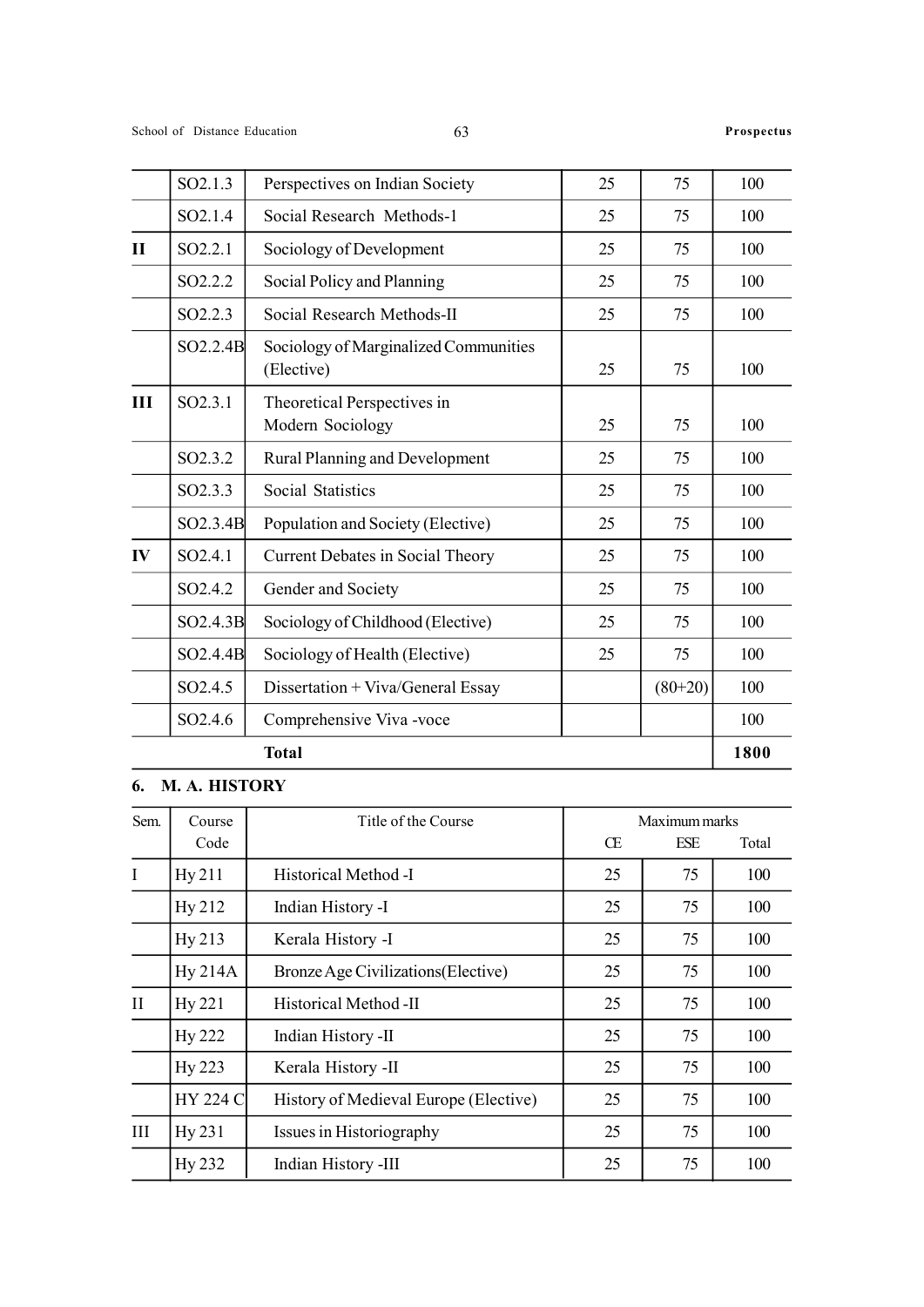|    |               | <b>Total</b>                                                  |    |    | 1800                                         |
|----|---------------|---------------------------------------------------------------|----|----|----------------------------------------------|
|    | <b>Hy 246</b> | Viva-Voce                                                     |    |    | 100                                          |
|    | Hy 245        | Project/ General Essay                                        |    |    | For Project<br>80 & viva 20<br>For Essay 100 |
|    | Hy 244        | Twentieth Century Revolutions (Elective)                      | 25 | 75 | 100                                          |
|    | Hy 243        | Kerala History -IV                                            | 25 | 75 | 100                                          |
|    | Hy 242        | Indian History-IV                                             | 25 | 75 | 100                                          |
| IV | Hy 241        | Indian Historiography                                         | 25 | 75 | 100                                          |
|    | Hy 234        | Modern Revolutions-English,<br>American and French (Elective) | 25 | 75 | 100                                          |
|    | Hy 233        | Kerala History -III                                           | 25 | 75 | 100                                          |

Continuous Assessment Marks distribution- 15 Marks for Assignments and 10 marks for test paper/Practicum/Case Analysis for each course / paper.

\*For Dissertation and Viva-Voce 80 and 20 marks respectively, and for Essay 100 marks.

```
CE : Continuous Evaluation. ESE : End Semester Evaluation
```

| <b>Semester 1 Core/</b> |          | Course        | Name of                          | Marks      |    |
|-------------------------|----------|---------------|----------------------------------|------------|----|
|                         | Elective | Code          | Paper                            | <b>ESE</b> | CA |
| Course 1                | Core     | <b>MLD211</b> | പ്രാചീനസാഹിത്യം                  | 75         | 25 |
| Course 2                | Core     | MLD 212       | മദ്ധ്യകാലസാഹിത്യം                | 75         | 25 |
| Course 3                | Core     | MLD 213       | കേരളസംസ്കാരം                     | 75         | 25 |
| Course 4                | Core     | MLD 214       | മലയാളവ്യാകരണം, ഗവേഷണരീതിശാസ്ത്രം |            |    |
|                         |          |               | (യൂണിറ്റ് 1 മുതൽ 4 വരെ)          | 75         | 25 |

### 7. M.A. MALAYALAM

Smester 2

| Course 5 | Core | <b>MLD 221</b> | ആധുനികസാഹിത്യം-ഗദ്യം                                                    | 75 | 25 |
|----------|------|----------------|-------------------------------------------------------------------------|----|----|
| Course 6 | Core | <b>MLD 222</b> | ആധുനികസാഹിത്യം-പദ്യം                                                    | 75 | 25 |
| Course 7 | Core | MLD 223        | സാഹിത്യമീമാംസ-പൗരസ്ത്യം                                                 |    |    |
| Course 8 | Core | MLD 224        | സാഹിത്യമീമാംസ-പാശ്ചാത്യം, ഗവേഷണ<br>രീതിശാസ്ത്രം (യൂണിറ്റ് 5 മുതൽ 8 വരെ) | 75 |    |

Smester 3

|  | Course 9 $\parallel$ Core $\parallel$ MLD 231 $\parallel$ സമകാലസാഹിത്യം-ഗദ്യം |  |
|--|-------------------------------------------------------------------------------|--|
|  | Course $10$   Core   MLD 232   വിവർത്തനം തത്തിവും പ്രയോഗവും                   |  |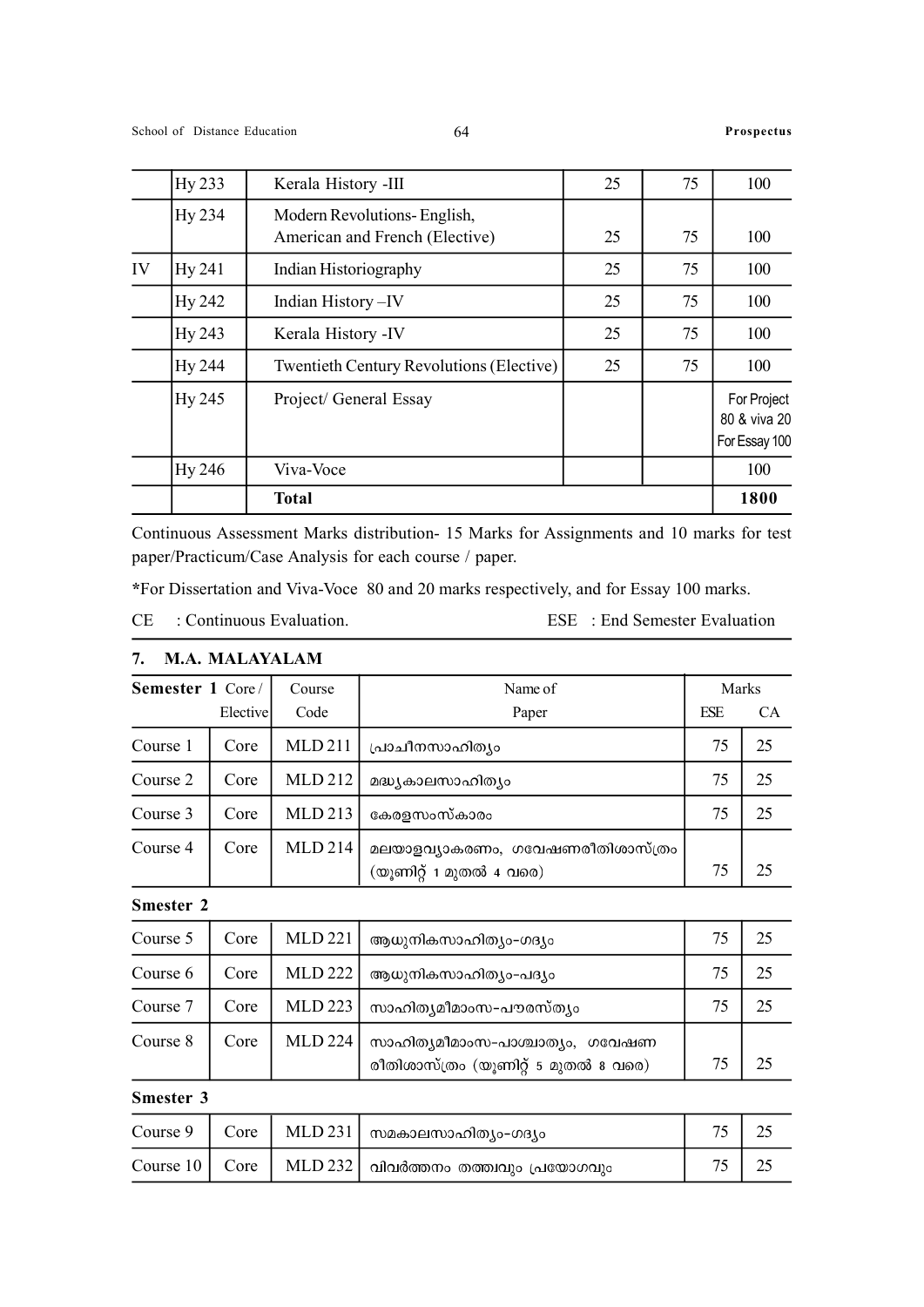| Course 11  | <b>MLD 233</b><br>Sanskrit Course 1 Classical Sanskrit<br>Core<br>Literaure, Poetry, Drama and Definitions of |                | 75                                                                           | 25 |      |
|------------|---------------------------------------------------------------------------------------------------------------|----------------|------------------------------------------------------------------------------|----|------|
|            |                                                                                                               |                | Poetic types of Sanskrit                                                     |    |      |
| Course 12  | Core                                                                                                          | <b>MLD 234</b> | മലയാളവിമർശനം                                                                 | 75 | 25   |
| Semester 4 |                                                                                                               |                |                                                                              |    |      |
| Course 13  | Core                                                                                                          | MLD 241        | സമകാലസാഹിത്യം-പദ്യം                                                          | 75 | 25   |
| Course 14  | Core                                                                                                          | <b>MLD 242</b> | Sanskrit Course 2 (Prose-Elementary<br>Grammar, Composition and Translation) | 75 | 25   |
| Course 15  | Core                                                                                                          | MLD 243        | ആധുനികഭാഷാശാസ്ത്രം                                                           | 75 | 25   |
| Course 16  | Elective                                                                                                      | <b>MLD 244</b> | ഭാരതീയസാഹിത്യം-താരതമൃപഠനം                                                    | 75 | 25   |
| Course 17  | Project                                                                                                       | <b>MLD 245</b> | Project& Prioject based Viva Voce                                            | 80 | 20   |
|            |                                                                                                               |                | or Essay                                                                     |    | 100  |
|            |                                                                                                               |                | Comprehensive Viva-Voce                                                      |    | 100  |
|            |                                                                                                               |                | <b>Total</b>                                                                 |    | 1800 |

### 8. M. A. HINDI

| Sem.         | Course        | Title of Course                                                   |    | Maximum Marks |       |
|--------------|---------------|-------------------------------------------------------------------|----|---------------|-------|
|              | Code          |                                                                   | Œ  | ESE           | Total |
| I            | HL 1101       | Ancient poetry: Early and Riti Periods                            | 25 | 75            | 100   |
|              | HL 1102       | Novel and Short Story                                             | 25 | 75            | 100   |
|              | HL 1103       | History of Hindi Literature: Early and<br><b>Medieval Periods</b> | 25 | 75            | 100   |
|              | HL 1104       | Indian and Western Literary Thoughts                              | 25 | 75            | 100   |
| $\mathbf{I}$ | HL 1105       | Medieval Poetry: Bhakti Period                                    | 25 | 75            | 100   |
|              | <b>HL1106</b> | Linguistics and History of Hindi Language                         | 25 | 75            | 100   |
|              | HL 1107       | History of Hindi Literature: Modern Period                        | 25 | 75            | 100   |
|              | <b>HL1108</b> | <b>Functional Hindi</b>                                           | 25 | 75            | 100   |
| Ш            | HL 1209       | Modern Poetry up to Pragativad                                    | 25 | 75            | 100   |
|              | HL1210        | Prose: Essay and other prose forms                                | 25 | 75            | 100   |
|              | HL 1211       | <b>Indian Literature</b>                                          | 25 | 75            | 100   |
|              | HL 1212       | Special Author: Premchand                                         | 25 | 75            | 100   |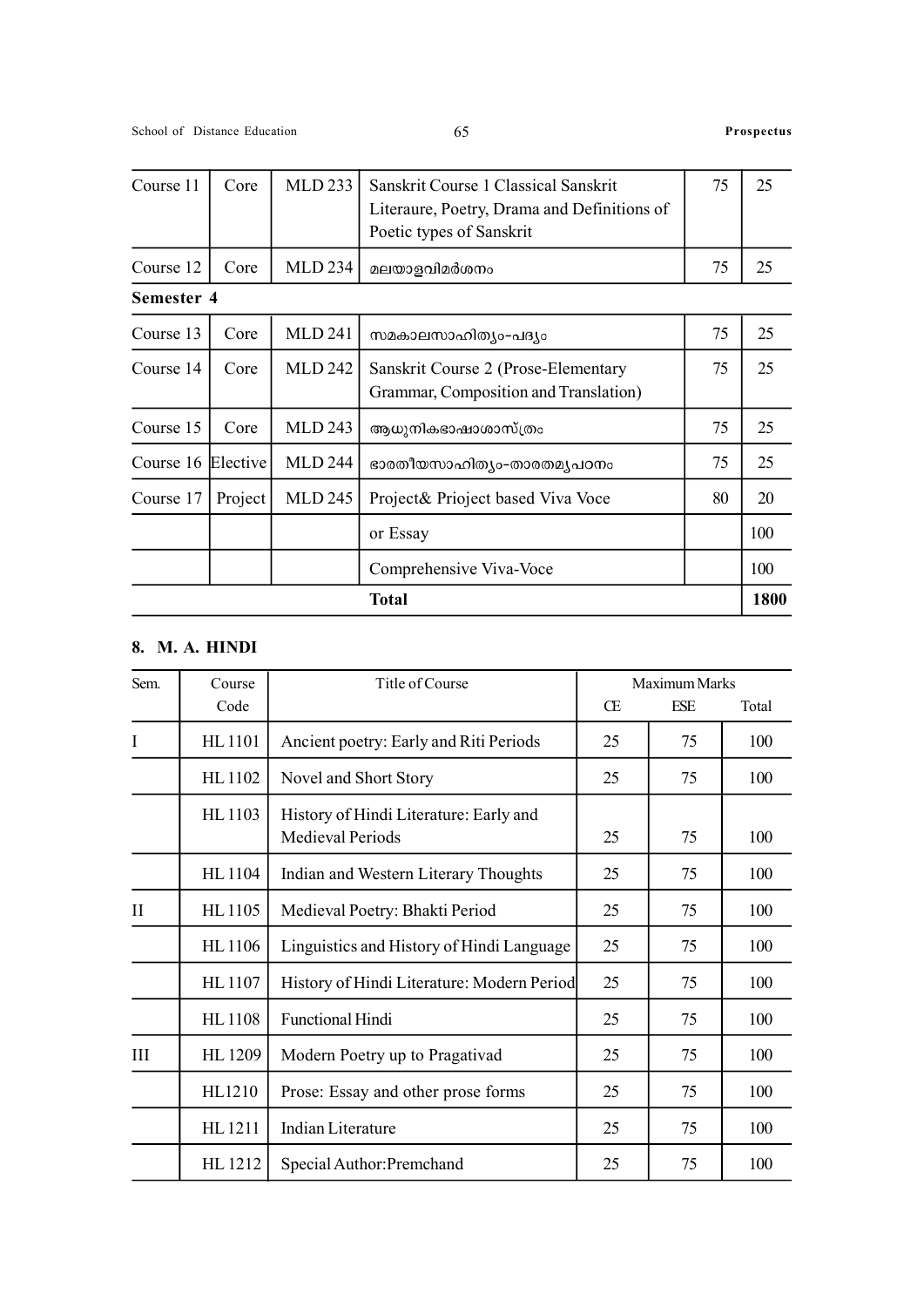| IV           | HL 1213            | Modern Poetry: Since prayogavad                              | 25 | 75                | 100   |
|--------------|--------------------|--------------------------------------------------------------|----|-------------------|-------|
|              | HL 1214            | Drama and One act Plays                                      | 25 | 75                | 100   |
|              | HL 1215            | Translation and Structural Grammar                           | 25 | 75                | 100   |
|              | HL 1216            | South Indian Literature(With Special<br>reference to Kerala) | 25 | 75                | 100   |
|              | HL 1217            | Dissertation and Viva Voce/Essay                             |    | $80 + 20$<br>/100 | 100   |
|              |                    | Comprehensive Viva                                           |    | 100               | 100   |
|              |                    | <b>TOTAL</b>                                                 |    |                   | 1800  |
| 9.           | M. Sc. MATHEMATICS |                                                              |    |                   |       |
| <b>SEM</b>   | Course             | Title of                                                     |    | Maximum marks     |       |
|              | Code               | Course                                                       | Œ  | ESE               | Total |
| I            | MM 211             | Linear Algebra                                               | 25 | 75                | 100   |
|              | MM 212             | Real Analysis - I                                            | 25 | 75                | 100   |
|              | MM 213             | Differential Equations                                       | 25 | 75                | 100   |
|              | MM214              | Topology I                                                   | 25 | 75                | 100   |
| $\mathbf{I}$ | MM221              | Algebra                                                      | 25 | 75                | 100   |
|              | <b>MM222</b>       | Real Analysis II                                             | 25 | 75                | 100   |
|              | MM223              | Topology II                                                  | 25 | 75                | 100   |
|              | MM224              | Computer Programming in C++                                  | 25 | 75                | 100   |
| III          | MM231              | Complex Analysis I                                           | 25 | 75                | 100   |
|              | MM232              | Functional Analysis I                                        | 25 | 75                | 100   |
|              | MM 233             | Elective I - Graph Theory                                    | 25 | 75                | 100   |
|              | MM 234             | Elective II - Operations Research                            | 25 | 75                | 100   |
| IV           | MM241              | Complex Analysis II                                          | 25 | 75                | 100   |
|              | MM242              | <b>Functional Analysis II</b>                                | 25 | 75                | 100   |
|              | MM 243             | Elective III - Coding Theory                                 | 25 | 75                | 100   |
|              | MM 244             | Elective IV - Analytic Number Theory                         | 25 | 75                | 100   |
|              | MM245              | Dissertation                                                 |    | 80+20(viva)       | 100   |
|              |                    | Comprehensive Viva                                           |    | 100               | 100   |
|              |                    | <b>TOTAL</b>                                                 |    |                   | 1800  |

CE: Continuous Evaluation, ESE: End Semester Examination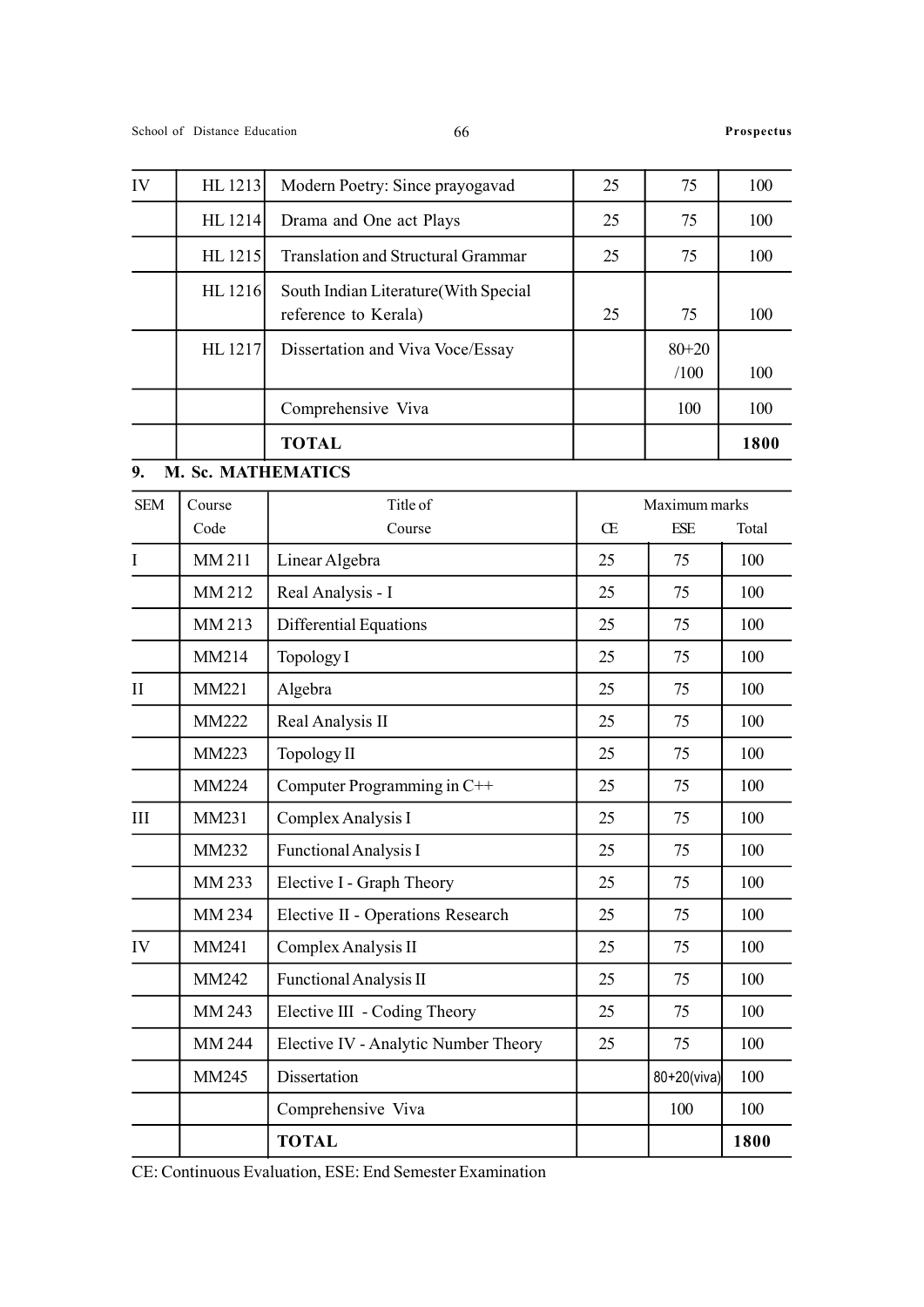### Semester I

|                    |                                                 | L                       | T            | $\mathbf{P}$   | CE  | <b>ESE</b> | Total |
|--------------------|-------------------------------------------------|-------------------------|--------------|----------------|-----|------------|-------|
| <b>DCS 11</b>      | <b>Computer Architecture</b>                    | 3                       |              |                | 25  | 75         | 100   |
| <b>DCS 12</b>      | Data Structures and Algorithms                  | $\overline{3}$          | 1            |                | 25  | 75         | 100   |
| DCS <sub>13</sub>  | Mathematical Foundations of<br>Computer Science | 3                       | $\mathbf{1}$ |                | 25  | 75         | 100   |
| <b>DCS 14</b>      | <b>Programming Paradigms</b>                    | 3                       | $\mathbf{1}$ |                | 25  | 75         | 100   |
| <b>DCS 15</b>      | <b>Computer Networks</b>                        | $\overline{3}$          | $\mathbf{1}$ |                | 25  | 75         | 100   |
| <b>DCS 16</b>      | Data Structures & Algorithms Lab                |                         |              | $\overline{3}$ | 25  | 75         | 100   |
| <b>DCS 17</b>      | Java Programming Lab                            |                         |              | 3              | 25  | 75         | 100   |
| <b>Semester II</b> |                                                 |                         |              |                |     |            |       |
| <b>DCS 21</b>      | <b>Modern Operating Systems</b>                 | 3                       |              |                | 25  | 75         | 100   |
| <b>DCS 22</b>      | Advances in Database Management                 | 3                       |              |                | 25  | 75         | 100   |
| DCS <sub>23</sub>  | Object Oriented Analysis and Design             | 3                       | $\mathbf{1}$ |                | 25  | 75         | 100   |
| <b>DCS 24</b>      | Graphics & Multimedia Systems                   | 3                       | 1            |                | 25  | 75         | 100   |
| <b>DCS 25</b>      | <b>Optimization Techniques</b>                  | 3                       | $\mathbf{1}$ | $\mathbf{1}$   | 25  | 75         | 100   |
| <b>DCS 26</b>      | Minor Project & Seminar                         |                         |              | $\overline{4}$ | 50  | 50         | 100   |
| <b>DCS 27</b>      | Database & Web Programming Lab                  |                         |              | 3              | 25  | 75         | 100   |
| <b>Semester</b>    | Ш                                               |                         |              |                |     |            |       |
| <b>DCS 31</b>      | Data Mining & Warehousing                       | 3                       |              |                | 25  | 75         | 100   |
| <b>DCS 32</b>      | Distributed Systems and<br>Cloud Computing      | 3                       | $\mathbf{1}$ |                | 25  | 75         | 100   |
| <b>DCS 33</b>      | <b>Information Security</b>                     | 3                       | $\mathbf{1}$ |                | 25  | 75         | 100   |
| <b>DCS 34</b>      | <b>Compiler Design</b>                          | 3                       | $\mathbf{1}$ |                | 25  | 75         | 100   |
| DCS 35             | Elective I                                      | 3                       | $\mathbf{1}$ |                | 25  | 75         | 100   |
| <b>DCS 36</b>      | Network Administration Lab                      | $\overline{\mathbf{3}}$ |              |                | 25  | 75         | 100   |
| DCS 37             | Distributed Computing Lab                       |                         |              | $\overline{3}$ | 25  | 75         | 100   |
| <b>Semester IV</b> |                                                 |                         |              |                |     |            |       |
| <b>DCS 41</b>      | Research & Technical Writing                    | 3                       | $\mathbf{1}$ |                | 25  | 75         | 100   |
| <b>DCS 42</b>      | Elective II                                     | 3                       |              |                | 25  | 75         | 100   |
| DCS <sub>43</sub>  | Major Project                                   |                         |              | 18             | 100 | 100        | 200   |
| <b>DCS 44</b>      | Comprehensive Viva Voce                         |                         |              |                |     |            | 100   |
|                    | <b>Total</b>                                    |                         |              |                |     |            | 2600  |
| Elective I:        |                                                 |                         |              | Elective II:   |     |            |       |

A. Digital Image Processing B. Neural Networks& Fuzzy Systems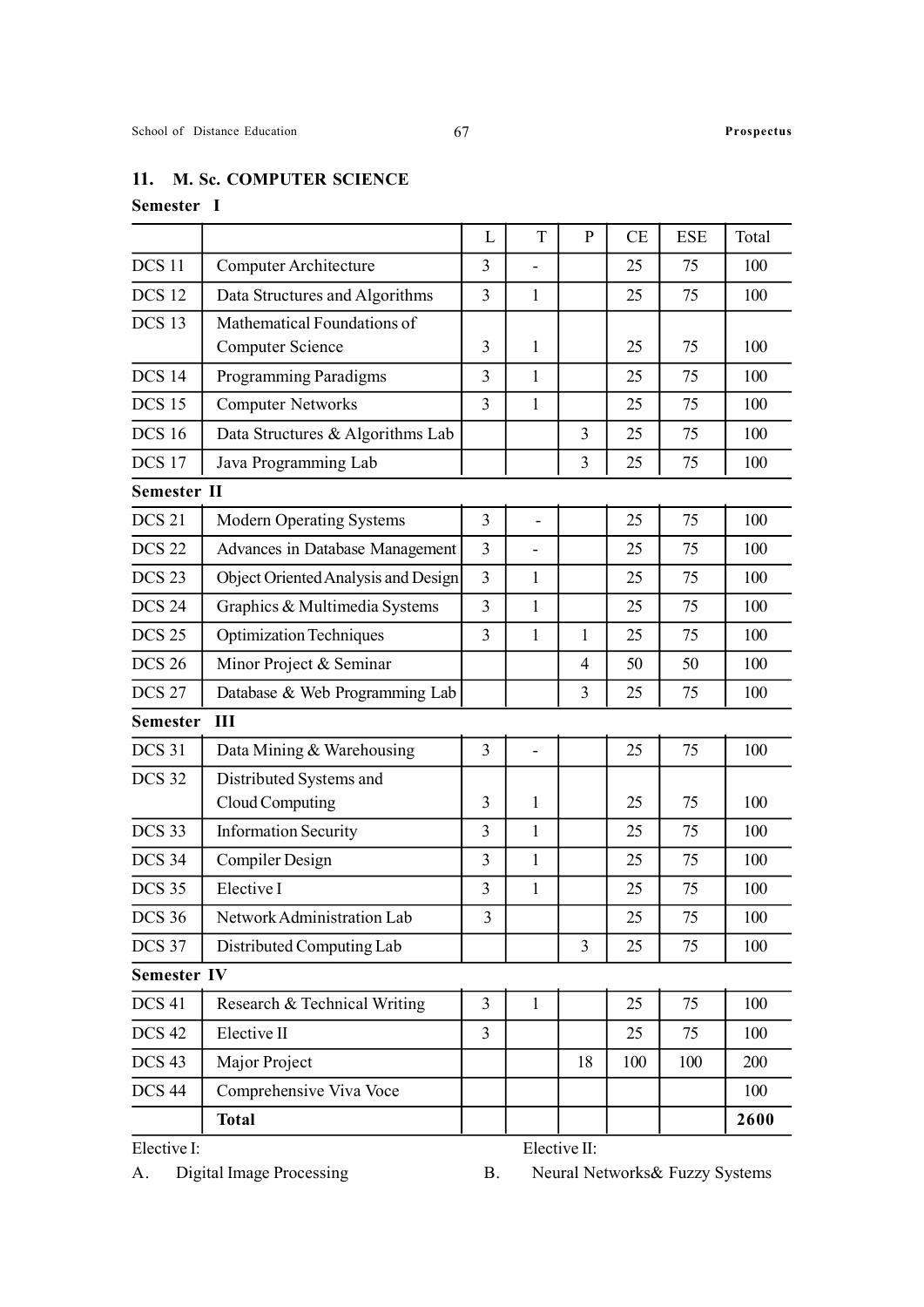### 9. MLISc Semester I

| Course<br>Course   |                    |                                                               | Marks                                                          |                               | Total                     |                              |       |
|--------------------|--------------------|---------------------------------------------------------------|----------------------------------------------------------------|-------------------------------|---------------------------|------------------------------|-------|
| Code               |                    |                                                               | Title                                                          | Credits                       | Internal<br>Assessment    | End Semester<br>Exam (3 hrs) |       |
| LISM51             |                    |                                                               | Information Knowledge and                                      |                               |                           |                              |       |
|                    |                    |                                                               | Communication                                                  | $\overline{4}$                | 25                        | 75                           | 100   |
| LISM52             |                    |                                                               | <b>Information Processing and Retrieval</b>                    | $\overline{4}$                | 25                        | 75                           | 100   |
| LISM53             |                    |                                                               | <b>Information Technology</b><br>Applications (Theory)         | 4                             | 25                        | 75                           | 100   |
| LISM54             |                    |                                                               | <b>Information Technology</b><br>Applications (Practical)      | $\overline{4}$                | 25                        | 75                           | 100   |
| LISM55             |                    |                                                               | Information Systems and Services                               | 4                             | 25                        | 75                           | 100   |
|                    |                    | <b>Total</b>                                                  |                                                                | 20                            |                           |                              | 500   |
| <b>Semester</b>    |                    | Ш                                                             |                                                                |                               |                           |                              |       |
| LISM <sub>56</sub> |                    |                                                               | <b>Information Systems Management</b>                          | $\overline{4}$                | 25                        | 75                           | 100   |
| LISM57             |                    |                                                               | <b>Research Methodology</b>                                    | $\overline{4}$                | 25                        | 75                           | 100   |
| LISM58             |                    |                                                               | Dissertation and Viva-voce<br>examination                      | $\overline{4}$<br>Viva - voce | 25<br><b>Dissertation</b> | 75                           | 100   |
| LISM59             |                    |                                                               | Technical communication                                        | 2                             | 25                        | 75                           | 100   |
| <b>LISM510</b>     |                    |                                                               | Statistical methods                                            | $\overline{2}$                | 25                        | 75                           | 100   |
|                    |                    | <b>Total</b>                                                  |                                                                | 16                            |                           |                              |       |
| 10.                |                    | M.Com.                                                        |                                                                |                               |                           |                              |       |
| <b>SEM</b>         |                    | Title of<br>Course<br>code<br>Course                          |                                                                |                               | Œ                         | Maximum marks<br><b>ESE</b>  | Total |
| I                  |                    | CO <sub>2</sub> 11                                            | <b>Contemporary Management</b><br><b>Concepts and Thoughts</b> | 25<br>75                      |                           |                              | 100   |
|                    | CO <sub>2</sub> 12 |                                                               | Management Information System                                  |                               |                           | 75                           | 100   |
|                    |                    | CO <sub>2</sub> 13                                            | <b>Research Methodology</b>                                    |                               | 25                        | 75                           | 100   |
|                    |                    | Planning and Development Administration<br>CO <sub>2</sub> 14 |                                                                |                               | 25                        | 75                           | 100   |
|                    |                    | CO <sub>2</sub> 15                                            | <b>Advanced Corporate Accounting</b>                           |                               | 25                        | 75                           | 100   |
|                    |                    |                                                               | <b>TOTAL</b>                                                   |                               | 125                       | 375                          | 500   |
| $\mathbf{I}$       |                    | CO <sub>2</sub> 21                                            | E-Business and Cyber Laws                                      |                               | 25                        | 75                           | 100   |
|                    | CO <sub>2</sub> 22 |                                                               | Business Ethics and Corporate Governance                       |                               | 25                        | 75                           | 100   |
|                    |                    | CO <sub>2</sub> 23                                            | Quantitative Techniques                                        |                               | 25                        | 75                           | 100   |
|                    | CO <sub>2</sub> 24 |                                                               | <b>International Business</b>                                  |                               | 25                        | 75                           | 100   |
|                    |                    | CO <sub>2</sub> 25                                            | Strategic Management                                           |                               | 25                        | 75                           | 100   |
|                    |                    |                                                               | <b>TOTAL</b>                                                   |                               | 125                       | 375                          | 500   |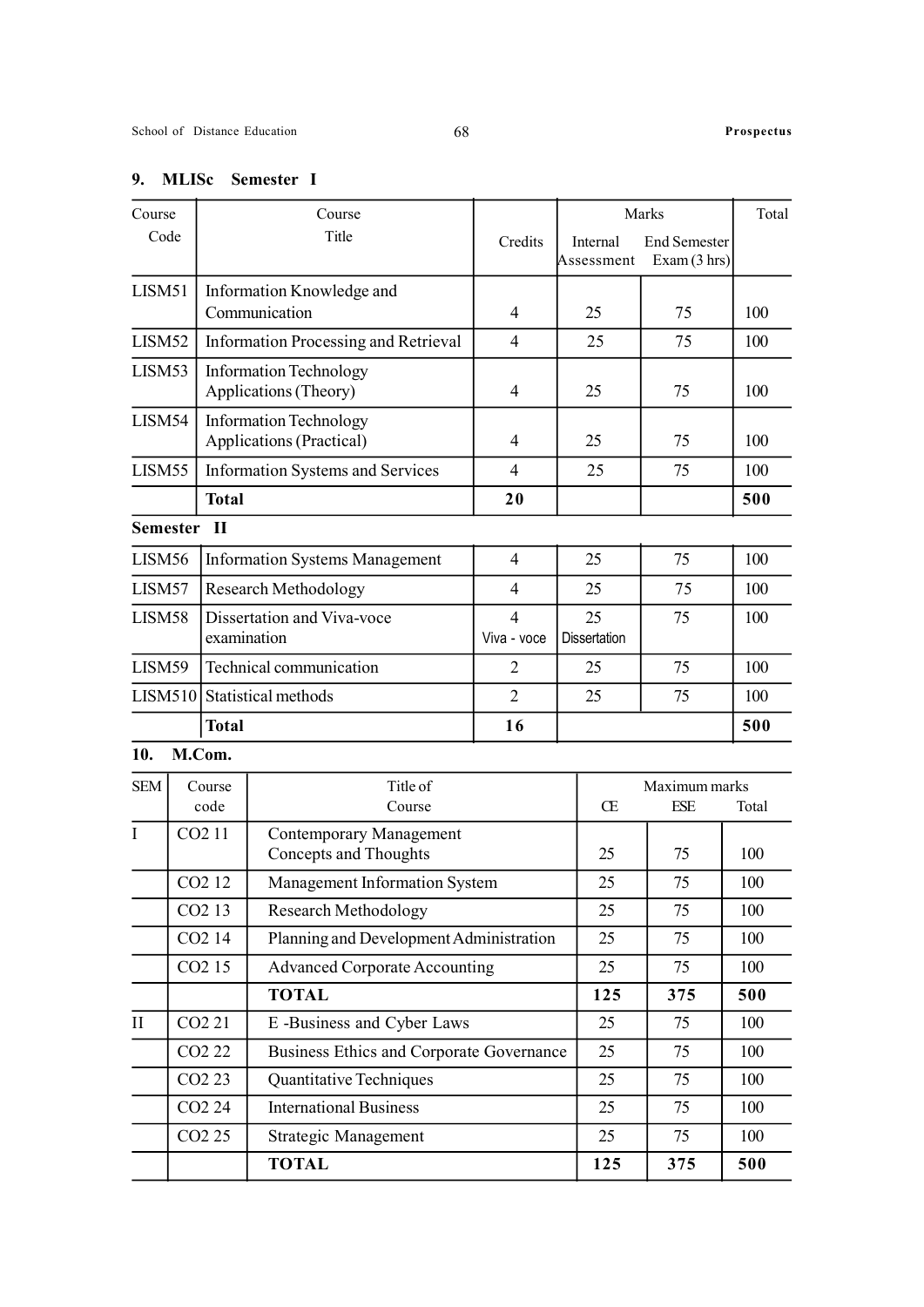| III | CO <sub>2</sub> 31 | Income Tax Planning and Management                           | 25  | 75  | 100  |
|-----|--------------------|--------------------------------------------------------------|-----|-----|------|
|     | CO <sub>2</sub> 32 | Security Analysis and Portfolio<br>Management                | 25  | 75  | 100  |
|     | CO <sub>2</sub> 33 | <b>Strategic Financial Management</b>                        | 25  | 75  | 100  |
|     | CO <sub>2</sub> 34 | Advanced Cost and<br>Management Accounting                   | 25  | 75  | 100  |
|     |                    | <b>TOTAL</b>                                                 | 100 | 300 | 400  |
| IV  | CO241W             | GST and Customs Duty - Law and Practice                      | 25  | 75  | 100  |
|     | CO <sub>2</sub> 42 | International Finance                                        | 25  | 75  | 100  |
|     | CO <sub>2</sub> 43 | <b>Management Optimization Techniques</b>                    | 25  | 75  | 100  |
|     | CO <sub>2</sub> 44 | <b>Financial Statements-</b><br>Interpretation and Reporting | 25  | 75  | 100  |
|     |                    | <b>TOTAL</b>                                                 | 100 | 300 | 400  |
|     |                    | Project Report/ Essay                                        |     |     | 100  |
|     |                    | Comprehensive Viva                                           |     |     | 100  |
|     |                    | <b>GRAND TOTAL</b>                                           |     |     | 2000 |

### 10. Centre for Internal Quality Assurance (CIQA)

In order to develop and put in place comprehensive and dynamic Internal Quality System to provide high quality programmes of higher education in the distance mode, a centre for Internal Quality Assurance (CIQA) is functioning in the SDE. Its main functions are:

(i) To maintain quality in the services provided to the learners.

(ii) To disseminate information on quality assurance.

(iii) To suggest to the authorities of the University, measures for quality improvement

(iv) To prepare programmed project report and ensure another launch of programme(s).

The CIQA shall be reconstituted by the Vice-chancellor immediately on the commencement of each academic year. The CIQA of the SDE during 2021-22 consists of the following members:

### Chairman

Dr. R. Vasanthagopal

### **Director**

Dr. Lal C. A.

### Members

- 1. Dr. A. M. Unnikrishnan
- 2. Dr. K. S. Suresh Kumar
- 3. Dr. S. Nazeeb
- 4. Dr. Indu K. V
- 5. Dr. Rose Mary George
- 6. Dr. S. Venumohan
- 7. Assistant Registrar, SDE (Administration)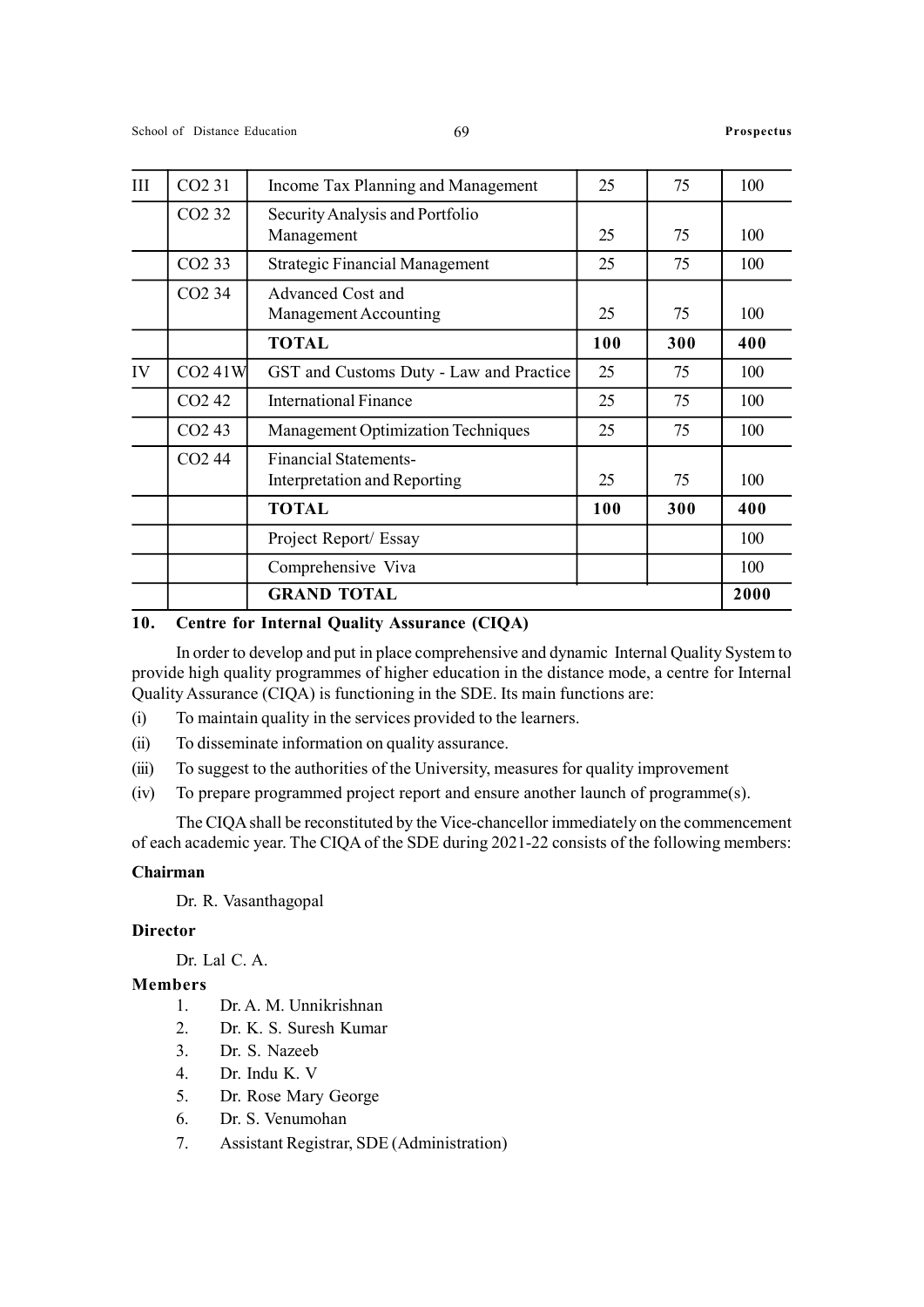# Sl. Name of Name of Contact No. Programme Coordinators No. E-mail 1 MA English Dr. C. A. Lal 9446703790 lalca.ku@gmail.com 2 BA English Asha Ashok 9496976719 ashaasok44@gmail.com Aswathy Ramachandran | 9383433966 | aswathyr201987@gmail.com 3 MA Malayalam Dr. A. M. Unnikrishnan 9447453145 dramunnikrishnan@gmail.com 4 BA Malayalam Dr. S. Suja 9447218018 sujasdr@gmail.com 5 MA Hindi Dr. Indu K. V. 9497457004 indukvku@gmail.com 6 BA Hindi Dr. Rajan T. K. 9947092605 rajankurumassery $112@g$ mail.com 7 MA Economics Dr. S. Thajudeen 9447048988 thajudeenide1955@gmail.com Sunitha L. F. 1999 | 8086761614 | sunitha.odal.320@gmail.com 8 BA Economics Dr. Sunitha Vijayan 9497323654 sunithavijayan556@gmail.com 9 | MA History | Dr. A. Shaji | 9447324831 | shajideepam@gmail.com 10 BA History Dr. S. Venumohan 9447250179 svenumohan@gmail.com Dr. Binnie Mathew 9656545403 | mathew.binnie@gmail.com 11 MA Pol. Science Dr. Rose Mary George 9446641481 hellorose@gmail.com Renoj N. K. 17025944114 renoj.keralauniversity.ac.in 12 BA Political Science Aby T. Suresh 9567800988 abytsuresh@gmail.com 13 | MA. Sociology | Dr.Asha.V. | 8547021133 | ashaharindranath@gmail.com Dr. Vijay R. S.  $9745125125$  vijayrsindia@gmail.com 14 B.A. Sociology Maya S. 9539968536 mayas001@yahoo.in 15 MA Public Dr. S. Ajitha 9447259150 dr.ajithas@gmail.com Administration Archana S. Viswan 9496368086 archanasviswan@gmail.com 16 MSc Mathematics Dr. K. S. Zeenath 9846592147 zeenath.ajmal@gmail.com Suchithra S. S. 9946841519 suchithranidheesh $@g$ mail.com 18 MSc Comp. Science Liji I. H. 9497266880 liji10@gmail.com Arya S.V. 8921252859 | aryasv3128@gmail.com 21 M.Com Finance Dr. Balu B. 7012270881 bbalub@gmail.com 22 B.Com Dr. Suresh Kumar K. S. 9539923405 surukuttvatl@gmail.com 24 BBA Dr. Nithya R. 7907133736 bbainsde.ku@gmail.com 25 | MLISc | Salma M.S. | 8606205530 | salmams201718@gmail.com 26 BLISc Jijin E.S. 9447290135 iijintbgri@gmail.com Akhila A. S. 19946790492 asakhilanair@gmail.com

### 11. PROGRAMME CO-ORDINATORS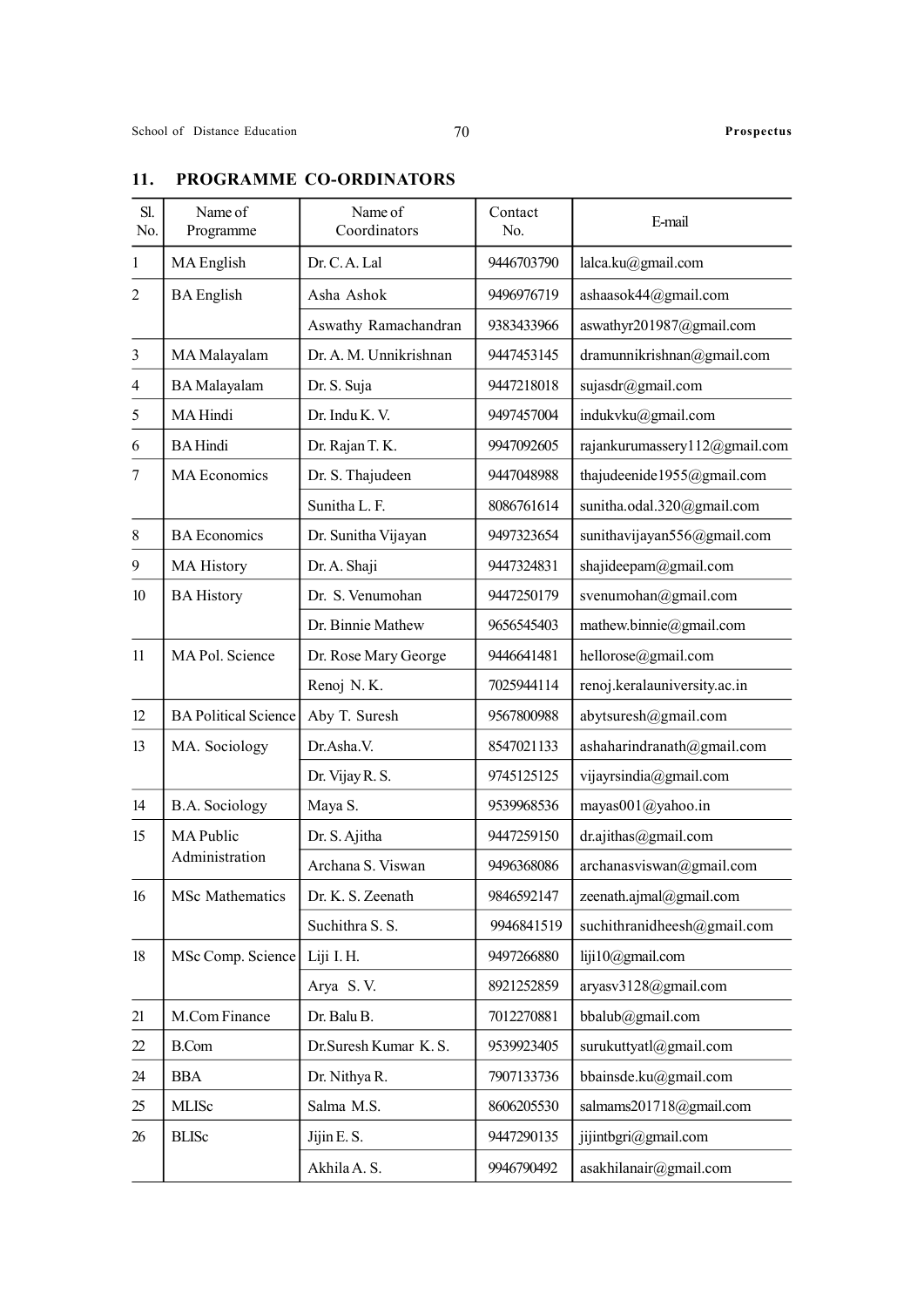### 11. STAFF DETAILS

## 11.1 Teaching Staff

|    | Sl.No. Name of Faculty  | Designation                                                      |
|----|-------------------------|------------------------------------------------------------------|
| 1  | Dr. R. Vasanthagopal    | Director & Professor of Commerce                                 |
| 2  | Dr. P. P. Ajayakumar    | Professor of English                                             |
| 3  | Dr. A. M. Unnikrishnan  | Professor of Malayalam                                           |
| 4  | Dr. C.A. Lal            | Professor of English                                             |
| 5  | Dr. K. S. Suresh Kumar  | Professor of Commerce                                            |
| 6  | Dr. A. Shaji            | Professor of History                                             |
| 7  | Dr. Ajitha S.           | Assistant Professor of Public Administration                     |
| 8  | Dr. S. Nazeeb           | Assistant Professor of Malayalam                                 |
| 9  | Dr. Mushthaq Ahammed K. | Assistant Professor of Commerce                                  |
| 10 | Dr. Balu B.             | <b>Assistant Professor of Commerce</b>                           |
| 11 | Dr. K.V. Indu           | Assistant Professor of Hindi                                     |
| 12 | Dr. K. R. Deepak        | Assistant Professor of Hindi                                     |
| 13 | Dr. T. K. Rajan         | Assistant Professor of Hindi                                     |
| 14 | Dr. Rose Mary George    | Assistant Professor of Political Science                         |
| 15 | Dr. S. Suja             | Assistant Professor of Malayalam                                 |
| 16 | Dr. S. Venumohan        | Assistant Professor of History                                   |
| 17 | Aby T. Suresh           | Assistant Professor of Political Science                         |
| 18 | Renoj M.K.              | Assistant Professor of Political Science                         |
| 19 | Dr. Zeenath K. S.       | <b>Emeritus Professor</b>                                        |
| 20 | Dr. Thajudeen S.        | <b>Emeritus Professor</b>                                        |
| 21 | Dr. Asha V.             | <b>Emeritus Professor</b>                                        |
| 22 | Dr. B. Shaji            | Assistant Professor of Management (On Contract)                  |
| 23 | Liji I.H.               | Assistant Professor of Computer Science (On Contract)            |
| 24 | Maya S.                 | Assistant Professor of Sociology (On Contract)                   |
| 25 | Asha Asok               | Assistant Professor of English (On Contract)                     |
| 26 | Arya S.V.               | Assistant Professor of Computer Science (On Contract)            |
| 27 | Aswathy Ramachandran    | Assistant Professor of English (On Contract)                     |
| 28 | Salma M.S.              | Assistant Professor of Library Information Science (On Contract) |
| 29 | Suchithra S. S.         | Assistant Professor of Mathematics (On Contract)                 |
| 30 | Dr. Vijay R. S.         | Assistant Professor of Sociology (On Contract)                   |
| 31 | Sunitha L. F.           | Assistant Professor of Economics (On Contract)                   |
| 32 | Dr. Binnie Mathew       | Assistant Professor of History (On Contract)                     |
| 33 | Archana S. Viswan       | Assistant Professor of Public Administration (On Contract)       |